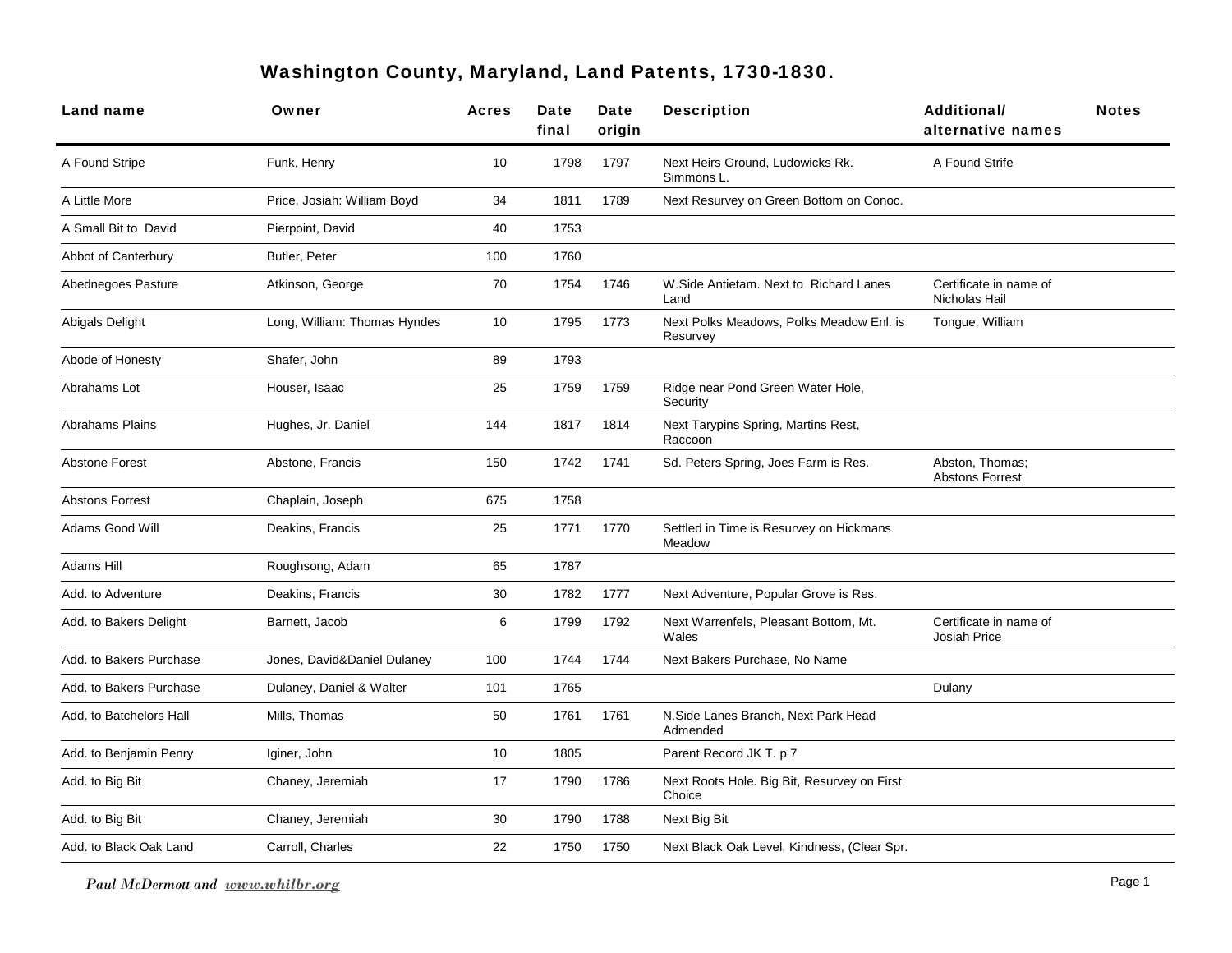| <b>Land name</b>           | Owner                       | <b>Acres</b> | Date<br>final | Date<br>oriain | <b>Description</b>                                             | <b>Additional/</b><br>alternative names | <b>Notes</b> |
|----------------------------|-----------------------------|--------------|---------------|----------------|----------------------------------------------------------------|-----------------------------------------|--------------|
| Add. to Blaires Forest     | Downey, Robert              | 100          | 1750          | 1750           | Antietam Cr. near Temp. line, Next Blairs<br>For.              |                                         |              |
| Add. to Brantners Lot      | Miller, John                | 10           | 1813          | 1806           | <b>Next Strife</b>                                             |                                         |              |
| Add. to Buck Range         | Leach, Nicolas              | 150          | 1791          | 1782           | Next Bucks Range-Provincial Line                               |                                         |              |
| Add. to Burrells Bower     | Chaplain, Joseph            | 23           | 1795          | 1792           | Next Dear Bought, Resurvey on Hills&Vales                      |                                         |              |
| Add. to Burrells Choice    | Chaplain, Joseph            | 24           | 1795          | 1792           | On Land called Canaans Love. Ln Village                        | Chapline, Joseph                        |              |
| Add. to Bustolars Purchase | Bustolar, Thomas            | 5            | 1813          | 1812           | Next Keep Triest                                               |                                         |              |
| Add. to Catherines Part    | Musselman, Mathias          | 50           | 1754          | 1754           | Next Simmons Rock, Magdalenes Fancy is<br>Res                  |                                         |              |
| Add. to Chance             | Scott, George               | 10           | 1794          | 1792           | Next Rich Bottom, Lana Field, Jacobs<br><b>Broom</b>           |                                         |              |
| Add. to Chance             | James, William: Walter Boyd | 9            | 1797          | 1788           | Next Chance, Resurvey on Mt. of Wales,<br>Hole in Rk.          | liams, William                          |              |
| Add. to Chaneys Lot        | Clagett, John               | 3            | 1803          | 1799           | Next Dicksons Pleasure, Cheneys Lot                            |                                         |              |
| Add. to Chaneys Neck       | Moore, Aaron                | 50           | 1752          | 1750           | Next Chaneys Neck. Woodburn                                    |                                         |              |
| Add. to Chase              | Rinehart, Henry             | $\mathbf 1$  | 1818          | 1817           | Next Resurvey on Old Fox Deceived, Chase                       |                                         |              |
| Add. to Chews Farm         | Fitzhugh, Peregrine         | 198          | 1801          | 1795           | Next Chews Farm Potomac R. Cheneys<br>Neck                     | Fitzhew, Peregrine                      |              |
| Add. to Contentment        | Chaplain, Joseph            | 6            | 1811          | 1809           | Next True Est.                                                 | Chapline, Joseph                        |              |
| Add. to Cumberland         | Bell, Anthony               | 200          | 1794          | 1793           | Hunt For Timber, Search Well&You Will<br>Find.                 |                                         |              |
| Add. to Darling Sale       | Good, Christian             | 3            | 1802          | 1800           | Webbs Discovery, Next Darlings Sale                            |                                         |              |
| Add. to Dear Bought        | Kemp, Henry                 | 8            | 1816          |                |                                                                |                                         |              |
| Add. to Delecarlia         | Ridout, John                | 101          | 1776          | 1775           | <b>Next Boyles Cabin</b>                                       | Addition to Dalecarlia                  |              |
| Add. to Discontent         | McCoy, John                 | 5            | 1803          | 1802           | Next Resurvey on Discontent, Meadows<br>Green                  | McCoy, Joseph                           |              |
| Add. to Discontent         | Gray, John                  | 10           | 1813          | 1810           | Next Resurvey on Discontent, Harrods Profit                    |                                         |              |
| Add. to Dorseys Risque     | Eakle, Henry                | 3            | 1797          | 1795           | Next Resurvey on Little Meadows,<br>Loss&Gain                  |                                         |              |
| Add. to Dutch Folly        | Kershner, John & George     | 100          | 1739          | 1734           | Contentment is Resurvey on Next Rocky<br>Springs               |                                         |              |
| Add. to Felfoot            | Keedy, Jacob                | $\mathbf{1}$ | 1818          | 1816           | Next Resurvey on Hills&Dales, Vineyard,<br>Resurvey on Felfoot |                                         |              |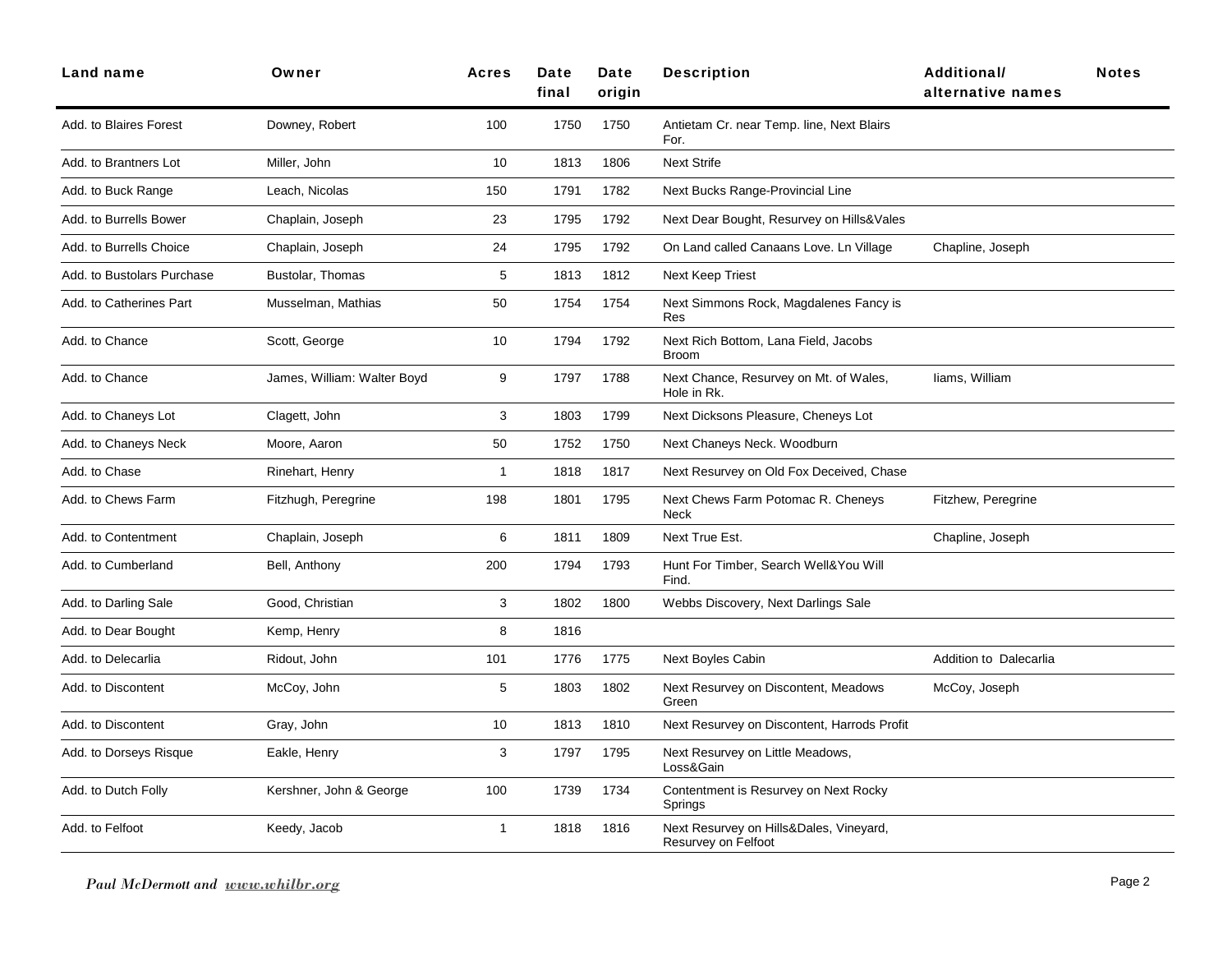| <b>Land name</b>                    | Owner                               | <b>Acres</b>   | Date<br>final | Date<br>origin | <b>Description</b>                                       | <b>Additional/</b><br>alternative names | <b>Notes</b> |
|-------------------------------------|-------------------------------------|----------------|---------------|----------------|----------------------------------------------------------|-----------------------------------------|--------------|
| Add. to Felfoot Enlarged            | Snavely, Casper                     | 1              | 1812          | 1811           | Next Resurvey on Roots Hill, Felfoot Enl.                |                                         |              |
| Add. to Freemans Forrest            | Cushwa, John: Samuel Godman         | 10             | 1812          | 1797           | Next Poverty Increased.                                  | Add. to Freedmans<br>Forest             |              |
| Add. to Friendship                  | Beard, John                         | $\overline{4}$ | 1803          | 1799           | Next Chaneys Lot, Friendship Revised                     |                                         |              |
| Add. to Gaithers Luck               | Gaither, Henry                      | $\mathbf{2}$   | 1803          | 1803           | Next Rich Barrens, Gaithers Luck                         |                                         |              |
| Add. to George                      | Garrett, Edward                     | $\mathbf{1}$   | 1815          | 1813           | Next Keep Triest, George, Experiment                     |                                         |              |
| Add. to Georges Discovery           | Snaveley, Casper: William<br>Dennis | 26             | 1805          | 1803           | Next Keep Triest, Hoggs Delight, Geo. Disc.              |                                         |              |
| Add. to Gleanings                   | Dennis, William                     | 11             | 1805          | 1803           | Next Gleanings, Little I Thought It                      |                                         |              |
| Add. to Gleanings                   | Fitzhugh, William                   | 27             | 1807          | 1805           | Surveyors Last Shifoot Pt. Gleanings                     |                                         |              |
| Add. to Good Luck                   | Funk, Jacob                         | 2053           | 1762          |                | Good Luck, Hopewell, Next Dicksons<br>Pleasure           |                                         |              |
| Add. to Green Spring                | Bachtel, Isaac & Samuel Hebb        | 8              | 1798          | 1796           | Next Resurvey on Green Spring                            | Add. to Green Springs                   |              |
| Add. to Hagers Delight              | Hager, Johnathan                    | 4086           | 1763          | 1762           | Hagers Delight, Next Dawsons Strife                      |                                         |              |
| Add. to Harris's Last Shift         | Ridenover, David;                   | 22             | 1787          |                |                                                          |                                         |              |
| Add. to Henrys Last Shift           | Ridenour, David                     | 30             | 1787          | 1785           | Next Amendment Hagers Del. Ridenours<br>Pond             |                                         |              |
| Add. to Jacks Bottom                | Ross, David                         | 395            | 1761          | 1760           | Next Clift Spring, All We Can Get is<br>Resurvey on      |                                         |              |
| Add. to Jacobs Brune                | Widdows, John: Ann Boyd             | $\overline{7}$ | 1819          | 1818           | Next Resurvey on Stulls Forest, Resurvey<br>on Adventure |                                         |              |
| Add. to John Adams Delight          | Adams, John                         | 100            | 1765          |                |                                                          |                                         |              |
| Add. to John and Davy               | Rowland, David                      | 3              | 1815          | 1799           | Mouth of Tonoloway Cr. Next Delacarlia                   |                                         |              |
| Add. to Keep Triest                 | Snavely, Casper: William Dennis     | 39             | 1805          | 1803           | Next Keep Triest, Little I Thought of It                 | Add. to Keep Trieste                    |              |
| Add. to Knots Chance                | Garlock, John: Ignatius Knot        | 24             | 1799          | 1791           | Next Knots Chance, Resurvey on Mount<br>Pleasant,        |                                         |              |
| Add. to Lafferdays Lot              | Shippen, Edward                     | 59             | 1747          | 1744           | Next Walnut Grove, Next Lucky Stripe,<br>Marsh           |                                         |              |
| Add. to Lanes Folly                 | McCoy, John W.                      | 3              | 1810          | 1808           | Next Lanes Folly, Nancys Contentment                     |                                         |              |
| Add. to Lawrences<br>Disappointment | Barnes, Richard                     | 104            | 1796          | 1794           | Next Shelbys Misfortune, Lawrences<br>Disappointment.    |                                         |              |
| Add. to Level Plains                | Ross, George & Thomas<br>Ringgold   | 176            | 1774          | 1765           | <b>Level Plains</b>                                      |                                         |              |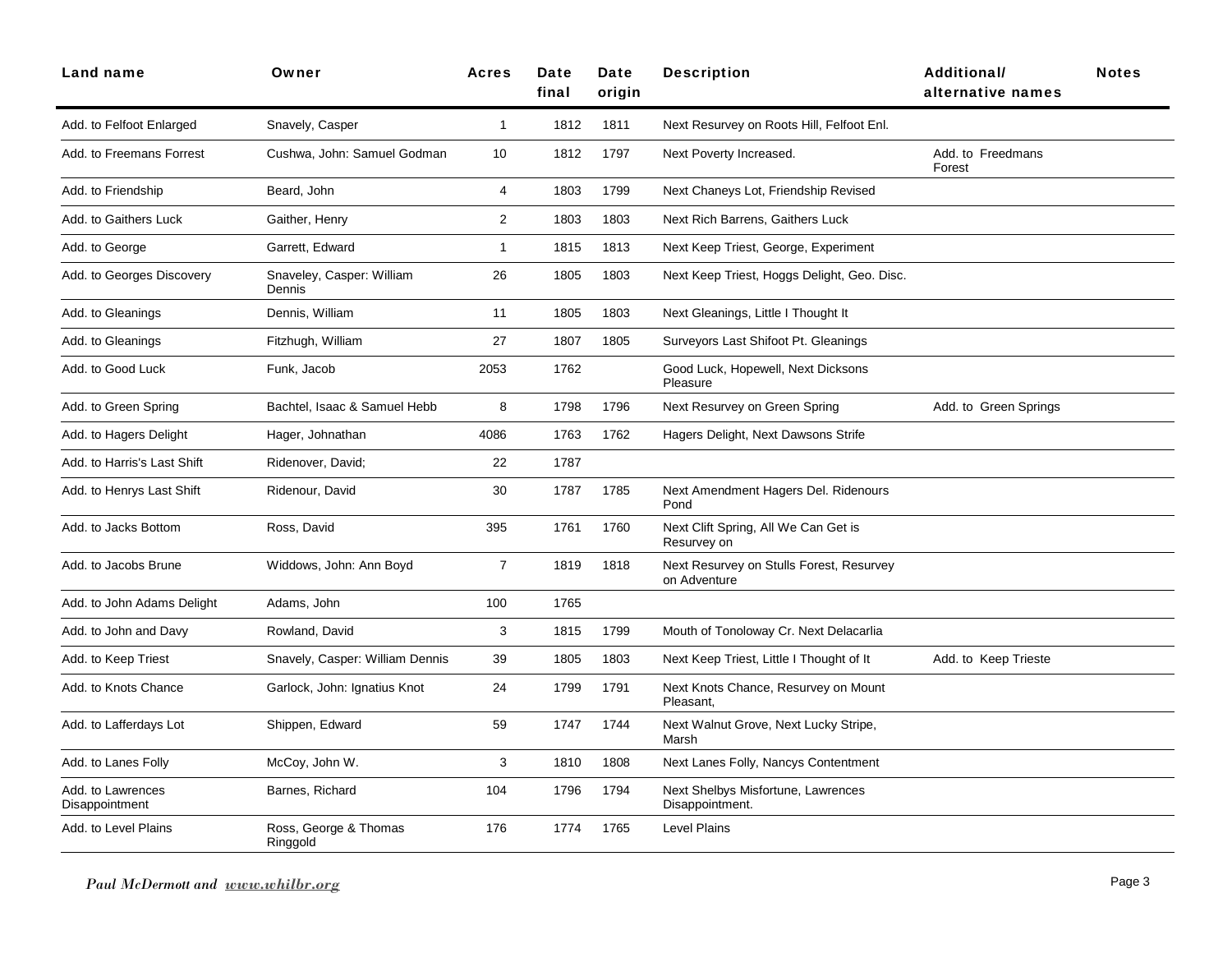| Land name                 | Owner                             | <b>Acres</b>   | Date<br>final | Date<br>origin | <b>Description</b>                                           | <b>Additional/</b><br>alternative names                                   | <b>Notes</b> |
|---------------------------|-----------------------------------|----------------|---------------|----------------|--------------------------------------------------------------|---------------------------------------------------------------------------|--------------|
| Add. to Links Foundling   | Rench, Daniel                     | 11             | 1794          | 1793           | Next Settled in Time, Links Foundling                        | Addition to Links Fondlin                                                 |              |
| Add. to Little Worth      | Downey, John                      | $\overline{7}$ | 1796          | 1795           | Little Worth, Next Downeys Lot                               | Addition to Littleworth                                                   |              |
| Add. to Locust Bottom     | Julius, John                      | 25             | 1804          | 1802           | Locust Bottom, Next Rockland Farm, Heirs<br>G.               | Julius, Philip Jacob                                                      |              |
| Add. to Locust Swamp      | Chaney, William                   | 9              | 1789          | 1785           | Next Locust Swamp on Conoc.                                  |                                                                           |              |
| Add. to Long Meadow       | Creasap, Thomas                   | 110            | 1742          | 1742           | Long Meadow Enl. is Res.                                     | Cresap, Thomas                                                            |              |
| Add. to Long Stripe       | Kershner, Martin                  | 14             | 1813          | 1803           | Next Long Stripe, Admendment, Dear<br><b>Bought</b>          |                                                                           |              |
| Add. to Long Tract        | Orr, George                       | $\overline{2}$ | 1802          |                |                                                              |                                                                           |              |
| Add, to Loss and Gain     | Chaplain, James                   | 1484           | 1773          | 1771           | Loss&Gain, Next Dorseys Risque, Pt.<br>Spriggs               | Chapline, James                                                           |              |
| Add. to Maidens Choice    | Carroll, Dr. Charles: Evan Shelby | 150            | 1753          | 1741           | Sd. Lutz's Run Next Maidens Choice                           |                                                                           |              |
| Add. to Manheim           | Orr, George                       | 3              | 1802          | 1801           | Next Manheim, Pattisons Resurvey on<br>Resurvey on Summit P. |                                                                           |              |
| Add. to Mapel Level       | Hughes, Daniel                    | 5              | 1818          |                |                                                              |                                                                           |              |
| Add. to Marshhead         | Chippen, Edward                   | 186            | 1745          | 1745           | Next Laffordays, Marshhead                                   |                                                                           |              |
| Add. to Marstone          | Locker, Henry                     | $\overline{4}$ | 1824          | 1818           | Next Marstone (Martsoma), Raccoon                            |                                                                           |              |
| Add. to Middleburgh       | Scott, George                     | 124            | 1792          | 1790           | Next Resurvey on Well Done, Middleburgh,<br>Martsome         | Addition to Middlebaugh                                                   |              |
| Add, to Mill Place        | Yeats, William                    | 113            | 1766          | 1765           | Resurvey on Mill Place, E. side Tonoloway<br>1M. from Mouth  | Yates, William                                                            |              |
| Add. to Millers Pieces    | Miller, John                      | 4              | 1799          | 1795           | Next Friendship. E. Bank Conoc. Next<br>Rocky S.             |                                                                           |              |
| Add. to Mount Misery      | Hoover, Jacob: Henry Hoover       | 10             | 1827          | 1777           | <b>Next Mount Misery</b>                                     |                                                                           |              |
| Add. to Mountain Prospect | Allabaugh, John                   | 100            | 1806          | 1805           | Next Mount Prospect, Stoney Point, Contest                   |                                                                           |              |
| Add. to Oak Hampton       | Ridgely, Charles                  | 13             | 1765          |                |                                                              |                                                                           |              |
| Add. to One Husband       | Henderson, Richard et. al.        | 31             | 1797          | 1796           | Bet. Potomac And One Husband, Next<br>Antietam B.            | Henderson, Richard<br>Alexander, David,<br>Horatio, and Archibald<br>Ross |              |
| Add. to Out Lot           | Shank, John: Daniel Hughes        | $\overline{2}$ | 1805          | 1804           | Next Wilkes And Liberty                                      |                                                                           |              |
| Add. to Painters Range    | Hurst, John                       | 191            | 1794          | 1791           | Painters Range, Next Hillside, Linton D.                     |                                                                           |              |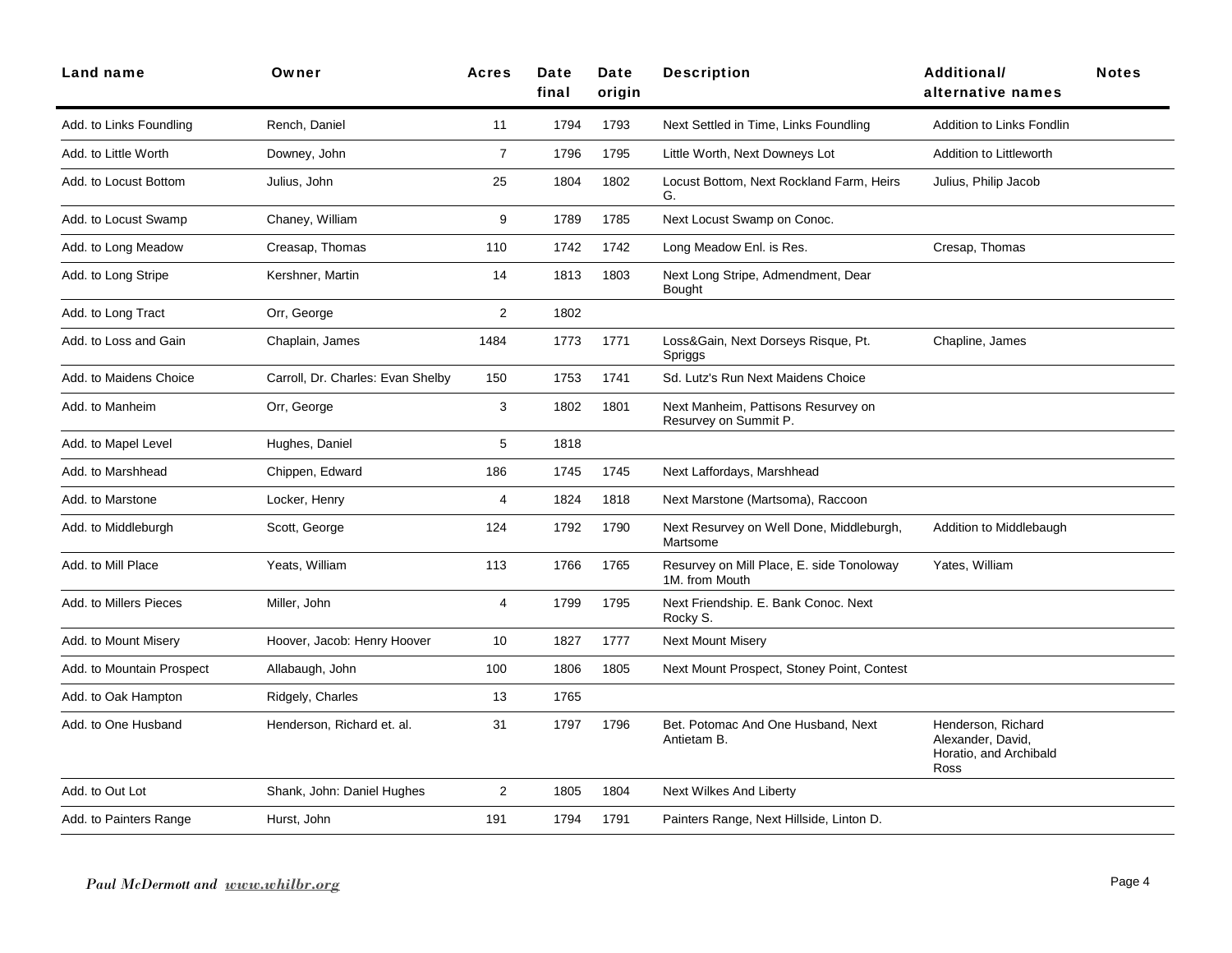| <b>Land name</b>            | Owner                         | <b>Acres</b> | Date<br>final | Date<br>origin | <b>Description</b>                                         | <b>Additional/</b><br>alternative names | <b>Notes</b> |
|-----------------------------|-------------------------------|--------------|---------------|----------------|------------------------------------------------------------|-----------------------------------------|--------------|
| Add. to Philips Chance      | Shreder, Henry                | 45           | 1807          | 1792           | Next Mount Serado, Bookers Resurvey on<br><b>Well Done</b> |                                         |              |
| Add. to Piles Delight       | Spriggs, Col. Edward          | 117          | 1743          | 1742           | Bet. Piles Delight And Potomac                             | Sprigg                                  |              |
| Add. to Piles Delight       | Spriggs, Edward               | 2617         | 1750          | 1750           | Next Hopewell, Joes Lot, Add. to Potomac<br>R.             |                                         |              |
| Add. to Pleasant Hill       | Snavely, Henry                | 101          | 1775          | 1772           | Next Pleasant Hill, Dry Spring,                            |                                         |              |
| Add. to Pleasant Mount      | Snavely, John                 | $\mathbf{2}$ | 1815          | 1812           | Next Meadows Green, Resurvey on Stulls<br>Forest           |                                         |              |
| Add. to Pleasant Valley     | Houser, Abraham: Isaac Houser | 5            | 1794          | 1791           | next Well Meant, Resurvey on St. Patrick,                  |                                         |              |
| Add. to Point Lookout       | Chaplain, Joseph              | 8            | 1811          | 1809           | Next Point Lookout, Contentment, True Est.                 | Chapline, Joseph                        |              |
| Add. to Potomac River       | Mumma, Jacob                  | 5            | 1828          | 1811           | Next to Add. Piles Delight, Porto Santo                    | Add. to Potomack River                  |              |
| Add. to Racoon              | Chaplain, Joseph              | 19           | 1793          | 1792           | Next Raccoon, Alburghs Discovery                           | Add. to Raccoon                         |              |
| Add. to Raven Springs       | Adams, James                  | 6            | 1809          | 1808           | Next Raven Springs, Resurvey on Green<br>Castle            | Add. to Raven Spring                    |              |
| Add. to Roots Hill          | Keedy, Daniel                 | 6            | 1815          | 1812           | Next Resurvey on Roots Hill, Resurvey on<br>Hills&Dales    |                                         |              |
| Add. to Rosberries Delight  | Shaum, Nicholas               | 175          | 1763          | 1763           | E. side Little Tonoloway. 5M from J. Dawson                | Saum, Nicholas                          |              |
| Add. to Rosberries Delight  | Saum, Nicholas                | 30           | 1768          |                |                                                            |                                         |              |
| Add. to Rural Felicity      | Jacques, Lancelot             | 1275         | 1809          |                |                                                            |                                         |              |
| Add. to Salisbury Plains    | Parker, George                | 80           |               | 1737           |                                                            |                                         |              |
| Add. to Saturn              | Chaplain, Joseph              | 78           | 1793          | 1792           | Next Saturn, Turkey Hill, Boston                           | Chapline, Joseph                        |              |
| Add. to Second Tryal        | Wolf, John                    | 50           | 1763          | 1763           | Next White Oak Land, Add. to Pleasant Hill                 |                                         |              |
| Add. to Simmons Rock        | Young, Lodowick               | 16           | 1753          | 1753           | Next Simmons Rk, W. side Antietam Rd to<br>Rench           |                                         |              |
| Add. to Sink Hole           | O'Neal, Lawrence              | 30           | 1806          | 1788           | Next Sink Hole, Discovery                                  |                                         |              |
| Add. to Sly Fox             | French, George                | 50           | 1760          |                |                                                            |                                         |              |
| Add. to Smiths Purchase     | Smith, Joseph                 | 27           | 1763          | 1763           | Next Smith's Purchase, John & Davy, is<br>Res.             |                                         |              |
| Add. to Snowdens Friendship | Rhodes, Ezekial               | 1            | 1802          | 1801           | Next Resurvey on Add. to Chaneys Neck,<br>Snowdens F.      |                                         |              |
| Add. to Snowdens Friendship | Hays, Jeremiah                | 11           | 1807          | 1797           | On Potomac R. Next Chaneys Neck,<br>Snowdens F             |                                         |              |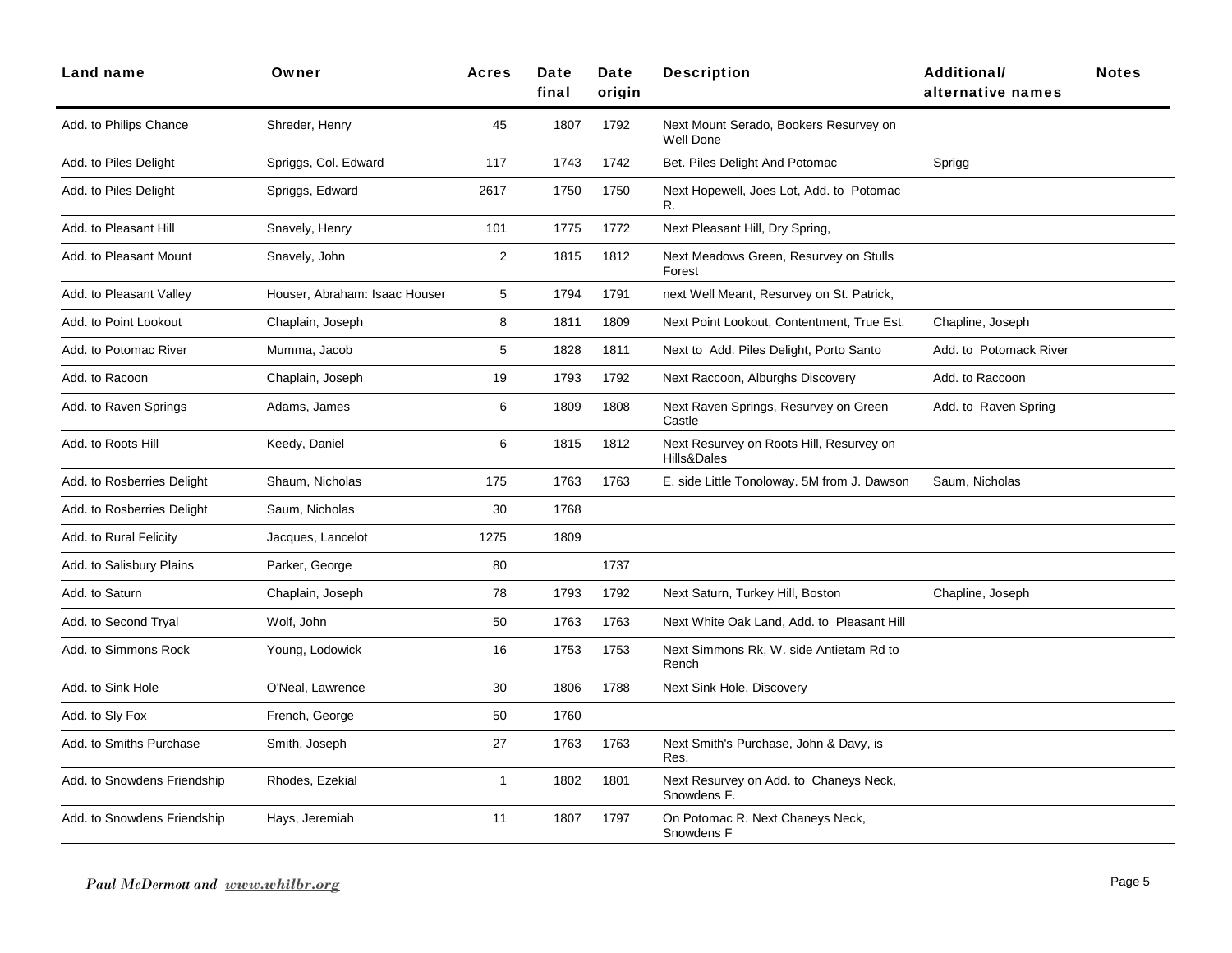| <b>Land name</b>           | Owner                                 | <b>Acres</b>   | <b>Date</b><br>final | Date<br>oriain | <b>Description</b>                                               | <b>Additional/</b><br>alternative names | <b>Notes</b> |
|----------------------------|---------------------------------------|----------------|----------------------|----------------|------------------------------------------------------------------|-----------------------------------------|--------------|
| Add. to Spear              | Hoover, John                          | 13             | 1797                 | 1794           | Next 3rd Resurvey on Sarahs Delight, Bald<br>Hill                |                                         |              |
| Add. to Stand Fast         | Taylor, Jeremiah                      | 152            | 1796                 |                |                                                                  |                                         |              |
| Add. to Stoney Batter      | Hager, Jonathan                       | 82             | 1763                 | 1762           | Next Stoney Batter, New Work is Res.                             |                                         |              |
| Add. to Stoney Glade       | Chaplain, Joseph                      | 61             | 1793                 | 1792           | Next Boston, Add. to Resurvey on Stoney<br>Glade                 | Chapline, Joseph                        |              |
| Add. to Stulls Forest      | Witmore, John                         | $\overline{7}$ | 1830                 | 1817           | Next Resurvey on Old Fox Deceived,<br>Resurvey on Stulls For.    |                                         |              |
| Add. to Sugar Bottom       | Deakins, William: William Boyd<br>Jr. | 4              | 1795                 | 1789           | next Antrum, Sugar Bottom                                        |                                         |              |
| Add. to Teagardens Delight | Dulaney, Daniel & Walter              | 100            | 1765                 | 1745           | Next Ashton Hall, Pleasant Garden is Res.                        |                                         |              |
| Add. to the Barrens        | McCoy, John                           | $\sqrt{3}$     | 1810                 | 1808           | Next Sly Fox, Barrens, Resurvey on Henry's<br>Content.           |                                         |              |
| Add. to the Mill           | Rhorer, John                          | 30             | 1761                 | 1761           | near Antietam Cr. Next Defiance, Nancys<br>Cont.                 | Roror, John                             |              |
| Add. to the Seven Springs  | Creasap, Michael                      | 56             | 1770                 |                |                                                                  | Cresap, Michael                         |              |
| Add. to Three Springs      | Smith, James                          | 30             | 1754                 | 1754           | Next Resurvey on 3 Springs, #1,                                  |                                         |              |
| Add. to Trap               | Ford, William: David Rowland          | 13             | 1802                 | 1802           | Next Resurvey on Discontent, Resurvey on<br><b>Stulls Forest</b> |                                         |              |
| Add. to Trifle             | Miller, John                          | 8              | 1796                 | 1795           | Next Sweeds Delight. Conoc. . Jacks Bottom                       |                                         |              |
| Add. to Turkey Hill        | Chaplain, Joseph                      | 12             | 1793                 | 1792           | Next Resurvey on Stoney Garden, Boston,<br><b>Turkey Hill</b>    | Chapline, Joseph                        |              |
| Add. to Walnut Point       | Baker, John                           | 15             | 1805                 | 1803           | Potomac R. Next Walnut Point, Rogues<br>Harbor                   |                                         |              |
| Add. to Wards Springs      | Reynolds, William                     | 30             | 1755                 | 1755           | Next Resurvey on Hills, Dales, Vineyard,<br><b>Fairly Got</b>    |                                         |              |
| Add. to Well Done          | Dick, Henry                           | 21             | 1802                 | 1801           | Next Kidlesburg, Resurvey on Summit of<br>Policy                 |                                         |              |
| Add. to White Oak Bottom   | Plowman, Jonathan                     | 42             | 1784                 | 1774           | Next Hawns Lot, White Oak Bottom,<br><b>Walkers P</b>            |                                         |              |
| Add. to White Oak Bottom   | Huffer, Jacob: Richard Cromwell       | 19             | 1792                 | 1792           | Conoc. Cr. Next Egypt, White Oak Bottom                          |                                         |              |
| Add. to Work Well          | McCoy, John                           | 55             | 1801                 | 1799           | Next Sweepstakes, Welchs Lot. Work well                          |                                         |              |
| Addition                   | Prather, Edward                       | 40             | 1745                 | 1745           | Next Sam&Harry. Resurvey on Hazzard,<br><b>Locust Thicket</b>    |                                         |              |
| Addition                   | Prather, R.                           | 30             | 1748                 |                |                                                                  |                                         | Scharf       |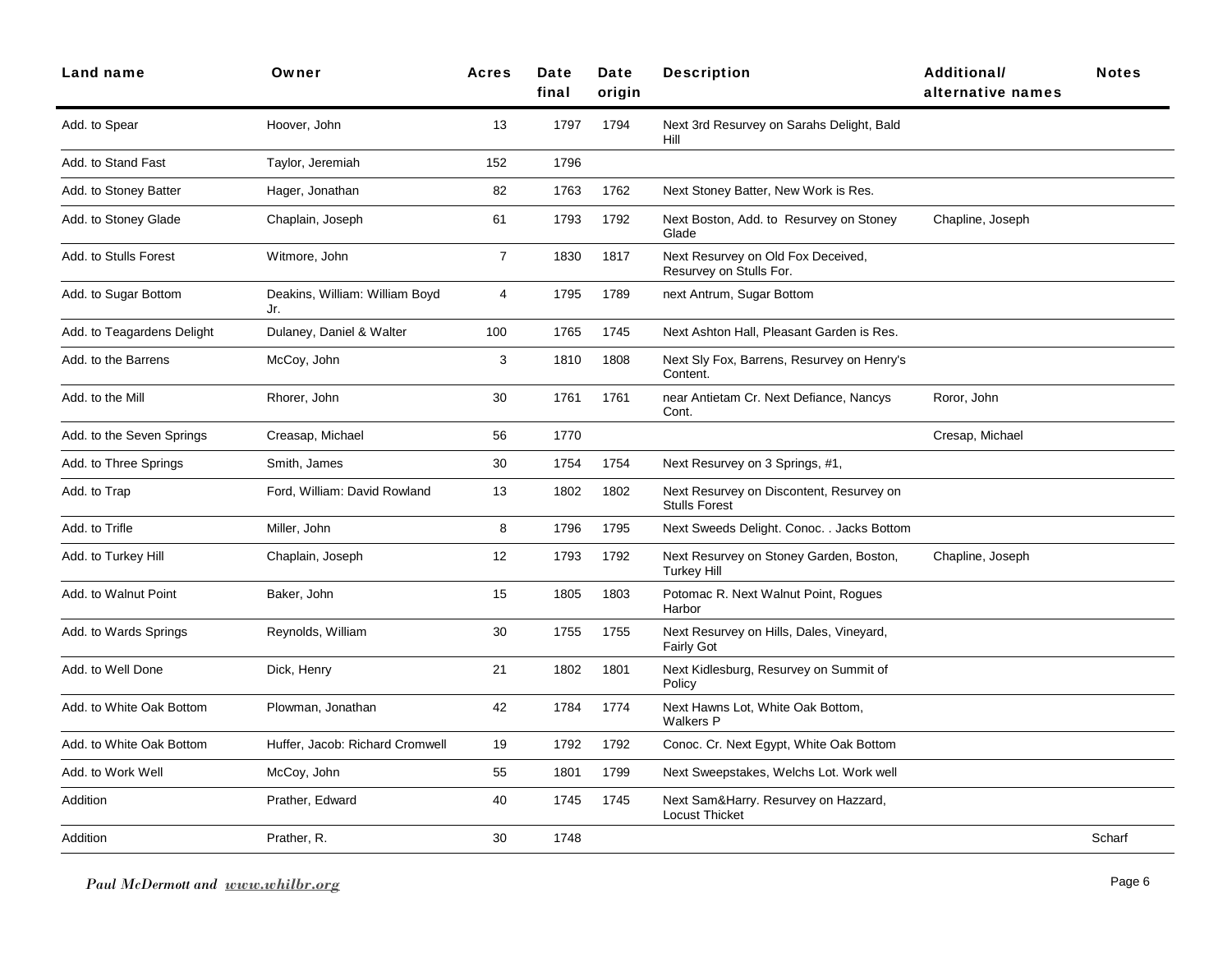| Land name                 | Owner                                  | <b>Acres</b> | Date<br>final | Date<br>origin | <b>Description</b>                                   | Additional/<br>alternative names                | <b>Notes</b> |
|---------------------------|----------------------------------------|--------------|---------------|----------------|------------------------------------------------------|-------------------------------------------------|--------------|
| Addition                  | Ellis, Solomon                         | 19           | 1771          | 1769           | Wilsons Delay, Chance, James Delight                 |                                                 |              |
| Addition                  | Holloway, Joshua                       | 76           | 1807          |                |                                                      |                                                 |              |
| Adventure                 | Walling Jr., James                     | 50           | 1752          | 1750           | Sd. Beaver Cr. Next Dumb Hall                        | Wallen, James                                   |              |
| Adventure                 | Carsner, Martin                        | 250          | 1762          |                |                                                      |                                                 |              |
| Adventure                 | Kershner, Martin                       | 250          | 1762          | 1761           | On Potomac R. Next Add. to Adventure                 |                                                 |              |
| Adventure                 | Walling Jr., James                     | 1165         | 1763          | 1762           | Adventure-Beaver Cr. Res. is Hewitts Pure.           |                                                 |              |
| Adventure                 | Charlton, Arthur                       | 50           | 1764          | 1764           | Next Purchase. Res. is Wilks And Liberty             |                                                 |              |
| Adventure                 | McClary, William                       | 30           | 1765          | 1765           | Bet. Little Ft Great Tonoloway, Next Bowles          | McClarry, William                               |              |
| Adventure                 | Ransburg, Stephen                      | 27           | 1766          | 1766           | South Mt. Saw side S. Fork Tictum R.                 | Rensburgh, Stephen                              |              |
| Adventure                 | Price, Samuel                          | 30           | 1793          |                |                                                      | Certificate in name of<br><b>Benjamin Price</b> |              |
| Agreed in Peace           | Rowland, Jacob                         | 725          | 1788          | 1785           | Shippeys Neglect, Black Oak Bushes                   |                                                 |              |
| Agreed to Have It Shared  | Bowman, Benjamin                       | 8            | 1791          | 1784           | Next Resurvey on Pleasant Valley                     |                                                 |              |
| <b>Albaughs Discovery</b> | Allbaugh, John                         | 8            | 1806          | 1804           | Next Resurvey on Well Done, Add. to<br>Raccoon       | Allabaugh, John;<br>Allabaughs Discovery        |              |
| <b>Albreck Folly</b>      | Albreck, Leonard                       | 50           | 1748          | 1748           | Close D. Jones, Next Clydesdale, Saturn. is<br>R     | Allbrack, Leonard;<br><b>Allbracks Folly</b>    |              |
| All in One                | Welde, Christian                       | 198          | 1785          | 1784           | St. John, #1, Hallurns Lookout                       | Weldy, Christian                                |              |
| All Meadow                | Toms, Henry                            | 5            | 1761          |                |                                                      |                                                 | Scharf       |
| All Thats Left            | Shease, Peter                          | 597          | 1765          | 1765           | Next Resurvey on Pt. Well Taught, Hunt For<br>Timber | Sheese, Peter;                                  |              |
| All Thats Left            | Rorer, Jacob                           | 5            | 1799          | 1775           | Next Resurvey on Hagers Fancy                        |                                                 |              |
| All We Can Get            | McClain, James                         | 195          | 1796          | 1784           | Add. to Jacks Bottom; next Sheadmans<br>Lick         | McClaim, James                                  |              |
| Allamangle                | Shees, Peter                           | 100          | 1752          | 1750           | Antietam Cr. Leitersburg D. Cumberland               | Sheese, Peter;<br>Allamangel, Allemangh?s       |              |
| Allaway                   | James, John                            | 150          | 1743          | 1742           | Sd. Feltygroves Spring Run. next Pine<br>Grove       |                                                 |              |
| Alltogether               | Hewitt, Lodowlck                       | 94           | 1785          | 1784           | Stone & Timber, Stoney Quarry,                       |                                                 |              |
| Amen                      | Bachtell, Isaac                        | 19           | 1798          |                |                                                      |                                                 |              |
| Amendment                 | Volgmore, John & Mary: Ludwick<br>Kemp | 774          | 1787          | 1767           | Batchelors Del. Feltys Fortune, Felters Ad           |                                                 |              |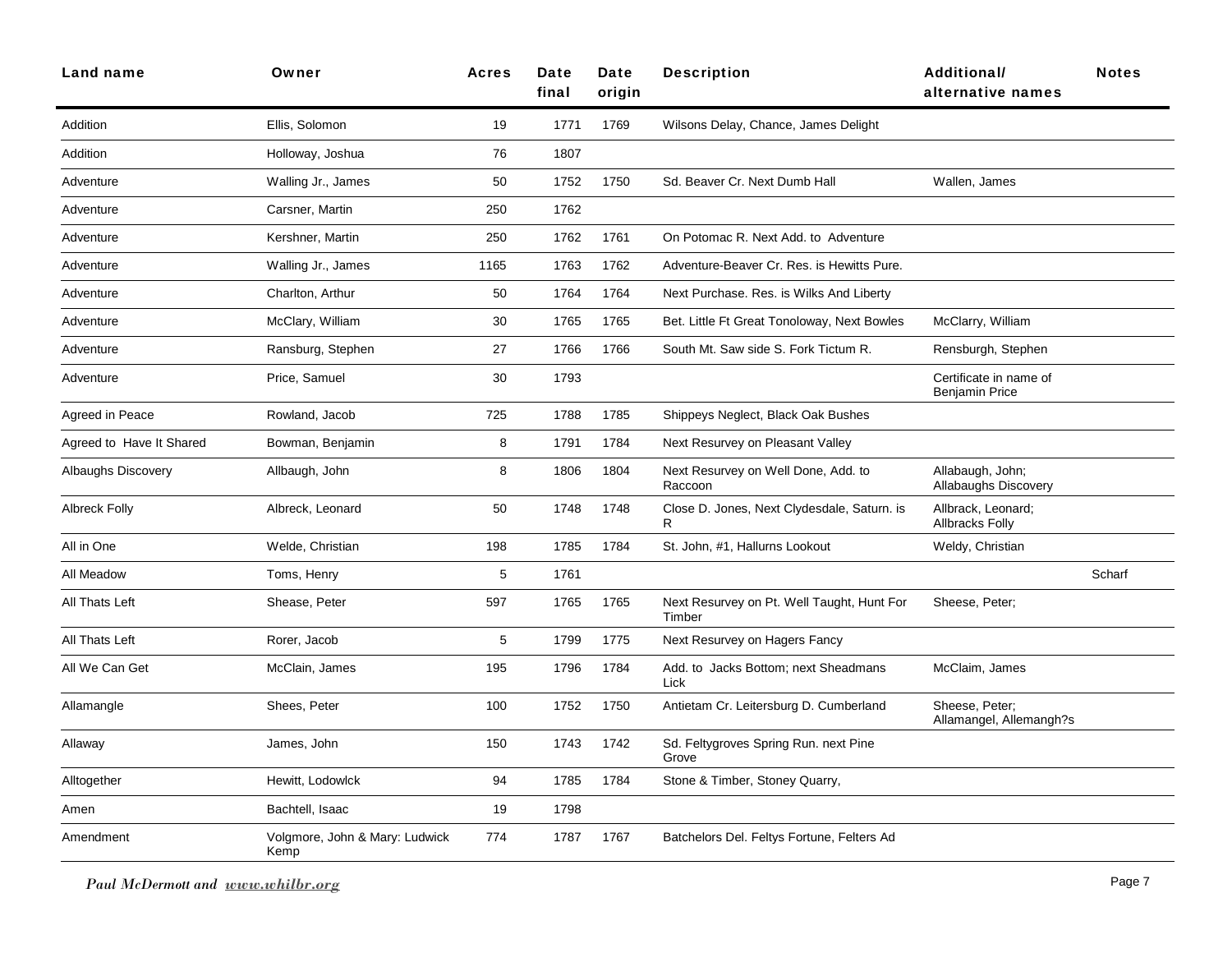| <b>Land name</b>                                        | Owner                                          | <b>Acres</b> | Date<br>final | Date<br>origin | <b>Description</b>                                      | Additional/<br>alternative names    | <b>Notes</b> |
|---------------------------------------------------------|------------------------------------------------|--------------|---------------|----------------|---------------------------------------------------------|-------------------------------------|--------------|
| Amendment of Dawsons Strife-<br><b>Hickmans Meadows</b> | Rench, Peter                                   | 1915         | 1767          | 1766           | Strife, Dawsons Strife, Next Magdalenes F.              |                                     |              |
| Amendment on Trouble with<br>Contentment                | Hager, Johnathan: Martin<br>Kershner           | 1077         | 1773          | 1772           | Trouble With Contentment, Contentment                   | Kersner, Martin                     |              |
| <b>Andersons Delight</b>                                | Creasap, Thomas                                | 212          | 1748          | 1739           | Above Plantation of J. Elzwick-W. Anderson              |                                     |              |
| <b>Andersons Delight</b>                                | Anderson, William                              | 65           | 1806          | 1794           | Above J. Elzwick Sr. Next Fountain Head                 |                                     |              |
| Annandale                                               | Chapline, Joseph                               | 50           | 1764          | 50             |                                                         | Annandale                           |              |
| Antietam Bottom                                         | Moore, John                                    | 300          | 1740          | 1739           | Side Potomac River, More Land is Res                    | Anteatum Bottom                     |              |
| Antietam Hills                                          | Hays, John                                     | 159          | 1764          |                |                                                         |                                     |              |
| Antietam Hills                                          | Hays, Dr. John                                 | 159          | 1821          | 1820           | Pt. Little I Thought It. on Wagon Rd. Teag.             |                                     |              |
| Antietam Level                                          | Doddridge, Joseph                              | 50           | 1749          | 1748           | In Locks of Mt. Camp Ritchie                            | Dolridge, Joseph;<br>Anteatom Level |              |
| Antietam Works                                          | Brien, John: John McPherson                    | 9550         | 1810          | 1808           | Keep Triest. Next I Hope It Is So, Elk Hill             | Anteatum Works                      |              |
| Antram                                                  | Dulany, Daniel & Walter                        | 150          | 1765          |                |                                                         | Dulaney                             |              |
| Any Kind                                                | <b>Bell. Frederick</b>                         | 12           | 1797          | 1787           | Next All Thats Left. Great Rock state line              |                                     |              |
| Any Name                                                | Jones, John                                    | 18           | 1760          | 1760           | 8P Lick Run, Next #6                                    |                                     |              |
| Anything                                                | Been, John                                     | 50           | 1750          | 1750           | Within M. Robert Twiggs on Antietam                     |                                     |              |
| Anything                                                | Johnson, Thomas                                | 84           | 1763          | 1736           | On Green Spring Run E. side . 25 from G.<br>Spring      |                                     |              |
| Anything                                                | Zimmerman, Joseph                              | 9            | 1784          | 1769           | Next to Long Looked For, Israels Creek                  | Simmerman, Joseph                   |              |
| Ash Swamp                                               | Perre, Joseph                                  | 200          | 1739          | 1739           | Hagerstown Dist.                                        | Perry, Joseph                       |              |
| Ash Swamp                                               | Arnold, John George: Daniel<br>Dulaney         | 150          | 1740          | 1739           | Hd of Ashton Swamp, Draft of Conoc.                     |                                     |              |
| Ash Swamp                                               | Cellars, George                                | 191          | 1796          | 1794           | Ash Swamp, Head of Ash Swamp. Pt.<br><b>Cellers Res</b> | Cellers, George                     |              |
| Ashbough                                                | Baker, Tilghman                                | 50           | 1774          | 1771           | Next One Field More, Add. to Jacobs Brune               |                                     |              |
| <b>Ashton Hall</b>                                      | Schnebly, John                                 | 296          | 1811          | 1797           | Ash Swamp, Next Countersign, Teearts<br>Delight         |                                     |              |
| <b>Astills Delight</b>                                  | Parker, Hugh: Isaac Astill (New<br>Castle, De) | 150          | 1750          | 1737           | S. side Enocsons Br. Lm to Conoc.<br>Salisbury          | <b>Astells Delight</b>              |              |
| <b>Austins Purchase</b>                                 | Austin, John                                   | 213          | 1795          | 1790           | What You Please, Next Allegany. C.                      |                                     |              |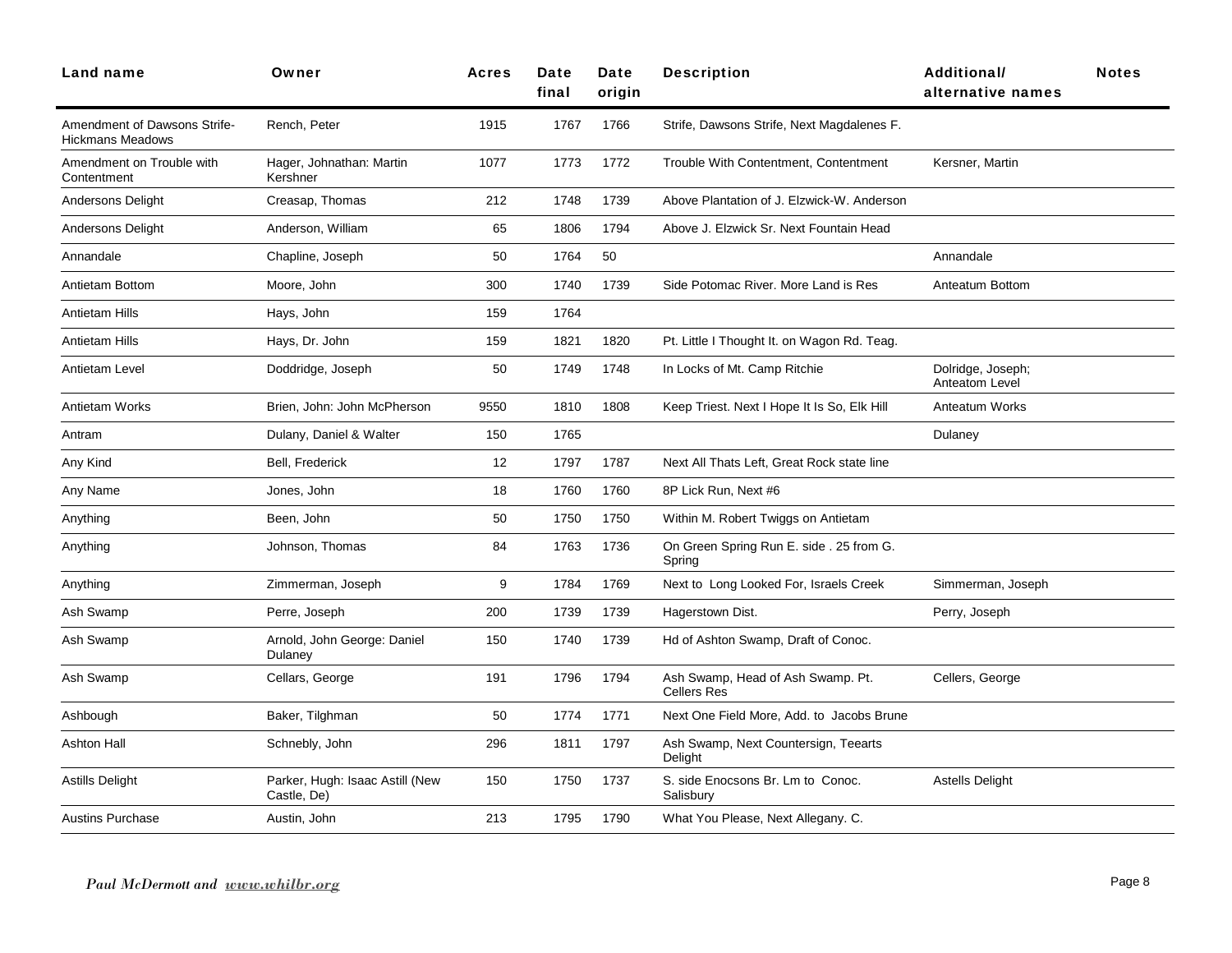| <b>Land name</b>              | Owner                            | <b>Acres</b> | Date<br>final | Date<br>origin | <b>Description</b>                                  | Additional/<br>alternative names                                                                            | <b>Notes</b> |
|-------------------------------|----------------------------------|--------------|---------------|----------------|-----------------------------------------------------|-------------------------------------------------------------------------------------------------------------|--------------|
| Aveys Good Luck               | Avey, John                       | 453          | 1773          | 1769           | Pt. Mount Pleasant, Aveys Delight, St.<br>Patrick   |                                                                                                             |              |
| <b>Bachelors Delight</b>      | Feltegrove, John                 | 819          | 1752          | 1752           | Next Admendment on Trouble With Content.            | Feltigraw, John                                                                                             |              |
| <b>Bachelors Hall</b>         | Mills, Thomas                    | 100          | 1748          | 1748           | N. side Leans Run Draft Licking Cr.                 |                                                                                                             |              |
| <b>Bachtels Abode</b>         | Bachtel, Isaac                   | 980          | 1825          | 1821           | Resurvey on Spriggs Mistake, What You<br>Will       |                                                                                                             |              |
| <b>Back Meadow</b>            | Mackelayland, Hugh               | 70           | 1752          | 1749           | near Spring called Back Spring.                     |                                                                                                             |              |
| <b>Badhams Last Choice</b>    | Chaplain, Joseph                 | 50           | 1762          | 1754           | foot Elk Ridge Mt. At Potomac R.                    |                                                                                                             |              |
| Badhams Refuge                | Chaplain, Joseph                 | 50           | 1759          | 1754           | Draft of Israels Cabbin Br. foot Elk R.             | Chapline, Joseph                                                                                            |              |
| <b>Bakers Delight</b>         | Smith, John W.                   | 50           | 1754          | 1754           | Next Mount Airy, Add. to Bakers Delight             |                                                                                                             |              |
| <b>Bakers Lookout</b>         | Studebaker, Peter                | 100          | 1740          | 1740           | Next Beckers Lot, Walnut Bottom                     | Studenbaker,<br>Studdenbecker                                                                               |              |
| <b>Bakers Purchase</b>        | Jones, David: Peter Studebaker   | 200          | 1741          | 1740           | near Conoc. Next More Gleanings Still               |                                                                                                             |              |
| <b>Bakers Rest</b>            | Baker, Morris                    | 119          | 1794          | 1790           | Addition, Pt. Surveyors Last Shift, Small T         |                                                                                                             |              |
| <b>Balchesters Misfortune</b> | Birkhead, Christopher            | 50           | 1762          | 1762           | Bk Antietam Cr.                                     | Berkhead, Christopher;<br>Burkhart, Christian;<br><b>Balchers Misfortune:</b><br><b>Balshers Misfortune</b> |              |
| <b>Bald Barrens</b>           | Beard, John                      | 20           | 1759          | 1759           | Next Hawns Venture, Resurvey on Frenchs<br>Venture  |                                                                                                             |              |
| <b>Bald Hill</b>              | Good, Jacob                      | 54           | 1770          | 1769           | N. side South Mt. Next Add. to Spear,<br>Sweepstak  |                                                                                                             |              |
| Barnes Landing                | Barnes, Richard                  | 4            | 1791          | 1790           | Bealls Fort, Next Griffiths Landing                 |                                                                                                             |              |
| <b>Barnes Neglect</b>         | Betterbenner, Henry              | 33           | 1809          | 1807           | Next Phillips Chance, Resurvey on 7 Mts.            | <b>Burns Neglect</b>                                                                                        |              |
| <b>Barneys Venture</b>        | Swope, Barnabus                  | 6            | 1788          |                |                                                     | The Barneys Venture                                                                                         |              |
| <b>Baron Devilbiss</b>        | Devilbiss, John                  | 278          | 1823          | 1812           | Grandsons Lot, Mirey Pit-Sideling Hill Cr           | Devilbess, John; Baron<br>Devilbess                                                                         |              |
| Barren Hill                   | McKeene, Thomas                  | 50           | 1760          |                |                                                     |                                                                                                             |              |
| <b>Barren Hills</b>           | Carroll, Charles                 | 55           | 1750          | 1750           | Next Maidens Choice, Clear Spring Dist.             |                                                                                                             |              |
| <b>Barren Hills</b>           | Mills, Thomas: Thomas Bladen     | 80           | 1761          | 1745           | E. side Licking Cr. . 5M from Potomac, Next<br>Park | <b>Barreny Hill</b>                                                                                         |              |
| Barrens                       | Cresap, Thomas: James<br>Wardrop | 100          | 1745          | 1744           | E. side Antietam, Res. of Georges Mistake           | Wardrope. James:<br><b>Barrons</b>                                                                          |              |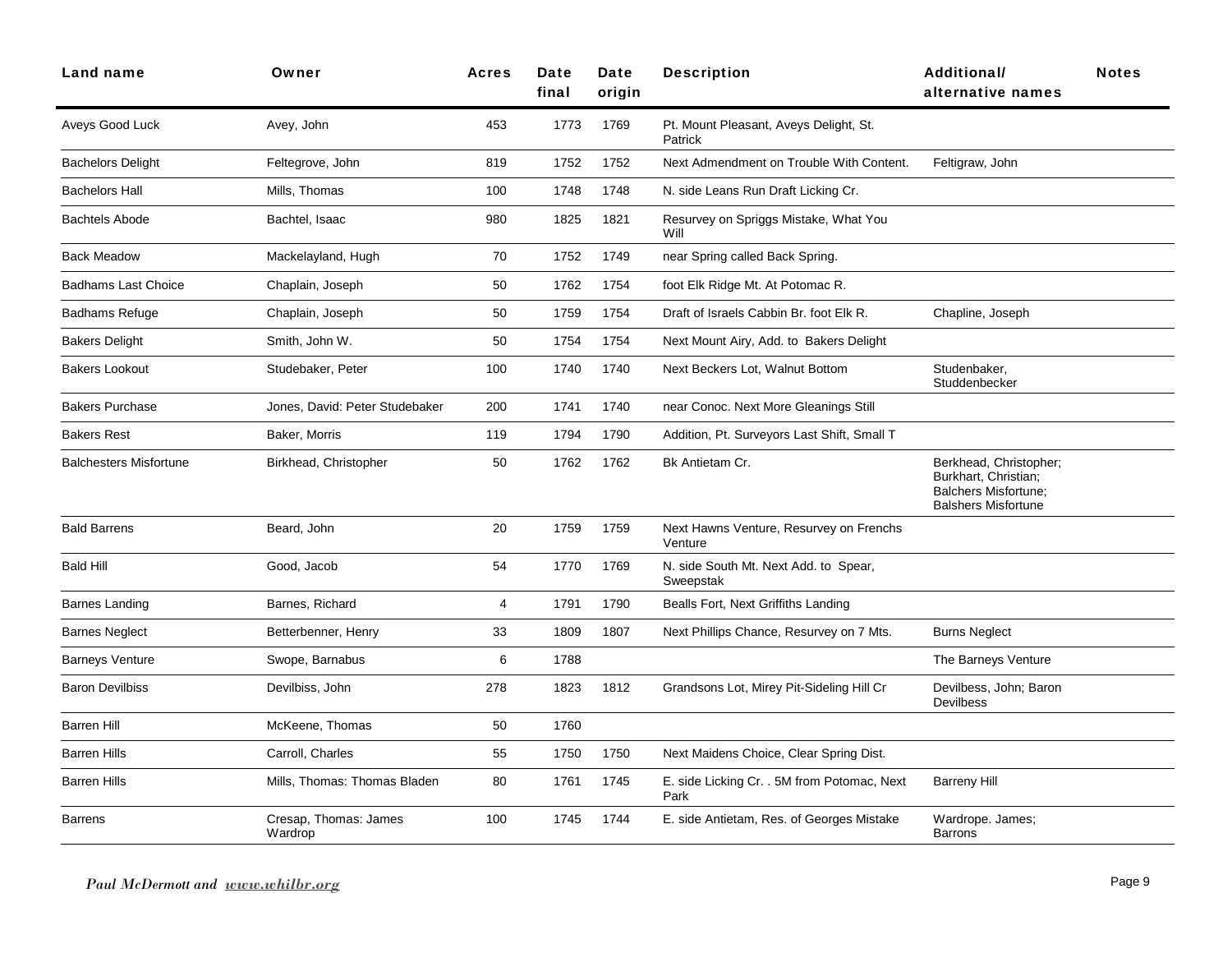| Land name                                       | Owner                                      | <b>Acres</b> | Date<br>final | Date<br>origin | <b>Description</b>                                | Additional/<br>alternative names      | <b>Notes</b> |
|-------------------------------------------------|--------------------------------------------|--------------|---------------|----------------|---------------------------------------------------|---------------------------------------|--------------|
| <b>Barron Hill</b>                              | Carroll, Charles                           | 216          | 1752          | 1752           | Mount Aetna is Res. Next Pattisons Res.           |                                       |              |
| <b>Batchelors Delight</b>                       | Chaplain, Joseph                           | 400          | 1745          | 1745           | Side Feltysgroves Sp. Next Scotch Prize           |                                       |              |
| <b>Batchelors Delight</b>                       | Warfield, Dr. Charles A. : James<br>Howard | 81           | 1789          | 1775           | On Run Formerly called Bennetts                   |                                       |              |
| <b>Batchelors Hall</b>                          | Warfield, Dr. Charles A. : James<br>Howard | 145          | 1789          | 1775           | Ne side Sideling Hill, near Deep Ford             |                                       |              |
| <b>Batchelors Hall</b>                          | Crampton, Oziahs                           | 13           | 1791          | 1790           | Next Park Hall, Elk Hill. Put to It               | Crampton, Ozias                       |              |
| <b>Batchelors Purchase</b>                      | Holland, Joslah                            | 200          | 1757          | 1757           | Next Resurvey on Blantyre                         |                                       |              |
| Bayless Cabin                                   | Creasap, Thomas                            | 60           | 1752          | 1748           | 1. 5M. Below Mouth Cacapon                        | Cresap, Thomas                        |              |
| Be Contented Though Your Lot<br><b>Be Small</b> | Gray, Abraham: John Gray                   | 48           | 1806          | 1783           | Next Resurvey on Discontent, Wifes Chance         |                                       |              |
| <b>Bealls Chance</b>                            | Beall, George                              | 100          | 1739          | 1738           | Antietam, near Nellsons Folly (A. Nellson)        |                                       |              |
| <b>Bealls Delay</b>                             | Beall, Elisha                              | 55           | 1787          | 1775           | Branch near T. Maynes to P. Pindals. Link.<br>Cr. | Beall, Elisa                          |              |
| <b>Bealls Fort</b>                              | Shelby, Evan                               | 50           | 1745          | 1741           | Mouth Big Spring, 2M. Above. Little Conoc.        |                                       |              |
| <b>Bealls Neglect</b>                           | Chase, Samuel                              | 44           | 1764          | 1764           | Next Limestone Land                               | Chase, Samuel and<br>Thomas Johnson   |              |
| <b>Beams Purchase</b>                           | Beam, Martin                               | 326          | 1830          | 1786           | Resurvey on Piles Grove, Felfoot Enl. Grove       | Beam, Jacob                           |              |
| Bear Camp                                       | Rose, Thomas                               | 129          | 1797          | 1795           | Next Bear Garden. Rose Valley is Res.             | Rose, James                           |              |
| Bear Garden                                     | Rose, James                                | 128          | 1797          | 1791           | Sideling Hill Next Green Briar, Bear Camp         |                                       |              |
| Bear Hole                                       | Hager, Jonathan: Daniel Dulaney            | 100          | 1759          | 1744           | E. side Antietam 2, 5M. Above Stulls Mill         |                                       |              |
| <b>Bear Pond Forest</b>                         | Chapmam, Samuel                            | 680          | 1815          | 1811           | St. Line. Hd Bear Pond Valley, next Trlum V.      |                                       |              |
| <b>Beauty Spot</b>                              | Winter, Emanuel: John Hoover               | 5            | 1794          | 1793           | Next Fathers Good Will; Resurvey on Deceit        | Certificate in name of<br>John Hoovre |              |
| <b>Beauty Spot</b>                              | Allen, James                               | 16           | 1801          | 1788           | Next King Cole                                    |                                       |              |
| Beaver Dam                                      | Hogmeyer, Conrad & G. Howard               | 101          | 1753          | 1753           | Possible Site of White Oak Grove                  |                                       |              |
| Beaver Dam                                      | Cullum, George                             | 10           | 1776          |                |                                                   |                                       |              |
| Beaver Dam Bottom                               | Mills, Jacob: Thomas Bladen                | 138          | 1747          | 1745           | E. side Licking Cr. Next Sawyers Lodge            |                                       |              |
| Beaver Trap                                     | Charlton, John                             | 50           | 1741          | 1740           | S. side Beaver Cr. Were J. Mailings Lives         |                                       |              |
| Beckers Lot                                     | Studebaker, Peter                          | 100          | 1743          | 1742           | Next Beckers Lookout (Bakers)                     | Studebecker, Peter                    |              |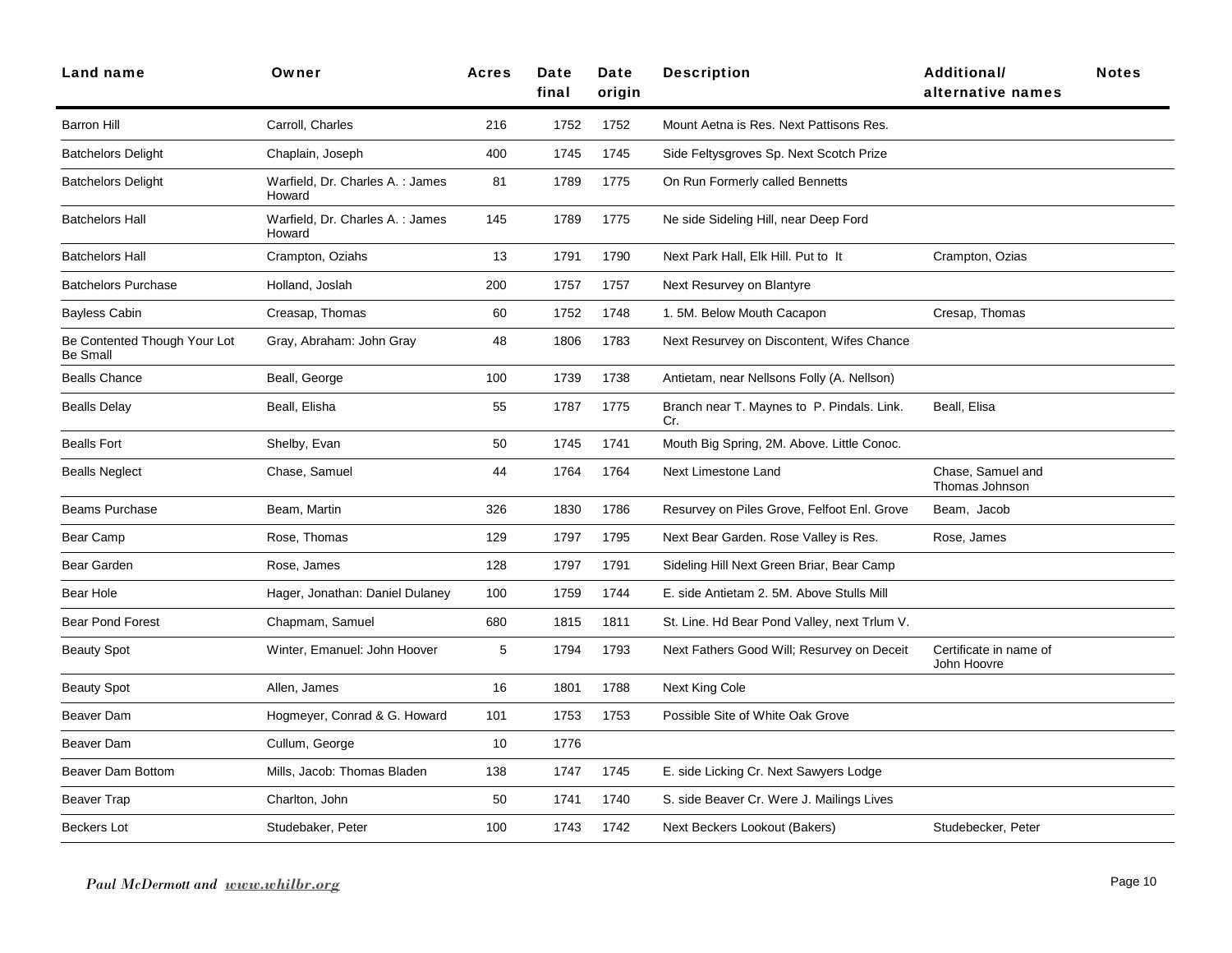| <b>Land name</b>            | Owner                       | <b>Acres</b> | Date<br>final | Date<br>origin | <b>Description</b>                                     | Additional/<br>alternative names                             | <b>Notes</b> |
|-----------------------------|-----------------------------|--------------|---------------|----------------|--------------------------------------------------------|--------------------------------------------------------------|--------------|
| <b>Beckwiths Second Lot</b> | Smith, Robert               | 24           | 1793          |                |                                                        |                                                              |              |
| Beef and Chicken            | McDonald, John              | 25           | 1789          |                |                                                        |                                                              |              |
| <b>Belfast</b>              | McCoy, John                 | 13           | 1801          | 1800           | Next Colonel, Resurvey on Meshacks<br>Garden           | <b>Bellfast</b>                                              |              |
| <b>Belmont</b>              | Weaver, Peter               | 110          | 1806          | 1792           | My Home, Pt. Conquest                                  |                                                              |              |
| <b>Belts Buckle</b>         | Belt, Benjamin              | 690          | 1762          | 1762           | Belts Buckle, Next What You Please                     |                                                              |              |
| <b>Bethlehem</b>            | McKever, Andrew             | 100          | 1752          | 1751           | . 25M South Prov. line; Next Timber Bottom             |                                                              |              |
| <b>Bettys Blessing</b>      | Creasap, Michael            | 70           | 1766          |                |                                                        | Cresap, Michael                                              |              |
| <b>Bevins Delight</b>       | Bevin, Leonard              | 12           | 1791          | 1772           | Next Beaver Dam Bottom; on Licking Cr.                 |                                                              |              |
| <b>Big Bit</b>              | Chaney, Jeremiah            | 9            | 1784          | 1784           | Next Kents Chance, 2nd Resurvey on<br>Choice           |                                                              |              |
| <b>Big Spring</b>           | Shelby, Evan                | 150          | 1741          | 1739           | Head Big Spring, Next Kindness, Stone<br>Walls         |                                                              |              |
| <b>Big Spring</b>           | Creasap, Michael            | 42           | 1768          |                |                                                        | Cresap, Michael                                              |              |
| <b>Big Spring Bottom</b>    | Williams, William Berry     | 8            | 1812          | 1811           | On Potomac R. Next Resurvey on Canoe<br><b>Bottom</b>  |                                                              |              |
| <b>Binkleys Lot</b>         | Binkley, Christian          | 337          | 1787          | 1785           | Mccoys Delight. Pt. Resurvey on Whites<br>Lot. Kellys. |                                                              |              |
| <b>Bitelys Delight</b>      | Bitely, Samuel              | 379          | 1765          | 1765           | Simons Rock, Bitelys Rock, Heirs Ground                |                                                              |              |
| <b>Bitelys Rock</b>         | Bitely, Samuel              | 50           | 1754          |                | Hagerstown District. No. Record                        |                                                              |              |
| <b>Black Oak</b>            | Nighman, Henry              | 14           | 1819          |                |                                                        | Beterbenner, Henry                                           |              |
| <b>Black Oak Bottom</b>     | Founk, Henry                | 25           | 1759          | 1759           | Next Laffordays Lot. Rocky Stripe                      |                                                              |              |
| <b>Black Oak Bottom</b>     | Wilgemott, Joseph           | 100          | 1765          | 1745           | E. side Conoc. 1M. above his Mill                      | Wilgamot, Joseph;<br>Dulany, Daniel                          |              |
| <b>Black Oak Bushes</b>     | Gabriels, Joseph (Grabille) | 50           | 1752          | 1751           | 25M from Plantation, Swingles Abode is<br>Res          | Graybell, Joseph                                             |              |
| <b>Black Oak Level</b>      | Carroll, Charles            | 225          | 1750          | 1750           | End. Ridge near Foot North Mt. Nw C.<br>Prather        | <b>Black Oak Land</b>                                        |              |
| <b>Black Oak Level</b>      | Bowling, Charles            | 50           | 1761          | 1761           | Next Chance, Surr. Resurvey on Mt. of<br>Wales         | Bowling, John                                                |              |
| <b>Black Oak Level</b>      | Kershner, Martin            | 100          | 1766          |                |                                                        | Certificate in name of<br>Daniel Dulaney; Dulany;<br>Kersner |              |
| <b>Black Oak Ridge</b>      | Founk, Henry                | 88           | 1759          | 1754           | Next Blind Mans Choice, Establishment                  |                                                              |              |
|                             |                             |              |               |                |                                                        |                                                              |              |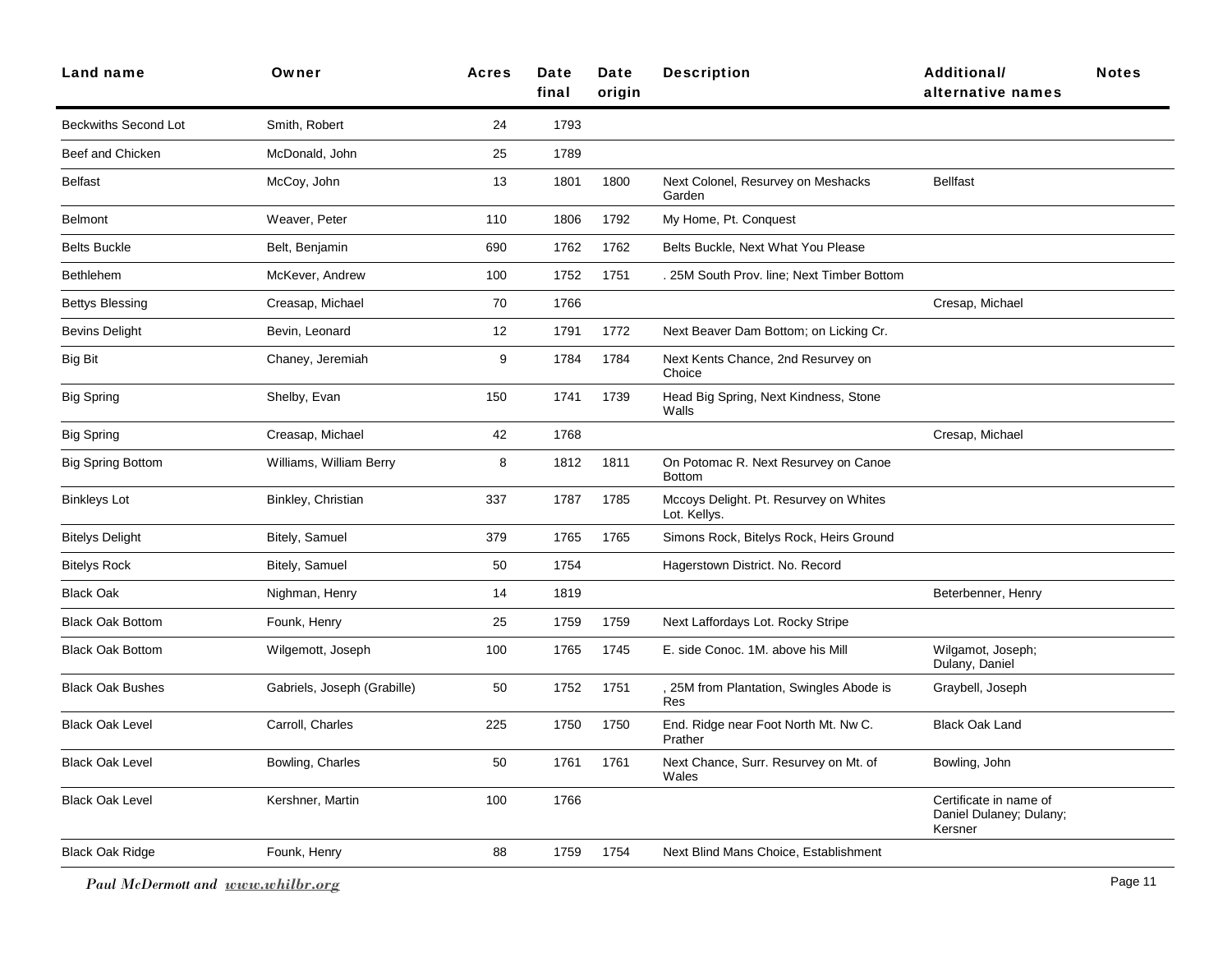| Land name                      | Owner                              | <b>Acres</b> | Date<br>final | <b>Date</b><br>origin | <b>Description</b>                                       | Additional/<br>alternative names                           | <b>Notes</b> |
|--------------------------------|------------------------------------|--------------|---------------|-----------------------|----------------------------------------------------------|------------------------------------------------------------|--------------|
| <b>Blacks Garden</b>           | Rench, Daniel                      | 8            | 1794          | 1793                  | Next Resurvey on Hickman's Meadow,<br>Dawsons Strife     |                                                            |              |
| <b>Blairs Forest</b>           | Blair, Elizabeth                   | 50           | 1741          | 1739                  | E. side Antietam near Dividing Line                      |                                                            |              |
| Blantyre                       | Peters, Robert                     | 710          | 1768          | 1768                  | Next Pipe Tomahawk, N. Lanes Run                         |                                                            |              |
| <b>Blind Mans Choice</b>       | Miller, Michael                    | 50           | 1760          |                       |                                                          |                                                            | Scharf       |
| <b>Bloodshed &amp; Battery</b> | Williams, Elie: John Ox.           | 22           | 1820          | 1781                  | . 25M W. Christian Sheperds Land                         |                                                            |              |
| <b>Blooming Fields</b>         | Schnebly, John                     | 255          | 1815          | 1814                  | Pt. Resurvey on Friends, Bowles Est. Sch.<br>Hard Bar    | Schnebly, John                                             |              |
| <b>Blooming Meadows</b>        | Nieswander, Abraham: John<br>Smith | 165          | 1806          | 1781                  | Strife, Pt. Cadiz, Chaneys Chance, Rainey<br>W.          |                                                            |              |
| <b>Blooming Plains</b>         | Shuey, John                        | 318          | 1815          | 1813                  | On Resurvey on Mount Pleasant, Well<br>Done, Exchange    | Shucy, John                                                |              |
| <b>Blooming Plains</b>         | Boyd, Matilda                      | 16           | 1826          |                       |                                                          | Certificate in name of<br>George Price                     |              |
| <b>Blue Hanck</b>              | Baker, Isaac: Daniel Dulaney       | 200          | 1762          | 1742                  | Stoney Lick Run, Next Mount Pelier, Upper<br>Farm        | Hanck. Blew; Blue Hanch                                    |              |
| <b>Blue Rock</b>               | Bumbarger, Lawrence                | 25           | 1758          | 1758                  | Ridge near Waggoners Br. Next Resurvey<br>on St. Patrick | Bombarrer, Lawrence;<br>Bomberger, Lawrence                |              |
| <b>Blue Rock</b>               | Bumberger, John                    | 240          | 1829          | 1827                  | Pt. Resurvey on Pleasant Valley, Virgin<br>Fair, Bluer   | Bomberger, John                                            |              |
| <b>Blunder Amended</b>         | Smith, Joseph                      | 164          | 1793          | 1786                  | On Resurvey on Pt. Hazzard. Josephs<br>Inner, is Res     |                                                            |              |
| <b>Bonds Refusal</b>           | Deakins, Francis                   | 52           | 1772          | 1770                  | Next Resurvey on Old Fox Deceived, Saw<br>Pit, Gaming.   |                                                            |              |
| Boot Jack                      | Beatty, Thomas                     | 137          | 1792          | 1790                  | Next Resurvey on Chestnut Ridge.                         |                                                            |              |
| Bore Range                     | Twigg, Robert                      | 50           | 1743          | 1743                  | . 5M from Antietam E. side ; Next Delemere               |                                                            |              |
| <b>Boston</b>                  | Ross, David et. al                 | 8025         | 1772          | 1769                  | Little I Thought, Elzwicks Dwelling                      | Ross, David, Richard<br>Henderson, and Samuel<br>Henderson |              |
| <b>Bottle Ridge</b>            | Fuller, Thomas                     | 112          | 1797          | 1795                  | Bottle Ridge, Next Hickory Ridge, Rural Hal              |                                                            |              |
| <b>Boveys Chance</b>           | Bovey, Michael: John Snavely       | 16           | 1816          | 1812                  | Next Brightwells Choice, Resurvey on No<br>Name          |                                                            |              |
| <b>Bowles Establishment</b>    | Bowles, John: Thomas Bowles        | 1145         | 1787          |                       |                                                          |                                                            |              |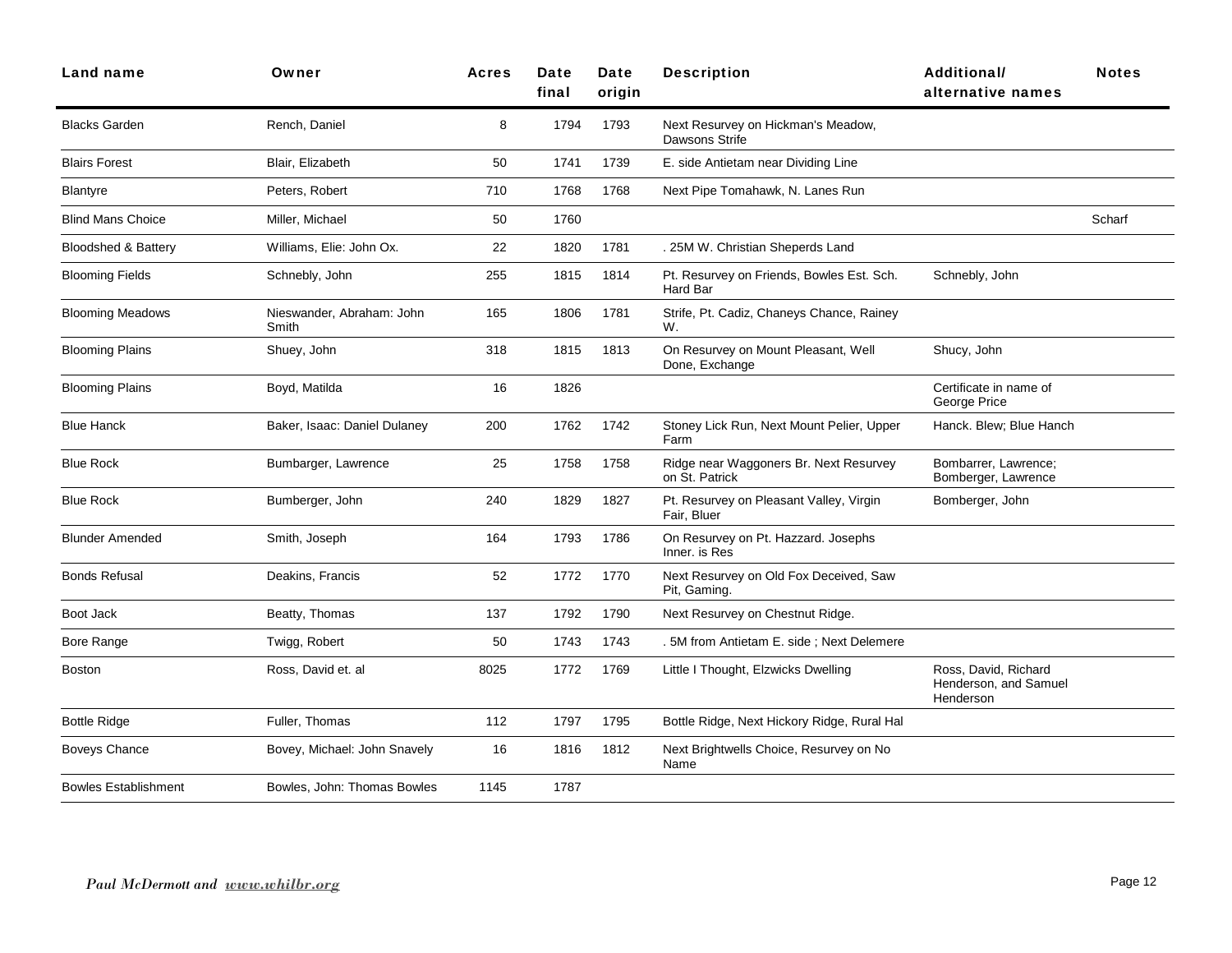| Owner                           | <b>Acres</b> | Date<br>final | Date<br>origin | <b>Description</b>                                    | <b>Additional/</b><br>alternative names                                                                                                                      | <b>Notes</b> |
|---------------------------------|--------------|---------------|----------------|-------------------------------------------------------|--------------------------------------------------------------------------------------------------------------------------------------------------------------|--------------|
| Bowles, Thomas                  | 969          | 1809          | 1790           | Upper Farm, Fox Escape, Tetricks Folly                | Bowles, John, Daniel<br>Bowles, Eliza Bowles,<br>Eleanor Bowles, Nancy<br>Bowles, Thomas Bowles,<br>Isaac Bowles, Evan<br>Bowles, and James<br><b>Bowles</b> |              |
| Boyd, Marmaduke                 | 19           | 1855          | 1854           | Next Mount Pleasant, Vineyard, Garlough               |                                                                                                                                                              |              |
| Price, Josiah: William Boyd Jr. | 25           | 1811          | 1789           | Next Resurvey on Green Bottom                         |                                                                                                                                                              |              |
| Creasap, Thomas                 | 60           | 1752          |                |                                                       |                                                                                                                                                              |              |
| Meyers, John: Thomas Bladen     | 50           | 1753          | 1745           | 4M. Above Licking Cr. on Potomac.                     | Certificate in name of<br><b>Thomas Bladen</b>                                                                                                               |              |
| Myers, John                     | 242          | 1761          |                |                                                       |                                                                                                                                                              | Scharf       |
| Winder, James                   | 48           | 1759          | 1752           | . 5M from Stulls Mill; Nw Side Antietam               | Winders, James                                                                                                                                               |              |
| Friend, John                    | 45           | 1763          |                |                                                       |                                                                                                                                                              |              |
| Brantner, George                | 46           | 1805          | 1790           | Next Resurvey on Well Done. Strife. Side of<br>Rd.    |                                                                                                                                                              |              |
| Groves, George                  | 130          | 1810          | 1808           | Breach; next Snowball Valley, Wood. &<br>Water Ad.    | Graves, George                                                                                                                                               |              |
| Brent, Thomas                   | 406          | 1796          | 1793           | Hanthorns Rest, Darlings Delight, Flints<br>Chance    |                                                                                                                                                              |              |
| Hager, Jonathan: Daniel Dulaney | 50           | 1763          | 1747           | W. side Conoc. Opposite Joseph Erwins                 | Dulany                                                                                                                                                       |              |
| Brinkley, Christian             | 337          | 1787          | 1785           | McCoys Delight, Resurvey on Whites Lot.<br>Kellys Del |                                                                                                                                                              |              |
| Myers, Jacob                    | 25           | 1753          | 1753           | E. side Run. 30P from Spring Flaggy<br>Meadow         |                                                                                                                                                              |              |
| Hughes, Daniel                  | 46           | 1765          |                |                                                       | <b>Brookfield</b>                                                                                                                                            | Scharf       |
| Hughes, Daniel                  | 46           | 1786          | 1785           | <b>Next Nicholas Mistake</b>                          |                                                                                                                                                              |              |
| Shockey, John                   | 9            | 1770          | 1769           | Next 3rd. Resurvey on Sarahs Delight;<br>Compensation |                                                                                                                                                              |              |
| Perre, Ignatius                 | 500          | 1744          | 1744           | S. side Antietam, 1. 5M. From Stulls Mill             | Brothers Request.<br><b>Brosters Request</b>                                                                                                                 |              |
| McClayland, John                | 30           | 1771          | 1753           | near Great Marsh known as Black Meadow                |                                                                                                                                                              |              |
| Brown, Thomas                   | 182          | 1738          |                |                                                       |                                                                                                                                                              |              |
| Brumbaugh, Jacob                | 50           | 1755          | 1755           | Next Nicholas Contrivance, Resurvey on<br>Claylands C | Broomback, John;<br><b>Broombacks Lot</b>                                                                                                                    |              |
|                                 |              |               |                |                                                       |                                                                                                                                                              |              |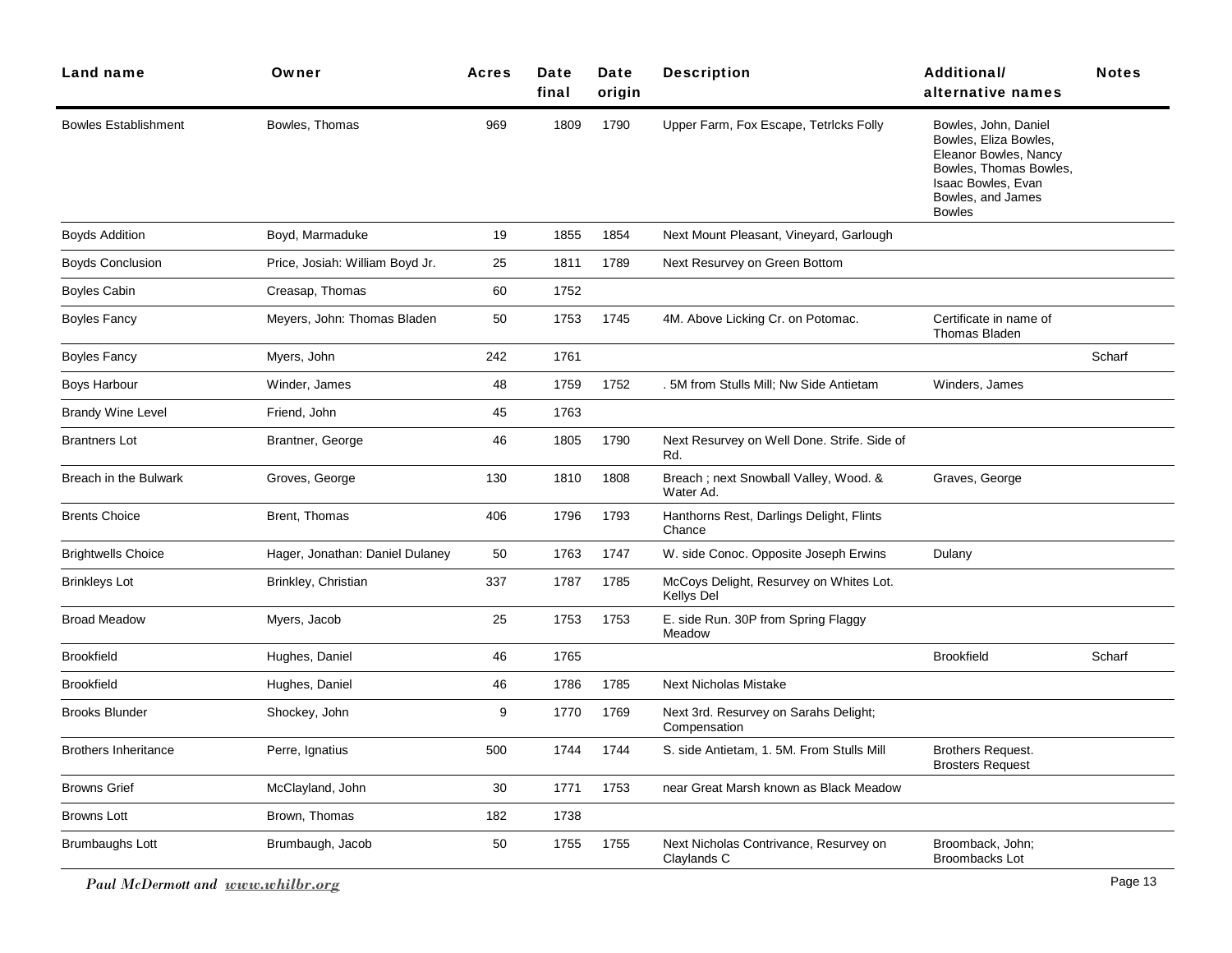| <b>Land name</b>                | Owner                           | <b>Acres</b> | Date<br>final | Date<br>oriain | <b>Description</b>                                      | <b>Additional/</b><br><b>Notes</b><br>alternative names |
|---------------------------------|---------------------------------|--------------|---------------|----------------|---------------------------------------------------------|---------------------------------------------------------|
| <b>Brush Heaps</b>              | Sammons, John                   | 150          | 1763          | 1763           | near Little Tonoloway                                   | <b>Brush Heapes</b>                                     |
| <b>Buck Spring</b>              | Dulaney, Daniel & Walter        | 100          | 1765          | 1745           | .5M from Conrad Millers                                 | Dulany                                                  |
| <b>Bucks Horn</b>               | Criese, Jacob                   | 50           | 1753          | 1752           | Level near state line. near Stulls Plantation           |                                                         |
| <b>Bucks Horn</b>               | Fore, Henry                     | 70           | 1761          | 1761           | Next Back Meadow; Land of Hugh<br>Macclaland            |                                                         |
| <b>Bucks Horn</b>               | Schafer, Nicholas               | 50           | 1761          | 1761           | E. side Conoc. Cr.; W. side Wagon Rd to<br>I. Baker     | Scaffar, Nichalos                                       |
| <b>Bucks Lodge</b>              | Haines, Jacob                   | 40           | 1801          | 1795           | W. End. Pond North Mt. Next Olivet, Poplar<br>F.        |                                                         |
| <b>Bucks Pasture</b>            | Fuller, Thomas                  | 33           | 1795          | 1792           | Next Hunters Range, Sheepfold                           |                                                         |
| <b>Bucks Range</b>              | Sweeney, Edward                 | 9            | 1762          | 1762           | Sweeney is Resurvey on near Great Ridge<br>of Rocks     |                                                         |
| <b>Bucks Range</b>              | Leach, Nicholas: Norman Bruce   | 60           | 1791          | 1788           | Top Ridge. 3M. from Roses on Potomac R.                 |                                                         |
| <b>Bucks Resort</b>             | Lewellin, Samuel                | 100          | 1763          | 1768           | Bucks Resort, near Clays Lick; Hulls Harbor             |                                                         |
| <b>Bull Hollow</b>              | Buchanan, Thomas                | $\mathbf 1$  | 1810          | 1807           | Next Troublesome on Potomac R.                          | Certificate in name of<br>Samuel Avey                   |
| Bulwark to Hilly Ground         | Powell, John                    | 147          | 1796          | 1794           | St. Line. Next Leasures Add. Powells<br>Chance          | <b>Bullwork to Hilly Ground</b>                         |
| <b>Burketts Folly</b>           | French, George                  | 190          | 1763          |                |                                                         | <b>Berketts Folly</b>                                   |
| <b>Burkharts Disappointment</b> | Lightner, Jacob                 | 58           | 1762          | 1762           | Close to Antietam                                       |                                                         |
| <b>Burkharts Establishment</b>  | Burkhart, Christopher           | 440          | 1794          | 1793           | Pt. Burkharts Lot; Next Resurvey on Well<br>Taught      | <b>Burckhartts Establishment</b>                        |
| <b>Burkharts Folly</b>          | Burkhart, George                | 25           | 1753          |                |                                                         | Burkett, George; Burketts<br>Folly                      |
| <b>Burkharts Folly</b>          | Burkhart, George                | 5            | 1761          | 1761           | Close to Hazelnut Branch-Draft of Bons B                |                                                         |
| <b>Burkharts Lot</b>            | Burkhart, George                | 562          | 1762          | 1762           | Next Maynards Chance,                                   |                                                         |
| <b>Burkheads Dispute</b>        | Lightner, Jacob                 | 50           | 1762          |                |                                                         | <b>Berkheads Dispute</b>                                |
| <b>Burns Island</b>             | Burns, Patrick                  | 44           | 1815          | 1815           | Island in Potomac                                       |                                                         |
| <b>Burns Island Enlarged</b>    | Byrnes, Patrick                 | 75           | 1822          | 1820           | Burns Island, Next to Long Looked For.                  |                                                         |
| <b>Burns Justice</b>            | Hoover, John: Jonathan Kershner | 24           | 1799          | 1793           | St. Line; Next Shokeys Mistake; 3rd<br>Resurvey on S.D. |                                                         |
| <b>Burrells Disappointment</b>  | Williamson, James               | 21           | 1755          | 1755           | Next Inverness. E. side Eld. Ridge, near<br>Poplar S    |                                                         |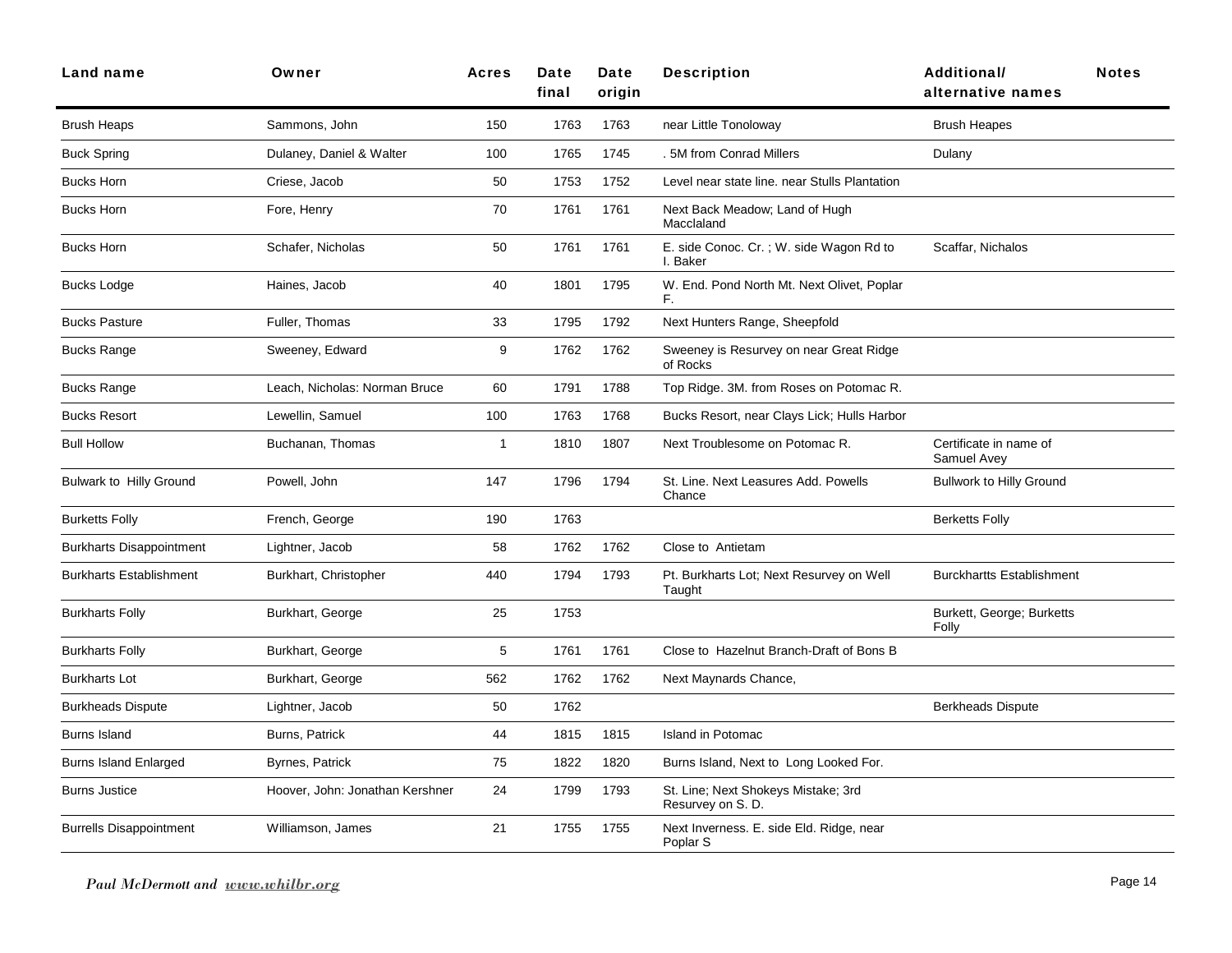| Land name                    | Owner                                 | <b>Acres</b> | Date<br>final | Date<br>origin | <b>Description</b>                                     | Additional/<br>alternative names          | <b>Notes</b> |
|------------------------------|---------------------------------------|--------------|---------------|----------------|--------------------------------------------------------|-------------------------------------------|--------------|
| <b>Burrels Bower</b>         | <b>Burrell, Francis</b>               | 50           | 1742          | 1741           | Surr. Hills And Dales; Next Add. to B.<br><b>Bower</b> |                                           |              |
| <b>Burrills Choice</b>       | Burrell, Francis                      | 50           | 1747          | 1747           | Surr. Hills And Dales-Vineyard. W. side<br>Antietam    | <b>Burrells Choice</b>                    |              |
| <b>Butlers Ramble</b>        | Butler, Henry                         | 573          | 1789          | 1788           | Next King Cole, Keep Trist, Grimms Del.                | Boetler, Henry; Boetlers<br>Ramble        |              |
| By Chance                    | Lux, William                          | 108          | 1753          | 1752           | Surr. By Kindness Enl. Close to Potomac R.             |                                           |              |
| Cadiz                        | Chaney, Ezekiel                       | 483          | 1760          |                |                                                        | Cheney, Ezekiel                           |              |
| Callaca Hahatte              | Arnold, John G.                       | 100          | 1743          | 1742           | near William Smiths, Next Walnut Bottom                |                                           |              |
| Calledonia                   | Hawkins, George F.: Joseph<br>Warford | 3910         | 1765          | 1765           | Rangers Venture, Next Hunters Folly                    | Warfield, Joseph;<br>Caledonia            |              |
| Cannon                       | Hughes, Samuel                        | 10           | 1770          |                |                                                        |                                           |              |
| Canoe Bottom                 | Wells, Robert                         | 50           | 1739          | 1738           | On Flag Spring Into Potomac                            |                                           |              |
| <b>Carpenters Square</b>     | Dulany, Daniel                        | 100          | 1765          |                |                                                        | Dulaney                                   |              |
| <b>Carrs Query</b>           | Carr, John                            | 60           | 1758          | 1752           | Next Resurvey on Old Fox Deceived, Dry<br>Land, Hewitt | Carrs Quesey; Carrs<br>Quasey             |              |
| Castle Howe                  | Jacques, Anne: Thomas Jacques         | 509          | 1801          | 1792           | Leans Field, Costly, Next Resurvey on<br>Maiden Head   | Castle Home                               |              |
| <b>Castle Plains</b>         | Boyd, John                            | 448          | 1743          | 1743           | Next Forest of Needwood; Little Enlarge.               |                                           |              |
| <b>Castle Plains</b>         | Felker, John                          | 2651         | 1818          |                |                                                        | Certificate in name of<br>Daniel Schnebly |              |
| <b>Castle Plains</b>         | Folker, John                          | 366          | 1818          | 1817           | Spring Garden, Pt. Castle Plains, Schneb.<br>S.        |                                           |              |
| Cave                         | Hughes, Daniel & Samuel               | 10           | 1770          | 1769           | Next Coons Lot. Tressels Good Will, Cave<br>Η.         |                                           |              |
| Cave Hill                    | Mantzer, Michael                      | 68           | 1788          | 1787           | Next Cave(Land), Gleanings, Cumberland                 |                                           |              |
| <b>Cellers Establishment</b> | Cellers, John                         | 275          | 1787          | 1787           | Resurvey on Cellers Res, Pt. Resurvey on<br>Ash Swamp  | Cellar, John; Cellars<br>Establishment    |              |
| <b>Cellers Resurvey</b>      | Cellers. Jr. John                     | 310          | 1774          | 1774           | Resurvey on Head Ash Swamp                             |                                           |              |
| Chance                       | Creasap, Thomas                       | 138          | 1741          | 1743           | Next Skythorn, 2M. Above Mouth-Licking Cr.             |                                           |              |
| Chance                       | Brooke, Mrs. Mary                     | 25           | 1752          | 1752           | near Wolf Springs, Next Garden Spot,<br>Shan. Mt.      |                                           |              |
| Chance                       | Howard, John                          | 50           | 1752          |                |                                                        |                                           |              |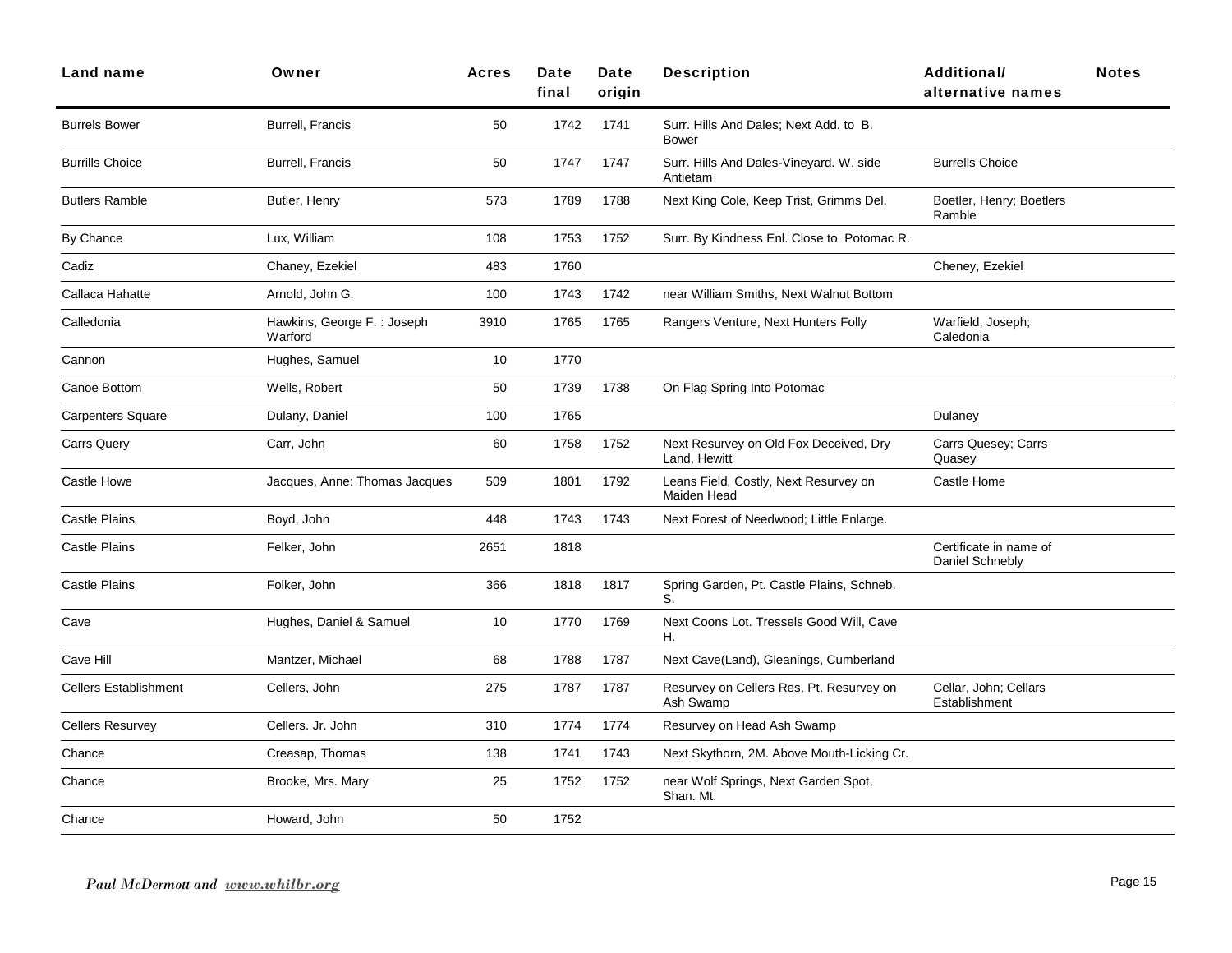| <b>Land name</b>                | Owner                             | <b>Acres</b> | Date<br>final | <b>Date</b><br>oriain | <b>Description</b>                                   | <b>Additional/</b><br>alternative names                                | <b>Notes</b> |
|---------------------------------|-----------------------------------|--------------|---------------|-----------------------|------------------------------------------------------|------------------------------------------------------------------------|--------------|
| Chance                          | Bowland, John                     | 110          | 1753          | 1751                  | W. side Conoc. Next Mount Pelier,<br>Greencastle     | Bourland, John                                                         |              |
| Chance                          | Kent, John                        | 142          | 1753          | 1752                  | Next Kents Chance, #1, #2                            |                                                                        |              |
| Chance                          | Brumbaugh, Jacob                  | 25           | 1765          |                       |                                                      |                                                                        | Scharf       |
| Chance                          | Ash, Henry: Dr. Henry Snavely     | 112          | 1766          | 1765                  | near Long Run, Draft Little Tonoloway. N.<br>side Rd | Certificate in name of<br>Henry Sneavely; Dr.<br><b>Henry Schnebly</b> |              |
| Chance                          | Ash, Henry                        | 425          | 1771          | 1769                  | Sd. Tonoloway Mount Next Travellors Resort           | Shryock, Henry - owner                                                 |              |
| Chance                          | Shelby, Isaac                     | 48           | 1773          | 1772                  | . 5M from Coburns Rd. Little Conoc.                  |                                                                        |              |
| Chance                          | Ash, Henry                        | 15           | 1788          | 1785                  | Next Nay Great Things, Linton, Sink, Clag.<br>Lt     |                                                                        |              |
| Chance                          | Mantzer, Michael                  | 4            | 1791          | 1787                  | Next Little Valley, Lamberts Pk. Burketts L          |                                                                        |              |
| Chance                          | Swan, John: David Kerr            | 108          | 1791          | 1775                  | Next Dutch Folly                                     | Certificate in name of<br>David Ross                                   |              |
| Chance                          | Gassaway, Willey                  | 99           | 1792          |                       |                                                      | Certificate in name of<br>Thomas Gassaway                              |              |
| <b>Chance Lost</b>              | Ross, Dr. David                   | 130          | 1761          | 1760                  | 2M. Below Mouth Licking Cr. Next Sklethorn           | Chance Lott                                                            |              |
| Chance on Beaver Creek          | Dawson, James                     | 100          | 1747          | 1747                  | Sd. Hill . 5M Above Mouth of Beaver Cr.              | Dickson, James                                                         |              |
| Chaneys Chance                  | Chaney, Ezekial                   | 81           | 1762          | 1762                  | Next to Strife, Blooming Meadows is Res.             | Cheney                                                                 |              |
| <b>Chaneys Choice</b>           | Chaney, Zacharlah                 | 27           | 1760          | 1760                  | . 25M from his House, Next Frys Lot,                 | Cheney                                                                 |              |
| <b>Chaneys Delight</b>          | Chaney, Charles                   | 47           | 1739          | 1738                  | E. side Antietam, Next Emmetts Home,<br>Daniels L    | Cheney                                                                 |              |
| Chaneys Delight                 | Chaney, Ezekial                   | 136          | 1761          | 1761                  | Sd. Tonoloway Cr.                                    | Cheney                                                                 |              |
| <b>Chaneys Delight</b>          | Chaney, Thomas: Charles<br>Chaney | 96           | 1804          | 1752                  | Great Falls of Cr. Conoc. Manor                      | Cheney                                                                 |              |
| Chaneys Lot                     | Chaney, Jr., Charles              | 98           | 1755          | 1750                  | Next Mount Etna, Come By Chance,<br>Mackleflsh C.    | Cheney                                                                 |              |
| <b>Chaneys Neck</b>             | Chaney, Charles                   | 52           | 1754          | 1756                  | On Conoc. Cr. Next Add. to C. Neck.<br>Snowdens F    | Cheney                                                                 |              |
| <b>Chaplains Neglect</b>        | Grover, John                      | 23           | 1753          | 1752                  | Next 3Friends (Wilson District)                      | Gronon, John; Chaplines<br>Neglect                                     |              |
| <b>Chaplines Disappointment</b> | Smith, Robert                     | 22           | 1794          | 1793                  | Next Resurvey on 3Springs, Add. to Loss<br>And Gain  | <b>Chaplains Disappointment</b>                                        |              |
| Chaplines III Will              | Fockler, Adam                     | 16           | 1787          | 1786                  | Next Contentment, Kysers Low Den?                    |                                                                        |              |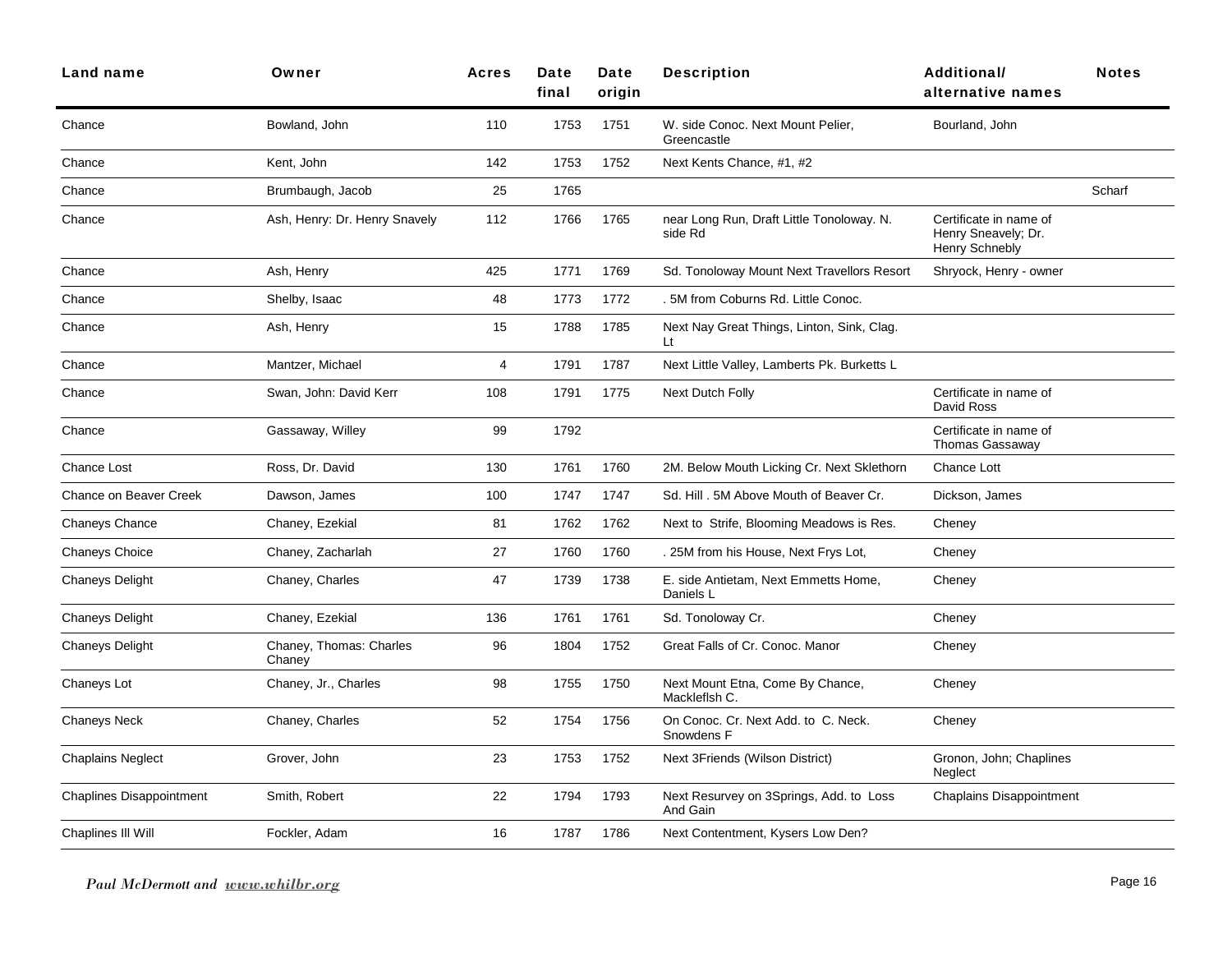| Land name                      | Owner                                  | <b>Acres</b>   | Date<br>final | Date<br>origin | <b>Description</b>                                       | Additional/<br>alternative names                        | <b>Notes</b> |
|--------------------------------|----------------------------------------|----------------|---------------|----------------|----------------------------------------------------------|---------------------------------------------------------|--------------|
| Charlemont                     | Higginbottom, Capt. Charles            | 100            | 1740          | 1739           | 5P. from Deep Spring. Intersection Rds.                  |                                                         |              |
| Charlemont                     | Higginbottom, Capt. Charles            | 300            | 1747          | 1745           | Rd. Williamsport-Boonsboro, Hagers-<br>Sharpb.           | <b>Charles Mount</b>                                    |              |
| <b>Charlemont Pleasant</b>     | Ogle, Samuel                           | 100            | 1758          | 1745           | Small Mt, South Robert Turners, Next<br>Notingh          | <b>Charlesmount Pleasant</b>                            |              |
| <b>Charles Hill</b>            | Haines, Jacob                          | 66             | 1797          | 1791           | Next Pricillas Rest, Timber Valley Enl                   |                                                         |              |
| Charleton's Fancy              | Charleton, Edward                      | 100            |               | 1739           |                                                          |                                                         |              |
| <b>Charltons Fancy</b>         | Higginbottom, Capt. Charles            | 100            | 1739          | 1739           | W. side Neals Meadow Draft-Antietam                      |                                                         |              |
| <b>Charltons Forest</b>        | Charlton, Edward                       | 275            | 1739          | 1739           | On Little Conoc. near Coburns Rd. Clear<br>Spr.          |                                                         |              |
| <b>Charltons Prospect</b>      | Charlton, Thomas                       | $\overline{7}$ | 1822          | 1811           | Next Hoovers Offence, Whitemans Prospect                 |                                                         |              |
| <b>Charltons Victory</b>       | Brown, William: John Carlton           | 50             | 1745          | 1744           | Head Spring T. Creasaps Marsh, Next<br>Good Grief        |                                                         |              |
| Chase                          | Hughes, Samuel                         | 47             | 1770          | 1770           | Next Dry Spring 1M. South Widow Rorers                   |                                                         |              |
| Chatham                        | Ridout, John                           | 5692           | 1768          |                | Land Owned By E. Shelby, Hanthorns Rest                  |                                                         |              |
| Cheneys Luck                   | Chaney, Charles                        | 30             | 1755          | 1755           | Next Prince of Germany, Wilkes & Liberty                 |                                                         |              |
| <b>Cheneys Parcels</b>         | Cheney, Jeremiah                       | 17             | 1794          | 1793           | Next Small Bit to David, Lillys Discovery                | Chaney, Jeremiah                                        |              |
| Chester                        | Downey, Robert                         | 100            | 1744          | 1744           | E. side Antietam Bel. Sugar Bottom                       |                                                         |              |
| <b>Chestnut Hill</b>           | Haines, Jacob                          | 49             | 1797          |                |                                                          |                                                         |              |
| <b>Chestnut Level</b>          | Friend, John: John Carlton Jr.         | 50             | 1744          | 1744           | Head Br. Through Mts. to Antietam; Next<br><b>Brandy</b> |                                                         |              |
| <b>Chestnut Oak</b>            | Troxall, John                          | 95             | 1798          | 1797           | <b>Next Mount Atlas</b>                                  |                                                         |              |
| <b>Chestnut Springs</b>        | Greathouse, Harman                     | 50             | 1749          | 1749           | Head Spring of Dry Branch, Next Easterdays               | Greathouse, Harmon;<br><b>Chestnut Spring</b>           |              |
| Chews Farm                     | Chew, Benjamin: Phileman Lloyd<br>Chew | 5000           | 1753          | 1745           | Chews Farm                                               | Lloyd, Philemon &<br>Bennett Chew; Chew,<br>Samuel, Jr. |              |
| Choice                         | Prather, Thomas                        | 185            | 1748          | 1747           | Banks of Potomac-Upper End-Whiskey<br>Bottom.            |                                                         |              |
| Choice, Last Choice, No Choice | Deakins, Francis                       | 69             | 1784          | 1783           | Be Content Though Your Lot Be Small                      |                                                         |              |
| Chopper                        | Chaplain, Joseph                       | 12             | 1794          | 1793           | Next Jerrico                                             | Chapline, Joseph                                        |              |
| Claggetts Lot                  | Clagett, Hezekiah                      | 198            | 1790          | 1788           | Pt. Resurvey on Mt. of Wales, Next Black<br>Oak Level    |                                                         |              |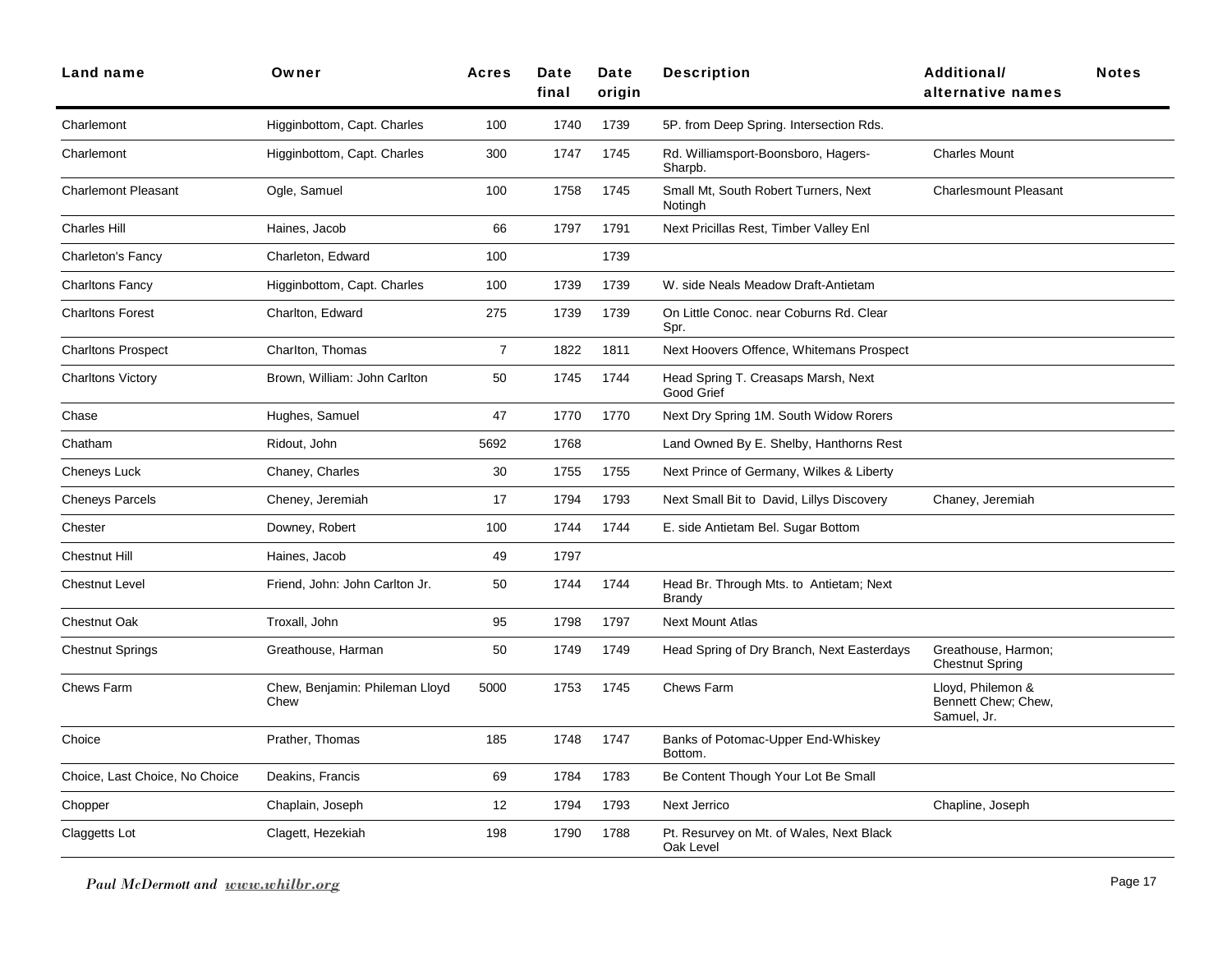| Land name                   | Owner                                 | <b>Acres</b> | Date<br>final | Date<br>origin | <b>Description</b>                                      | <b>Additional/</b><br>alternative names                      | <b>Notes</b> |
|-----------------------------|---------------------------------------|--------------|---------------|----------------|---------------------------------------------------------|--------------------------------------------------------------|--------------|
| <b>Claggetts Luck</b>       | Clagett, John: John Booth             | 137          | 1803          | 1803           | Next Dicksons Pleasure, Abednegoes<br>Pasture           | Claggett, John                                               |              |
| <b>Clalands Contrivance</b> | Hagmeyer, Conrad                      | 90           | 1753          | 1752           | Next Long Meadow, Spriggs Paradise                      | Hogmire, Conrad;<br>Clegland, Clayland                       |              |
| <b>Clear Spring</b>         | Easter, George                        | 100          | 1754          | 1754           | Sd. Hill. W. side Toms Run, Next Nezbits<br>Inher.      |                                                              |              |
| Clenallen                   | Donovan, John                         | 213          | 1794          | 1791           | Touch Me Not. Next Chance, Add. to Buck<br>Ridg         | Clonallen                                                    |              |
| Clenallon                   | Donovan, John                         | 706          | 1796          | 1795           | State Line, Next Michaels Fancy. Sarahs F.              |                                                              |              |
| <b>Clift Spring</b>         | Key, Philip Barton                    | 1064         | 1793          | 1787           | Friendship, Paradise, Good Hope                         | Certificate in name of<br>John Ross Key and<br>Normand Bruce |              |
| Clifton                     | Ringgold, Samuel                      | 33           | 1826          | 1824           | #8, Next Chews Farm on Potomac                          |                                                              |              |
| Cloudy Weather              | Godman, Samuel                        | 20           | 1796          | 1795           | Next Williams Neglect, New Design                       |                                                              |              |
| Clover                      | Rorer, Jacob                          | 24           | 1802          | 1795           | Next Resurvey on Georges Mistake, G.<br>Venture, Barren | Rhorer, Jacob                                                |              |
| Clydesdale                  | Chaplain, Joseph                      | 243          | 1764          |                |                                                         | Chapline, Joseph                                             |              |
| <b>Coalers Amendment</b>    | Nicodemus, Frederick                  | 448          | 1768          | 1768           | Poes Chance, Poes Pt. Well Taught                       | <b>Colliers Amendment</b>                                    |              |
| Coals Purchase              | Coal, Henry                           | 120          | 1767          |                |                                                         |                                                              |              |
| <b>Coblers Hall</b>         | Fottrell, Thomas, Peter Garren        | 100          | 1740          |                |                                                         |                                                              |              |
| Cold Feet                   | Boyd, M.W.                            | 35           | 1828          |                |                                                         | Shank, Daniel                                                |              |
| <b>Cold Weather</b>         | Sneavley, John                        | 188          | 1765          | 1765           | Small Bit, Next Ravens Nest, Rubicon                    |                                                              |              |
| Collidge Green              | Butler, Peter                         | 100          | 1753          | 1753           | near Sideling Hill Cr. Next Baron Devilbliss            | Coolidge Green                                               |              |
| <b>Colmores Ramble</b>      | Bean, Colmore                         | 66           | 1744          | 1743           | Sd. Hill By Br. Little Tonoloway, L. side Rd.           | Beans, Colmore                                               |              |
| Colonel                     | Johnson, Jr., Thomas: Samuel<br>Chase | 976          | 1764          | 1764           | Limestone Land, Next Bel Fast                           |                                                              |              |
| Come By Chance              | Mallott, Peter                        | 50           | 1764          | 1764           | foot Tonoloway Hill (W. side ) on Banner Cr.            | Malotte, Peter                                               |              |
| Come By Chance              | Good, William                         | 72           | 1770          | 1766           | <b>Next Pine Grove</b>                                  |                                                              |              |
| Come By Chance              | Bruce, Norman                         | 48           | 1775          | 1771           | Next Grassy Cabbin,                                     |                                                              |              |
| Come By Chance              | Clark, Robert                         | 76           | 1777          | 1776           | Next Resurvey on 6th Add. Pt. 3Cousins                  |                                                              |              |
| Come By Chance              | Mantzer, Michael                      | 12           | 1787          | 1787           | Next Cheneys Lot, Long Tract                            |                                                              |              |
| Compensation                | Whelty, Jacob                         | 5            | 1800          | 1797           | Next Brooks Blunder, Belts Buckle                       | Welty, Jacob                                                 |              |
|                             |                                       |              |               |                |                                                         |                                                              |              |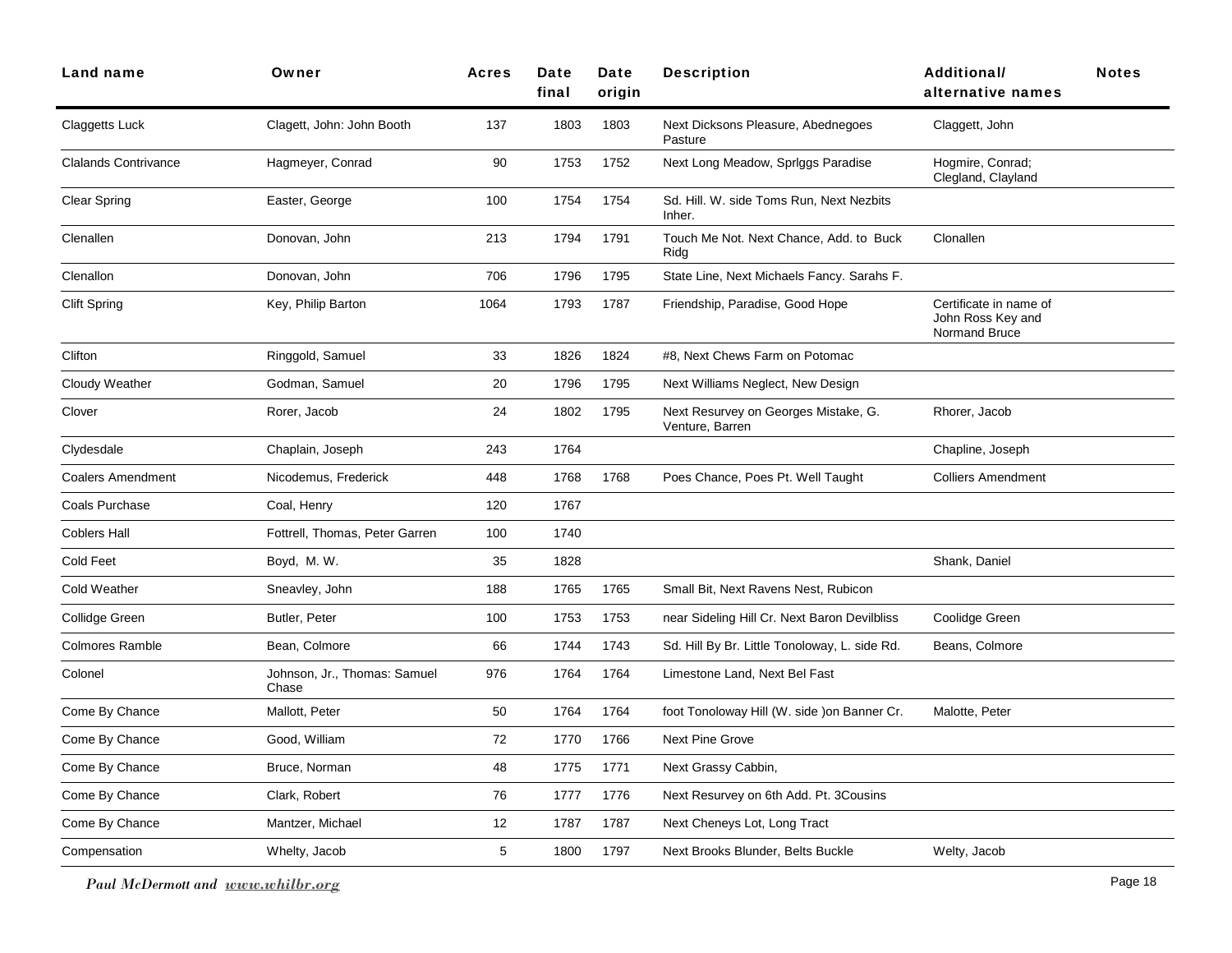| Land name                  | Owner                                 | <b>Acres</b> | Date<br>final | Date<br>origin | <b>Description</b>                                          | <b>Additional/</b><br>alternative names | <b>Notes</b> |
|----------------------------|---------------------------------------|--------------|---------------|----------------|-------------------------------------------------------------|-----------------------------------------|--------------|
| Conclusion                 | Mills, Thomas                         | 56           | 1752          | 1750           | Next Lanesfield, 2M. Abv. Mouth, W. side<br>Licking         |                                         |              |
| Confusion                  | Shua, John: Joseph Chapline           | 68           | 1793          | 1773           | What Was Left, Next Penns Disappointment                    |                                         |              |
| Conjurors Disappointment   | Perry, Joseph                         | 10           | 1768          |                |                                                             |                                         |              |
| Conococheague Manor        | Lord Baltimore                        | 10594        | 1736          | 1736           |                                                             | Conegocheigue Manor                     |              |
| Conococheague Manor        | Jordan, John Morton                   | 10688        | 1769          | 1769           | Conoc. Manor- 1736, Limestone Hill,<br><b>Ezekials</b>      | Conegocheige Manor                      |              |
| Conolways Lick             | Dickson, James                        | 100          | 1747          | 1747           | 2M. Abv. Mouth Little Tonoloway                             | Conoloways Lick                         |              |
| Conquest                   | Bedford, James                        | 275          | 1739          | 1738           | E. side Conoc. . 5M. of 5M Spring, Next<br><b>Belmont</b>   | Beddeford, James                        |              |
| Content                    | Chaplain, Joseph: Stephen<br>Rawlings | 100          | 1746          | 1746           | Ne Corner Marshall Plains                                   |                                         |              |
| Content                    | Stoners, John                         | 60           | 1759          | 1750           | On Antietam, Next Resurvey on 3 Springs-<br>Leitersburg     | Stoner, John                            |              |
| Content                    | Higginbottom, Ralph                   | 144          | 1760          | 144            |                                                             |                                         |              |
| Contention                 | McCoy, John                           | 3            | 1802          | 1801           | Next Resurvey on Welchs Lot, Worth While                    |                                         |              |
| Contention                 | Beltzhower, George                    | 81           | 1805          | 1804           | Next Long Meadow Enl. Cont. of Friendship                   | Beltzhoover, George                     |              |
| Contention                 | Orr, George                           | 12           | 1805          | 1802           | Next Maccoys Discovery, Resurvey on<br><b>Stulls Forest</b> |                                         |              |
| Contentment                | Kerchner, Martin                      | 126          | 1762          | 1742           | Admend. to Trouble With Contentment is R.                   |                                         |              |
| Contentment                | Chaplain, Joseph                      | 1153         | 1764          | 1764           | Next Low Germany, Dear Bought, Smiths<br>Choice             | Chapline, Joseph                        |              |
| Contentment                | Kerchner, Martin                      | 393          | 1771          | 1769           | Add. to Dutch Folly, Next Widows Last Shift                 |                                         |              |
| Contentment                | Buryhobbs, Green                      | 50           | 1784          | 1793           | N. side Sideling Hill, Next Independence                    |                                         |              |
| Contiguous to Roots Hole   | Chaney, Jeremiah                      | 6            | 1739          | 1786           | Next #2, First Choice, White Oak Bottom                     |                                         |              |
| Contiguous to Roots Hole   | Chaney, Jeremiah                      | 6            | 1793          |                |                                                             |                                         | <b>MSA</b>   |
| Continuation of Friendship | Hughes, Samuel                        | 51           | 1771          | 1770           | Next Resurvey on Dawsons Strife, Cove<br>Springs            |                                         |              |
| Conveniency                | Bowles, Thomas                        | 1055         | 1764          | 1764           | Poor Chance, Next Meeks Neglect-Ingenuity                   |                                         |              |
| <b>Coons Contrivance</b>   | Coons, David                          | 4            | 1822          | 1819           | On Potomac R. Opposite Harpers Ferry                        |                                         |              |
| Coons Island               | Coons, David                          | 4            | 1822          | 1819           | Island-Potomac bel. Harpers Ferry near Va                   |                                         |              |
| Coons Lot                  | Conn, George                          | 25           | 1762          | 1762           | Next Welchs Lot, Cave                                       |                                         |              |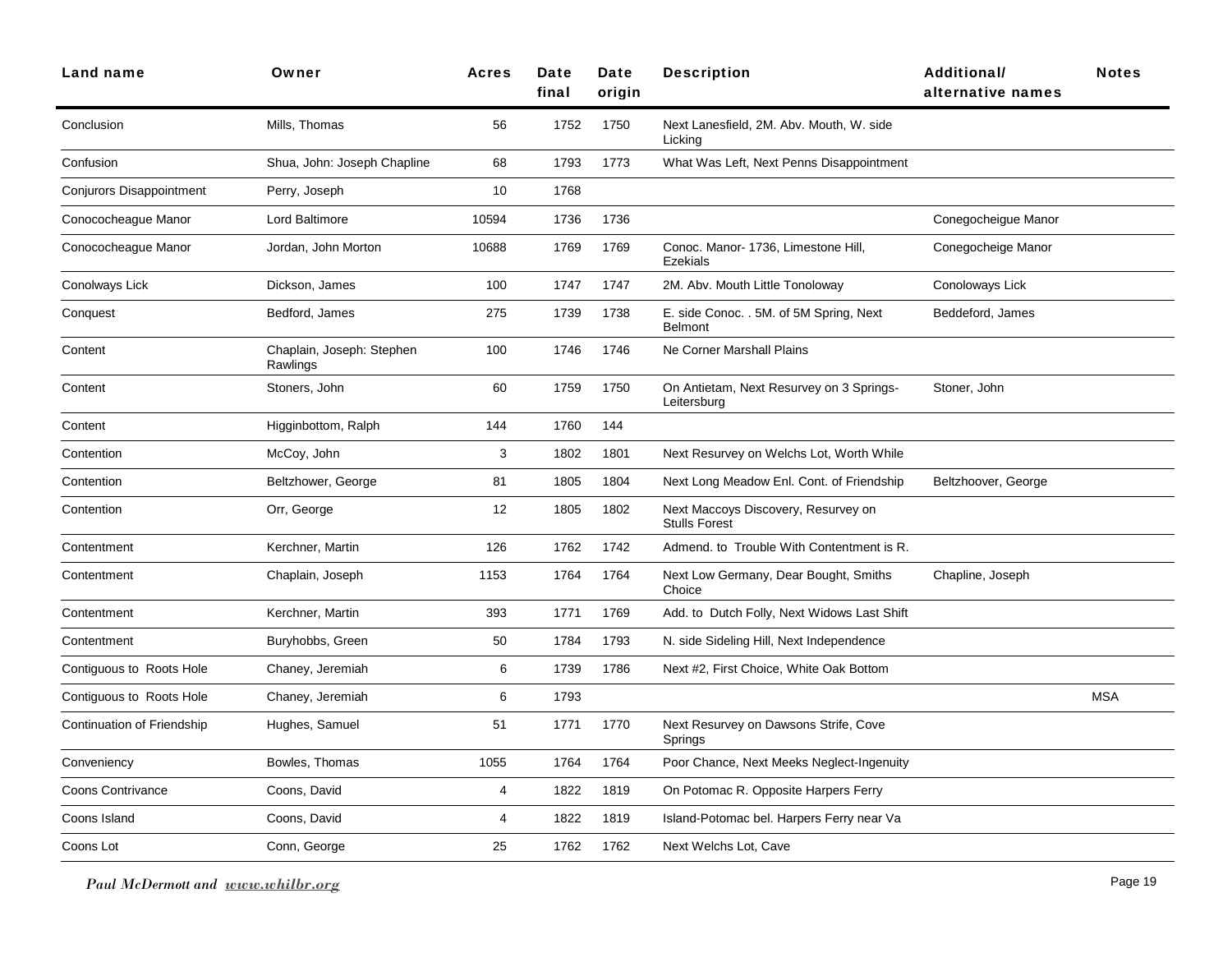| Land name                 | Owner                         | <b>Acres</b>   | Date<br>final | Date<br>origin | <b>Description</b>                                          | <b>Additional/</b><br>alternative names        | <b>Notes</b> |
|---------------------------|-------------------------------|----------------|---------------|----------------|-------------------------------------------------------------|------------------------------------------------|--------------|
| Corea                     | Chaplain, Joseph              | 16             | 1795          | 1792           | Next Partnership, Resurvey on Roots Hill                    | Chapline, Joseph                               |              |
| Cornucopia                | Scott, George                 | 260            | 1793          |                |                                                             |                                                |              |
| Costly                    | Mills, Thomas                 | 35             | 1767          | 1767           | Next Pt. Resurvey on Lana Field, Castle<br>Home is Res      |                                                |              |
| Couns Lot                 | Coun, George                  | 25             | 1762          | 1762           | <b>Next Welchs Lot</b>                                      |                                                |              |
| Counterscarp              | Snyder, John                  | 194            | 1799          | 1798           | Next Vale of Glamorgan, Resurvey on<br>Leans Field          |                                                |              |
| Countersign               | Zeller, Jacob: Jacob Huffer   | 12             | 1801          | 1794           | Next Egypt, Walnut Bottom, Meeks Folly                      |                                                |              |
| <b>Cousins Obligation</b> | Hoover, Andrew                | 51             | 1755          | 1755           | Next Scant Timbers Large Sink Hole                          |                                                |              |
| Cove                      | Mason, George                 | 510            | 1763          |                |                                                             | Certificate in name of<br><b>Thomas Bladen</b> |              |
| Cove                      | Price, Josiah: Benjamin Price | 37             | 1811          | 1789           | Next Resurvey on Green Bottom, White<br>Oak Ridge           |                                                |              |
| Cove Springs              | Dickerhoff, Peter             | 239            | 1812          | 1806           | Hunting The Hare, Green Springs,<br>Longmeadw               |                                                |              |
| <b>Crabtree Folly</b>     | Creasap, Thomas               | 200            | 1753          | 1752           | E. side Toms Cr. Sold to Crabtree 1763                      |                                                |              |
| Cracket Hook              | Houser, John                  | 12             | 1760          |                |                                                             | Crackle Hook                                   |              |
| <b>Creeks Neglect</b>     | Millhouse, John               | 3              | 1799          | 1786           | Resurvey on Resurvey on 6th Add. Pt. 3<br>Cousins, 3Friends |                                                |              |
| <b>Crooked Meanders</b>   | Lynn, David                   | 28             | 1790          |                |                                                             |                                                |              |
| <b>Crows Thicket</b>      | Rottenour, Eva: C. Ridenour   | 13             | 1811          | 1792           | Draft Long Run Bel. C. Sheppard's. Next<br>Deer P           | Ridenour, Rottenour, Eve                       |              |
| Cumberland                | Stonehyer, John               | 100            | 1750          | 1750           | 50 Yds. N of Antietam, 2M. from Temp, Line                  | Stonehyers, John;<br>Stoner, John              |              |
| Cumberland                | Bladen, Thomas                | 625            | 1763          |                |                                                             |                                                |              |
| Cumberland                | Hughes, Daniel                | 706            | 1792          | 1792           | Rich Barrons. Allamangle, All Thats Left                    |                                                |              |
| Cumberland                | Hughes, Daniel                | 686            | 1810          | 1792           | 2M. from Temp. Line Central Leitersburg D.                  | Hughes, David                                  |              |
| Cushwas Establishment     | Cushwa, John                  | 559            | 1795          | 1792           | Good Neighbor. Pt. Germania, Next<br>Mclaughlin             |                                                |              |
| Cypress                   | Jacques, Lancelot             | 8              | 1796          |                |                                                             | Certificate in name of<br>Normand Bruce        |              |
| Daniels Luck              | Winder, Daniel                | $\overline{7}$ | 1785          | 1784           | Next Res Metcalfs Meadow, Res Chaneys<br>Del                | Winders, Daniel                                |              |
| Darbies Defeat            | Charlton, Arthur              | 60             | 1755          | 1755           |                                                             | Darbys Defeat                                  |              |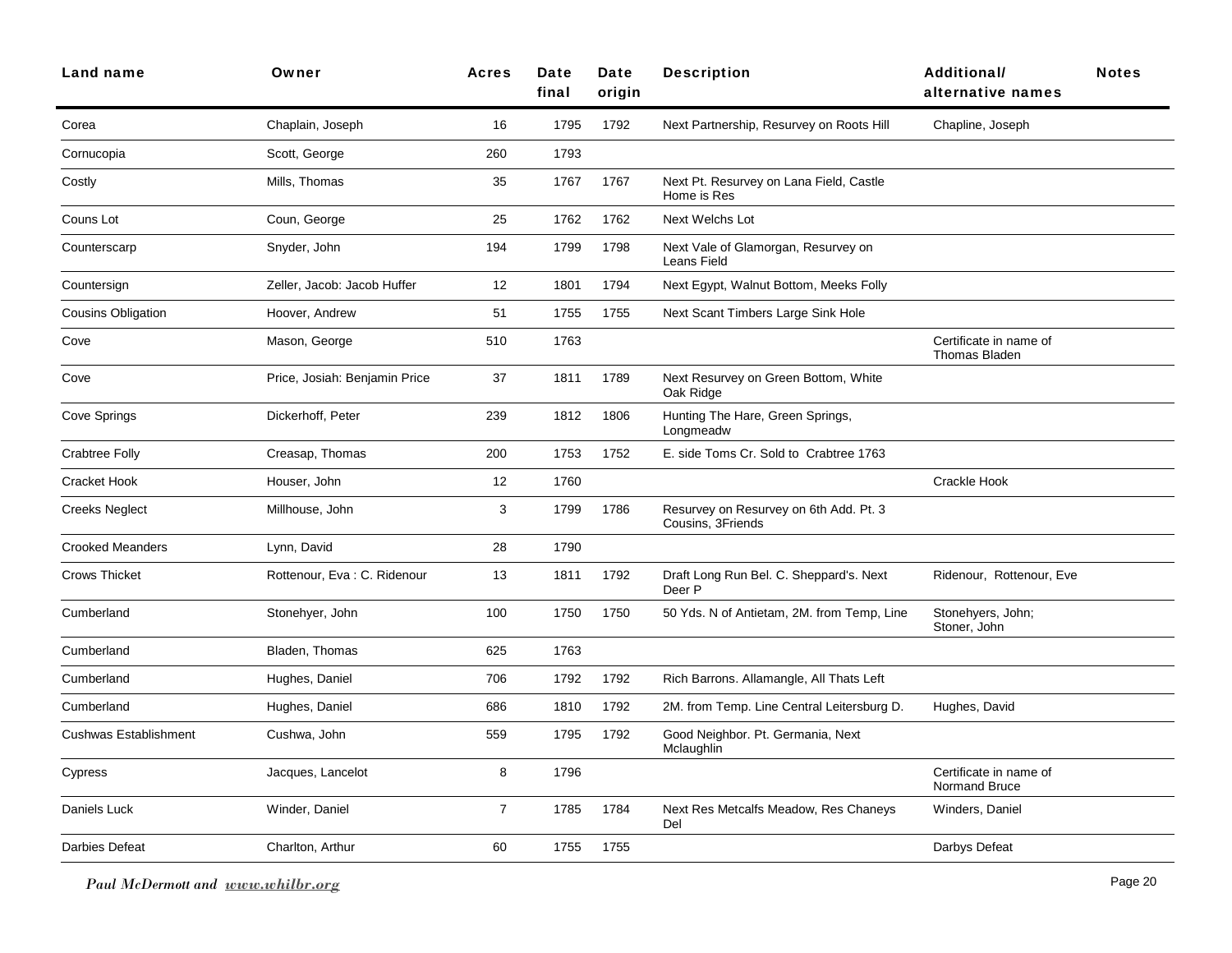| Land name               | Owner                                 | <b>Acres</b> | <b>Date</b><br>final | Date<br>origin | <b>Description</b>                                     | Additional/<br>alternative names | <b>Notes</b>         |
|-------------------------|---------------------------------------|--------------|----------------------|----------------|--------------------------------------------------------|----------------------------------|----------------------|
| Darling Sale            | Charlton, Capt. John                  | 225          | 1742                 | 1739           | Se. side Antietam Cr. At. Martins<br>Schoolhouse       |                                  |                      |
| Darling Sale            | Charlton, John                        | 420          | 1745                 |                |                                                        |                                  | Scharf               |
| Darling Sale            | Charlton, John                        | 420          | 1752                 |                |                                                        |                                  | Scharf               |
| Darling's Chance        | Charlton, John                        | 150          |                      | 1739           |                                                        |                                  |                      |
| Darlings Delight        | Hargass, Thomas                       | 150          | 1743                 | 1739           | 2M. Above Alloways Cr. Hancock Dist                    | Hargiss, Thomas                  |                      |
| Darlings Delight        | Hargass, Thomas                       | 225          | 1748                 | 1745           | Next Force Put, Delecarlia                             | Hargis, Thomas                   |                      |
| Darlings Neglect        | Dulaney, Daniel & Walter              | 100          | 1766                 | 1742           | Next Seapack Laid Out For G. Forbush                   | Dulany                           |                      |
| Davids Contentment      | Hammett, Nancy: David Funk            | 388          | 1801                 | 1796           | Laffordays Lot. Pt. Marshhead, Dutchman's<br>м         | Davis's Contentment              |                      |
| Davids First Shift      | Ridenour, David                       | 241          | 1787                 | 1785           | Pt. Henry's Last Shift, Nicholas R. Pond               | Ridenover, David                 |                      |
| David's Friend Defeated | Godman, Samuel                        | 6            | 1797                 | 1795           | Next Swamp of Experience, Henry's Last S.              |                                  |                      |
| David's Friendship      | Funk, Dorothy: John Funk              | 175          | 1801                 | 1796           | Marshhead. Pt. Shippays Mistake, Walnut B.             | Funk, David                      | MSA has 147<br>acres |
| Davis Bargain           | Dulaney, Daniel                       | 50           | 1750                 | 1745           | W. side Lick Run. Galaspys Bargain is Res.             | Davis, Roger                     |                      |
| Dear Bargain            | Friend, Charles                       | 25           | 1741                 | 1739           | Next #7                                                |                                  |                      |
| Dear Bought             | Wardrop, James: Daniel Dulaney        | 100          | 1747                 | 1745           | near Thomas Anderson, Next Add. Burrell's<br><b>B.</b> |                                  |                      |
| Dear Bought             | Harper, Robert                        | 20           | 1757                 | 1757           | Banks of Potomac, Opposite Mouth of Shan.              |                                  |                      |
| Dear Bought             | Kemp, Lodwick                         | 15           | 1787                 | 1772           | Next Admendment, Add. to Dear Bought                   | Kemp, Ludowick                   |                      |
| Dear Bought             | Schnebly, Henry: George<br>Shanifield | 25           | 1801                 | 1772           | Next Schnebly's Success, Castle Plains                 |                                  |                      |
| Dear Bought Resurvey    | Wardrop, James                        | 500          | 1752                 | 1749           | Dear Bought-Dulaney, Next Contentment                  | Wardrobe, James                  |                      |
| Debate Spring           | Burkett, George                       | 19           | 1750                 | 1750           | E. side Antietam. Next Blairs Forest                   |                                  |                      |
| Deceat                  | Darling, John                         | 108          | 1742                 | 1741           | Next Wilkes And Liberty; near Geo. Forbush             | Deceit                           |                      |
| Deep Hole               | New, Christian                        | 45           | 1765                 |                |                                                        |                                  |                      |
| Deer Park               | Johnson, John                         | 80           | 1809                 | 1802           | On Penn. Line, 2M. W. Top Sideling Hill                |                                  |                      |
| Defiance                | Rorer, Jacob                          | 100          | 1753                 | 1750           | On Antietam, Next Add. to The Mile,<br>Nancy's         |                                  |                      |
| Delamere                | Booth, John                           | 1147         | 1806                 | 1792           | Three Springs, Spring Hill, Next Search W.             |                                  |                      |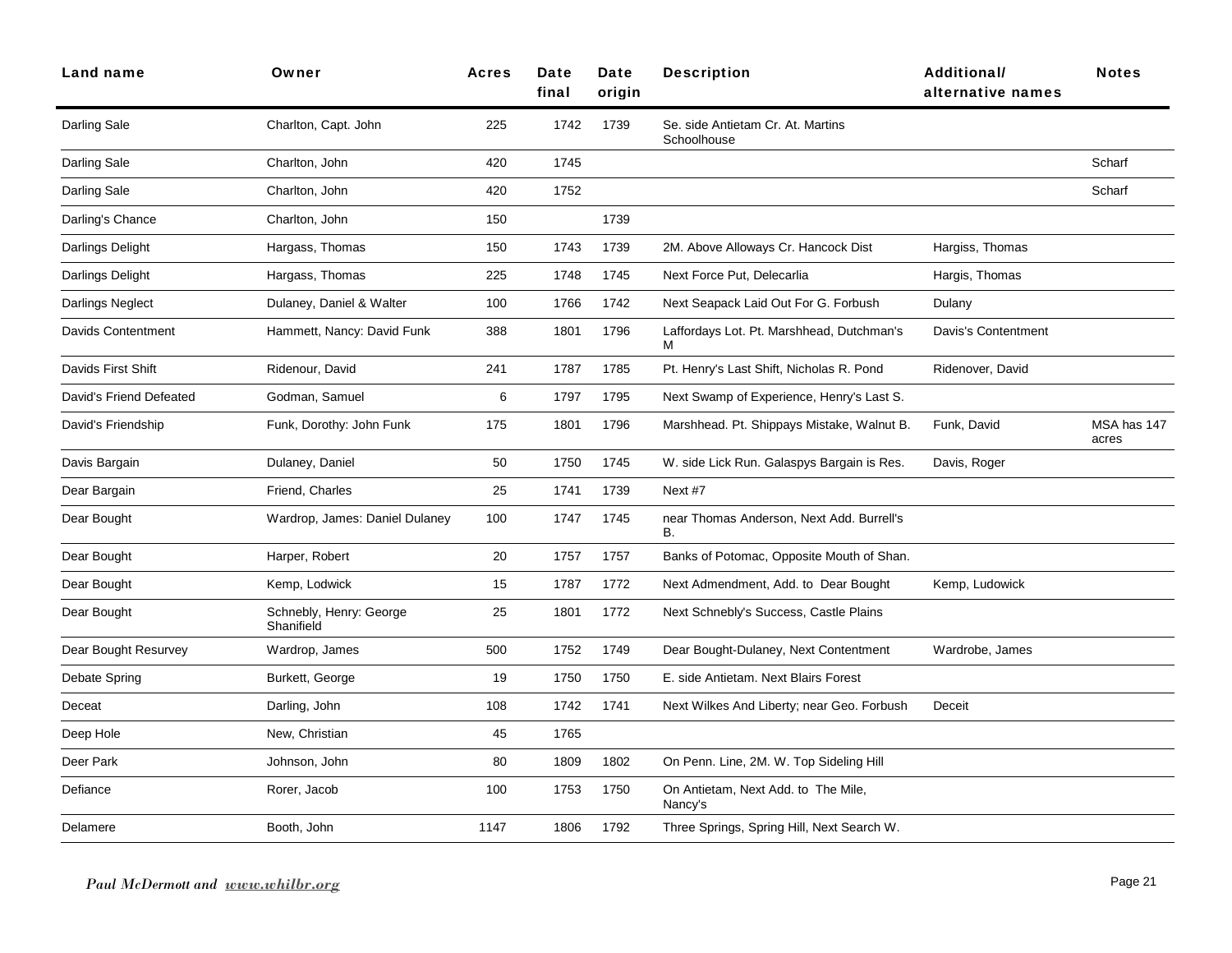| Land name                  | Owner                                  | <b>Acres</b>   | Date<br>final | Date<br>origin | <b>Description</b>                                            | Additional/<br>alternative names         | <b>Notes</b> |
|----------------------------|----------------------------------------|----------------|---------------|----------------|---------------------------------------------------------------|------------------------------------------|--------------|
| Delecarlia                 | Ridout, John                           | 6895           | 1775          | 1774           | Chatam, Next Caledonia, Resurvey on<br>Darlings Delight       | Dalecarlia                               |              |
| Delight                    | Charlton, John                         | 100            | 1741          | 1740           | S. side Titums (Tuckhans) Br. Next Keysers<br>In.             |                                          |              |
| Dentons Neglect            | O'Neal, Lawrence                       | 374            | 1796          | 1790           | Carrick's Fell, Next Resurvey on Mt of Wales                  | <b>Dentone Neglect</b>                   |              |
| Devalls Lot                | Coonce, Devall                         | 70             | 1754          |                |                                                               |                                          |              |
| Diamond Square             | Hager, Jonathan: Charles Keller        | 150            | 1760          | 1739           | Next Resurvey on Plunks Doubt. Schneblys<br>Refusal           |                                          |              |
| <b>Dicks Friend</b>        | Chaplain, Joseph: Charles Beatty       | 21             | 1795          | 1794           | Next Resurvey on Summit of Policy,<br>RIdenburg&Wakeh         |                                          |              |
| Dicksons Fatiguing Journey | Dickson, James                         | 100            | 1743          | 1743           | Hagers Delight is Res.                                        |                                          |              |
| <b>Dicksons Meadow</b>     | Hager, Johnathan: James<br>Dickson     | 150            | 1762          | 1759           | Next Whiskey                                                  |                                          |              |
| <b>Dicksons Oration</b>    | Chase, Samuel; Thomas<br>Johnson       | 150            | 1764          | 1764           | Next Resurvey on Limestone, Rich Barrons.<br>Dry Sp.          | <b>Dickensons Oration</b>                |              |
| <b>Dicksons Pleasure</b>   | Kirkpatrick, Michael: James<br>Dickson | 620            | 1760          | 1760           | Narrow Point, Next Abenegoes Pasture                          |                                          |              |
| <b>Dicksons Pleasure</b>   | Kirkpatrick, Michael                   | 688            | 1764          |                |                                                               |                                          |              |
| <b>Dicksons Ramble</b>     | Hager, Jonathan: James Dickson         | 244            | 1768          | 1759           | W. side Antietam. Next Whiskey, Dry Pond                      |                                          |              |
| <b>Dicksons Rest</b>       | Dickson, James                         | 100            | 1742          | 1739           | Beg. The Ponds, Sold to Hager 1747                            |                                          |              |
| <b>Diddlecombs Content</b> | Powell, Thomas                         | 50             | 1763          | 1742           | W. side Antietam 20P. Next #2. Boonsboro<br>Dist.             | Certificate in name of<br>Daniel Dulaney |              |
| Discontent                 | Clark, Matthew: Daniel Dulaney         | 100            | 1752          | 1743           | By Marsh Branch, Next Nancys Fancy                            |                                          |              |
| <b>Discontent</b>          | Shushes, Peter                         | 5              | 1792          | 1786           | Next Resurvey on Discontent, Content,<br><b>Smiths Choice</b> | Sluscher, Peter                          |              |
| <b>Discovery</b>           | O'Neal, Lawrence                       | 102            | 1788          | 1775           | <b>Next Sink Hole</b>                                         |                                          |              |
| Dispatch                   | McClary, William                       | 5              | 1765          | 1765           | Ridge, near Great Tolonoway                                   |                                          |              |
| Dock Yard                  | Donovan, John                          | $\overline{1}$ | 1796          |                |                                                               |                                          |              |
| Doe Little                 | Lewis, John                            | 50             | 1743          | 1742           | W. side Conoc. Cr. Next Mount Hope,<br>White Oak Bot.         |                                          |              |
| Done in Haste              | Pitner, Henry: James Macky             | 50             | 1760          | 1752           | Next Resurvey on French Vineyard, Oak<br>Grove                | Pitman, Henry                            |              |
| Donegaul                   | Gerlaugh, John: Patrick Locherly       | 53             | 1797          | 1794           | E. side Sideling Hill                                         | Lockey, Patrick; Denegaul                |              |
| Dorothy                    | Hogmire, Conrod                        | 119            | 1769          | 1767           | Next Georges Mistake, G. Venture, Barrons                     |                                          |              |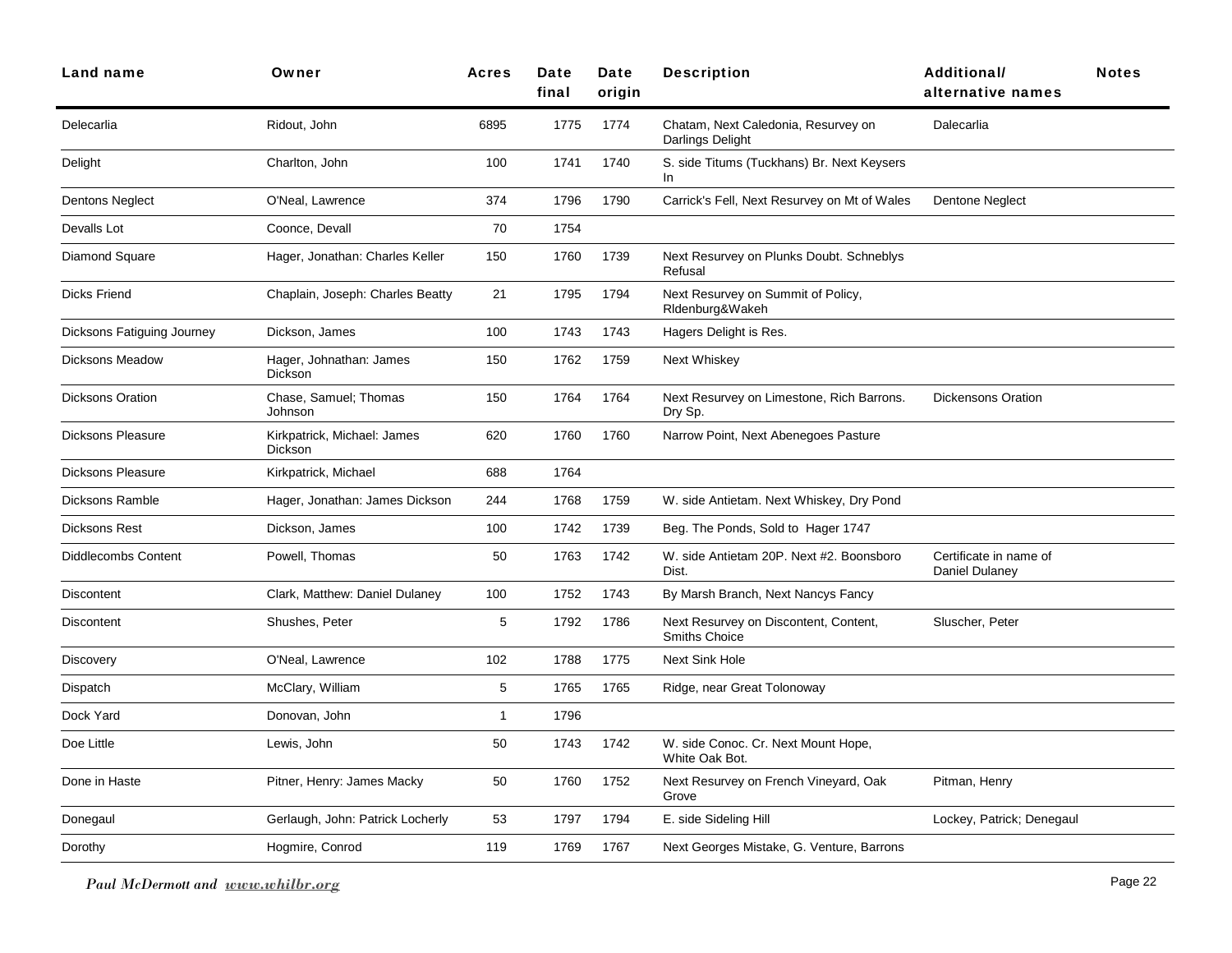| Land name                        | Owner                           | <b>Acres</b>   | Date<br>final | Date<br>origin | <b>Description</b>                                  | <b>Additional/</b><br>alternative names | <b>Notes</b> |
|----------------------------------|---------------------------------|----------------|---------------|----------------|-----------------------------------------------------|-----------------------------------------|--------------|
| Dorrins Neglect                  | Hanman, Phillip: Daniel Dulaney | 150            | 1767          | 1743           | W. side Antietam. Next Add. to Burrells<br>Choice   | Haumon, Philip; Dulany                  |              |
| Dorseys Risque                   | Dorsey, Edward                  | 158            | 1754          | 1754           | Next Little Meadow Resurvey on Add. to<br>Loss&Gain |                                         |              |
| Downeys Contrivance              | Downey, William                 | 61             | 1744          | 1744           | 1 Mile from Creasaps H. next Long Meadow            |                                         |              |
| Downeys Lot                      | Downey, Robert                  | 100            | 1741          | 1739           | near Downeys. Old Forge Rd.                         |                                         |              |
| Downeys Lot                      | Downey, Robert                  | 50             | 1743          | 1742           | near Downeys House. White Oak Forest is<br>Res      |                                         |              |
| Downeys Lot                      | Downey, Robert                  | 319            | 1746          | 1745           | Begins in Marsh Leading to Antietam                 |                                         |              |
| Downeys Lot                      | Downey, William                 | 667            | 1793          | 1791           | Rock Hall is Res. next 2nd Add. Well Meant          |                                         |              |
| Drapers Chance                   | Draper, John                    | 20             | 1754          | 1754           | S. side Cave Run, Sold to Lodowick Tomer            |                                         |              |
| Drift Bank                       | Wolford, Daniel                 | 8              | 1768          | 1767           | Next Resurvey on Batchelors Delight,<br>Mount Hope  |                                         |              |
| Druids Meadow                    | Forsyth, John                   | 33             | 1806          | 1797           | Next Lawyers Palace, Enterprise, Gleckners          |                                         |              |
| Drunkards Habour                 | Dorner, Michael                 | $\overline{7}$ | 1793          | 1789           | Next Well Done, Mt. Atlas                           | Domer, Michael                          |              |
| Dry Bottom                       | French, Peter                   | 50             | 1759          | 1754           | . 25M. S of Widow Mongs. Mongs Choice is<br>R.      |                                         |              |
| Dry Fountain                     | Darnal, John                    | 100            | 1756          | 1754           | On Barrens, bet. Higgenbottoms And<br>Antietam.     | Darnell, John                           |              |
| Dry Hill                         | Beall, Rezin                    | 23             | 1828          |                |                                                     | Lazier, Joseph                          |              |
| Dry Land                         | Link, Andrew                    | 24             | 1765          | 1765           | Next Carrs Querry, (S) Also James Walling           |                                         |              |
| Dry Level                        | Powell, John                    | 24             | 1796          | 1793           | near Little Tonoloway                               |                                         |              |
| Dry Plains                       | Dulaney, Daniel & Walter        | 200            | 1765          | 1743           | Next Clift Springs, Paradise And Good Hope          | Dulany                                  |              |
| Dry Pond                         | Rorer, Jacob: Daniel Dulaney    | 100            | 1753          | 1746           | Head of Spring That Leads to Stulls Mill            |                                         |              |
| Dry Spring                       | Downey, James                   | 70             | 1751          | 1751           | On Knob, . 5M. from Nicholas Contrivance            |                                         |              |
| Dry Spring                       | Glazer, Samuel                  | 158            | 1753          | 1753           | 300 Yds. from Isaac Hardings Cabbin                 |                                         |              |
| Dry Spring                       | Glaze, Samuel                   | 428            | 1758          | 1758           | Pt. Dry Spring, Next Chases, Dicksons 0.            | Glazer                                  |              |
| Dry Spring                       | Otto, Matthew                   | 100            | 1761          | 1761           | Head Hallow near Conoc. Cr. Next Add.<br>Pleasant H | Utto, Mathew                            |              |
| Dry Spring                       | Fogler, Frederick               | 129            | 1762          | 1762           | . 5M. W. Antietam, Next Chase. Dicksons 0.          |                                         |              |
| Dry Spring Joining to Sharp Rock | French, Jacob                   | 100            | 1752          | 1752           |                                                     | Dry Spring Joyning to a<br>Sharp Rock   |              |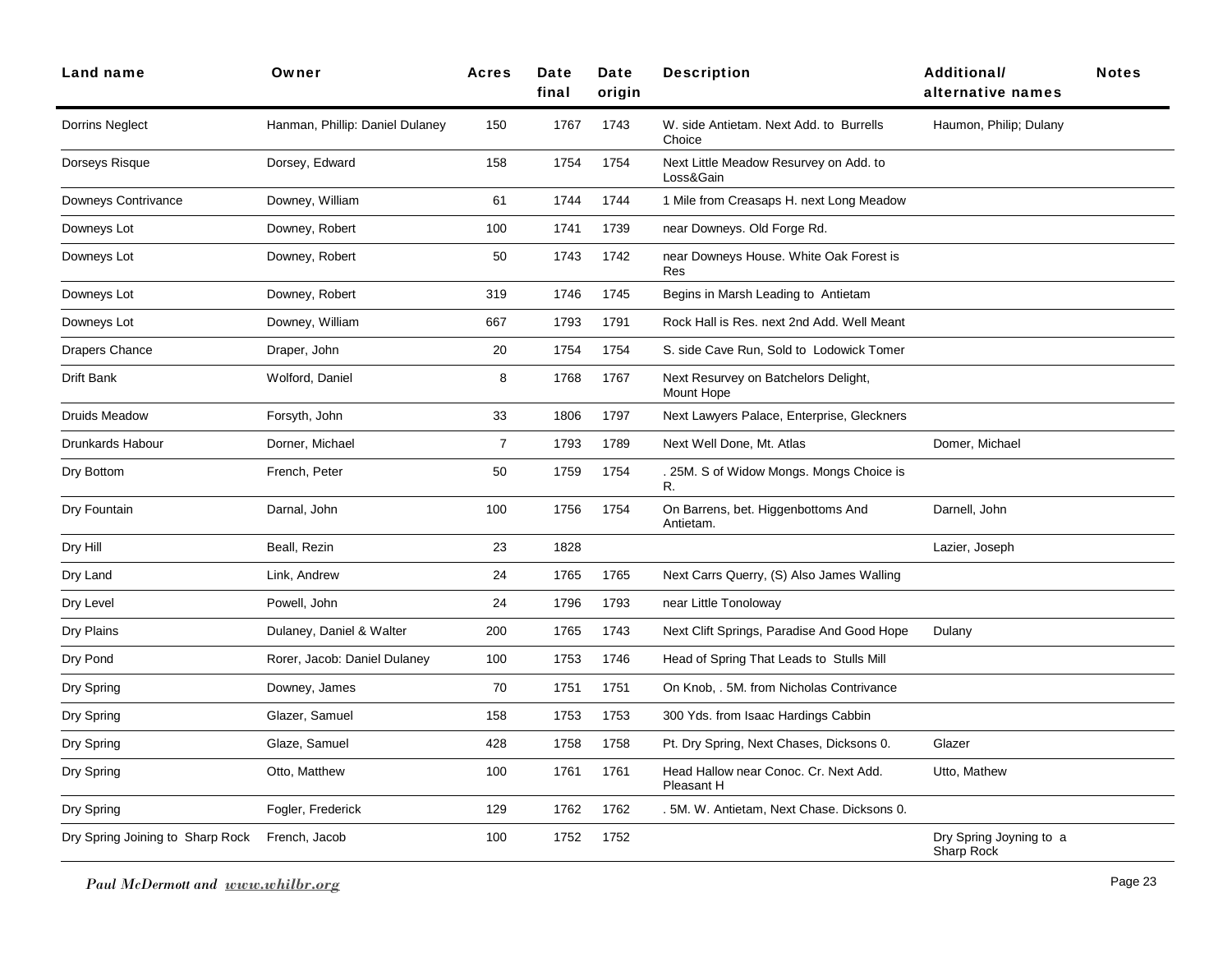| Land name                  | Owner                            | <b>Acres</b>   | Date<br>final | Date<br>origin | <b>Description</b>                                            | <b>Additional/</b><br>alternative names      | <b>Notes</b> |
|----------------------------|----------------------------------|----------------|---------------|----------------|---------------------------------------------------------------|----------------------------------------------|--------------|
| <b>Ducketts Misfortune</b> | Bond, John                       | 200            | 1744          | 1744           | . 25M Bel. John Rutters on Draft-Antietam                     | Duckett, Richard                             |              |
| Dumb Hall                  | Walling, James                   | 50             | 1744          | 1739           | 6 M. from Mouth of Beaver Cr. Next<br>Adventure               |                                              |              |
| Dunevans Island            | Dunevan, John                    | 17             | 1775          |                |                                                               |                                              |              |
| Dunkards Folly             | Dory, John A.                    | 235            | 1774          |                |                                                               |                                              |              |
| Dunkers Beard              | Bowles, Thomas                   | 24             | 1767          | 1765           | Next Tetricks Pt. Flaggy Meadow, Bowles<br>Est                |                                              |              |
| Dutch Folly                | Higginbottom, Charles            | 100            | 1739          | 1739           | Next Let Justice Take Place                                   |                                              |              |
| Dutch Folly                | Wells, Thomas                    | 100            | 1739          | 1739           | 25M Below Baumbardens on Conoc.                               |                                              |              |
| Dutch Folly                | Elting, Cornelius                | 105            | 1743          | 1742           | On Israel Bear Creek, 3P from Potomac                         |                                              |              |
| Dutch Loss                 | Vandiver, Joseph                 | 100            | 1761          | 1745           | S. Bank Antietam, Next Boston                                 | Certificate - Samuel<br>Ogle; Vandever, John |              |
| Dutch Loss                 | Deakins, Francis                 | 81             | 1771          | 1770           | Next Resurvey on Georges Mistake,<br>Georges Venture          | Dutch Lass                                   |              |
| Dutchmans Misfortune       | Prather, Thomas                  | 100            | 1752          | 1751           | <b>Next Great Hall</b>                                        |                                              |              |
| <b>Dutchmans Request</b>   | May, William                     | 151            | 1750          | 1746           | Next Maidens Choice. Next Resurvey on Mt.<br>of Wales         |                                              |              |
| Earharts Industry          | Earhart, Philip                  | 356            | 1786          |                |                                                               |                                              |              |
| Easter Sunday              | Hughes, Samuel                   | 50             | 1770          | 1770           | Next Brothers Request, Resurvey on Old<br><b>Fox Deceived</b> |                                              |              |
| Easterdays Chance          | Easterday, Michael               | 12             | 1825          | 1824           | Next Resurvey on Well Done, Chestnut<br>Spring                |                                              |              |
| Edinburgh                  | Stewart, Dr. George              | 50             | 1761          | 1761           | near Water Pond. Sw. side Little Conoc. N.<br>Mt.             |                                              |              |
| <b>Edmunds Lott</b>        | Lynn, Edmund                     | 12             | 1797          |                |                                                               |                                              |              |
| <b>Edwards Luck</b>        | Miller, John                     | $\overline{7}$ | 1792          | 1792           | next Gallispies Bargain, Resurvey on Mt. of<br>Wales          |                                              |              |
| Egypt                      | Stoner, John                     | 104            | 1749          | 1749           | On Temp. Line; N. side Draft near Stoners<br>Mill             |                                              |              |
| Egypt                      | Assbeshitt, Rudolph              | 550            | 1762          | 1762           | Castle Plains, Next All That's Left                           | Ashbeskit, Rudolph                           |              |
| Elk Hill                   | Ross, David                      | 330            | 1761          |                |                                                               |                                              |              |
| <b>Ellswicks Dwelling</b>  | Elswick, John: Dr. George Stwart | 180            | 1742          | 1739           | Next Kellys Purchase, Smiths Purchase                         | Elwick, John; Elwicks<br>Dwelling            |              |
| Elswicks Dwelling          | Smith, Joseph                    | 270            | 1747          | 1747           | <b>Ellswicks Dwelling</b>                                     | <b>Elwicks Dwelling</b>                      |              |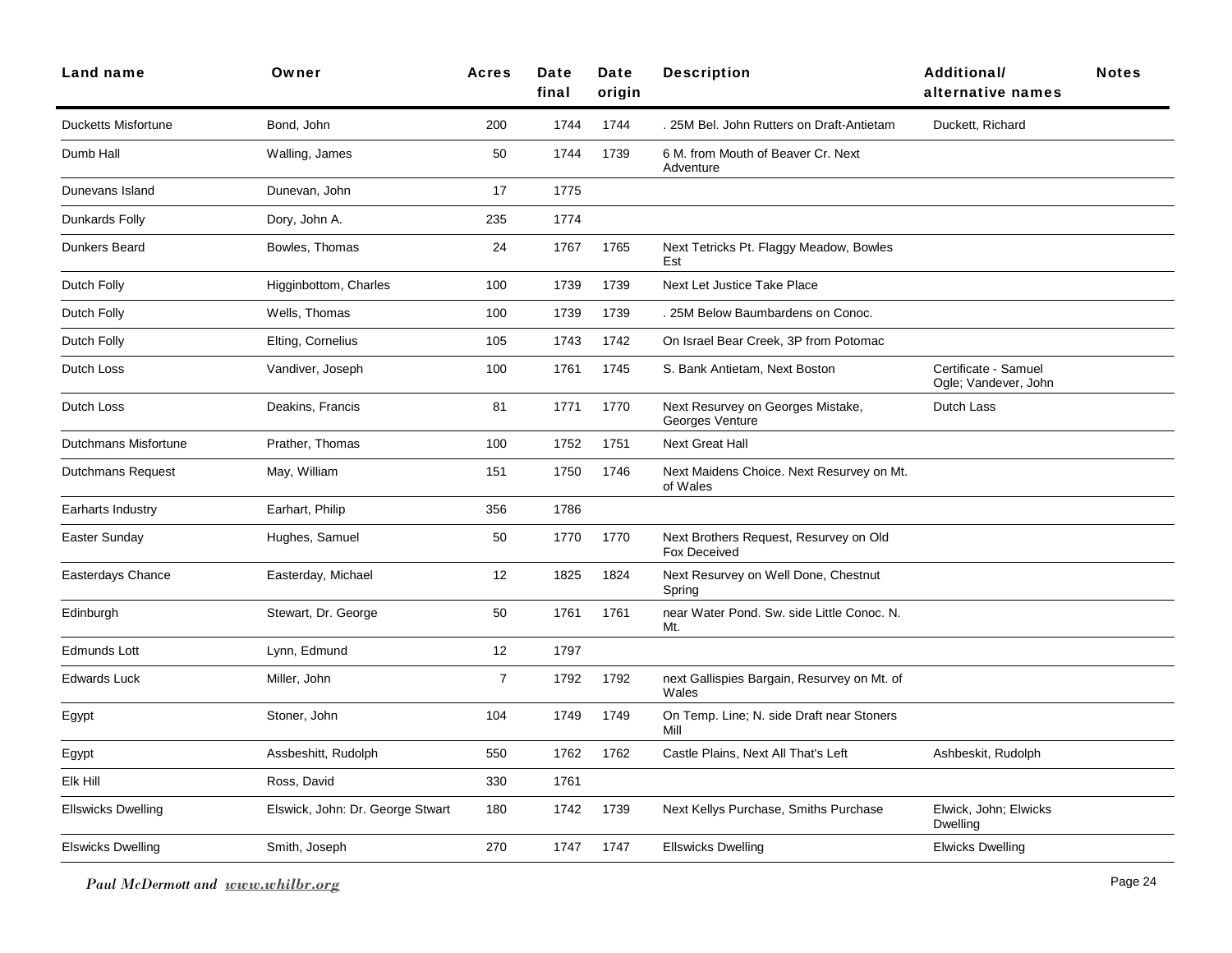| <b>Land name</b>               | Owner                 | <b>Acres</b> | Date<br>final | Date<br>origin | <b>Description</b>                                     | <b>Additional/</b><br>alternative names                   | <b>Notes</b>         |
|--------------------------------|-----------------------|--------------|---------------|----------------|--------------------------------------------------------|-----------------------------------------------------------|----------------------|
| <b>Eltings Right</b>           | Elting, Cornelius     | 325          | 1743          | 1742           | Long Hollow near Potomac, Next Delecarlia              |                                                           |                      |
| Elysian Fields                 | Douglas, Samuel       | 237          | 1790          | 1789           | Pt. Scots Grief, Work Easy. Collers<br>Admend.         |                                                           |                      |
| <b>Emmerts Home</b>            | Emmert, Benjamin      | 177          | 1828          | 1822           | Pt. Resurvey on Stulls Forest, Ridges, Cadiz           | Tongue, William                                           |                      |
| End of Strife                  | White, Peter          | 60           | 1755          | 1754           | Next New Work, near Stone And Rocks                    |                                                           |                      |
| <b>Enocksons Delight</b>       | Enockson, John        | 80           | 1744          | 1741           | Surr. By Salisbury                                     |                                                           |                      |
| Enocksons Lot                  | Enockson, Gabriel     | 100          | 1739          | 1739           | Next Stulls Delight, Surr. by Salisbury                | Garriel Enocson;<br>Enocson's Lot                         |                      |
| Establishment                  | Funk, Jacob           | 1421         | 1787          | 1786           | Pt. Add. to Good Luck, Dickson's Pleasure              |                                                           |                      |
| <b>Eversoles Establishment</b> | Eversole, Christian   | 674          | 1789          | 1786           | Water Sink, Save All, Dorseys Resque                   |                                                           |                      |
| Exchange                       | Burkhead, Christopher | 18           |               |                |                                                        |                                                           | Scharf               |
| Exchange                       | Hager, Jonathan       | 24           | 1763          | 1762           | <b>Next Hagers Fancy</b>                               |                                                           |                      |
| Exchange                       | Hartness, John        | 18           | 1774          | 1769           | Next Perrys Retirement. Resurvey on Well<br>Taught     |                                                           |                      |
| Exchange                       | Good, William         | 20           | 1784          | 1783           | Next Mount Pleasant, Resurvey on Well<br>Done          |                                                           |                      |
| Expedition                     | McClary, William      | 5            | 1765          | 1765           | E. side Sideling Hill. 6P from Cr.                     |                                                           |                      |
| Experiment                     | Allen, James          | 246          | 1801          | 1788           | King Cole, Next Add. to George                         |                                                           |                      |
| Eye Trap                       | Hershel, Isaac        | 511          | 1796          | 1794           | True Establishment, Next Three Springs                 | Harsher, Isaac;<br>Certificate in name of<br>Thomas Smith |                      |
| Fair and Easy                  | Swoad, Peter          | 122          | 1801          | 1794           | Pipe Tomahawk, Next Sedlers Chance,<br>Gleckn.         | Swoop, Peter                                              |                      |
| Fair Play                      | Hinkle, Jonathan      | 122          | 1826          |                |                                                        | Hinckle, Jonathan                                         |                      |
| <b>Fairest Virgin</b>          | Ingram, John          | 18           | 1759          | 1755           | W. side Beaver Cr. Next Stoney Batter                  |                                                           |                      |
| <b>Fairly Got</b>              | Griffith, William     | 200          | 1749          | 1749           | Next Resurvey on Hills, Dales, Vinyard,<br>Elzwichs D. |                                                           |                      |
| Fairwell                       | Gallhrill, Tomas      | 50           | 1739          | 1739           | Next Woodland Hills, Conoc. Manor                      | Gatherell, Thomas;<br>Farewell                            |                      |
| <b>Fallors Chance</b>          | Fallor, George        | 35           | 1786          | 1784           | <b>Next Gleaning</b>                                   | Failor, George; Failors<br>Chance                         |                      |
| Far Enough                     | Greenbury             | 285          | 1784          |                |                                                        |                                                           |                      |
| <b>Farmers Blessing</b>        | Schnebly, Henry       | 373          | 1793          | 1792           | Pt. Scant Timber, Schneblys Neglect                    |                                                           | MSA has 573<br>acres |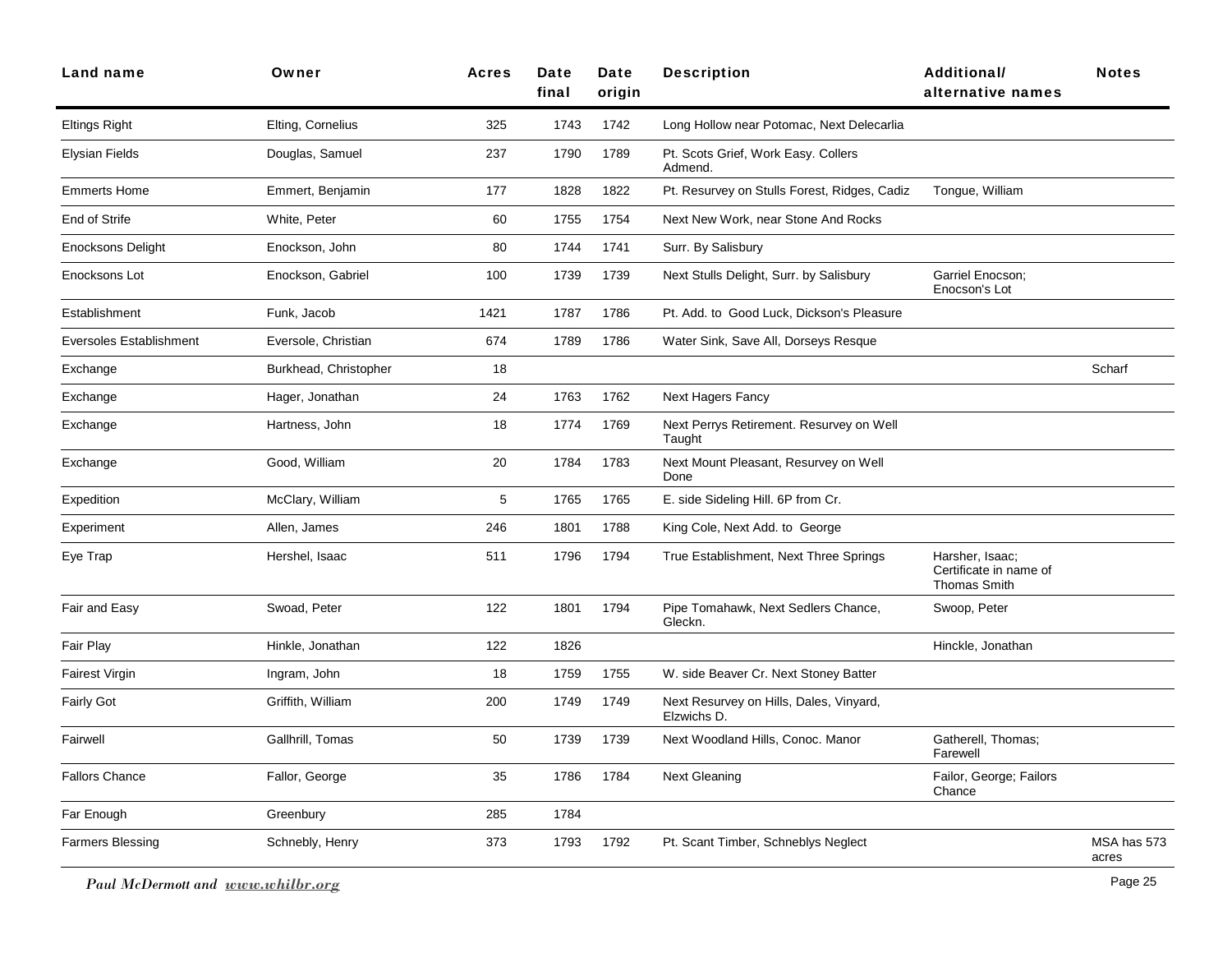| Land name                  | Owner                                           | <b>Acres</b>   | Date<br>final | Date<br>origin | <b>Description</b>                                                    | <b>Additional/</b><br>alternative names                                                                                  | <b>Notes</b> |
|----------------------------|-------------------------------------------------|----------------|---------------|----------------|-----------------------------------------------------------------------|--------------------------------------------------------------------------------------------------------------------------|--------------|
| <b>Farmers Delight</b>     | Newson, John                                    | 353            | 1806          | 1805           | Long Life to Lord Balt. Clift Springs                                 | Newton, John                                                                                                             |              |
| <b>Fathers Good Will</b>   | Stoner, Daniel: John Stoner                     | 1365           | 1774          | 1767           | Resurvey on Content, in Village of Ringgold                           | Stoner, David                                                                                                            |              |
| <b>Fausnaughts Mistake</b> | Houser, Isaac                                   | 103            | 1795          | 1790           | Next Roots Lot-South Mt., Mt. Spring                                  | Hauser, Isaac                                                                                                            |              |
| Favour                     | Deakins, Jr., William                           | 11             | 1772          | 1770           | Next Perrys Retirement, Resurvey on Well<br>Taught                    |                                                                                                                          |              |
| <b>Felters Addition</b>    | Feltegreen, John                                | 120            | 1743          | 1743           | <b>Next Nazarath</b>                                                  | Feler's Addition                                                                                                         |              |
| Felfoot                    | Swearingan, Thomas                              | 115            | 1737          | 1734           | Forks of Little Antietam; Next Pauls Trav.                            | Swearingen, Thomas;<br>Swerengen, Thomas                                                                                 |              |
| <b>Felfoot Enlarged</b>    | Stanbury, Tobias                                | 2100           | 1752          | 1750           | <b>Next Contentment</b>                                               | Stansbury, Tobias;<br>Certificate in name of<br><b>Thomas Sweringen</b>                                                  |              |
| <b>Fellhgrates Fortune</b> | Felhgrate, John: Daniel Dulaney                 | 150            | 1742          | 1739           |                                                                       | Fellagrate's Fortune                                                                                                     |              |
| Fellowship                 | Carroll, Charles                                | 140            | 1753          | 1752           | Next Nelsons Folly, near Little Antietam                              |                                                                                                                          |              |
| Fengs Landing Enlarged     | Swearinger, Benoni                              | 67             | 1796          | 1795           | Next Resurvey on Antietam Bottom                                      |                                                                                                                          |              |
| Ferries Beginning          | Ferrie, Cornelius                               | 5              | 1814          | 1812           | E. side Sideling Hill Cr. Next Woodmont,<br><b>Next Hunters Range</b> | Fevrees, Cornelius;<br>Fevrees Beginning.                                                                                |              |
| Ferry Landing              | Swearingen, Benoni                              | 66             | 1796          |                |                                                                       |                                                                                                                          |              |
| Ferry Landing              | Blackford, Sarah et. al. : Benoni<br>Swearingan | 40             | 1800          | 1782           | Bank Potomac 30P Bel. Swearing Ferry                                  | Swearinger, Benoni                                                                                                       |              |
| <b>Fertile Grove</b>       | Chaplain, Joseph                                | 644            | 1791          | 1790           | Little I Thought of It; Add. Piles Delight                            |                                                                                                                          |              |
| Fertile Hills and Valleys  | Shryock, Henry                                  | 275            | 1799          | 1795           | Chance                                                                | Shryock, Henry                                                                                                           |              |
| Fertile Hills and Valleys  | Shyrock, Henry                                  | 360            | 1799          | 1795           | Fertile Hills And Valleys                                             | Shryock, Henry                                                                                                           |              |
| <b>Fertile Meadow</b>      | Hager, Johnathan                                | $\overline{2}$ | 1796          | 1794           | End. Cellars Res.                                                     |                                                                                                                          |              |
| <b>Fertile Valley</b>      | Mong, Miller et. al: Jack Mong Sr.              | 330            | 1816          | 1814           | Resurvey on Nancy, Next Resurvey on<br>Adventure, Red Llgour          | Mong, Jacob, John<br>Mong, George Mong,<br>Peter Mong, Elizabeth<br>Mong, Margaret Mong,<br>Mary Mong, and Milly<br>Mong |              |
| <b>Feslers Forest</b>      | Fesler, David                                   | 4              | 1811          | 1809           | Next Not At Home, Hoovers Offence                                     |                                                                                                                          |              |
| <b>Fields and Glades</b>   | Millhouse, John                                 | 15             | 1799          | 1786           | Next Resurvey on Three Friends, Resurvey<br>on 6th. Add. 3Cousins     |                                                                                                                          |              |
| Fierys Inheritance         | Fiery, Joseph                                   | 413            | 1804          | 1790           | Resurvey on Pt. Moldy Pone, Resurvey on<br>None Such                  |                                                                                                                          |              |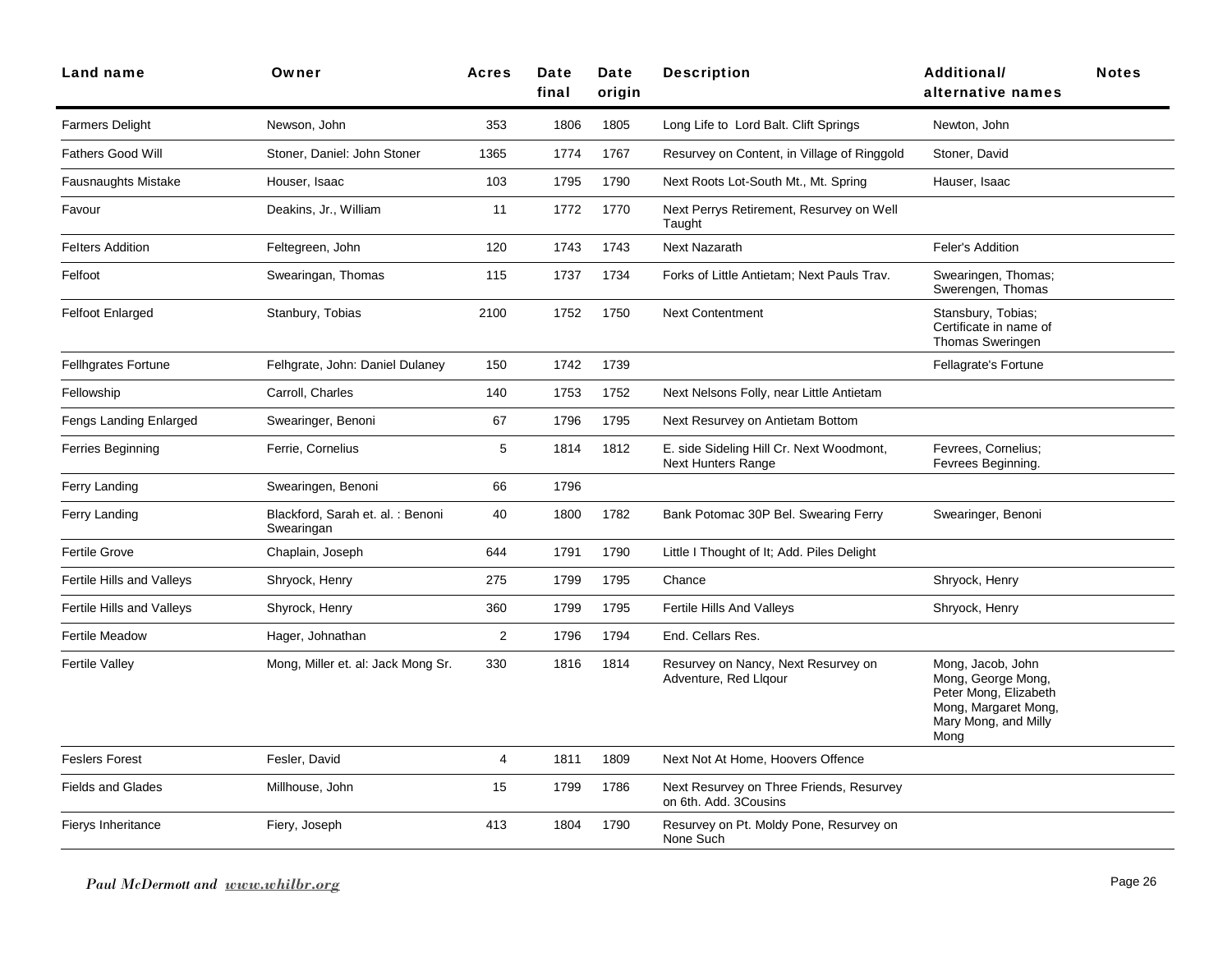| Land name                | Owner                                | <b>Acres</b> | Date<br>final | Date<br>origin | <b>Description</b>                                               | <b>Additional/</b><br>alternative names | <b>Notes</b> |
|--------------------------|--------------------------------------|--------------|---------------|----------------|------------------------------------------------------------------|-----------------------------------------|--------------|
| <b>Fins Coronet Opus</b> | Miller, James                        | 435          | 1765          | 1765           | Meeks Neglect, Next Castle Plains                                | Miller, Daniel; Finis<br>Coronatopus    |              |
| <b>First Addition</b>    | Chaney, Zachariah                    | 60           | 1755          | 1755           | near Tictams Run near Michael Millers                            | Cheney, Zachariah                       |              |
| <b>First Addition</b>    | Schnebley, Henry                     | 58           | 1795          | 1792           | Next Intuition, Resurvey on Mount Pleasant,<br><b>Williams N</b> | Fuller, Thomas                          |              |
| <b>First Choice</b>      | Powell, Thomas                       | 50           | 1752          | 1752           | W. side Antietam; Next #2, foot Hill,<br>Partnership.            |                                         |              |
| <b>First Snow</b>        | Ridengewer, Peter                    | 190          | 1753          | 1751           | <b>Next Rocky Springs</b>                                        | Ridenour, Peter<br>Ridinzover           |              |
| Fish Pot Hill            | Macklefish, Thomas                   | 9            | 1784          | 1783           | Next Chaneys Chance, Stripe, Cadiz                               |                                         |              |
| Flaggy Meadow            | Waggamon, Hans                       | 474          | 1748          | 1746           | Next Resurvey on Mt. of Wales, Resurvey<br>on Maidens Choice     | Waggoner, H,; Flagg<br>Meadow           |              |
| Flonham                  | Shafer, Jacob Philip                 | 36           | 1774          |                |                                                                  |                                         |              |
| <b>Floras Choice</b>     | Flora, Thomas                        | 50           | 1761          | 1761           | On Potomac, 2M. Bel. Sideling Hill Cr.                           |                                         |              |
| Foards Beginning         | Foard, Joseph                        | 61           | 1768          |                |                                                                  |                                         |              |
| Fogal Song               | Fogleston, George                    | 50           | 1765          |                |                                                                  |                                         |              |
| Foglesonks Good Luck     | Foglesonk, George                    | 50           | 1773          |                |                                                                  |                                         |              |
| Foglesonks Hotts         | Foglesonk, George                    | 55           | 1783          |                |                                                                  |                                         |              |
| Force Put                | Flint, Joseph                        | 22           | 1770          | 1769           | Next Darlings Delight Potomac Riv.                               | Force Putt                              |              |
| Forest of Needwood       | Creasap, Thomas                      | 300          | 1739          | 1739           | Next Castle Plains, Selbys Addition                              |                                         |              |
| Forrest                  | Bond, George                         | 100          | 1752          | 1734           | S. side Antietam Cr. Next Bakers Rest                            | Cresap, Thomas                          |              |
| Forrest                  | Schnively, Henry                     | 800          | 1777          | 1771           | Rich Barrons, Next Browns Grief, Dry Spring                      |                                         |              |
| Forrest?s Purchase       | Flora, John                          | 250          | 1792          | 250            |                                                                  |                                         |              |
| Fort Hill                | Powell, George                       | 34           | 1803          | 1784           | Next First Choice, Kents Chance, Smiths.                         |                                         |              |
| Fortunes Favor           | Hughes, Jr. Daniel: Daniel<br>Hughes | 5            | 1815          | 1813           | <b>Next Andersons Delight</b>                                    | <b>Fortunes Favours</b>                 |              |
| Found It Out             | Hager, Jonathan                      | 62           | 1763          | 1763           | W. side Hagers Fancy                                             |                                         |              |
| <b>Found Stride</b>      | Funk, Henry                          | 10           | 1797          | 1797           | Next Simmons Rock, Heirs Ground                                  |                                         |              |
| Founks Run               | Founk, Michael                       | 50           | 1755          | 1755           | E. side Small Run bet. Founks And South<br>Mt.                   |                                         |              |
| Fountain Hall            | Gartner, Henry: John McNabb          | 50           | 1787          | 1776           | Next Antietam; Pt. Resurvey on<br>Sweepstakes, Lantz             | Gaither, Henry                          |              |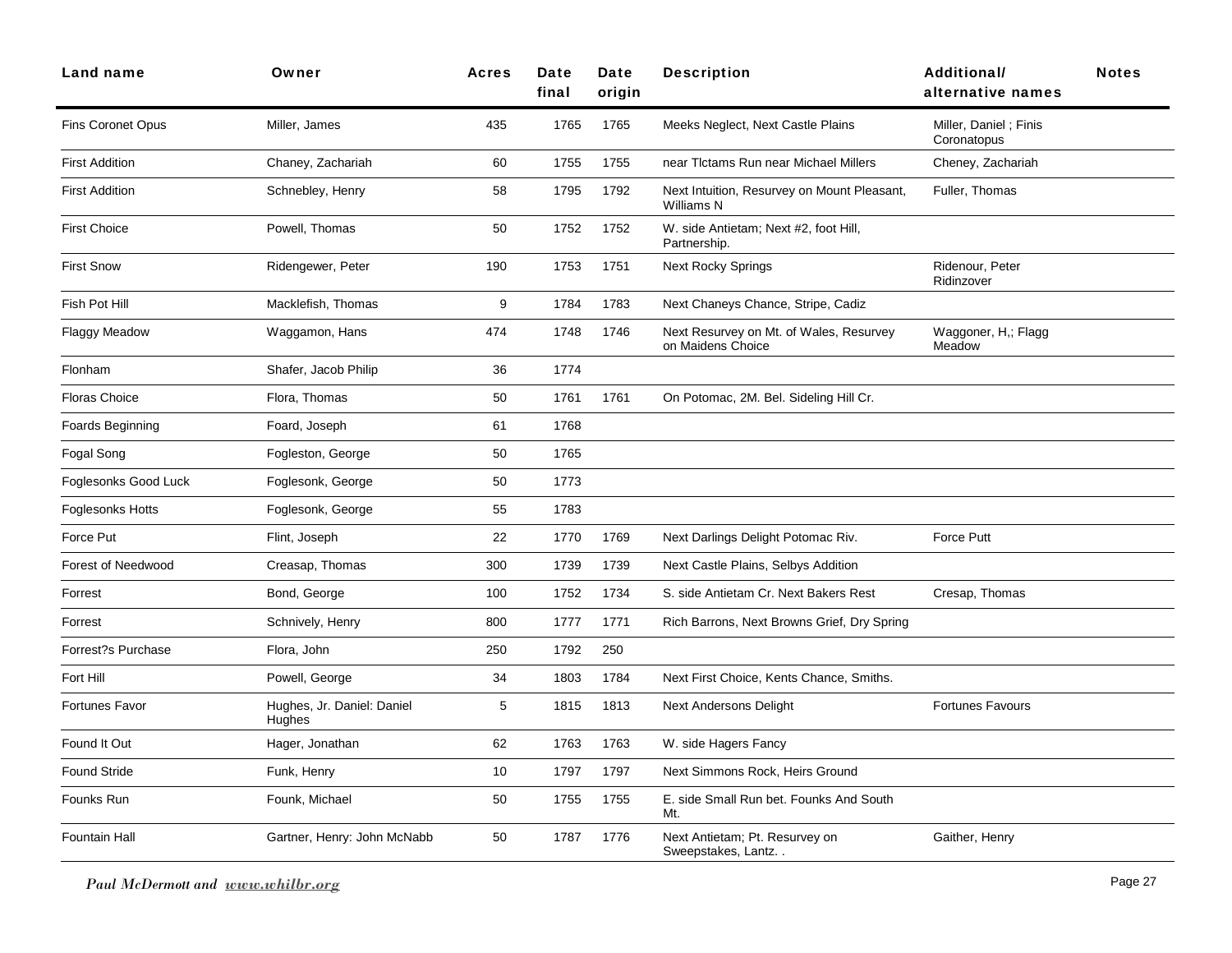| Land name                  | Owner                        | <b>Acres</b> | Date<br>final | Date<br>origin | <b>Description</b>                                                | <b>Additional/</b><br>alternative names | <b>Notes</b> |
|----------------------------|------------------------------|--------------|---------------|----------------|-------------------------------------------------------------------|-----------------------------------------|--------------|
| Fountain Head              | Pindale, Philip              | 30           | 1763          | 1763           | At Head of Lanes Run                                              | Pindall, Philip                         |              |
| <b>Fountain Head</b>       | Dulaney, Daniel & Walter     | 50           | 1765          | 1747           | S. W. side near Head Jeremiah Jacks<br><b>Bottom</b>              | Dulany                                  |              |
| <b>Fountain Head</b>       | Davis, Henry                 | 15           | 1796          | 1790           | . 5M E. Resurvey on Green Spring                                  |                                         |              |
| <b>Fountain Head</b>       | Davis, Henry                 | 134          | 1796          | 1792           | Fountain Head. White Oak Valley, near<br>state line               |                                         |              |
| <b>Fountain Rock</b>       | Cartledge, Edmund            | 500          | 1737          |                | Resurvey on Conoc. Manor, Next Peters<br>Delight                  | Cartleote, Edmund                       |              |
| Four Boys                  | Flora, Robert                | 8            | 1784          | 1771           | On Potomac Riv. Sldeling Hill.                                    |                                         |              |
| Four Springs               | Rench, Peter: Daniel Dulaney | 200          | 1746          | 1744           | S. side Beaver Creek; Next Resurvey on<br><b>Frenchs Vinevard</b> |                                         |              |
| Fox Chase                  | Bennett, Thomas              | 113          | 1812          | 1791           | Next Mount Pleasant; Potomac Prospect,<br>Woodmont.               |                                         |              |
| Fox Escape                 | Bowles, Thomas               | 13           | 1767          | 1766           | Next Flaggy Meadow (John Tetricks)                                | Fox Escaped                             |              |
| Fox Hall                   | Ricords, Thomas              | 28           | 1766          |                |                                                                   |                                         |              |
| Fox's Den                  | Reeder, Jesse                | 79           | 1805          | 1796           | Next Mount Serado, Strife, Resurvey on Pt.<br>Park Hall           |                                         |              |
| Fox's Last Shift           | Smith, Robert                | 72           | 1764          | 1764           | N. side Rd. South Mt. At Zittlestown                              |                                         |              |
| Freagons Disappointment    | Walling, James               | $30\,$       | 1755          |                |                                                                   |                                         | Scharf       |
| <b>Fredericks Hills</b>    | Little, Frederick            | 74           | 1755          | 1755           | S. side Piney Creek; near Temp. Line                              |                                         |              |
| <b>Free Stones</b>         | Chaplin, Joseph              | 100          | 1749          |                |                                                                   | Owner - Joseph<br>Wolgamoth             |              |
| <b>Freemans Mistake</b>    | Cushwa, John                 | 5            | 1812          |                |                                                                   | Certificate in name of<br>Samuel Godman |              |
| <b>French Tract</b>        | Forestry, Obediah            | 50           | 1756          | 1756           | Next Keep Triest; E. side Spring Br. into Pot.                    |                                         |              |
| <b>Frenches Lott</b>       | French, George               | 58           | 1759          |                |                                                                   |                                         |              |
| <b>Frenches Vineyard</b>   | Grim, Andrew                 | 50           | 1753          | 1752           |                                                                   | Certificate - Peter French              |              |
| <b>Frenchs Contrivance</b> | Deakins, William, Jr.        | 30           | 1770          |                |                                                                   | <b>Frenchs Contrivance</b>              |              |
| <b>Frenchs Vineyard</b>    | Grim, Andrew                 | 940          | 1759          |                |                                                                   |                                         |              |
| <b>Friends Choice</b>      | Friend, Augustine            | 106          | 1789          |                |                                                                   |                                         |              |
| Friends Good Will          | Piles, James                 | 80           | 1763          |                |                                                                   |                                         |              |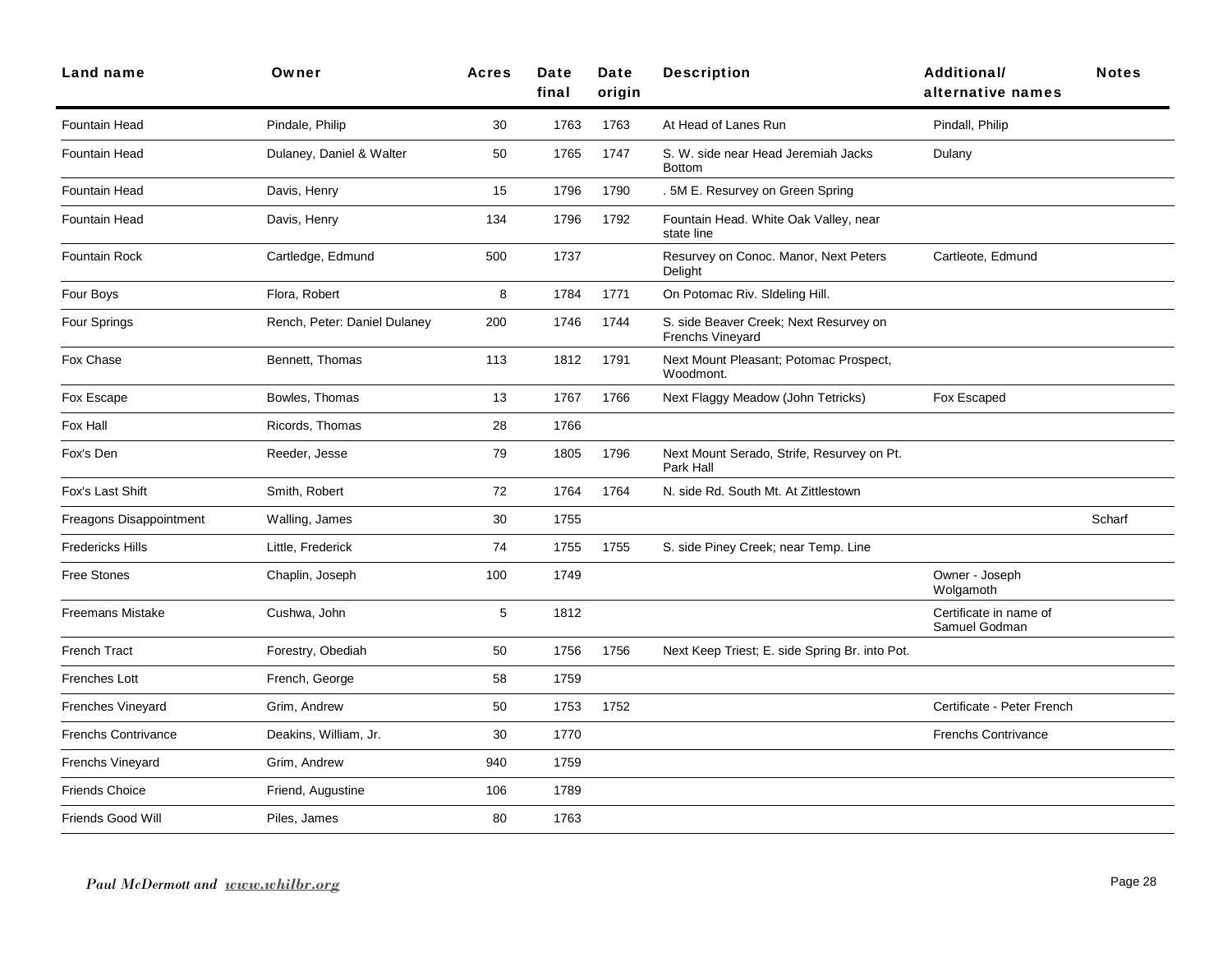| Land name               | Owner                               | <b>Acres</b> | Date<br>final | Date<br>origin | <b>Description</b>                                            | <b>Additional/</b><br>alternative names        | <b>Notes</b>          |
|-------------------------|-------------------------------------|--------------|---------------|----------------|---------------------------------------------------------------|------------------------------------------------|-----------------------|
| <b>Friends Purchase</b> | Friend, Israel                      | 50           | 1741          |                | Mouth of Antietam; Purchased From J.<br>Moore                 |                                                |                       |
| Friendship              | Fox, Frederick                      | 232          |               | 1795           | Fredericksburg, Next Knaves Good Will                         |                                                |                       |
| Friendship              | Key, Phillip                        | 206          | 1750          | 1750           | Next Charltons Forest-Little Conoc.                           |                                                |                       |
| Friendship              | Charlton, Arthur                    | 106          | 1752          | 1752           | S. side Hill near Purchase                                    |                                                |                       |
| Friendship              | Buckman, William                    | 48           | 1761          | 1761           | . 25M. South Mt. Next Wilkes And Liberty                      | Buchanan, William                              |                       |
| Friendship              | Ulrich, John                        | 10           | 1768          | 1768           | Next Good Neighbor                                            | Ulrick, John                                   |                       |
| Friendship              | Stephenson, Leonard                 | 414          | 1771          | 1771           | Next Whiskey Alley, Corrinfrows Res                           |                                                |                       |
| Friendship              | Huffer, Jacob                       | 284          | 1791          | 1788           | Marlboro Field; Pt. Bakers Lookout, Egypt                     |                                                |                       |
| Friendship              | Chaplain, Joseph                    | 28           | 1793          | 1792           | 2 Lots. Grove Camp, Next Resurvey on<br>Antietam Fun.         | Chapline, Joseph                               |                       |
| Friendship              | Hogmire, Conrad: Francis<br>Deakins | 72           | 1796          | 1794           | Minebank, Next Resurvey on Chews Farm-<br>Potomac R.          |                                                |                       |
| Friendship Ended        | Godman, Samuel                      | 27           | 1797          | 1795           | Friendship For J. Hager, Next Maidens Walk                    | Godman, Capt. Samuel                           |                       |
| Fright                  | Flenner, John                       | 100          | 1761          | 1744           | W. Ash Swamp, Nr Head; Next Clydesdale                        | Certificate in name of<br><b>Thomas Bladen</b> |                       |
| Frys Lot                | Fry, Adam                           | 92           | 1801          | 1798           | Pt. Small Timber, Little Timber, Surveyors.                   | Fry, Andrew                                    |                       |
| Funks Last Bit          | Funk, John: Jacob Huffer            | 6            | 1805          | 1794           | Next All Thats Left,                                          | Huffler, Jacob                                 |                       |
| Funks Run               | Funk, Michael                       | 50           | 1755          |                |                                                               |                                                |                       |
| <b>Gaithers Luck</b>    | Gaither, Henry                      | 56           | 1784          | 1783           | Next Rich Barrens, Resurvey on Adventure,<br>Old Fox Deceived |                                                |                       |
| Galapsys Bargain        | Gallapsy, George                    | 957          | 1767          | 1764           | Davis Bargain, Neighbors Neglect, Save All                    | Gallaspys Bargain                              |                       |
| Gallspys Chance         | Gallspy, George                     | 284          | 1777          | 1775           | Next Resurvey on Three Friends, White<br>Oak Level            |                                                |                       |
| <b>Gaming Alley</b>     | Rutter, John: Daniel Dulaney        | 100          | 1752          | 1744           | S. side Rd. Stulls Mill Next Rutters Delight                  | Butler, John                                   | 178 acres -<br>Scharf |
| Gap                     | Chaplain, Joseph                    | 50           | 1765          | 1761           | Next Currys Old Place, Turkey Ramble                          |                                                |                       |
| Garden of Eden          | Williams, Col. Otho                 | 569          | 1788          | 1782           | Ross's Purchase, Next Manor of Conoc.                         | Marbury, Leonard                               |                       |
| Garden of Eden          | Schnebly, Dr. Henry                 | 851          | 1801          | 1790           | Sneablys Success, Pt. Pluncks Doubt, Long<br>H                | Schnebely, Henry                               |                       |
| Garden Spot             | Adams, William                      | 16           | 1776          | 1775           | Next Pierpont Content, Resurvey on Lillys<br>Discovery.       |                                                |                       |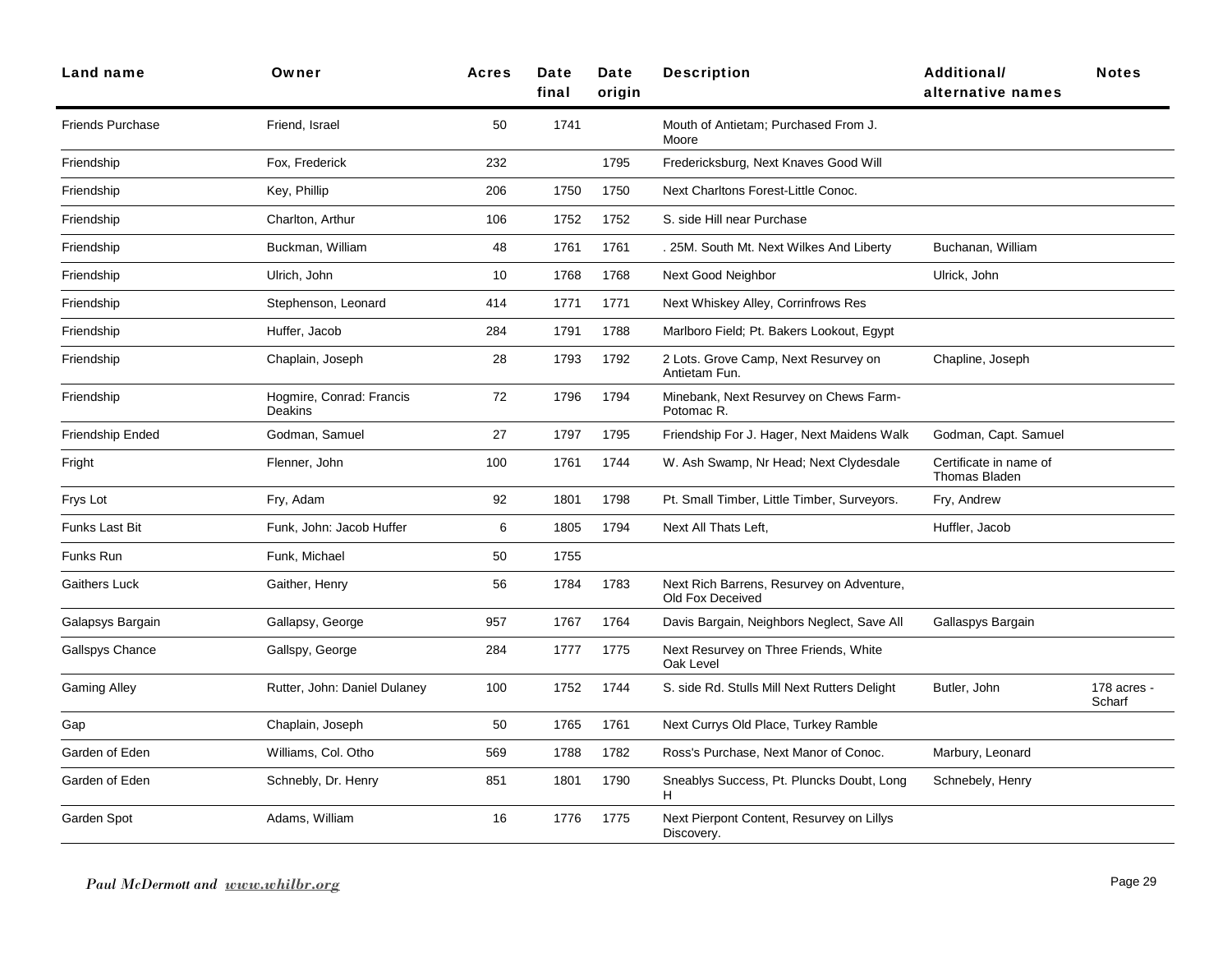| Owner                                | <b>Acres</b> | Date<br>final | Date<br>origin | <b>Description</b>                                           | <b>Additional/</b><br>alternative names  | <b>Notes</b> |
|--------------------------------------|--------------|---------------|----------------|--------------------------------------------------------------|------------------------------------------|--------------|
| Berresford, James                    | 150          | 1739          | 1739           | Head Spring. Beaver Cr. Next Wallings Luck                   | Henry Doyle, Garon's<br>Loss             |              |
| Garrick, George                      | 337          | 1799          | 1797           | Dorseys Risque, Add. to Loss And Gain                        |                                          |              |
| McCoy, Daniel                        | 220          | 1749          |                |                                                              |                                          | Scharf       |
| Beall, Rachel: George Nicholas       | 50           | 1784          | 1739           | Next. Add. to George, Below The Meadows                      |                                          |              |
| Chase, Samuel                        | 73           | 1764          | 1764           | Next Resurvey on Limestone                                   | Johnson, Thomas, Jr.<br>and Samuel Chase |              |
| French, George                       | 456          | 1775          |                |                                                              |                                          |              |
| Bond, George                         | 20           | 1760          | 1760           | Next Gaming Alley. Coblers Hall                              |                                          |              |
| Beatty, Charles: William<br>Lawrence | 33           | 1774          | 1763           | E. side Short Mt. near Head Maple Spring                     |                                          |              |
| Burkett, George                      | 32           | 1750          | 1750           | E. side Antietam, Next Blairs Forest                         |                                          |              |
| Jacob, Martin                        | 19           | 1790          | 1788           | St. Line, Next Rich Barrens, Forest                          |                                          |              |
| French, George                       | 50           | 1747          | 1747           | near Antietam Cr. Next Resurvey on Stoney<br>Corner          |                                          |              |
| Chaplain, Joseph                     | 98           | 1795          | 1792           | Next Little Worth, Smiths Resurvey on<br><b>Stoney Glade</b> | Chapline, Hugh                           |              |
| Gerlaugh, Henry                      | 301          | 1799          | 1792           | Gillipies Bargain, Next Resurvey on Davis<br>Bargain         | Gerlough, John;<br>Gerloughs Abode       |              |
| Gerlaugh, Henry                      | 216          | 1793          |                |                                                              |                                          |              |
| Waggoner, Hawnee                     | 435          | 1751          | 1749           | Maidens Choice                                               | Germany                                  |              |
| Gilespeys, George                    | 20           | 1774          |                |                                                              |                                          |              |
| Gillespie, George                    | 957          | 1767          |                |                                                              |                                          | Scharf       |
| Gittings, Thomas                     | 8            | 1829          | 1806           | Next Charles & William, Resurvey on Hills &<br>Dales         |                                          |              |
| Chase, Samuel                        | 1357         | 1764          | 1764           | Resurvey on Limestone Land, Next Scared<br>from Home         | Johnson, Thomas, Jr.<br>and Samuel Chase |              |
| Sample, John                         | 446          | 1765          | 1765           | Next Rogues Harbor, Bakers Rest, More<br>Glean               |                                          |              |
| Eckelbarklar, Jacob: Cynthia<br>Boyd | 4            | 1816          | 1814           | Next Wolfs Lodge                                             | Ecolbarrier, Jacob                       |              |
| Mouse, Jacob: Dewalt Gleckner        | 83           | 1814          | 1812           | Next Timber Ridge, Fair & Easy. Shedors C.                   | Glecknor, Devalt;<br>Glecknors Luck      |              |
| Gerlough, John                       | 5            | 1797          |                |                                                              |                                          |              |
|                                      |              |               |                |                                                              |                                          |              |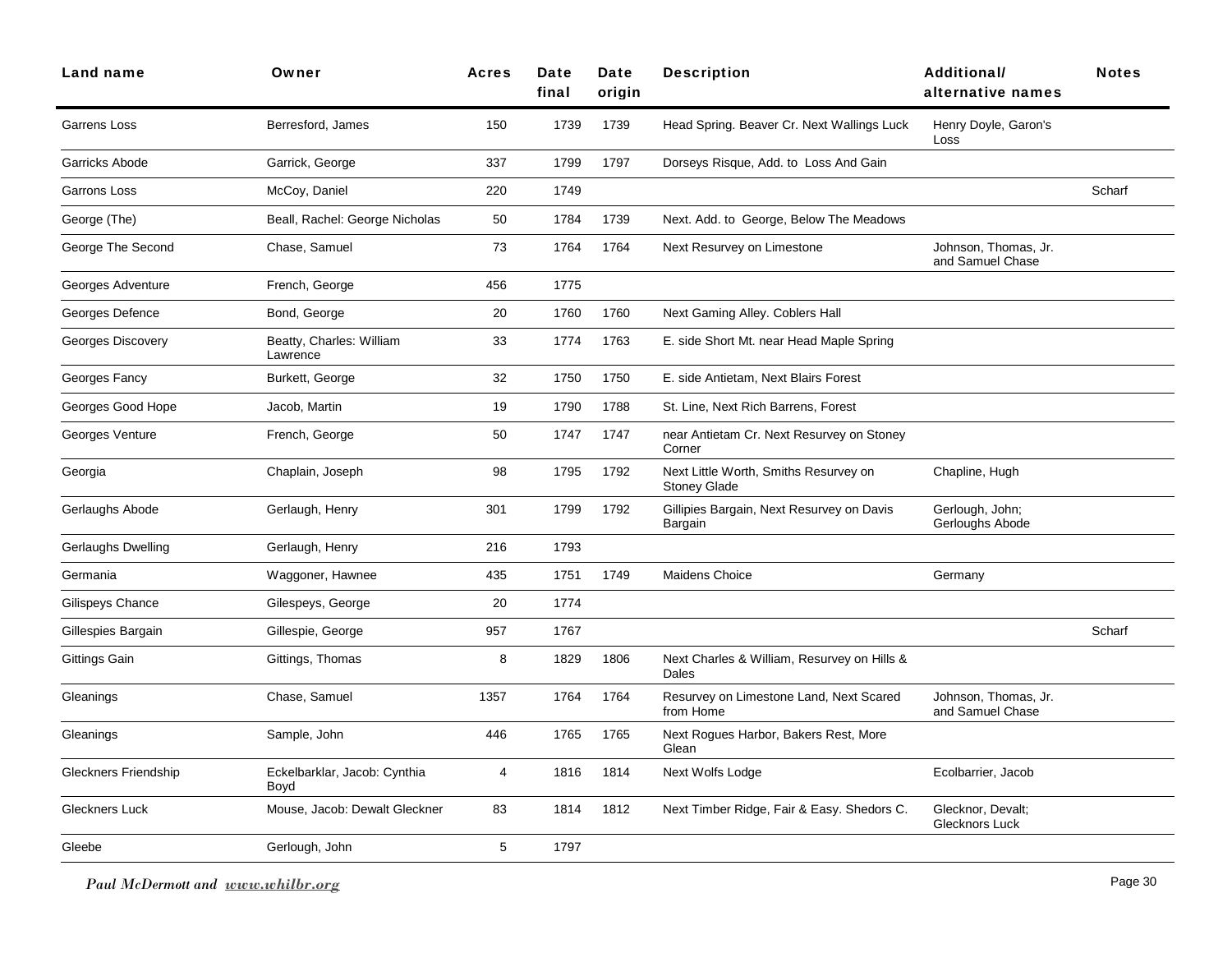| Land name       | Owner                                  | <b>Acres</b> | Date<br>final | Date<br>origin | <b>Description</b>                                     | <b>Additional/</b><br>alternative names         | <b>Notes</b> |
|-----------------|----------------------------------------|--------------|---------------|----------------|--------------------------------------------------------|-------------------------------------------------|--------------|
| Glostershire    | Welch, William                         | 50           | 1765          | 1762           | <b>Next Worleys Delight</b>                            |                                                 |              |
| Golden Fleece   | Thomas, John Chew: Alexander<br>Grimm  | 3382         | 1813          | 1812           | Vale of Glamorgan; Next Reynolds Chance                |                                                 |              |
| Good            | Deakins, Jr.; William                  | 40           | 1770          | 1770           | Next Resurvey on Skipton on Craven                     |                                                 |              |
| Good and Bad    | Cox, Ezekiel                           | 15           | 1766          |                |                                                        |                                                 |              |
| Good Chance     | O'Neal, Lawrence                       | 58           | 1770          |                |                                                        |                                                 |              |
| Good Fortune    | Mallott, Catherine                     | 50           | 1755          | 1755           | Next Neglect, 4.                                       |                                                 |              |
| Good Fortune    | McCoy, John                            | 5            | 1802          | 1801           | Next #4. Agreed in Peace                               |                                                 |              |
| Good Friendship | Hager, Johnathan: Dr. Henry<br>Snavely | 74           | 1766          | 1765           | Next Add. Hagers Delight, Admend.<br>Dawsons St        | Schnebly, Dr. Henry                             |              |
| Good Friendship | Chaplain, Joseph                       | 111          | 1795          | 1794           | Next Resurvey on St. Patrick, Prosperity,<br>Lanafield | Certificate in name of<br><b>Charles Beatty</b> |              |
| Good Fryday     | Deakins, Jr.; William                  | 318          | 1770          | 1770           | Next Resurvey on Well Taught, Hartleys Lot,            |                                                 |              |
| Good Hope       | Creasap, Thomas                        | 420          | 1750          |                |                                                        |                                                 |              |
| Good Hope       | Scott, Upton: Philip Key               | 300          | 1766          | 1764           | Paradise Regained.                                     |                                                 |              |
| Good Hope       | Snavely, Henry                         | 41           | 1766          | 1766           | Next Pt. Resurvey on Well Taught. Forrest              | Schnebly, Dr. Henry                             |              |
| Good Hope       | Chaplain, Joseph                       | 25           | 1793          | 1792           | Next Antietam Finished, Resurvey on Hills<br>& Dales   | Chapline, Joseph                                |              |
| Good Intent     | Chaplain, Joseph                       | 73           | 1795          | 1794           | Next Park Hall, I Have Got It At Last                  | Chapline, Joseph                                |              |
| Good Luck       | Founck, Jacob: Daniel Dulaney          | 50           | 1753          | 1742           | Next Sadlin Grove, Resurvey on End of<br>Strife        | Founk, Jacob                                    |              |
| Good Luck       | Dulaney, Daniel & Walter               | 50           | 1765          | 1749           | <b>Next Sugar Bottom</b>                               | Dulany                                          |              |
| Good Luck       | Lilley, Richard                        | 258          | 1767          |                |                                                        |                                                 | Scharf       |
| Good Luck       | Ellis, Solomon                         | 22           | 1771          |                |                                                        |                                                 |              |
| Good Luck       | Baker, Samuel                          | 140          | 1773          | 1768           | Pt. Resurvey on Roots Hill; Pt. Felfoot Enl.           |                                                 |              |
| Good Luck       | Miller, John                           | 4            | 1794          | 1792           | Next Resurvey on Hills And Dales, Vinyard,<br>Smiths P |                                                 |              |
| Good Luck       | Fore, Henry                            | 13           | 1810          |                |                                                        |                                                 |              |
| Good Luck       | McCoy, Daniel                          | 89           | 1820          | 1819           | <b>Next Kindness Enlarged</b>                          |                                                 |              |
| Good Neighbor   | Zeller, Jr.; Jacob                     | 182          | 1797          | 1788           | Marlborough Fields, New Stoar, Smithsfield             | Zellers, Jacob, Jr                              |              |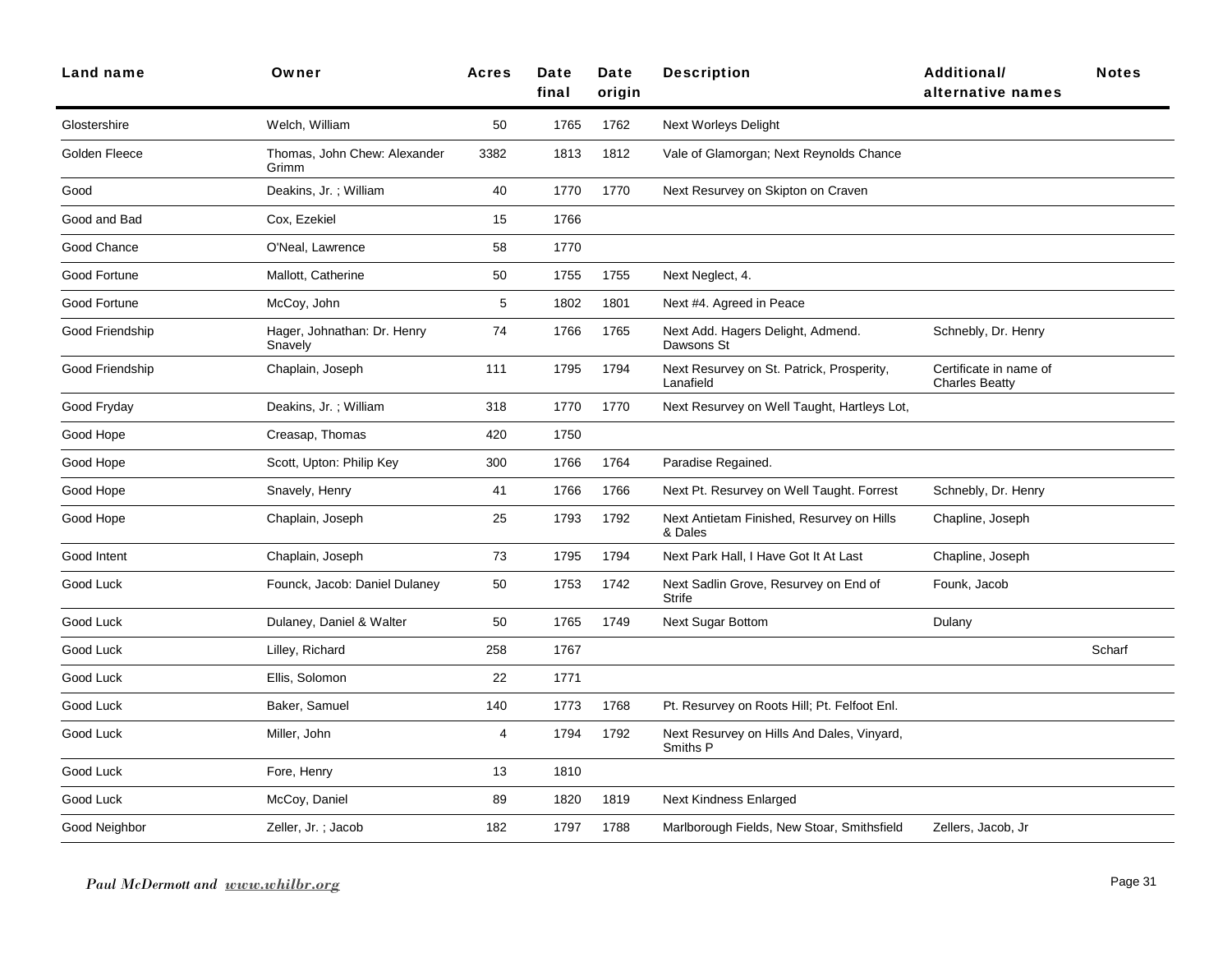| Land name                | Owner                                                      | <b>Acres</b> | Date<br>final | Date<br>origin | <b>Description</b>                                 | <b>Additional/</b><br>alternative names                               | <b>Notes</b> |
|--------------------------|------------------------------------------------------------|--------------|---------------|----------------|----------------------------------------------------|-----------------------------------------------------------------------|--------------|
| Good Neighbor Amended    | Ulrich, Stephen                                            | 694          | 1767          | 1766           | Pt. Germany. Next Maidens Choice                   | Ulrick, Stephen                                                       |              |
| Good Neighbour           | Rodrick, Ludowick                                          | 402          | 1783          | 1777           | Grandfathers Gift Pt. Maryland                     |                                                                       |              |
| Good Will                | Bowles, Thomas                                             | 25           | 1761          | 1761           | Next Long Life to Lord Baltimore                   |                                                                       |              |
| Good Will                | Ross, David                                                | 100          | 1763          |                |                                                    |                                                                       | Scharf       |
| Good Will                | Chase, Samuel; Thomas<br>Johnson                           | 268          | 1764          |                |                                                    |                                                                       | Scharf       |
| Good Will                | Reaves, Christopher                                        | 158          | 1767          |                |                                                    |                                                                       |              |
| Good Will                | Hawkins, John                                              | 16           | 1774          |                |                                                    |                                                                       |              |
| Gordins Purchase         | Gordin, George                                             | 150          | 1739          | 1739           | Next Hess Discovery, Felfoot Enl.                  | Gordon, George;<br>Gordons Purchase                                   |              |
| Gordons Chance           | Gordon, Alexander                                          | 25           | 1752          |                |                                                    |                                                                       |              |
| Gossion                  | Gans, Jacob                                                | 35           | 1765          |                |                                                    |                                                                       |              |
| Gougers Delight          | Gouger, Henry                                              | 141          | 1797          | 1795           | Hickory Ridge, Next Tryal, Coleraine,<br>Wdmont    |                                                                       |              |
| <b>Grandfathers Gift</b> | Hawkins, Henry H.                                          | 305          | 1741          | 1741           | next to Peace, Merryland, . 25M. from<br>Potomac   | Hawkins. Henry Holland                                                |              |
| Grandsons Lot            | Devilbiss, Elizabeth                                       | 143          | 1785          |                |                                                    | Certificate in name of<br>Alexander Ogle                              |              |
| <b>Grassy Cabin</b>      | Butler, Peter                                              | 50           | 1753          | 1753           | near Gap; Next. Robys Neglect, Come By<br>Chance   |                                                                       |              |
| Grave Yard               | Auconey, John                                              | 3            | 1795          | 1793           | Next Gallipsies Bargain, Fierys Lookout            | Ancony, John                                                          |              |
| <b>Gravelly Spring</b>   | Borey, Michael                                             | 3            | 1817          | 1816           | Next Raven Spring, Resurvey on Green<br>Castle     | Bovey, Michael; Gravelly<br><b>Stripe</b>                             |              |
| Grays Luck               | Gray, Jr John                                              | 34           | 1818          | 1815           | Next Aveys Good Luck; Resurvey on Stulls<br>Forest | Gray, John, Joseph Gray,<br>Susan Gray, Peter Gray,<br>and Polly Gray |              |
| <b>Great Hall</b>        | Hallurn, William                                           | 100          | 1748          | 1748           | Next Laffordays Lot, Dutchmans Misfortune          |                                                                       |              |
| <b>Great Help</b>        | Weldy, Jacob                                               | 51           | 1785          |                |                                                    |                                                                       |              |
| <b>Great Meadow</b>      | Donevan, John                                              | 41           | 1795          |                |                                                    |                                                                       |              |
| <b>Great Rock</b>        | Dulaney, Daniel & Walter                                   | 50           | 1765          | 1750           |                                                    | Dulany                                                                |              |
| <b>Great Rock Park</b>   | Hughes, Normand Bruce, Daniel<br>Hughes, and Samuel Hughes | 10           | 1774          |                |                                                    |                                                                       |              |
| Green Bank Landing       | Jacob, John Jeremiah                                       | $\mathbf{1}$ | 1783          |                |                                                    |                                                                       |              |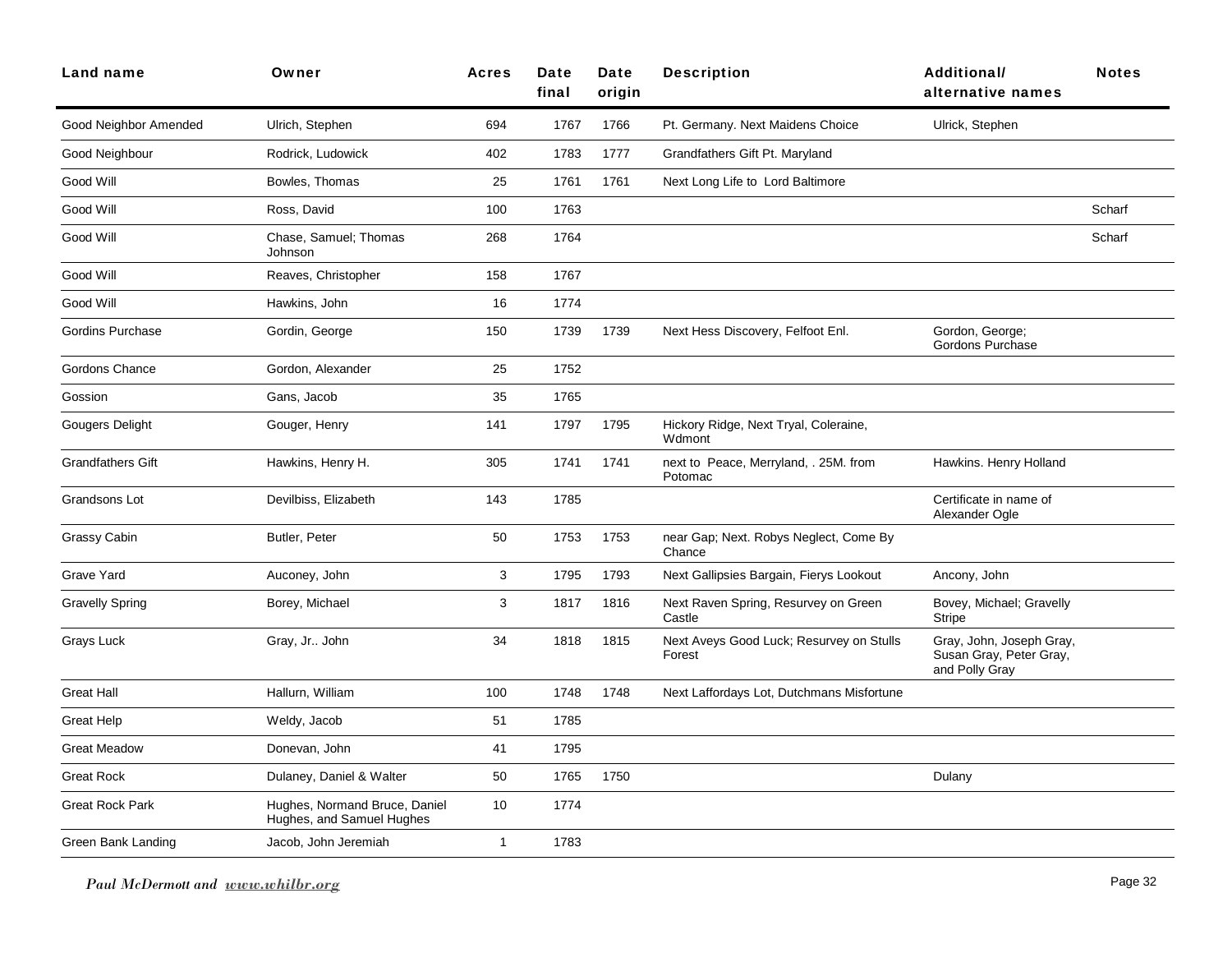| Land name                | Owner                           | <b>Acres</b>   | <b>Date</b><br>final | <b>Date</b><br>origin | <b>Description</b>                              | <b>Additional/</b><br>alternative names | <b>Notes</b> |
|--------------------------|---------------------------------|----------------|----------------------|-----------------------|-------------------------------------------------|-----------------------------------------|--------------|
| Green Bottom             | Williams, William, Rev.         | 250            | 1741                 | 1739                  |                                                 |                                         |              |
| Green Bottom             | Price, Josiah                   | 871            | 1810                 |                       |                                                 |                                         |              |
| Green Castle             | Sharp, James                    | 620            | 1745                 | 1745                  |                                                 |                                         |              |
| Green Meadow             | Callaway, John                  | 235            | 1764                 |                       |                                                 |                                         |              |
| Green Spring             | Shelby, David                   | 30             | 1766                 |                       |                                                 |                                         |              |
| Green Spring             | Hunter, John                    | 83             | 1792                 |                       |                                                 |                                         |              |
| <b>Green Springs</b>     | Wardrop, James                  | 200            | 1762                 |                       |                                                 |                                         |              |
| <b>Greens Fancy</b>      | Trim, Alexander                 | 50             | 1769                 |                       |                                                 |                                         |              |
| Greenwood                | Toms, Henry                     | 50             |                      |                       |                                                 |                                         |              |
| <b>Griffiths Landing</b> | Griffith, Daniel                | $\overline{2}$ | 1814                 |                       |                                                 |                                         |              |
| <b>Grims Delight</b>     | Grim, Alexander                 | 95             | 1801                 |                       |                                                 |                                         |              |
| <b>Grims Discovery</b>   | Grim, Alexander                 | 15             | 1808                 |                       |                                                 |                                         |              |
| Gripes Neignbour         | Feiett, John                    | 106            | 1806                 |                       |                                                 |                                         |              |
| <b>Groff Stones</b>      | Margrave, Henry                 | 20             | 1760                 |                       |                                                 |                                         |              |
| Gross Lot                | Gross, John                     | 19             | 1793                 |                       |                                                 |                                         |              |
| Ground Oak Hill          | Hyson, Vendall                  | 35             | 1802                 |                       |                                                 |                                         |              |
| <b>Grounds Dwelling</b>  | Ground, Philip                  | 242            | 1802                 |                       |                                                 |                                         |              |
| Grove                    | Chapline, Joseph                | 195            | 1752                 |                       |                                                 |                                         |              |
| Grove                    | Baker, Johnson                  | 706            | 1789                 |                       |                                                 |                                         |              |
| Grove Camp               | Jacques, Lancelot               | 298            | 1776                 |                       |                                                 |                                         |              |
| Hab Nab                  | Myers, Johnathan: Daniel Hughes | 59             | 1805                 | 1797                  | Next What You Will, Resurvey on Bucks<br>Resort | Nab Nab                                 |              |
| Hagers Defence           | Hager, David                    | 22             | 1760                 |                       |                                                 |                                         | Scharf       |
| <b>Hagers Delight</b>    | Hager, Jonathan                 | 1780           | 1753                 | 1751                  | Dicksons Rest; Higginbottoms Exchange           | Heger, Jonathan                         |              |
| <b>Hagers Fancy</b>      | Hager, Jonathan                 | 200            | 1739                 | 1739                  | Sm. from Stulls Mill                            | Hagar, John                             |              |
| <b>Hagers Fancy</b>      | Rorar, Jacob: Johnathan Hager   | 507            | 1747                 | 1745                  | Next Jacobs Chance, Sq. Exchange                | Rohrer, Jacob                           |              |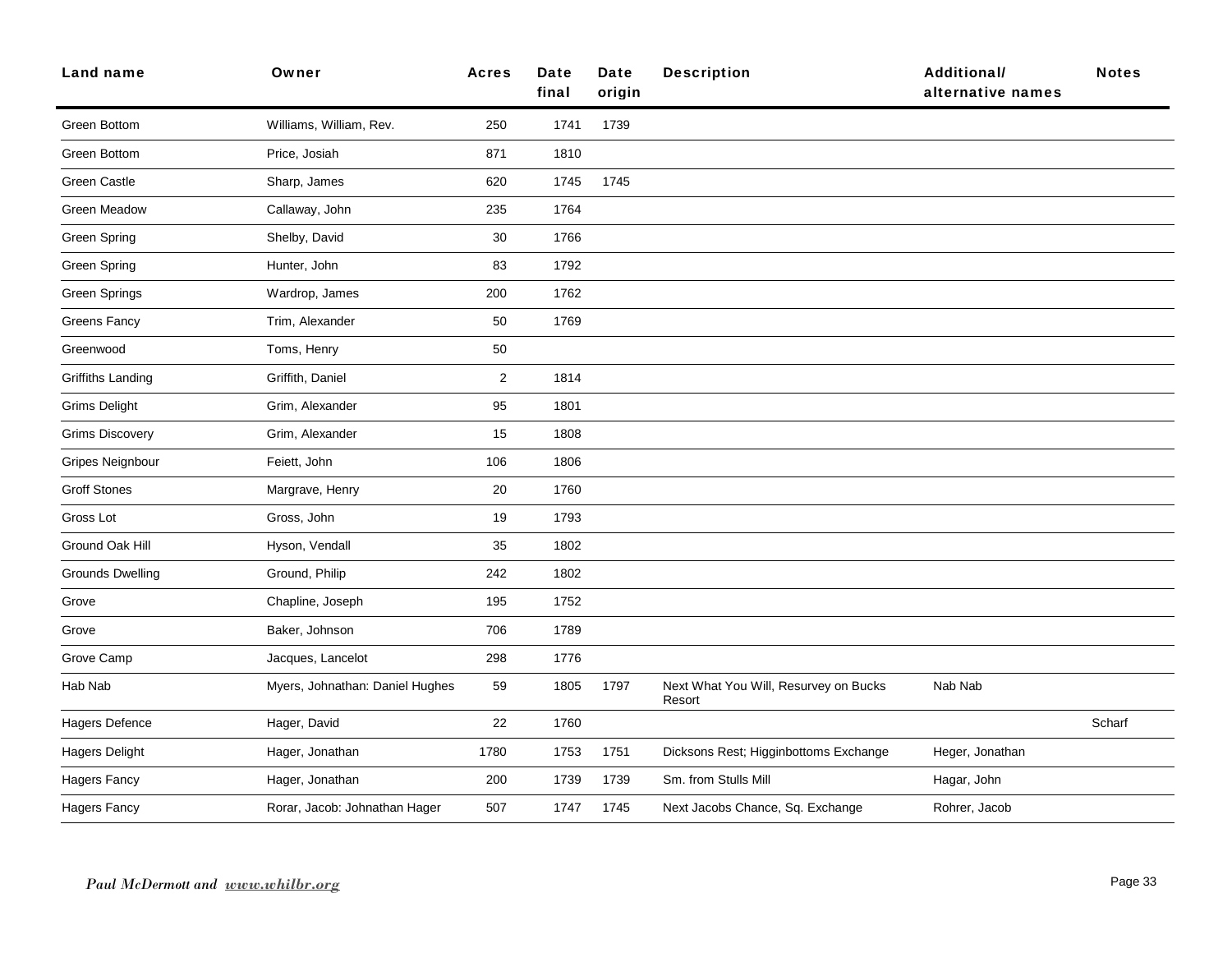| <b>Land name</b>           | Owner                         | <b>Acres</b> | Date<br>final | <b>Date</b><br>origin | <b>Description</b>                                         | Additional/<br>alternative names | <b>Notes</b>                               |
|----------------------------|-------------------------------|--------------|---------------|-----------------------|------------------------------------------------------------|----------------------------------|--------------------------------------------|
| <b>Hagers Fancy</b>        | Hager, Jonathan               | 147          | 1796          |                       |                                                            |                                  | <b>MSA Patent</b><br>Record IC N,<br>p. 24 |
| <b>Hagers Long Hickory</b> | Bragnunir, Peter              | 50           | 1760          | 1760                  | Next Resurvey on Hagers Delight                            | Braginier, Peter                 |                                            |
| <b>Haines Farewell</b>     | Haines, Jacob                 | 33           | 1797          | 1791                  | Next Rural Hall, Travelors Rest. Timber V.                 |                                  |                                            |
| <b>Haines Security</b>     | Haines, Jacob                 | 185          | 1800          | 1798                  | Pt. Ridgeways Farm, Brothers Inheritance                   |                                  |                                            |
| <b>Hales Choice</b>        | Hale, Joseph                  | 65           | 1768          | 1761                  | S. side Lanes Branch, Next Gleckners<br>Friends            |                                  |                                            |
| <b>Halls Chance</b>        | Hale, Joseph                  | 65           | 1768          | 1761                  | Next Gleckners Friendship, Renchs Luck                     |                                  |                                            |
| Hallums Lookout            | Hallum, William               | 215          | 1752          | 1745                  | N. side Carters Marsh-E. side Great Marsh                  |                                  |                                            |
| <b>Hamiltons Fancy</b>     | Hamilton, Hugh                | 200          | 1797          | 1796                  | W. side Sideling Hill, Next Charles Luck                   |                                  |                                            |
| <b>Hamptons Plains</b>     | Lilley, Richard               | 200          | 1764          |                       |                                                            |                                  | Scharf                                     |
| Hannibals Road             | Hannibal, Jr., John           | 170          | 1800          | 1787                  | Next Resurvey on Sweepstakes                               |                                  |                                            |
| Hanover                    | Carroll, Charles              | 1010         | 1750          | 1010                  |                                                            |                                  |                                            |
| Hans Town                  | Adams, John: Jacob Huffer     | 12           | 1796          | 1794                  | Next Resurvey on Plunks Doubt, Walnut<br><b>Bottom</b>     |                                  |                                            |
| Hanturns Rest              | Hanthorn, John                | 100          | 1740          | 1739                  | 210 P from Mouth Tonoloway                                 |                                  |                                            |
| Happy Chance               | Scott, George                 | 27           | 1789          | 1788                  | Next Contentment, Lana Field, Abrahams<br>Lot              |                                  |                                            |
| Harbaughs Delight          | Harbaugh: John (Jacob)        | 67           | 1795          | 1793                  | Next Resurvey on Snides Head. River of<br>Rocks            |                                  |                                            |
| Harbour                    | Peterbenner, John             | 162          | 1806          | 1805                  | Next Landstool, Middleburgh. Mount<br>Prospect             | BetIbenner                       |                                            |
| <b>Hard Fortune</b>        | MacEntire, John               | 50           | 1761          | 1761                  | near South side Antietam Cr. Next<br>Contentment           | Mackentire, John                 |                                            |
| Hard to Find It            | Rhorer, Jacob                 | 16           | 1799          | 1775                  | Next Jacobs Chance; Resurvey on Pt.<br><b>Hagers Fancy</b> | Hard to Find Out                 |                                            |
| <b>Harods Profit</b>       | Funk, Michael: Daniel Dulaney | 150          | 1762          | 1742                  | Draft Beaver Creek, Next Wallings Luck                     | Harrods Profit                   |                                            |
| Harrys Grove               | Watson, David                 | 50           | 1742          | 1741                  |                                                            |                                  |                                            |
| Harrys Grove               | Watson, David                 | 140          | 1751          | 1748                  | Next Sarahs Delight, Nicolas Mistake                       | Harrys Grave                     |                                            |
| Harrys Neglect             | Rose, Jonathan                | 6            | 1772          | 1771                  | Rural Felicity is Res.                                     |                                  |                                            |
| Hartels Lot                | Hartel, George                | 50           | 1766          | 1762                  | Next Res Well Taught, Surveyors Last Shift                 | Hartels, George                  |                                            |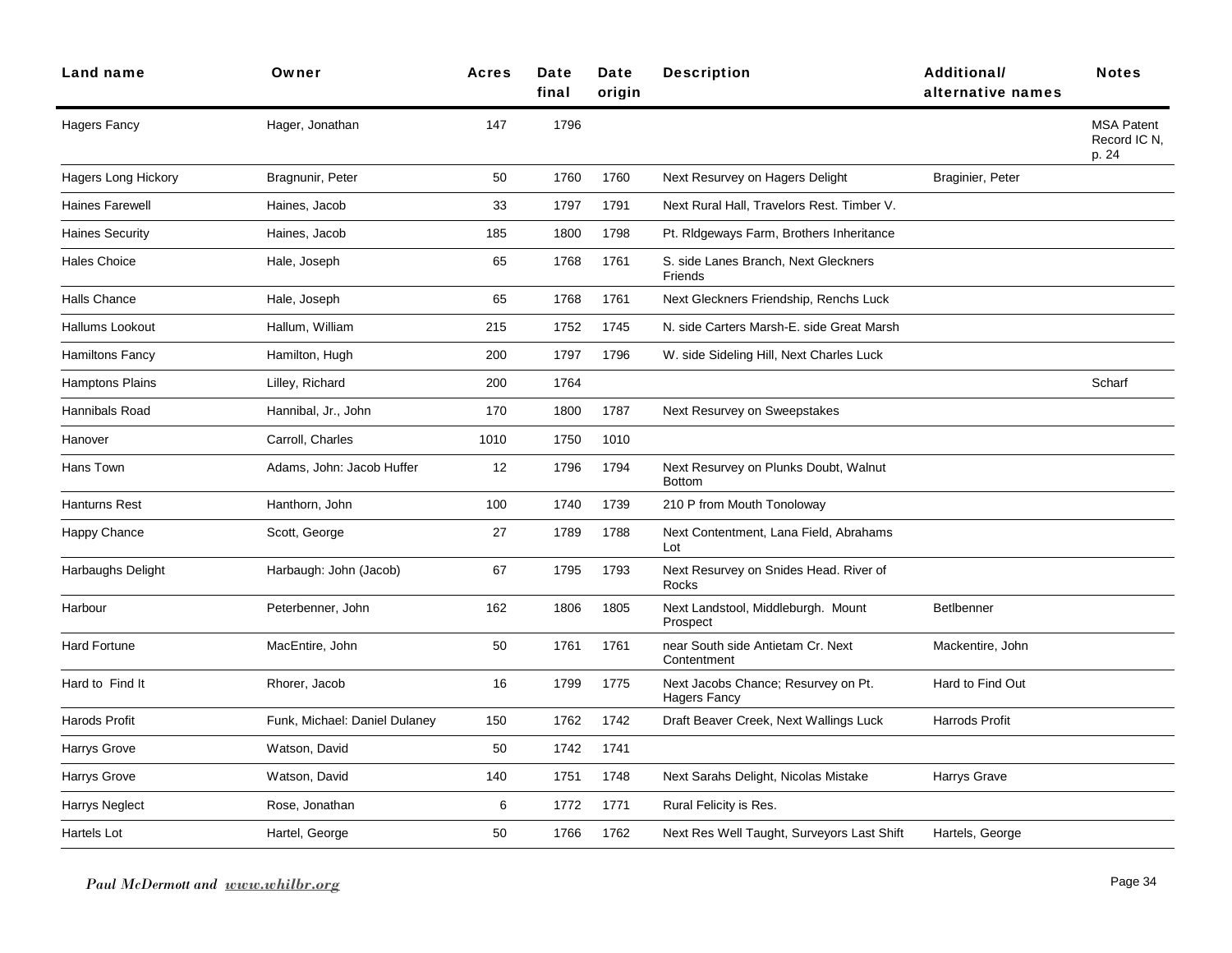| <b>Land name</b>         | Owner                         | <b>Acres</b> | Date<br>final | Date<br>origin | <b>Description</b>                                                    | Additional/<br>alternative names | <b>Notes</b> |
|--------------------------|-------------------------------|--------------|---------------|----------------|-----------------------------------------------------------------------|----------------------------------|--------------|
| Hartman                  | Hartman, George               | 100          | 1745          | 1744           | On Great Bend of Conoc. Rushes Run                                    |                                  |              |
| Hartmans Place           | Weddstone, Peter (Whetstone)  | 50           | 1752          | 1749           | S. side Conoc. Next side Rocky Spring                                 | Wedstone, Peter                  |              |
| Hawkins Island           | Hawkins, John, Jr.            | 125          | 1748          |                |                                                                       |                                  |              |
| <b>Hawkins Plains</b>    | Hawkins, John, Jr.            | 390          | 1752          |                |                                                                       |                                  |              |
| <b>Hawkins Rich Land</b> | Hawkins, Jr., John            | 420          | 1752          | 1752           | Bet. Little And Big Conoloway; 2M. from<br>Potom                      |                                  |              |
| Hawns Venture            | Webb, William and Henry Hawn: | 553          | 1799          | 1788           | Pt. Purchase, Darbys Defeat, Wilkes And<br>Lib                        | Adam Hawn                        |              |
| <b>Hazel Bottom</b>      | Woolford, Adam                | 50           | 1760          | 1760           | West side Antietam Next #3                                            |                                  |              |
| Hazzard                  | Shelby, Evan                  | 200          | 1740          | 1739           | Draft of Little Conoc. Next Farmers Delight                           | Hazard                           |              |
| Hazzard                  | <b>Hugh Gilliland</b>         | 790          | 1749          | 790            |                                                                       |                                  |              |
| Hazzard                  | Beall, William A.             | 57           | 1768          | 1767           | Next Barron Devilbiss, Resurvey on<br><b>Ridgelys Delight</b>         | Beall, William Murdock           |              |
| Heisterborough           | Heister, Gen. Daniel          | 1431         | 1785          | 1784           | Dicksons Ramble, Dicksons Meadow, New<br>Work                         | Heister Borough                  |              |
| Help to Dear Bought      | Beaty, Charles                | 77           | 1797          | 1795           | Creasaps Advice Resurvey on Next Res<br><b>Well Done</b>              | Beatty, Charles                  |              |
| Help to Halls Sale       | Coler, George                 | 47           | 1769          | 1769           | <b>Next Nicholas Mistake</b>                                          |                                  |              |
| <b>Helsers Discovery</b> | Helser, George                | 196          | 1825          | 1822           | Next White Oak Valley, Fountain Head                                  |                                  |              |
| Hempfield                | Booth, Rev. Bartholomew       | 20           | 1776          | 1775           | Next 3rd Resurvey on Sarahs Delight                                   | Humpfield                        |              |
| Henrys Last Shift        | Ridingower, Henry             | 50           | 1754          | 1754           | Next Henrys Fancy, Next Davids Friend<br>Defeated                     |                                  |              |
| Henrys Last Shift        | Ridenour, Henry               | 503          | 1770          | 1769           | Henrys Last Shift, Next Davids 1st. Shift                             | Harry Last Shift                 |              |
| Hermitage                | Stultz, H.                    | 50           |               |                |                                                                       |                                  |              |
| Hermits Fancy            | Lilley, John                  | 374          | 1762          |                |                                                                       | <b>Hermits Fancy</b>             |              |
| Hesitation               | Troxall, Abraham              | 2            | 1825          | 1822           | Next Mclaughlin's Chance, State Line                                  |                                  |              |
| <b>Hesses Garden</b>     | Hess, Valentine               | 41           | 1797          | 1787           | Next Resurvey on Adventure, Resurvey on<br>Dryland, Old Fox Deceived. |                                  |              |
| Hess's Discovery         | Hess, Jacob                   | 64           | 1774          | 1769           | next Gordons Purchase                                                 |                                  |              |
| <b>Hewetts Purchase</b>  | Hewett, Jacob                 | 144          | 1814          | 1812           | Pt. Resurvey on Dry Land, Adventure, Next<br>Carrs Q.                 |                                  |              |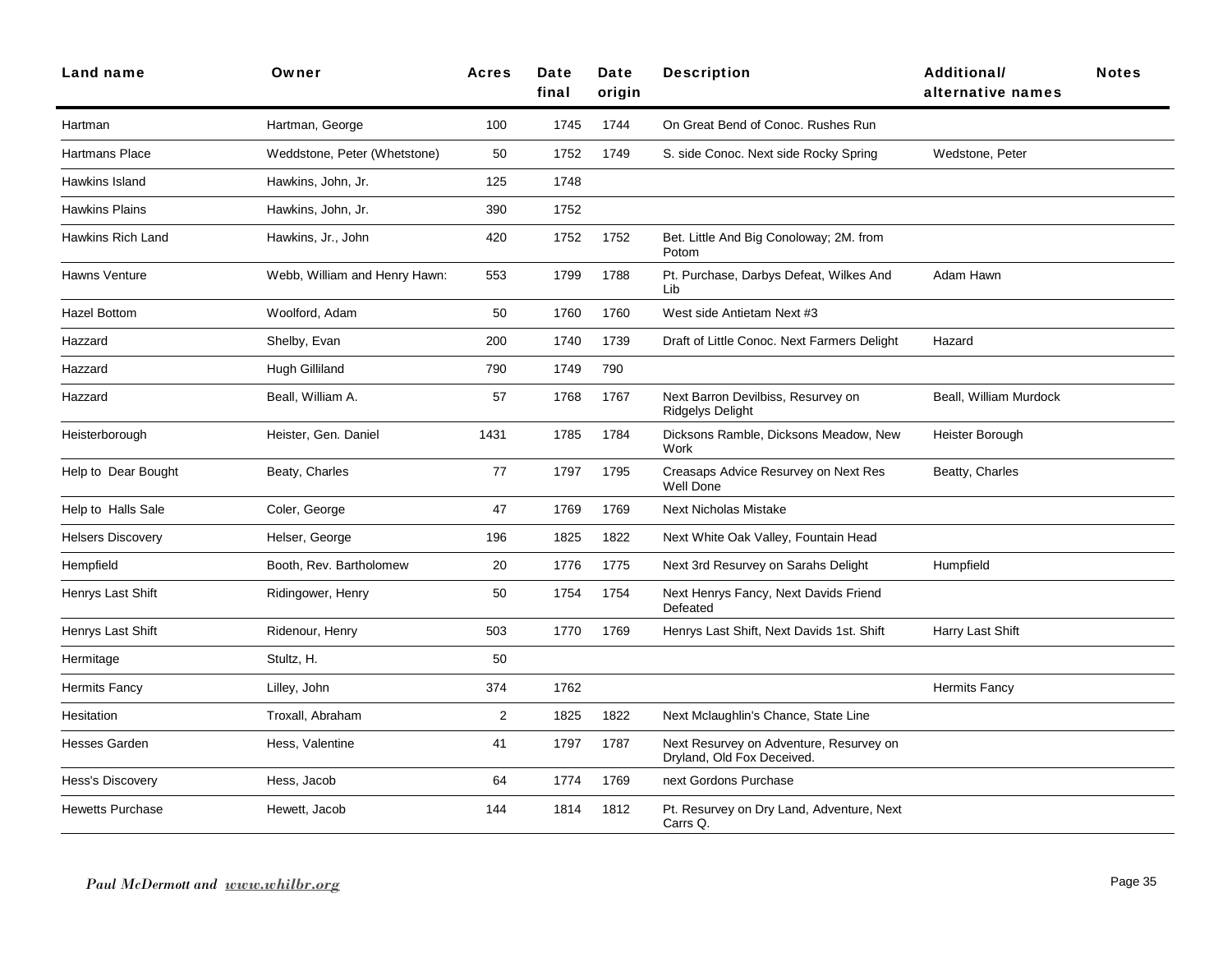| <b>Land name</b>              | Owner                          | <b>Acres</b> | Date<br>final | Date<br>origin | <b>Description</b>                                                     | <b>Additional/</b><br>alternative names | <b>Notes</b> |
|-------------------------------|--------------------------------|--------------|---------------|----------------|------------------------------------------------------------------------|-----------------------------------------|--------------|
| <b>Hewitts Meadow</b>         | Hewitt, Lodowick               | 431          | 1805          | 1800           | Whiskey Alley, Scared From Home,<br>Alltogeth                          |                                         |              |
| <b>Hickman's Meadow</b>       | Rench, Peter                   | 150          | 1739          | 1793           | Draft Antietam called Hickman's Meadow                                 |                                         |              |
| Hickory Lane                  | Smith, Thomas                  | 20           | 1762          | 1762           | <b>Next Marshalls Plains</b>                                           |                                         |              |
| Hickory Ridge                 | Fuller, Thomas                 | 42           | 1793          | 1791           | 400 Yds. from Rd. Hancock Town-Oldtown                                 |                                         |              |
| <b>Hickory Ridge</b>          | Gouger, Henry                  | 27           | 1797          | 1791           | Next Trial, Gougers Delight                                            |                                         |              |
| <b>Hickory Ridge</b>          | Maines, Philip                 | 25           | 1806          | 1797           | Top Hickory Ridge-Surrounded Enterprise                                |                                         |              |
| <b>Hickory Swamp</b>          | Wiles, William                 | 50           | 1762          | 1762           | E. side Head Cave Branch. Surr. Mount<br>Prospect                      | Willis, William                         |              |
| <b>Hickory Swamp</b>          | Metcalf, Allen                 | 44           | 1784          | 1777           | Same as Above. 6P. from Muddy Spring                                   |                                         |              |
| <b>Hickory Tavern</b>         | Cartledge, Edmund              | 200          | 1738          | 1737           | W. side Antietam near Garrisons Spring                                 | Cartleote, Edmond                       |              |
| <b>Hidle Barrack</b>          | Houser, John                   | 50           | 1754          |                | Bet. Housers And South Mountain                                        | Houser, Julia; Hiddle<br>Barrick        |              |
| <b>Hiers Ground</b>           | Hiersman, Matthias             | 100          | 1753          | 1752           | W. side Antietam. 1M. Abv. Rohrars Saw<br>Mill                         | Hiershman, Ulrick<br><b>Matthias</b>    |              |
| <b>Higgenbottoms Exchange</b> | Reator, John                   | 100          | 1743          | 1742           | Pt. Hagers Delight                                                     |                                         |              |
| <b>High Germany</b>           | Brown, Rachel: George Barnhart | 27           | 1806          | 1791           | Next Tryall, Top Ridge. Above Barnharts<br>Run                         |                                         |              |
| <b>High Germany</b>           | Ringgold, Samuel               | 565          | 1813          | 1796           | Resurvey on Resurvey on Freestone, Next<br>Resurvey on #6. Black Oak B |                                         |              |
| <b>Hill Side</b>              | Stern, Jacob                   | 17           | 1792          | 1791           | Next Add. to Painter S Range, Happy<br>Retreat                         |                                         |              |
| Hills and Dales               | Chaplain, Joseph               | 45           | 1751          | 1749           | Mouth of Little Antietam                                               | Chapline                                |              |
| <b>Hills and Dales</b>        | Sheerer, Archibald             | 194          | 1798          | 1797           | Pt. Jacks Bottom, #6                                                   |                                         |              |
| <b>Hilly Ground</b>           | Powell, John                   | 33           | 1792          | 1790           | On Long Run, Next Killams Advantage                                    |                                         |              |
| Hit the Mark                  | Sturtzman, David               | 19           | 1792          | 1768           | Next Good Luck                                                         | Startzman, David                        |              |
| <b>Hockmans Hall</b>          | Hockman, Henry                 | 76           | 1805          | 1798           | Chance, Little Valley, Chaneys Choice                                  |                                         |              |
| <b>Hogmires Madeover</b>      | Bowman, Jacob: Conrad Hogmire  | 160          | 1758          | 1757           | Stoney Hill, Clydesdale                                                | <b>Hogmires Made Over</b>               |              |
| Hogs Delight                  | Hoggs, Thomas                  | 55           | 1749          | 1747           | Ridge bet. Elk Ridge Mt. Draft Antietam                                | Hoggs Delight                           |              |
| Hole in the Rock              | Bowling, John                  | 58           | 1761          | 1761           | Ridge between Isaac Baker-W. Bowlings                                  |                                         |              |
| <b>Hollow Spring</b>          | Dulaney, Daniel                | 100          | 1763          | 1747           | 2M. Above Mouth Draft Path J. Jacks-W. Irw                             | Jones, John                             |              |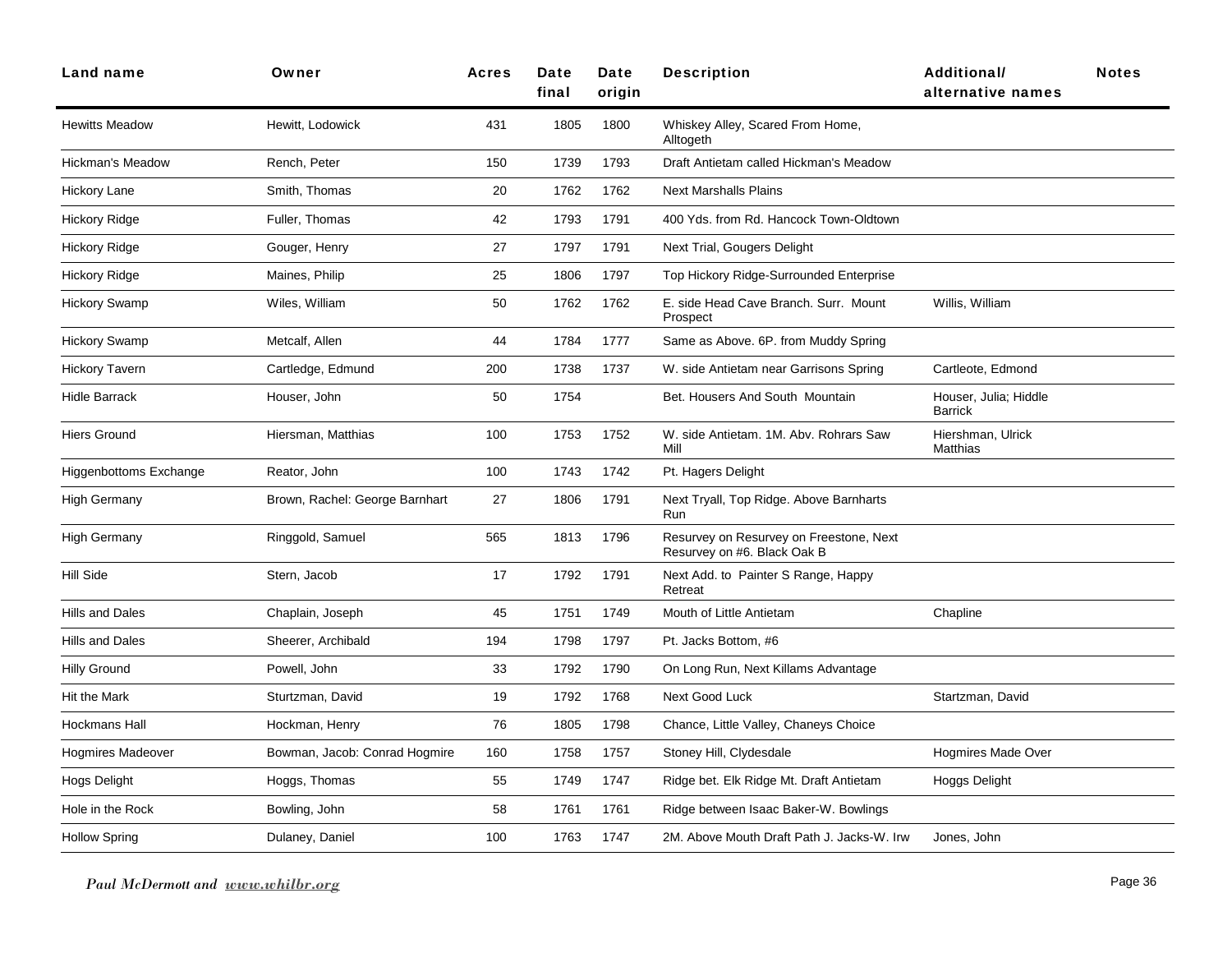| Land name                   | Owner                           | <b>Acres</b> | Date<br>final | Date<br>origin | <b>Description</b>                                     | Additional/<br>alternative names | <b>Notes</b> |
|-----------------------------|---------------------------------|--------------|---------------|----------------|--------------------------------------------------------|----------------------------------|--------------|
| Homony Rock                 | French, George                  | 93           | 1790          | 1775           | Next White Oak Bottom 2M. Above J.<br>Dawson           | Homony Isle                      |              |
| <b>Hooks Neglect</b>        | Hook, Rudolph                   | 61           | 1768          | 1767           | Place, Next Add. Trouble With Contentment              |                                  |              |
| <b>Hoovers Last Chance</b>  | Hoover, John                    | 83           | 1799          | 1795           | Next 3rd Resurvey on Sarahs Delight,<br>Rocky Hill     |                                  |              |
| <b>Hoovers Offence</b>      | Hoover, Jacob                   | 50           | 1762          | 1762           | Next Not At Home, Whitemans Prospect                   |                                  |              |
| Hoovers Offence Resurveyed. | Hoover, Adam                    | 66           | 1787          | 1786           | Hoovers Offence, Next Kyser Inheritance                |                                  |              |
| Hopewell                    | Chaney, Greenbury               | 100          | 1752          | 1752           | Head Hollow At Coxes Cabbin                            | Cheney, Greenbury                |              |
| Hopewell                    | Chaplain, Joseph                | 106          | 1755          | 1752           | Next Add. to Piles Delight                             |                                  |              |
| Hopewell                    | Baker, John: Daniel Dulaney     | 100          | 1762          | 1744           | W. side Conoc. 1M. Below. Isaac Baker                  |                                  |              |
| Horse Shoe                  | Ford, James                     | 327          | 1793          | 1791           | Upper Indian Bottom, Pt. Rocky Neck                    |                                  |              |
| Hospitality                 | Brenstator, Andrew              | 247          | 1810          | 1808           | Warm Weather, Next Belts Buckle,<br>Huckleberry . H.   | Branstator, Andrew               |              |
| <b>Housers Mistake</b>      | Forsnight, John                 | 19           | 1791          | 1786           | Next Roots Lot                                         |                                  |              |
| Huckleberry Hill            | French, Jacob: Daniel Dulaney   | 100          | 1753          | 1742           | Sd. Forbushs Branch-Little Antietam                    | Huckleberry Hall                 |              |
| Huckleberry Hill            | French, Jacob                   | 100          | 1762          |                |                                                        |                                  |              |
| Huckleberry Hill            | Chaplain, Joseph                | 6            | 1792          | 1792           | Next Resurvey on Hills-Dales, Vineyard,<br>John-Willia | Furray, David                    |              |
| Huckleberry Level           | Wheddle, George                 | 80           | 1752          | 1750           | near Isaac Bakers, Next Little Enlargement             |                                  |              |
| <b>Hughes Discovery</b>     | Hughes, Jr. Daniel              | 11           | 1815          | 1814           | Next Manheim, Scared From Home                         |                                  |              |
| Hunt for Timber             | Keeley, George                  | 100          | 1755          | 1755           | E. side Antietam, 1M. Above Burketts                   | Keeler. George; George<br>Keefer |              |
| Hunt Me Out                 | Stone, Jacob: Patrick McClary   | 48           | 1807          | 1793           | North Mt. Next Bechtel's Abode, Putturffs C.           |                                  |              |
| <b>Hunters Discovery</b>    | Hunter, John                    | 48           | 1792          | 1791           | next Hawkins Rich Land-St. Line                        |                                  |              |
| <b>Hunters Folly</b>        | Hunter, John                    | 28           | 1796          | 1791           | Next Caledonia                                         |                                  |              |
| Hunters Range               | Fuller, Thomas                  | 21           | 1792          | 1790           | On Ridge, Near Stoney Lick Flat.                       |                                  |              |
| Hunting Ground              | Chaplain, Joseph: Charles Avery | 368          | 1795          | 1794           | E. Little I Thought It. Potomac R.                     | Chapline; Beatty, Charles        |              |
| Hunting the Hare            | Chaplin, Joseph                 | 250          | 1747          |                |                                                        | Chapline                         |              |
| <b>Hunting The Hare</b>     | Bachtel, Samuel                 | 100          | 1795          | 1791           | Next Antietam Works, Saturn, What You Will             |                                  |              |
| Hunts Cabbin                | Shelby, Moses                   | 50           | 1739          | 1739           | Fork Licking Cr.                                       |                                  |              |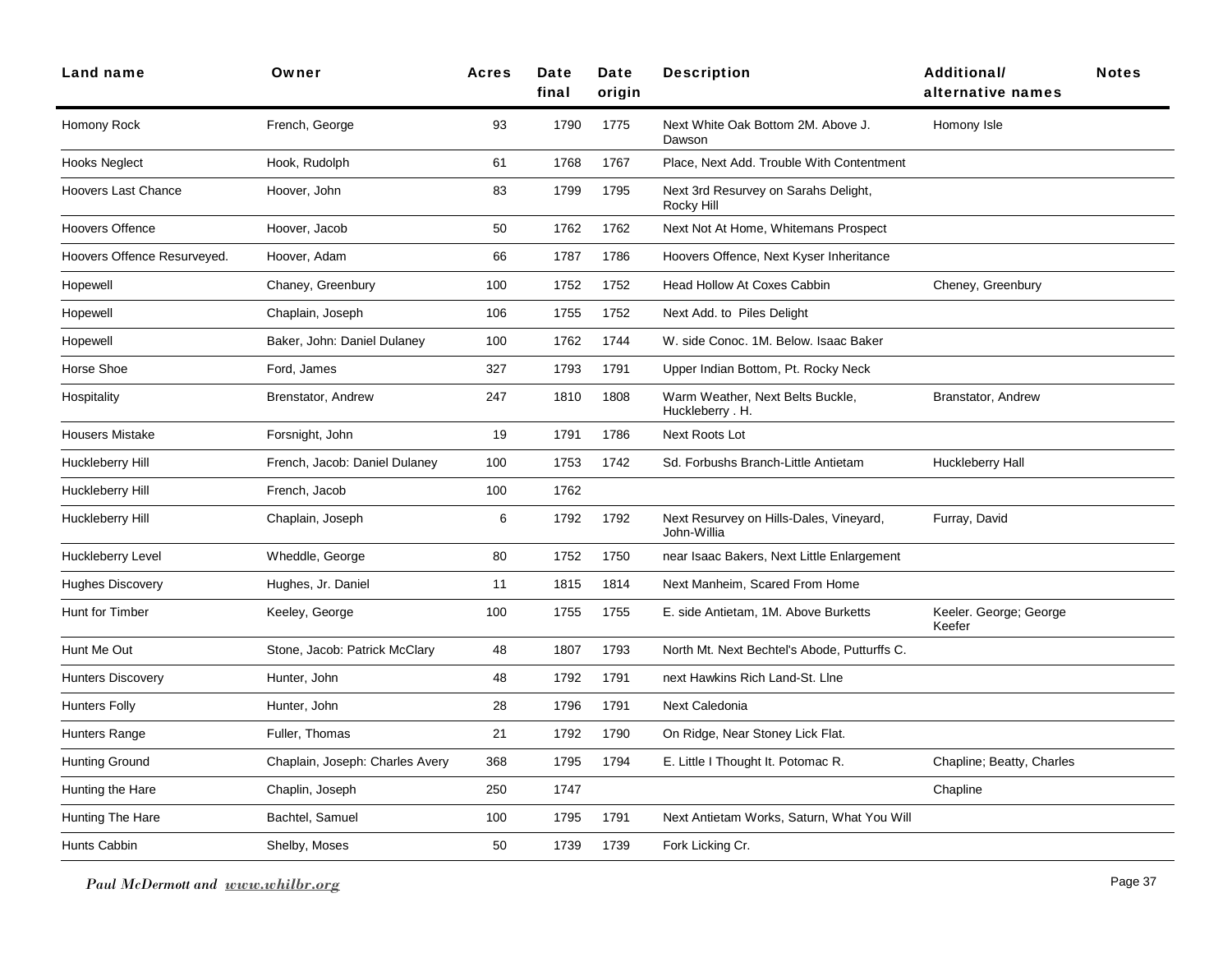| Land name                | Owner                         | <b>Acres</b>   | Date<br>final | Date<br>origin | <b>Description</b>                                 | <b>Additional/</b><br>alternative names       | <b>Notes</b> |
|--------------------------|-------------------------------|----------------|---------------|----------------|----------------------------------------------------|-----------------------------------------------|--------------|
| Hunts Cabbin             | Shelby, Moses                 | 310            | 1749          | 1745           | Hunts Cabbin, W. side Licking Cr. Upper<br>Fork    |                                               |              |
| Hurray                   | Hager, Johnathan              | 100            | 1762          | 1744           | W. side Antietam 1. 5M. Above Stulls Mill          |                                               |              |
| <b>Hyndes Desire</b>     | Simms, Thomas                 | 36             | 1775          | 1774           | 4th L. Perryns Fancy                               |                                               |              |
| <b>Hyndes Frolick</b>    | Hyndes, Thomas                | 10             | 1773          | 1773           | Little Tonoloway Through Tonoloway Hill            |                                               |              |
| Hynes Bolt (Belt)        | Fidler, Timothy: Thomas Hynes | 50             | 1791          | 1773           | Next State Line .75M. John Powells house           |                                               |              |
| I am glad it is no worse | Roughsong, Adam               | 362            | 1776          |                |                                                    |                                               |              |
| I Am in Hopes            | Mason, Phillip                | 50             | 1761          |                |                                                    |                                               |              |
| I Have Got It            | Chaplain, Joseph              | 16             | 1795          | 1792           | Next Marshalls Plains, Fairly Got                  |                                               |              |
| I Hope It Is So          | Keedy, Ludowick               | 68             | 1793          | 1788           | Next Park Hall, Keep Triest, Antietam Wrks         | Keedy, Lodowick                               |              |
| If You Please            | Chaplain, Joseph              | 14             | 1795          | 1792           | Next What You Please, Dear Bought                  | Chapline, Joseph                              |              |
| III Nature               | Murdoch, James                | 60             | 1755          | 1755           | near John Webbs, 1 M. W. Great Cave                |                                               |              |
| III Will                 | Murdoch, James                | 100            |               | 1754           |                                                    |                                               |              |
| III Will                 | Brumbeck, Jacob               | 100            | 1754          | 1754           | E. Thomas Longs Field. Timber Bottom<br>(Res)      |                                               |              |
| III Will                 | Shoap, Sebastian              | 124            | 1761          |                |                                                    |                                               |              |
| III Will                 | Shoop, Sebastian: Samuel Ogle | 100            | 1764          | 1747           | Sw. Corner Brightwells Choice                      | Shoap, Sebastion                              |              |
| Indian Bottom            | Gilliland, Thomas: John Boyd  | 51             | 1752          | 1739           | Sw. Big Spring. Upper End Indian Bottom            |                                               |              |
| Indian Purchase          | Creasap, Thomas               | 330            | 1742          |                |                                                    |                                               |              |
| Ingrams Delight          | Ingram, John                  | 100            |               |                |                                                    |                                               | Scharf       |
| Intention                | Fuller, Thomas                | 40             | 1792          | 1791           | near Draft of Long Hollow, Next Williams<br>Neg    |                                               |              |
| Inverness                | Wardrop, James                | 100            | 1749          | 1745           | Thomas Andersons Old Place, Antietam<br>Works      |                                               |              |
| Inverness                | Ross, Dr. David               | 20             | 1760          | 1761           | E. side Elk Mt. Next Burrells Disappointment       |                                               |              |
| Iron Hill                | Carroll, Charles              | 31             | 1749          |                |                                                    |                                               |              |
| Iron Mountain            | Carroll, Charles              | 50             | 1749          | 1749           | W. side Little Conoc. . 5M from Cr. Carrs<br>Cabin |                                               |              |
| <b>Isaacs Discovery</b>  | Newcomer, Peter               | $\overline{4}$ | 1794          |                |                                                    | Certificate in name of<br><b>Isaac Howser</b> |              |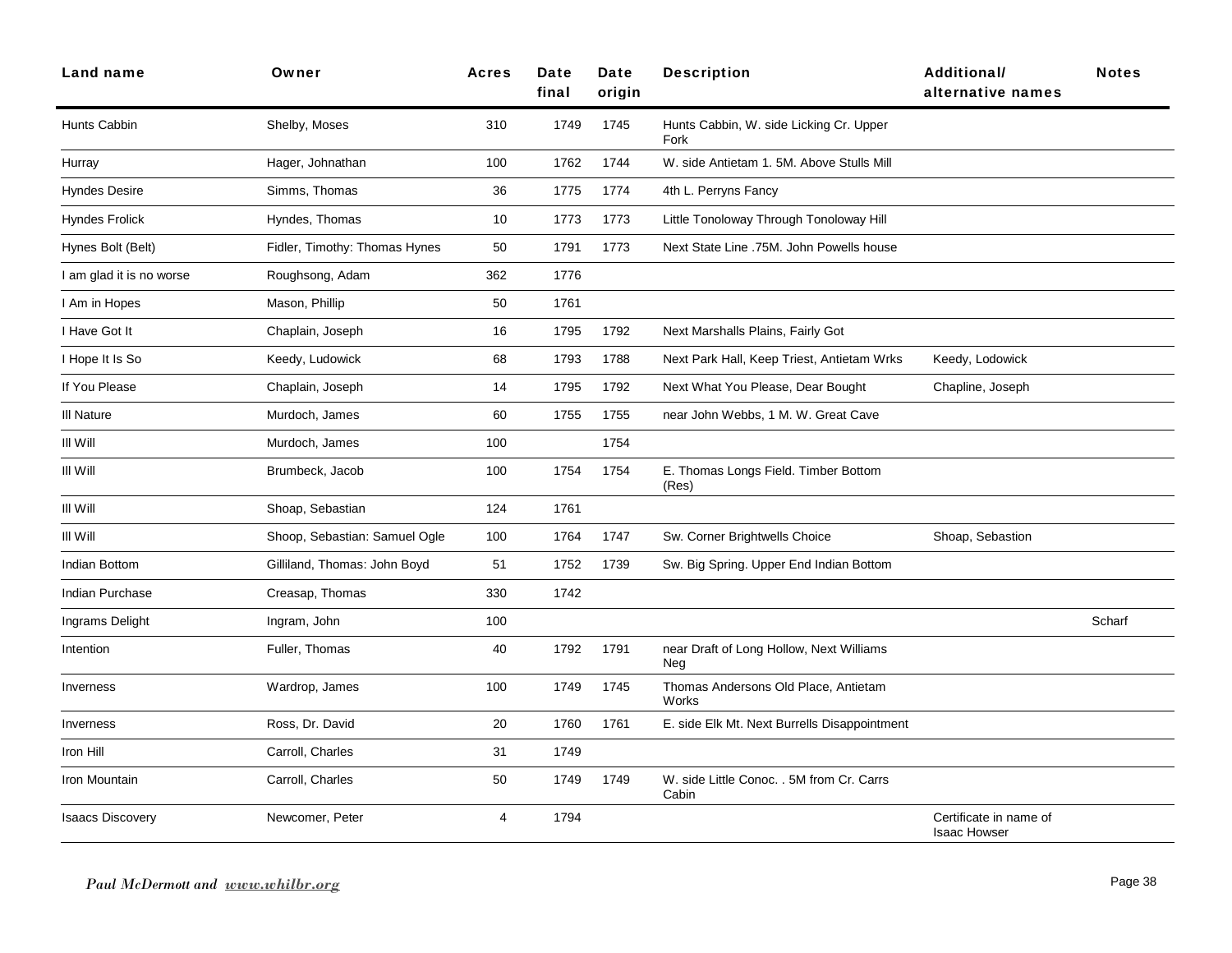| Land name              | Owner                               | <b>Acres</b> | Date<br>final | Date<br>origin | <b>Description</b>                                          | Additional/<br>alternative names        | <b>Notes</b> |
|------------------------|-------------------------------------|--------------|---------------|----------------|-------------------------------------------------------------|-----------------------------------------|--------------|
| <b>Isaacs Security</b> | Bachtel, Isaac                      | 307          | 1803          | 1787           | Saw Mill Support, Next Mt. Eagle, What You                  |                                         |              |
| <b>Israels Lot</b>     | Pattent, Hanse                      | 72           | 1765          | 1765           | N. side Tictum Branch                                       | Patten, Hance                           |              |
| <b>Jacks Bottom</b>    | Jacks, Jeremiah: Daniel Dulaney     | 175          | 1739          | 1739           | Potomac R. Next Swedes Delight                              | Jacks Botton                            |              |
| <b>Jacobs Addition</b> | Sibert, Jacob                       | 9            | 1798          | 1798           | Dutchmans Request, Resurvey on Mt. of<br>Wales              |                                         |              |
| Jacobs Brune           | Poulls, Henry                       | 50           | 1784          | 1772           | E. side Lanafield, South Mt. . 5M R. Turners                | Poulis, Henry                           |              |
| Jacobs Chance          | Rorer, Jacob                        | 6            | 1799          |                |                                                             |                                         |              |
| Jacobs Delight         | Shockey, Jacob                      | 25           | 1770          | 1769           | Next 271 Sarahs Delight                                     |                                         |              |
| Jacobs Last Chance     | Harbough, Jacob                     | 510          | 1795          |                |                                                             |                                         |              |
| Jacobs Lot             | Hess, Jacob                         | 8            | 1792          | 1790           | Next Felfoot Enl. Hesses Discovery, Partner                 |                                         |              |
| Jacobs Welfare         | Rorar, Jacob                        | 10           | 1747          | 1747           | E. side Antietam Cr. Next Resurvey on<br>Nancy's Content    |                                         |              |
| Jacobs Well            | Rice, Jacob                         | 153          | 1760          | 1760           | Next Contentment, Low Germany                               |                                         |              |
| James Adventure        | James, Joseph                       | 50           | 1797          |                |                                                             |                                         |              |
| Jennings Beginning     | Seibert, Jacob: James<br>McLaughlin | 16           | 1788          | 1783           | Next Dutchmans Request, Sieberts Est.                       | McGlaughlin, James;<br>Jemmys Beginning |              |
| Jennings Patrimony     | Walling, James                      | 425          | 1802          | 1798           | Resurvey on Pt. Adventure, Resurvey on<br><b>Discontent</b> | Jennys Patrimony                        |              |
| Jeremiahs Chance       | Chaney, Jeremiah                    | 9            | 1784          | 1783           | Next Kellys Delight, Chaneys Chance, Cadiz                  |                                         |              |
| Jericho                | Twigg, Robert                       | 44           | 1746          | 1745           | 3M. Above Forks of Antietam, Next Chopper                   | Jerico                                  |              |
| Jericho                | Twigg, Robert                       | 956          | 1753          |                |                                                             | Jerico                                  | Scharf       |
| Jericho Hills          | Ridout, John                        | 922          | 1761          | 1760           | Next Delamere, Resurvey on Jericho, Low<br>Germany          |                                         |              |
| Jerusalem Common       | Lee, William: Robert Hughes         | 3            | 1800          | 1799           | Next Old Fox Deceived, Establishment                        |                                         |              |
| Jerusalem Forest       | Lee, William                        | 49           | 1801          | 1800           | <b>Next Dicksons Pleasure</b>                               |                                         |              |
| Joes Farm              | Reynold, Joseph                     | 241          | 1789          | 1785           | Andersons Delight, Elswick Dwelling                         | Reynolds, Joseph                        |              |
| Joes Folly             | Slusher, Peter                      | 4            | 1793          | 1786           | Next Smiths Choice, Contentment                             | Sluscher, Peter                         |              |
| Joes Lot               | Chaplain, Joseph                    | 2127         | 1770          | 1764           | Abstons Forest, Hickory Tavern                              | Chapline                                |              |
| John and Davy          | Rowland, David                      | 911          | 1796          | 1795           | Add. to Mill Place, State Line                              |                                         |              |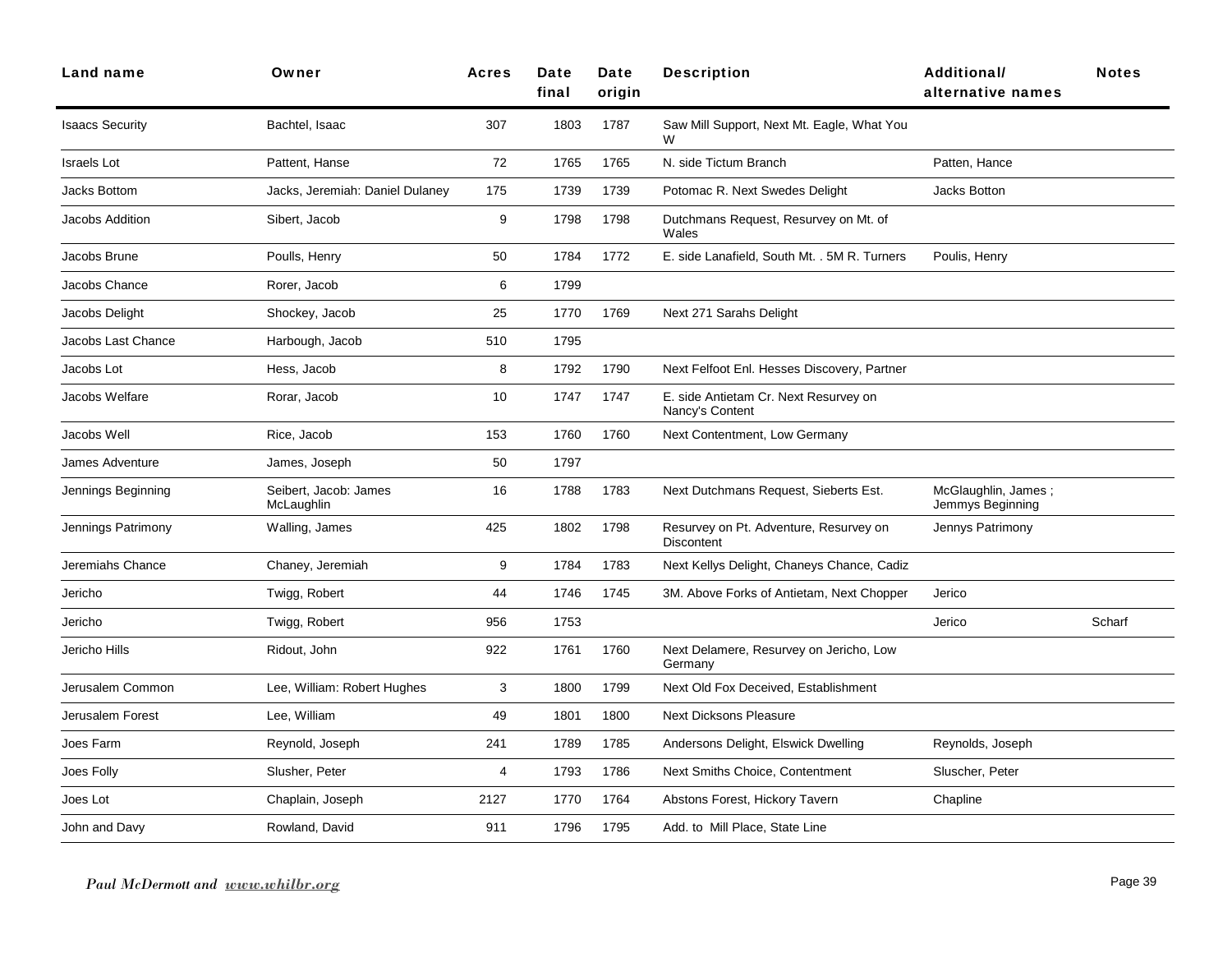| <b>Land name</b>    | Owner                              | <b>Acres</b> | Date<br>final | Date<br>origin | <b>Description</b>                                     | <b>Additional/</b><br>alternative names | <b>Notes</b> |
|---------------------|------------------------------------|--------------|---------------|----------------|--------------------------------------------------------|-----------------------------------------|--------------|
| John and William    | Bowles, William                    | 120          | 1755          | 1755           | Next Manheim, Resurvey on Hills And<br>Dales, Vineyard |                                         |              |
| Johnahs Last Bit    | Good, William                      | 67           | 1786          | 1761           | Resurvey on Mt. Pleasant, Next Mountain                |                                         |              |
| Johns Bottom        | Sherrill, Adam                     | 100          | 1740          | 1738           | Potomac River. Bet Antietam & Conoc.                   |                                         |              |
| Johns Delight       | Avey, John                         | 83           | 1754          | 1751           | E. side Beaver Cr. Next Mount Pleasant                 |                                         |              |
| Johns Fancy         | Miller, John                       | 9            | 1793          | 1792           | Next Brightwells Choice; E. side Conoc.                |                                         |              |
| Johns Last Shift    | Crawford, John S.                  | 40           | 1777          | 1776           | Next Two Brothers, Race Ground                         |                                         |              |
| Johns Lot           | Dulany, Daniel & Walter            | 50           | 1765          |                |                                                        | Dulaney                                 |              |
| Johns Lot           | Walgamot, John                     | 12           | 1796          | 1792           | <b>Next Helms Lookout</b>                              | Walgamot, John                          |              |
| Johns Lott          | Bond, George                       | 244          | 1754          | 1734?          |                                                        | Bond, Julia                             |              |
| Johns Neglect       | Sharrow, Jacob                     | 23           | 1773          | 1770           | Erharts Industry is Res.                               |                                         |              |
| Johnsons Desire     | Creasap, Thomas                    | 67           | 1746          |                |                                                        | Cresap, Thomas                          |              |
| Johnsons Lot        | Johnstone, Peter: James<br>Wardrop | 139          | 1745          | 1743           | Next Skyethorn. 2M. Below Licking Cr.                  | Johnson, Peter                          |              |
| Johnsons Lot        | Johnson, John                      | 172          | 1799          | 1798           | Stansbury Bottom, Small Timber,                        |                                         |              |
| Johnsons Rich Land  | Johnson, Roger                     | 101          | 1772          | 1771           | Resurvey on Sawyers Lodge, W. side<br>Licking Cr.      |                                         |              |
| Jonas's Discovery   | Brooke, Mary                       | 60           | 1752          | 1752           | W. side Conoc. Next to John Jones-Widow<br>Shelby      |                                         |              |
| Jones Delight       | Jones, jr., David                  | 47           | 1755          | 1755           | W. side Little Conoc. Next More Than Lovely            |                                         |              |
| Jones Lot           | Flenner, John: John Jones          | 50           | 1753          | 1753           | Next Thigh, Prosperity                                 |                                         |              |
| Josephs Addition    | Huske, Joseph                      | 100          | 1760          | 1760           | Next Lanes Land, Park Head Amended                     | Husk, Joseph                            |              |
| Josephs Chance      | Belt, Jr., Joseph                  | 40           | 1752          |                |                                                        |                                         |              |
| Josephs Inheritance | Smith, Joseph                      | 351          | 1793          | 1792           | Just Nicked It, Blunder Amended                        |                                         |              |
| Josephs Neglect     | Jacques, Denton                    | 4            | 1817          | 1811           | Next Lanes Field Park Head Amended                     |                                         |              |
| Josiahs Last Bit    | Chapline, Moses                    | 67           | 1786          | 1761           |                                                        | Chaplone                                |              |
| Joyners Fancy       | Chaplain, Moses                    | 50           | 1752          | 1752           | Next Charlemont, Nottingham; Little<br>Antietam        | Chapline, Moses                         |              |
| Junius              | Dutterer, Conrod                   | 31           | 1815          |                |                                                        |                                         |              |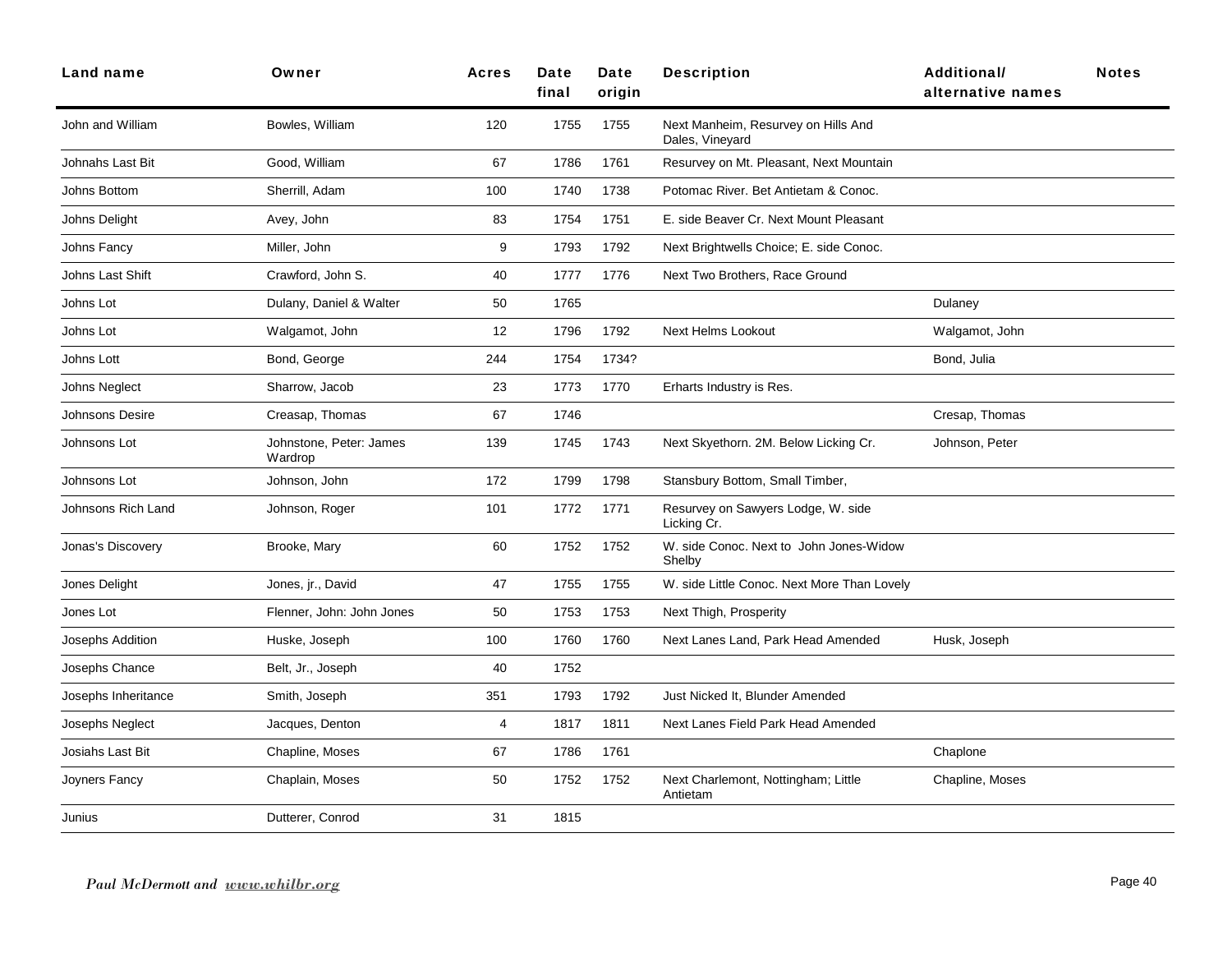| Land name                      | Owner                                | <b>Acres</b> | Date<br>final | Date<br>origin | <b>Description</b>                                       | Additional/<br>alternative names                                                                         | <b>Notes</b> |
|--------------------------------|--------------------------------------|--------------|---------------|----------------|----------------------------------------------------------|----------------------------------------------------------------------------------------------------------|--------------|
| Just Nicked It                 | Chase, Samuel                        | 268          | 1764          | 1764           | Chance, Limestone Land, Next Resurvey on<br>Hazzard      | Just Nicht It                                                                                            |              |
| Keedys Chance                  | Keedy, Dr. Henry                     | 11           | 1827          | 1827           | Bet. John&William, Showmans Forest                       |                                                                                                          |              |
| <b>Keep Triest</b>             | Sample, John                         | 10202        | 1764          | 1764           | Village of Brownsville, Little I Thought                 | <b>Keep Trieste</b>                                                                                      |              |
| <b>Kellers Discovery</b>       | Keller, Thomas                       | 11           | 1765          | 1765           | Next Resurvey on Ash Swamp                               |                                                                                                          |              |
| Kellys Chance                  | Kelly, William                       | 59           | 1755          | 1755           | Antietam, Next #2, Partnership, #3                       | Keelley, William                                                                                         |              |
| Kellys Delight                 | Kelly, William                       | 1050         | 1753          | 1752           | Rutter Springs, Cheneys Delight                          |                                                                                                          |              |
| <b>Kellys Prospect</b>         | Prospect, Jeremiah                   | 6            | 1793          |                |                                                          |                                                                                                          |              |
| Kellys Purchase                | Kelly, Thomas                        | 256          | 1753          | 1739           | Next Resurvey on Hills And Dales, Solomon<br>Aldridge    | Stewart, Dr. Charles                                                                                     |              |
| Kents Chance                   | Kent, John                           | 70           | 1753          | 1752           | W. side Beaver Cr. Next Delamere,<br>Resurvey on Jerrico | Cheny, Joseph                                                                                            |              |
| <b>Keyseckers Chance</b>       | Keysecker, Philip                    | 6            | 1785          | 1777           | Next Maidens Choice, Ranches Discovery                   | Keysicker, Philip;<br>Keysickers Chance                                                                  |              |
| <b>Kiddings Disappointment</b> | Patterson, James                     | 70           | 1770          | 1770           | W. side South Mt.                                        |                                                                                                          |              |
| Killams Advantage              | Perrins, John                        | 50           | 1768          | 1768           | Next Hilly Ground, Powells Chance,<br>Leasures           |                                                                                                          |              |
| Killerankee                    | Good, William                        | 36           | 1771          | 1770           | Next Voltons Seale, Nova Zemble,<br>Partnership          |                                                                                                          |              |
| Killicrankey                   | O'Neal, Lawrence                     | 48           | 1774          |                |                                                          |                                                                                                          |              |
| Kilmore                        | Carroll, Charles                     | 190          | 1750          |                |                                                          |                                                                                                          |              |
| Kindness                       | Carroll, Charles                     | 175          | 1753          |                |                                                          |                                                                                                          |              |
| <b>Kindness</b>                | Carroll, Charles                     | 3716         | 1753          |                |                                                          |                                                                                                          |              |
| <b>Kindness</b>                | Bowles, Thomas                       | 137          | 1764          |                |                                                          |                                                                                                          |              |
| Kindness Enlarged              | Johnson, Thomas                      | 7323         | 1773          | 1772           | Resurvey on Green Spring, Black Oak<br>Land, Killmore    | Johnson, Thomas, Jr.<br>and Launcelot Jacques                                                            |              |
| King Cole                      | Crabb, Henry W.                      | 1970         | 1754          | 1753           | Next Butlers Ramble, Thomas's Forest                     | Crabb, Henry Wright,<br>John Brice, David Ross,<br>Alexander Beall, Andrew<br>Hugh, and Sarah<br>Needham |              |
| Knavery Detected               | Baker, Samuel                        | 126          | 1796          | 1791           | Good Luck, Next Piles Grove, Felfoot Enl.                |                                                                                                          |              |
| Knots Chance                   | Garloch, John: Christopher<br>Garlow | 50           | 1799          | 1798           | Knotts Chance, Next Manns Add. Add.<br>Knotts C          | Knotts Chance                                                                                            |              |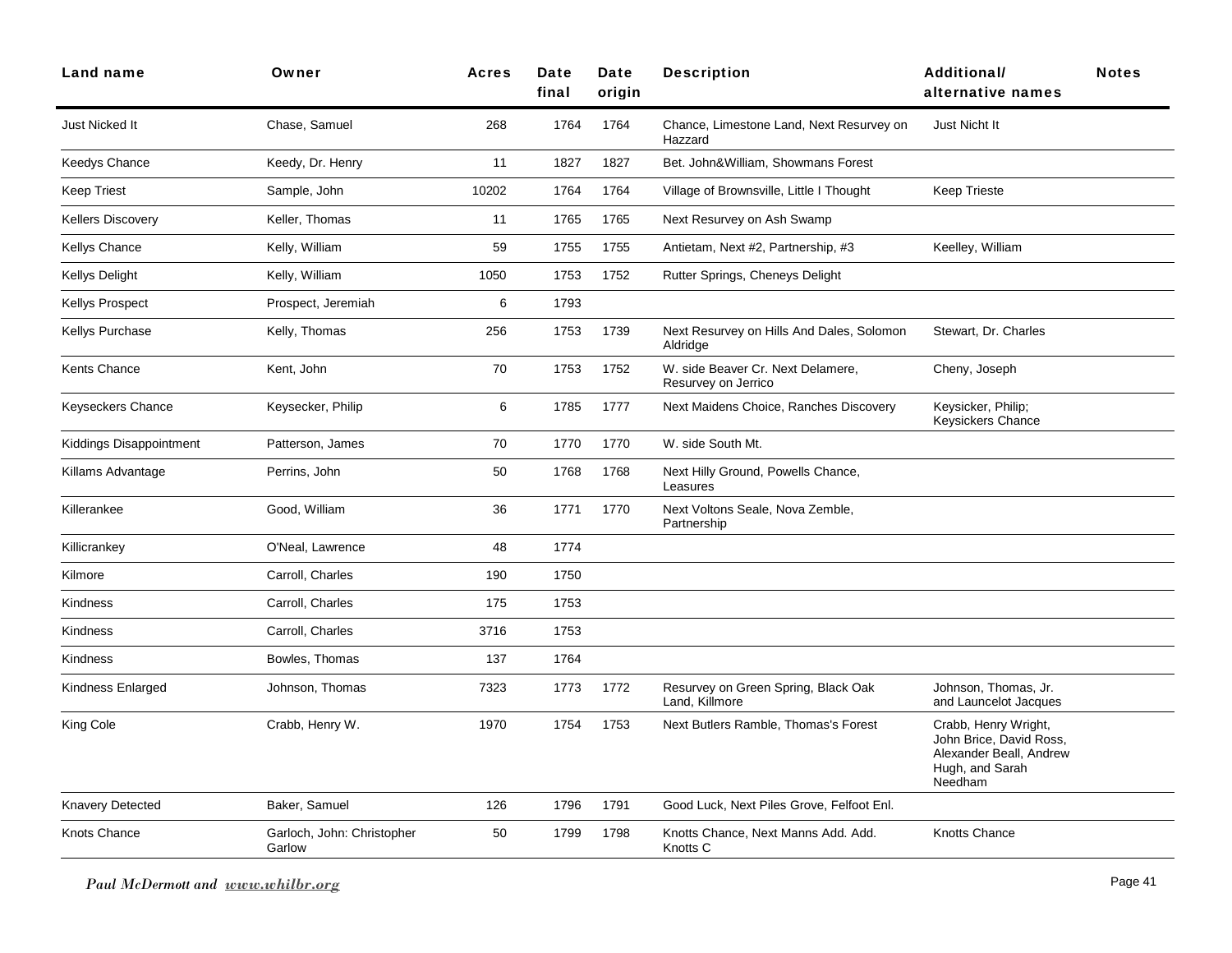| <b>Land name</b>         | Owner                      | <b>Acres</b>   | Date<br>final | Date<br>origin | <b>Description</b>                                                | <b>Additional/</b><br>alternative names | <b>Notes</b> |
|--------------------------|----------------------------|----------------|---------------|----------------|-------------------------------------------------------------------|-----------------------------------------|--------------|
| <b>Kreighs Discovery</b> | Kreigh, Nicholas           | 44             | 1814          | 1812           | Krelghts Establishment                                            |                                         |              |
| Kreighs Establishment    | Kreigh, Philip             | 226            | 1796          | 1795           | Resurvey on Pt. Resurvey on Resurvey on<br>6th Add. Three Cousins |                                         |              |
| Kreighs Venture          | Kreigh, Nicholas           | $\overline{7}$ | 1814          | 1812           | Resurvey on 6th Add. Pt. Three Cousins,<br>next K. Est.           |                                         |              |
| Kysers Inheritance       | Kyser, Frederick           | 160            | 1805          | 1792           | What You Please, Next Delight, Huckleberry                        |                                         |              |
| Kysers Landing           | Summers, John              | 110            | 1763          | 1763           | N. S Road between Turners And Antietam                            | Kizers Low Den                          |              |
| Lads and Lassies         | Bowman, Simon              | 367            | 1792          | 1789           | Big Spring, Pt. Stone Well, Next Maids<br>Fancy                   | Lad and Lasses                          |              |
| Laffertys Lott           | Dulaney, Daniel            | 100            | 1739          | 1739           |                                                                   | Lafforday's Lot                         |              |
| Lamberts Delight         | Lambert, George            | 15             | 1755          | 1755           | Next Lamberts Park,                                               |                                         |              |
| <b>Lamberts Meadow</b>   | Lambert, George            | 190            | 1798          | 1796           | Lamberts Park, Lamberts Delight, Next Frys                        |                                         |              |
| <b>Lamberts Park</b>     | Lambert, George            | 200            | 1742          | 1742           | N. side Antietam, near Mouth of Br. Capt.<br>Carlto               |                                         |              |
| Lamberts Strife          | Lambert, George            | 25             | 1760          | 1760           | 60P. South Hickmans Br. Next Small Timber                         | Lambert, John                           |              |
| Lanafield (and Resurvey) | John, Peter                | 1020           | 1767          | 1767           | Resurvey on Chance, Next to Happy<br>Chance, Cornucopi            | Lana Field                              |              |
| Land of Nod              | Shockey, Jacob             | 20             | 1795          | 1793           | Run. W. side South Mt. . 5M from St. L.                           | Land of Nob                             |              |
| Land of Prospect         | Rohrer, Jacob              | 592            | 1802          | 1790           | Next Change between 2 Roads-Sharps.<br>William                    | Rhorer, Jacob                           |              |
| Land Stool               | Cary, John                 | 151            | 1775          | 1774           | W. side South Mt. Mt. Aetna is Resurvey on                        | Price, Thomas                           |              |
| Lands End                | Holland, Gen. Otho         | 2              | 1784          | 1784           | Next Garden of Eden. Leeds                                        |                                         |              |
| Lanes Field              | Mills, Thomas              | 175            | 1747          | 1745           | E. side Licking Cr. 1M. From Mouth, Hd<br><b>Bottom</b>           | Bladen, Thomas                          |              |
| Lanes Folly              | Roar, John: Daniel Dulaney | 100            | 1769          | 1744           | E. Bank Antietam 3M. Above Stulls Mill                            | Roror, John; Dulany                     |              |
| Lantz Luck               | Lantz, Christian           | 60             | 1795          | 1791           | W. side South Mt. 30P from Mack Harmans<br>Rd.                    |                                         |              |
| Lantzs Bad Luck          | Lantz, Christian           | 30             | 1795          | 1792           | Lantz Luck, Next Fountain Hall                                    |                                         |              |
| <b>Lantzs Forest</b>     | Lantz, Christian           | 46             | 1799          | 1799           | Small Timber, next Lamberts Meadow                                |                                         |              |
| Last Chance              | Mills, Michael             | 55             | 1787          | 1773           | Sd. Turkey Hill, Draft-Leans Run Licking C                        |                                         |              |
| Lawrences Disappointment | Johnson, Joshua            | 279            | 1770          | 1769           | Maidens Choice, Add. to Lawrences Dis.                            | Johnson, John                           |              |
| Lawwell                  | Keywaughover, Philip       | 90             | 1760          |                |                                                                   |                                         |              |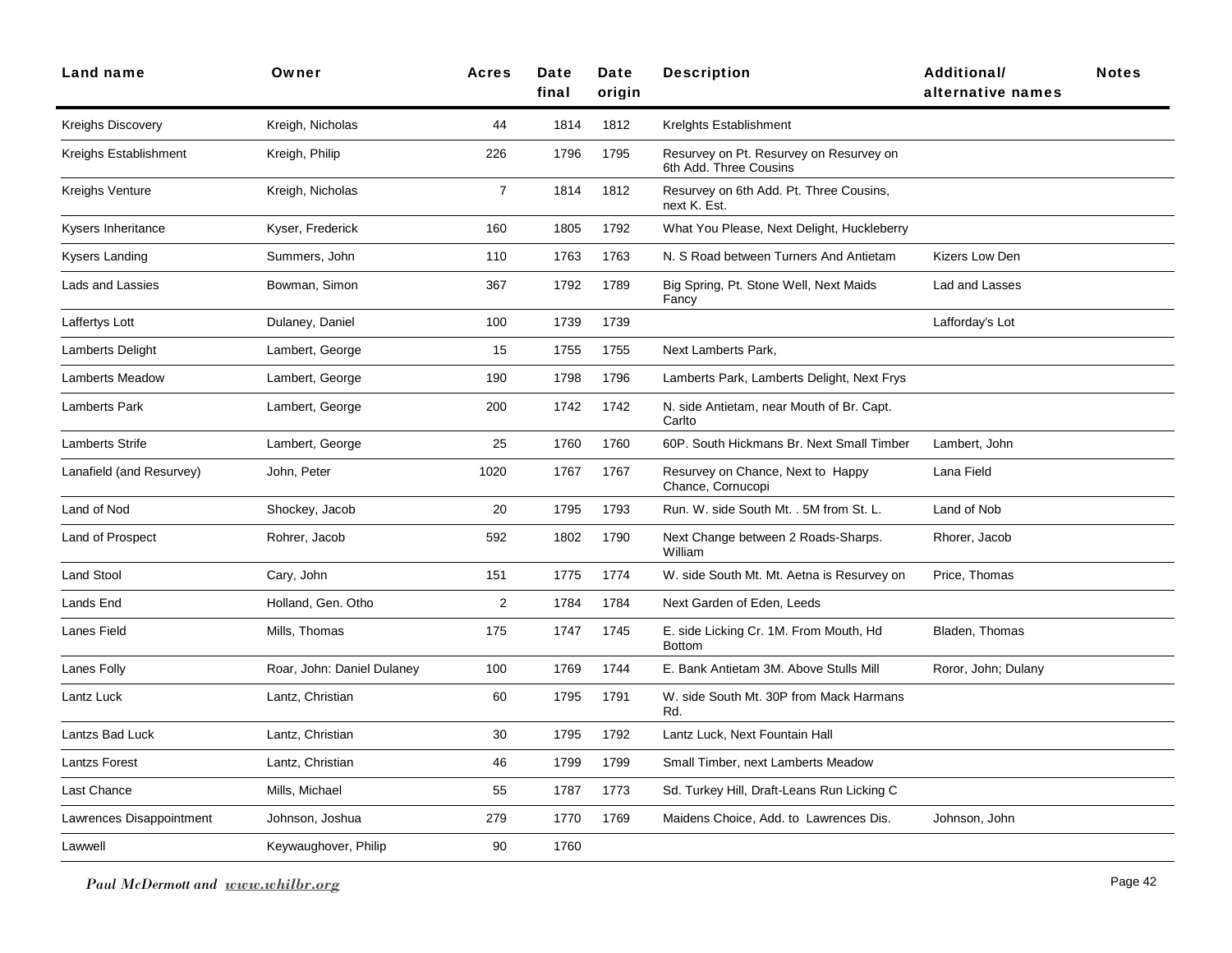| Land name              | Owner                                              | <b>Acres</b>   | Date<br>final | Date<br>origin | <b>Description</b>                                      | <b>Additional/</b><br>alternative names | <b>Notes</b> |
|------------------------|----------------------------------------------------|----------------|---------------|----------------|---------------------------------------------------------|-----------------------------------------|--------------|
| Laziers Luck           | Beall, Rezin                                       | 22             | 1828          |                |                                                         | Lazier, Joseph                          |              |
| Lean Fields            | Mills, Thomas                                      | 231            | 1749          | 1746           | Lean's Field on Licking Cr.                             |                                         |              |
| Lears Ramble           | Lear, Philip                                       | 93             | 1804          | 1795           | Blairs Ramble, Next Mt. of Wales. state line            |                                         |              |
| Least Bit              | Chaney, Jeremiah                                   | 8              | 1785          | 1784           | Next 2nd. Resurvey on First Choice, Scotch<br>Lot       |                                         |              |
| Least Bit              | Chaney, Jeremiah                                   | 10             | 1790          | 1785           | Least Bit                                               |                                         |              |
| Leather Bottom         | Eversole, Christian                                | 20             | 1755          | 1755           | Next Whiskey Alley, Friendship                          | Leather Button                          |              |
| Leeds                  | Williams, William E.: Col.<br><b>Thomas Cresap</b> | 160            | 1804          | 1752           | 24P. Bel. Mouth of Conoc. Next Lands End                |                                         |              |
| Leesy                  | Caraflower, George                                 | 50             | 1770          | 1762           | Next Stoney Run. Mount Aetna is Res.                    | Corrinerow                              |              |
| Lefevers Inheritance   | Lefever, David                                     | 360            | 1812          | 1811           | Capt. Johns Bottom, Rogues Harbor-<br>Potomac           |                                         |              |
| Leonards Rest          | Beven, Leonard                                     | 499            | 1792          | 1791           | Beaver Dam Bottom, Next Rich Land                       | Bevin, Leonard                          |              |
| Less Than Nothing      | Lantz, Christian                                   | 10             | 1795          | 1794           | Next Resurvey on Well Taught, Scant<br>Timber           |                                         |              |
| Let Justice Take Place | Hughes, Samuel                                     | 318            | 1772          | 1770           | Next Long Bottom, Resurvey on No Name,<br>Salisbury     |                                         |              |
| <b>Level Forest</b>    | Klain, Andrew                                      | 3              | 1817          | 1816           | Next Flaggy Meadow, Maidens Choice                      | Kline; Levil Forest                     |              |
| <b>Level Plains</b>    | Ringgold, Thomas: George Ross                      | 200            | 1774          | 1765           | Next Butchers Fancy. South side Van<br>Swearingers      |                                         |              |
| Levis Portion          | Lynn, Levi                                         | 143            | 1801          | 1795           | Next Resurvey on Old Times, Touch Me<br>Not. State L.   |                                         |              |
| Levites Lodge          | Crampton, Ozias                                    | 25             | 1793          | 1791           |                                                         |                                         |              |
| Lexington              | Smith, John: John Goeghegan                        | 16             | 1795          | 1791           | Next Give And Take, Johns Lot, Rainey<br>Weat.          | Geohegan, John                          |              |
| Liberty                | Deakins, Francis: Samuel<br>Hughes et. al.         | 50             | 1773          | 1771           | Next Resurvey on Dawsons Strife, Hagers<br>Fancy        |                                         |              |
| Liberty                | Warts, John                                        | $\overline{7}$ | 1796          | 1793           | next Belt Buckle, Warm Weather, Resurvey<br>on Nicholas |                                         |              |
| Liberty                | Hughes, Daniel                                     | 46             | 1801          | 1796           | Liberty, Next Hickmans Meadows, Add.<br>Hagers          |                                         |              |
| Lick                   | Jones, John                                        | 100            | 1766          | 1747           | W. side Lick Run, Below Linton, Next<br>Chance          |                                         |              |
| Lilleys Discovery      | Lilley, Samuel                                     | 30             | 1764          | 1760           | near Beaver Cr. Next Chaneys Parcels                    |                                         |              |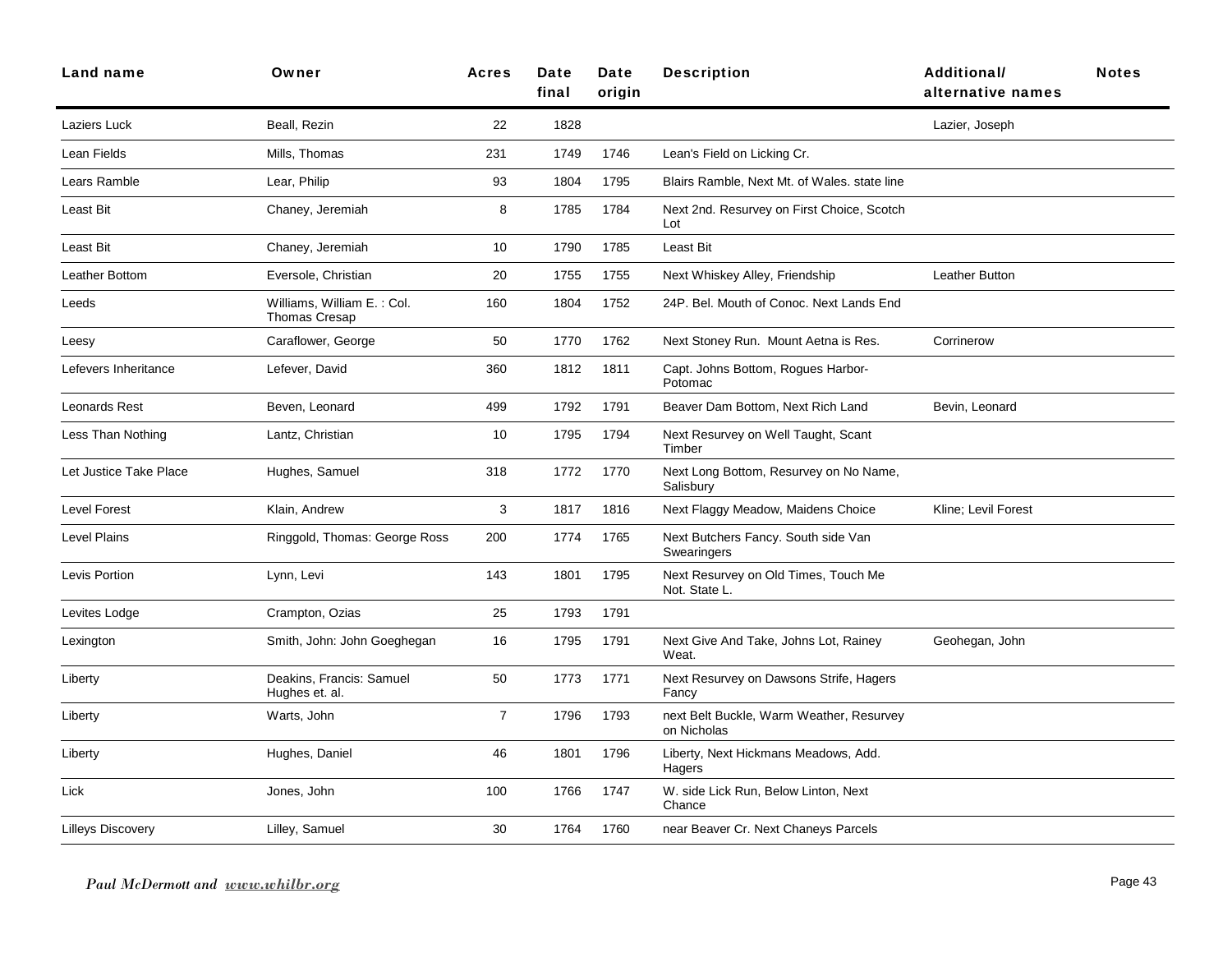| <b>Land name</b>          | Owner                                        | <b>Acres</b>   | Date<br>final | Date<br>origin | <b>Description</b>                                      | Additional/<br>alternative names | <b>Notes</b> |
|---------------------------|----------------------------------------------|----------------|---------------|----------------|---------------------------------------------------------|----------------------------------|--------------|
| <b>Lilleys Discovery</b>  | Lilley, Samuel                               | 37             | 1767          |                |                                                         | <b>Lillys Discovery</b>          |              |
| Lilleys Industry          | Lilley, Samuel                               | 41             | 1764          | 1764           | Next Pierponts Content. Next Resurvey on<br>Jerrico H.  | Lilly, Samuel                    |              |
| Lime Stone and White Oak  | Shockley, Jacob                              | 8              | 1794          |                |                                                         |                                  |              |
| Limestone Land            | Howard, John                                 | 20             | 1753          | 1753           | Next Brothers Request, Next George the<br>2nd.          | Lime Stone Land                  |              |
| Limestone Land            | Hughes, Robert                               | 20             | 1801          | 1799           | Limestone Land, Next Brothers Request                   | Limestones Land                  |              |
| Link Together             | Scott, George                                | 18             | 1789          | 1788           | Next Contentment, Antietam Finished                     |                                  |              |
| Links Foundling           | Link, Andrew                                 | 50             | 1759          | 1759           | Next Hickmans Meadow, Settled in Time                   | <b>Links Founding</b>            |              |
| Linton                    | Creasap, Thomas                              | 155            | 1742          | 1740           | E. side Lick Run, Earlier Named Hickman<br>Br.          |                                  |              |
| Little Cave               | Spriggs, Col. Edward                         | 83             | 1743          | 1742           | Br. N. Fork Licking Cr.                                 | Sprigg, Edward                   |              |
| <b>Little Enlargement</b> | Sneavely, Henry                              | 83             | 1765          | 1765           | Selbys Add                                              | <b>Little Enlarged</b>           |              |
| Little Friendship         | Chaplain, Joseph                             | 200            | 1761          | 1760           | Next Green Castle, E. side Conoc Millers<br>Pees        | Chapline                         |              |
| Little Got                | Welty, John                                  | 121            | 1790          | 1784           | Resurvey on Pt. St. Johns, Resurvey on<br>Rocky Hill    | Weldy, John                      |              |
| Little I Thought of It    | Beall, Jr. Samuel: Joseph<br>Chaplain        | 6352           | 1764          |                | Next Mount Pleasant, Fertile Grove is Res.              | Little I Thought It,             |              |
| Little is Left            | Shaver, Nicholas                             | 24             | 1769          |                |                                                         |                                  |              |
| Little Left               | Shly, Thomas: Joseph Chaplain                | 100            | 1759          | 1753           | Next Watsons Welfare, Watsons Trust                     |                                  |              |
| Little Lot                | Mumma, Jacob                                 | $\overline{2}$ | 1828          | 1812           | Next Add. to Piles Delight                              |                                  |              |
| Little Meadow             | Walter, Thomas: Dr. George<br>Stewart&Walter | 200            | 1756          | 1739           | Next Spriggs Delight, Add. to Loss And<br>Gain          |                                  |              |
| <b>Little More</b>        | Price, Col. Josiah: William Boyd<br>Jr.      | 34             | 1811          | 1789           | Next Resurvey on Green Bottom,<br>Conveniency. Conoc. C |                                  |              |
| Little Spot               | Schnebly, Dr. Henry                          | 9              | 1791          | 1790           | Next Plunks Doubt, Resurvey on Long<br>Meadow Enl.      |                                  |              |
| Little Thought            | Chapline, Joseph                             | 6352           | 1763          |                |                                                         |                                  | Scharf       |
| <b>Little Timber</b>      | Hartly, George                               | 10             | 1770          | 1769           | next Resurvey on Pt. Well Taught                        | Hartley, George                  |              |
| <b>Little Valley</b>      | Lambert, John                                | 18             | 1763          | 1763           | Valley Next Chance,                                     |                                  |              |
| Little Water              | Powell, John                                 | 31             | 1796          | 1796           | Ridge between Little Tonoloway & Long R.                |                                  |              |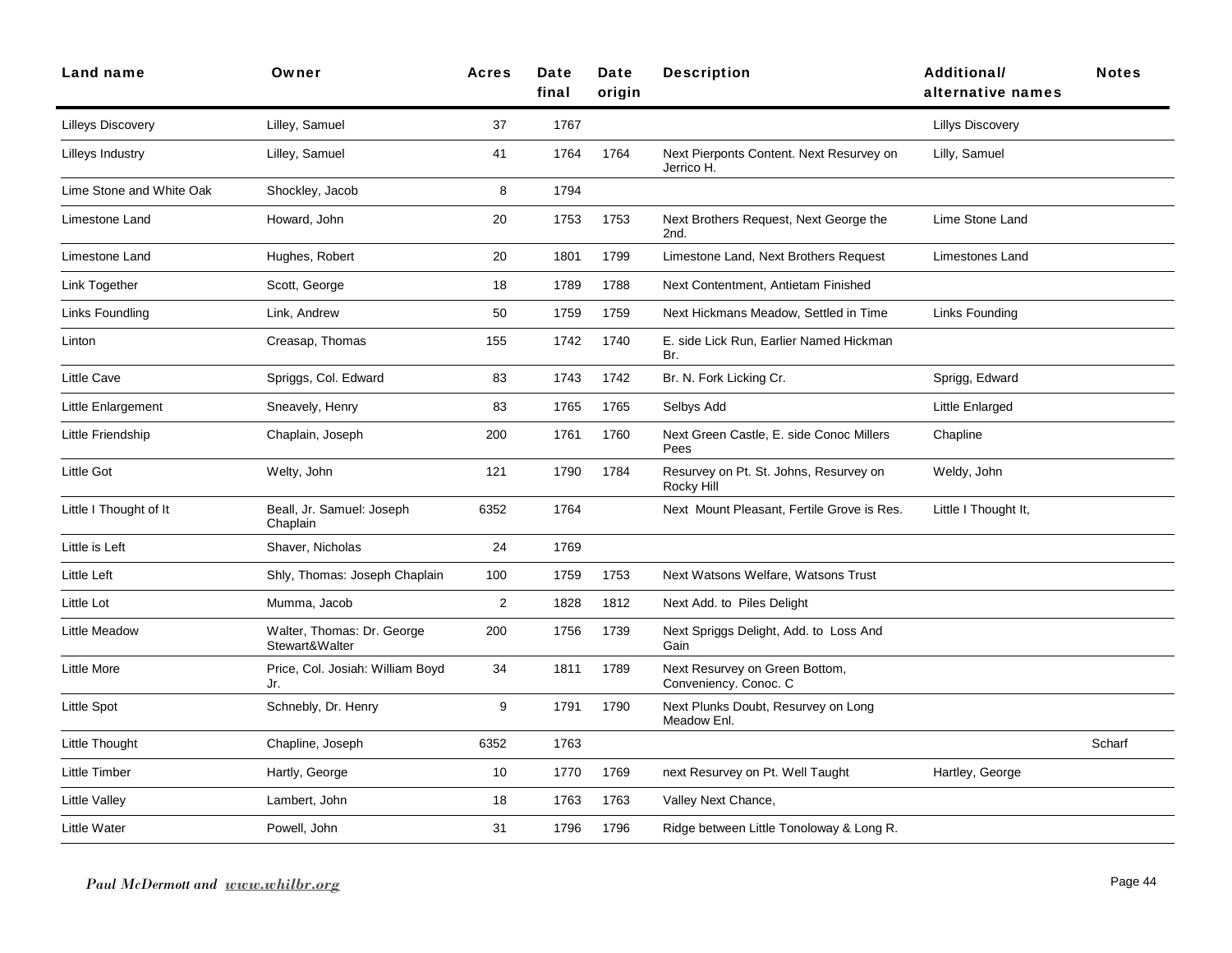| Land name             | Owner                           | <b>Acres</b> | Date<br>final | Date<br>origin | <b>Description</b>                                 | <b>Additional/</b><br>alternative names | <b>Notes</b> |
|-----------------------|---------------------------------|--------------|---------------|----------------|----------------------------------------------------|-----------------------------------------|--------------|
| Little Worth          | Casteel, John                   | 50           | 1743          | 1743           | Sp. Elk Ridge Mtn; Next Boston, Little I           | Castel, John                            |              |
| Little Worth          | Jacques, Lancelot: John Gripe   | 64           | 1785          | 1773           | Next Resurvey on Mt. of Wales N. Pt. North<br>Mt.  | Littleworth                             |              |
| Little Worth          | Downey, John                    | 5            | 1793          | 1793           | Next Downeys Lot, Georgia, White Oak<br>Fores      | Littleworth                             |              |
| Littleworth           | Dulaney, Daniel & Walter        | 100          | 1765          | 1742           | Antietam Cr. Next Locust Bottom                    | Dulany                                  |              |
| Littleworth           | Wood, Joseph                    | 78           | 1772          |                |                                                    |                                         |              |
| Locust Bottom         | Pigman, Moses                   | 88           | 1753          | 1753           | N. side Turkey Spring Branch,                      |                                         |              |
| Locust Bottom         | Funk, Henry                     | 1086         | 1759          | 1758           | Resurvey on Pt. Simmons Rk. Next Deer<br>Tract     |                                         |              |
| Locust Land           | Myer, Jacob                     | 12           | 1766          |                |                                                    |                                         |              |
| <b>Locust Spring</b>  | Ridenour, Martin: Henry King    | 60           | 1795          | 1794           | <b>Next Mount Pleasant</b>                         | Kemp, Henry                             |              |
| Locust Swamp          | Dulaney, Daniel                 | 100          | 1744          | 1744           | E. side Hill; 40 Rods from Conoc. Above<br>Lick Rn |                                         |              |
| Locust Swamp          | House, Frederick                | 100          | 1759          |                |                                                    | Dulany, Daniel; Horse,<br>Frederick     |              |
| <b>Locust Thicket</b> | Nesbitt, Nathaniel              | 443          | 1761          |                |                                                    |                                         | Scharf       |
| <b>Locust Thicket</b> | Nisbit, Nathaniel: Evan Shipley | 105          | 1761          | 1752           | W. side Toms Run, Next Hazzard                     | Nesbitt, N.                             |              |
| Locust Thickett       | Beatty, Charles                 | 25           | 1762          |                |                                                    |                                         |              |
| Loffortys Lot         | Follens, Redmond:               | 100          | 1741          | 1739           | Head Marsh, Next Black Oak Bottom, Great<br>Hall   | Dulaney, Daniel                         |              |
| Lofty Timber          | Bachtel, Isaac                  | 128          | 1798          | 1795           | Next Resurvey on Bucks Resort, Spriggs<br>Mistake  | Bachtel, Isaac and<br>Samuel Hebb       |              |
| Lofty Timber          | Bachtel, Isaac                  | 366          | 1825          | 1822           | Resurvey on Lofty Timber & Spriggs Mistake         |                                         |              |
| Long Bottom           | Shelby, Evan                    | 126          | 1752          | 1752           | W. side Licking Creek 1 M. Bel. Hunts<br>Cabbin    |                                         |              |
| Long Bottom           | Jones, Peter                    | 50           | 1760          | 1760           | Conoc. Cr. next Cove, Let Justice Take<br>Place    |                                         |              |
| Long Hill             | Dulaney, Daniel & Walter        | 100          | 1765          | 1747           | E. side Conoc. Cr. . 5M Above Edditys Run          | Dulany                                  |              |
| Long Hill             | Snively, Dr. Henry              | 69           | 1766          | 1766           | Next Long Meadow, Resurvey on Plunks<br>Doubt      | Sneavly, Henry                          |              |
| Long Island           | Harrison, Robert                | 21           | 1765          | 1765           | Island in Potomac River, 5M. Above foot<br>Fred    |                                         |              |
| Long Island           | Awbrey, Thomas                  | 10           | 1786          |                |                                                    |                                         |              |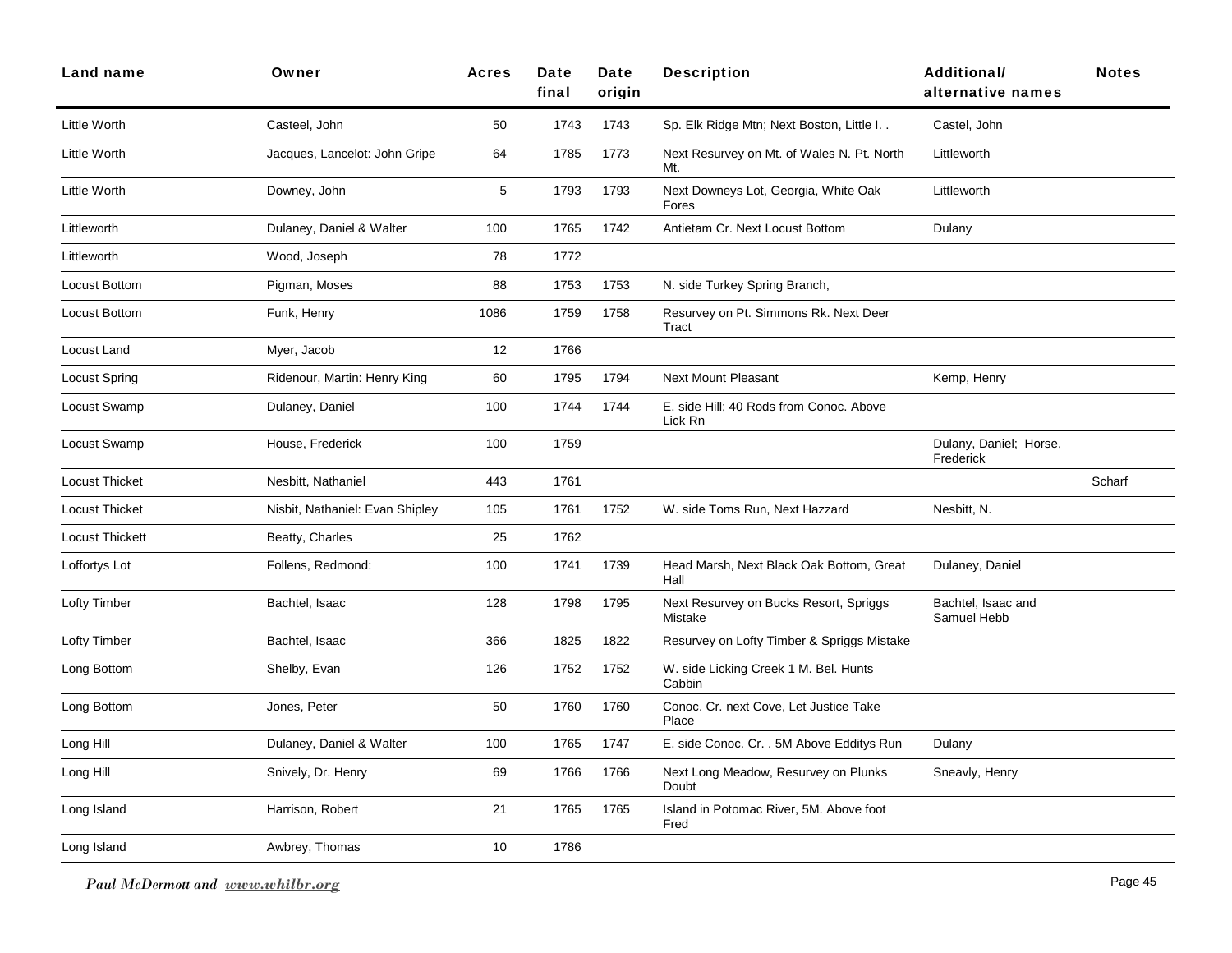| Land name                    | Owner                                      | <b>Acres</b> | Date<br>final | Date<br>origin | <b>Description</b>                                             | <b>Additional/</b><br>alternative names | <b>Notes</b>          |
|------------------------------|--------------------------------------------|--------------|---------------|----------------|----------------------------------------------------------------|-----------------------------------------|-----------------------|
| Long Island                  | Fowler, Henry                              | 10           | 1802          |                |                                                                |                                         |                       |
| Long Life to Lord Baltimore  | Beall, Capt. George                        | 150          | 1739          | 1738           | N. side Little Concoc. . 5M Below. Rd, Next<br>Cliff           |                                         |                       |
| Long Looked For              | Perryn, John                               | 150          | 1754          | 1754           | Long Run -L M. from Little Tonoloway                           | Perryns, John                           |                       |
| Long Looked For              | Walker, Charles                            | 46           | 1754          | 1753           | Sp. Into Israels Cr. P. 370 Braddocks Exp.                     |                                         |                       |
| Long Looked For              | Harper, Robert                             | 10           | 1763          | 1763           | On Island, 1M. Bel. John Balladines Iron W.                    |                                         |                       |
| Long Looked For              | McCoy, John                                | 39           | 1801          | 1800           | Next Resurvey on Scared From Home,<br>Resurvey on Nancy's F.   | McCay, John                             |                       |
| Long Looked For Come At Last | Chaney, Jeremiah                           | 41           | 1771          | 1769           | E. side Antietam, Next Pleased With All Men                    | Long Looked For Is<br>Come At Last      |                       |
| Long Meadow                  | Creasap, Thomas                            | 550          | 1739          | 1739           |                                                                |                                         |                       |
| Long Meadow                  | Kennaman, Jacob                            | 25           | 1747          | 1747           | N. side Lick Run. Draft Conoc. . 5M Bel J.<br>Wil              | Kennemar, Jacob, Jacob<br>Kermemen      |                       |
| Long Meadow Enlarged         | Dulaney, Jr., Daniel:                      | 2131         | 1751          | 1746           | Long Meadow, Add. to Long Meadow                               | Dulany                                  |                       |
| Long Meadow Enlarged         | Bouquet, Henry                             | 4163         | 1763          | 1763           | Extended From Cresaps foot on Antietam                         | Boquett, Col. Henry                     |                       |
| Long Neglected               | Blair, John                                | 170          | 1817          | 1815           | State Line, Next Resurvey on Mt. of Wales,<br>Lears R.         |                                         |                       |
| Long Sought                  | Willson, John                              | 95           | 1753          | 1752           | Next Spriggs Delight, Add. Loss And Gain                       | Wilson, John                            | 125 acres -<br>Scharf |
| Long Stripe                  | Welby, John                                | 3            | 1790          | 1787           | Next Charlemont, Little Got. Resurvey on<br>Perrins Av         | Simms, Ignatius; Long<br>Slipe          |                       |
| Long Timber                  | Deakins, Francis                           | 39           | 1788          | 1785           | Next Resurvey on Nancy; Resurvey on<br><b>Scared From Home</b> |                                         |                       |
| Long Tract                   | Hughes, Barnabas, John, Daniel<br>& Samuel | 2534         | 1764          |                | Next Resurvey on Summit of Policy,<br>Pattisons                |                                         |                       |
| Look About                   | Cline, Andrew                              | 32           | 1803          | 1793           | S. side North Mt.                                              |                                         |                       |
| Loose All                    | Gerhard, Idle                              | 122          | 1790          | 1784           | Adventure, Next Scared from Home,<br>Resurvey on Nancy         |                                         |                       |
| Loss and Gain                | Chaplain, Joseph                           | 1169         | 1765          | 1765           | Resurvey on Hopewell                                           |                                         |                       |
| Lott                         | Stansbury, Tobias                          | 50           | 1753          | 1753           | E. side Antietam Cr. on Road to Marsh<br><b>Branch</b>         |                                         |                       |
| Love in a Village            | Chaplain, Joseph                           | 31           | 1785          |                |                                                                | Love in a Village                       | Scharf                |
| Lovely                       | Norris, William                            | 100          | 1763          | 1763           | Next Jones Delight, Revision, Resurvey on<br>Jones Del         |                                         |                       |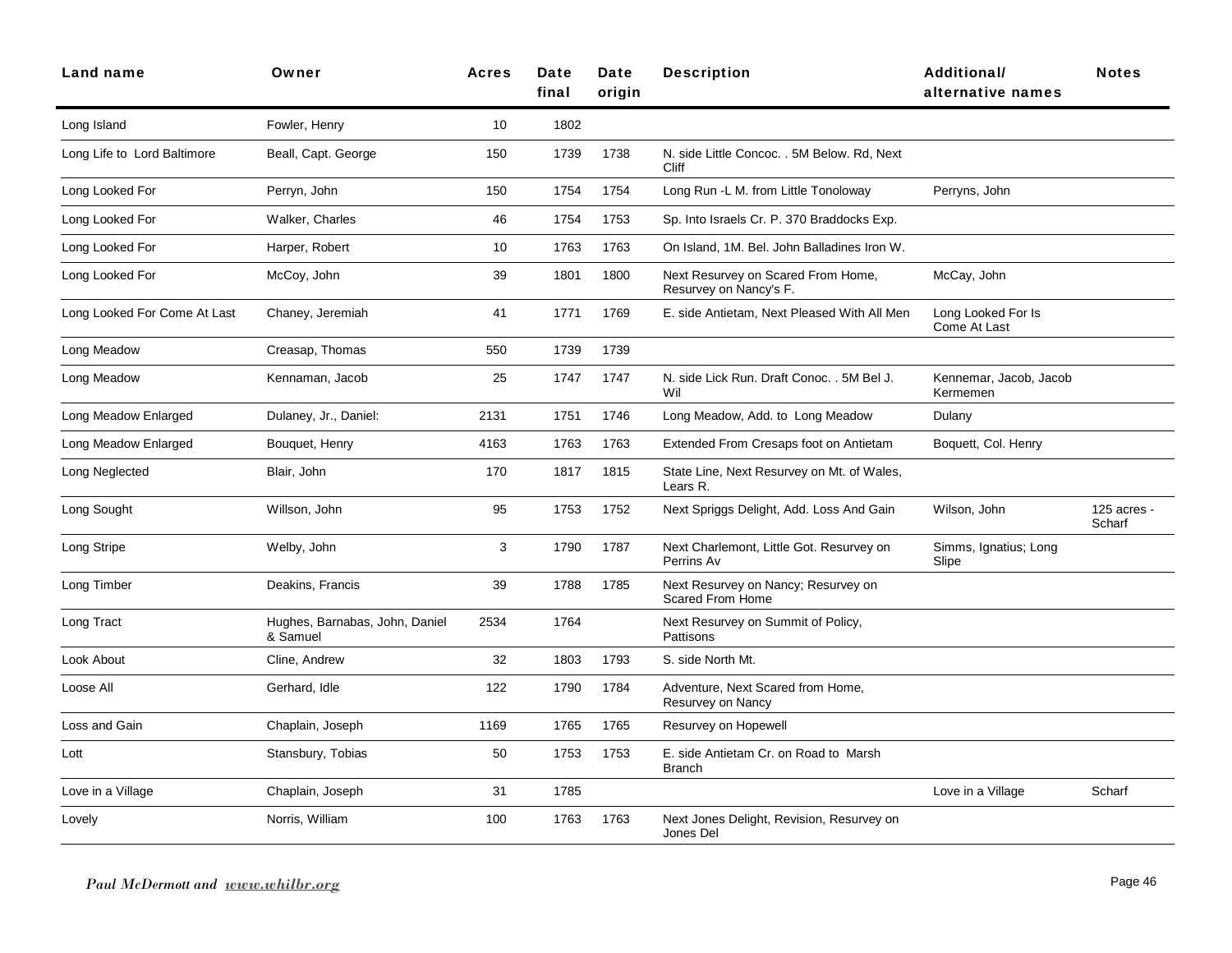| <b>Land name</b>              | Owner                               | <b>Acres</b> | Date<br>final | Date<br>origin | <b>Description</b>                                  | <b>Additional/</b><br>alternative names | <b>Notes</b> |
|-------------------------------|-------------------------------------|--------------|---------------|----------------|-----------------------------------------------------|-----------------------------------------|--------------|
| Low Germany                   | Chaney, Jeremiah                    | 226          | 1791          | 1790           | Pt. Jerrico Hills, Next Blue Rock                   | Cheney, Jeremiah                        |              |
| Low Land                      | Henderson, Richard                  | 35           | 1764          | 1764           | <b>Sugar Bottom</b>                                 |                                         |              |
| Lubberland                    | Wells, Thomas                       | 50           | 1740          | 1739           | Potomac R. At Mouth Licking Cr. Next Park<br>H.     | Lubber Land                             |              |
| Luck                          | Ross, David                         | 212          | 1763          |                |                                                     |                                         |              |
| Luck                          | Ogle, Samuel                        | 100          | 1766          |                |                                                     |                                         |              |
| Luck                          | Baker, Isaac                        | 13           | 1767          |                |                                                     |                                         | Scharf       |
| Luck                          | Priterbaugh, George                 | 9            | 1768          |                | Next Upper Farm                                     | Puterbaugh, George                      |              |
| <b>Luck Continued</b>         | Funk, Jacob                         | 1091         | 1783          | 1776           | Good Luck, Abednegoes Pasture                       |                                         |              |
| Lucky Hit                     | Baker, Samuel                       | 50           | 1796          | 1792           | Next Bonds Bill, Next Partnership                   |                                         |              |
| Lucky Stripe                  | Funck, David                        | 12           | 1789          | 1784           | Next Great Hall, Add. Laffordays Lot                | French, David                           |              |
| Ludowicks Rock                | Young, Lodowick                     | 12           | 1762          | 1753           | N. side Draft Antietam Next A Found Stripe?         | <b>Lodowicks Rocks</b>                  |              |
| Lynches Establishment         | Lynch, Samuel                       | 332          | 1814          | 1812           | Pt. Resurvey on Add. to Cheneys Neck.<br>Potomac R. | Lynchs Establishment                    |              |
| Lyppsuck Laying               | Kedey, George A.                    | 50           | 1765          | 1764           | Next Resurvey on Discontent                         | Keedy, George Adam;<br>Lypsuck Laying,  |              |
| <b>Macklefishes Circle</b>    | Clagget, John: Thomas<br>Macklefish | 5            | 1803          | 1801           | Next Dicksons Pleasure, Cheneys Lot, John           |                                         |              |
| <b>Macklefishes Luck</b>      | Macklefish, Thomas                  | 4            | 1803          | 1750           | E. side Antietam Cr. Next Cadez                     |                                         |              |
| <b>Macklefishes Range</b>     | Macklefish, Thomas                  | 68           | 1750          |                |                                                     |                                         |              |
| <b>Macklefishes Small Bit</b> | Macklefish, Thomas                  | 2            | 1784          | 1783           | Next Very Cold; 2nd. Resurvey on First<br>Choice    |                                         |              |
| Macklefish's Ridge            | Macklefish, Thomas                  | 60           |               | 1738           |                                                     |                                         |              |
| <b>Magdalenes Fancy</b>       | Young, Lodowick                     | 595          | 1766          | 1765           | Pt. of Simmons Rock; Next Settled in Time           | Magdalins Fancy,                        |              |
| Maiden Head                   | Bladen, Thomas                      | 58           | 1760          |                |                                                     |                                         |              |
| Maiden Head                   | Harrison, William                   | 136          | 1771          | 1769           | Maiden Head(1761)Next Counterscard                  |                                         |              |
| Maidens Choice                | Shelby, Evan                        | 1000         | 1739          | 1739           | Conoc. Cr. Next Lawrence Disappointment             |                                         |              |
| Maidens Walk                  | Teagarden, William                  | 59           | 1754          | 1754           | Next Teagardens Delight, Smiths Contract            |                                         |              |
| Maids Fancy                   | Prather, Thomas: Clagget,<br>Thomas | 100          | 1749          | 1748           | E. side Western Branch, North Mt. Gillilands        | Claggett, Thomas                        |              |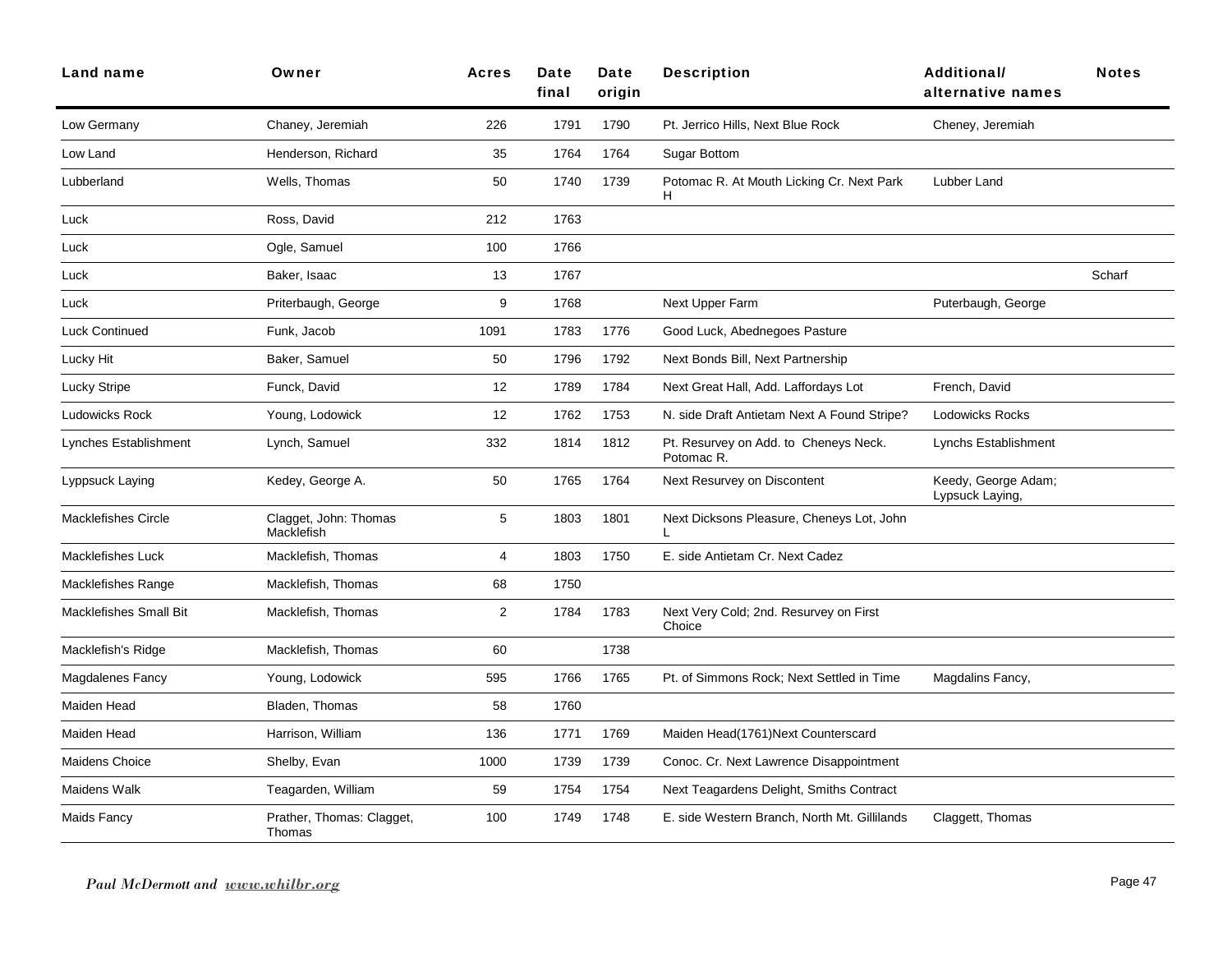| <b>Land name</b>             | Owner                       | <b>Acres</b> | Date<br>final | Date<br>origin | <b>Description</b>                                 | <b>Additional/</b><br><b>Notes</b><br>alternative names |
|------------------------------|-----------------------------|--------------|---------------|----------------|----------------------------------------------------|---------------------------------------------------------|
| Make Haste                   | Brown, David                | 45           | 1765          | 1765           | W. side Licking Cr. Next Dantes Cabbin             |                                                         |
| Manhaven                     | Gerhard, Idle               | 21           | 1791          | 1785           | Next Scared From Home, Fertile Valley              | Manhaen                                                 |
| Manhime                      | Keedrick, Henry             | 150          | 1755          | 1754           | Manners, Kiddings Disappointment                   | Man Hime                                                |
| Mannan's Fancy               | Godman, Samuel              | 22           | 1797          | 1795           | E. side North Mt.; Next Poverty Increased          | Mamans Fancy                                            |
| Manners                      | Carr, John                  | 13           | 1766          |                | Manheim is Res. Pattisons is Res.                  |                                                         |
| <b>Manns Addition</b>        | Mann, John H.               | 53           | 1828          | 1824           | Next Forest Park; Young Timber, Spring Val.        | <b>Munns Addition</b>                                   |
| Maple Level                  | Rose, John                  | 130          | 1797          | 1793           | Maple Level; Next Smiths Contract,<br>Switzerland. |                                                         |
| Maple Swamp                  | McPherson, John; John Brien | 16           | 1818          |                |                                                    |                                                         |
| March Weather                | Belizier, Daniel            | 211          | 1804          | 1795           | Antietam Level: Next Great Rock Forest             |                                                         |
| Margarets Industry           | Funck, Michael              | 50           | 1752          | 1752           | <b>Beaver Creek District</b>                       |                                                         |
| <b>Mariartys Hard Travel</b> | Mariarty, Jacob             | 36           | 1818          | 1792           | On Potomac River, Next Prospect                    |                                                         |
| Mark Peter                   | Dulany, Daniel & Walter     | 50           | 1765          |                |                                                    | Dulaney                                                 |
| <b>Marlboro Fields</b>       | Hogmire, Conrad             | 240          | 1758          |                |                                                    | Bowman, Jacob;<br>Malbrough Fields                      |
| <b>Marro Point</b>           | Crists, Nicholas            | 50           | 1740          | 1739           | <b>Banks of Antietam</b>                           | Nicholas Christ; Marrow<br>Point                        |
| Marsh Head                   | Follens, Redmund            | 100          | 1741          | 1737           | Head Spring(Marsh) 2 M. From E. Cartledge          | Follings, Redman                                        |
| <b>Marshall Plains</b>       | Stuart, George              | 200          | 1751          | 1739           | Next Fairly Got; W. side Antietam                  | Steuart, John; Stewart,<br>Charles                      |
| Marshy Hope                  | Stover, Christian           | 3            | 1822          | 1817           | <b>Next Duckets Misfortune</b>                     |                                                         |
| Marstone                     | Peeker, Peter               | 50           | 1771          | 1763           | Short Hill Mt. Above Robert Furness Plant          | Pecker, Peter; Martsome                                 |
| Marthas Delight              | Head, Bigger                | 85           | 1746          | 1746           | Next Easy Come By; Resurvey on Three<br>Springs    |                                                         |
| <b>Martins Discovery</b>     | Zeller, Jacob: David Martin | 4            | 1810          | 1808           | Hogmires Madeover, Next Walnut Bottom              |                                                         |
| <b>Martins Fancy</b>         | Gryden, Martin              | 132          | 1792          | 1791           | Resurvey on Pt. Well Taught; Perrys<br>Retirement  | Gryder, Martin                                          |
| <b>Martins Good Luck</b>     | Shoup, Martin               | 423          | 1773          |                |                                                    |                                                         |
| <b>Martins Nest</b>          | Martin, William             | 103          | 1802          |                |                                                    | Burk, James                                             |
| Marylands Right              | O'Neal, Lawrence            | 39           | 1770          |                |                                                    |                                                         |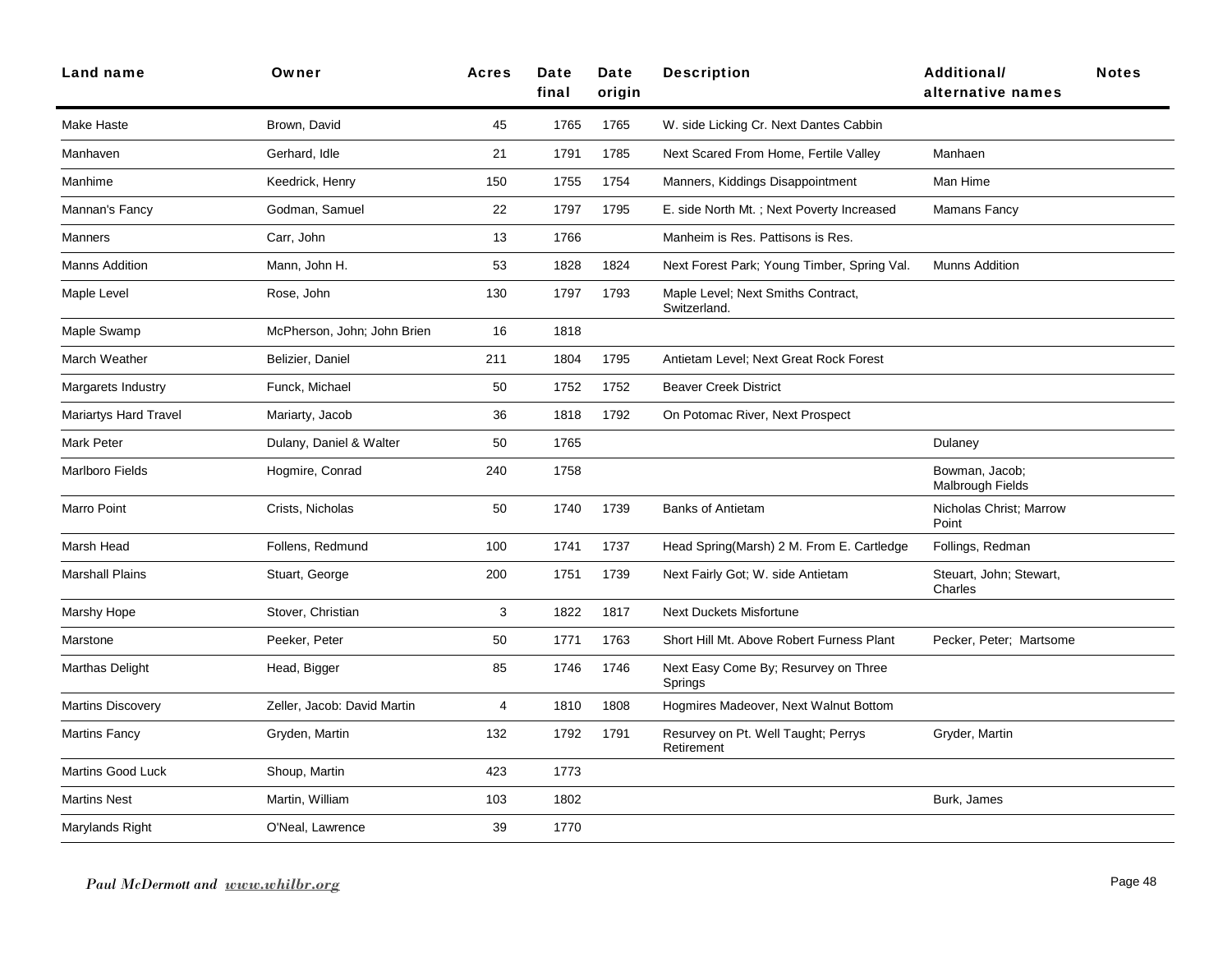| Land name               | Owner                                    | <b>Acres</b>   | Date<br>final | Date<br>origin | <b>Description</b>                                        | <b>Additional/</b><br>alternative names | <b>Notes</b> |
|-------------------------|------------------------------------------|----------------|---------------|----------------|-----------------------------------------------------------|-----------------------------------------|--------------|
| Marys Cow Pen           | Pringles, Henry: Conrad Averly           | 50             | 1771          | 1761           | Next Piles Grove, Nottingham, Resurvey on<br>Mount Pleas, |                                         |              |
| Marys Cow Pen           | Snavely, Casper                          | 4              | 1803          |                |                                                           |                                         |              |
| Marys Garden            | Broombaugh, John                         | 5              | 1790          | 1789           | Marys Garden                                              |                                         |              |
| Maxatania               | Shoup, Martin                            | 20             | 1765          |                |                                                           |                                         |              |
| Mays Folly              | May, William                             | 18             | 1773          |                |                                                           |                                         |              |
| <b>McClarys Choice</b>  | McClary, William                         | 10             | 1765          |                |                                                           |                                         |              |
| McCoys Delight          | Carroll, Charles: Daniel Dulaney         | 100            | 1752          | 1744           | E. side Antietam. 1m. Above Cheneys; Next<br>White        |                                         |              |
| <b>McCoys Discovery</b> | McCoy, Daniel                            | 44             | 1755          |                |                                                           |                                         | Scharf       |
| McKinleys Island        | McKinley, Henry                          | 3              | 1817          |                |                                                           |                                         |              |
| McLaughlin?s Chance     | McLaughlin                               | 50             | 1776          |                |                                                           |                                         | Scharf       |
| McLaughlins Chance      | McLaughlin, James                        | 50             | 1791          | 1791           | Next Hermitage; Cushwas Est. Hesitation                   | Kneable, Jacob                          |              |
| Meadow Land             | Miller, Jacob: James McLaughlan          | 33             | 1745          | 1744           | At Dry Hole on Rd From Penn. to Conoc.                    |                                         |              |
| <b>Meadows Green</b>    | Ingram, John                             | 247            | 1787          | 1785           | Stoney Battery, Ingrams Delight                           |                                         |              |
| Mechanics Hall          | Nighschweinger, Abraham:<br>Josiah Price | $\overline{7}$ | 1806          | 1792           | Next Huckleberry Level                                    | Nighswinger, Abraham                    |              |
| <b>Meeks Folly</b>      | Meek, Thomas: Daniel Dulaney             | 100            | 1762          | 1745           | 1 M. East Great Road W. Jacob Miller's                    | <b>Meekes Folly</b>                     |              |
| Meeks Folly             | Whitmore, Christian                      | 192            | 1768          | 1762           | Meeks Folly; Next Snavelys Success                        |                                         |              |
| Meeks Ingenuity         | Meek, Thomas: Daniel Dulaney             | 200            | 1764          | 1745           | 1M. Below Provincial L. E. side Conoc.                    | Meeke, Dulany                           |              |
| Meeks Neglect           | Bowles, Thomas                           | 170            | 1761          | 1760           | <b>Next Mullens Delight</b>                               |                                         |              |
| Meshacks Garden         | Hale, Michael                            | 200            | 1744          | 1744           | near Dry Spring; Next Belfast, Chase, Easter              |                                         |              |
| Meshacks Garden         | Bond, Jr. George                         | 553            | 1760          |                |                                                           |                                         |              |
| <b>Metcalfs Meadow</b>  | Mudcalf, Joseph                          | 100            | 1740          | 1739           | .5M from Wagon Rd. Next Bonds Refusal,<br>Choice          | Medcalf; Peter Rench                    |              |
| <b>Michaels Briars</b>  | Roove, Michael                           | 30             | 1755          | 1755           | Next Toms Chance, Henrys Last Shift                       |                                         |              |
| Michaels Fancy          | Baird, Michael                           | 73             | 1794          | 1793           | Ditch Run; North Mt. Next Glen Allen                      |                                         |              |
| Michaels Folly          | Roove, Michael                           | 60             | 1759          |                |                                                           |                                         |              |
| Middleburgh             | Barkman, Jacob                           | 30             | 1769          | 1769           | W. side South Mt. End Short Hill, Next<br>Harbour         | Middlebough                             |              |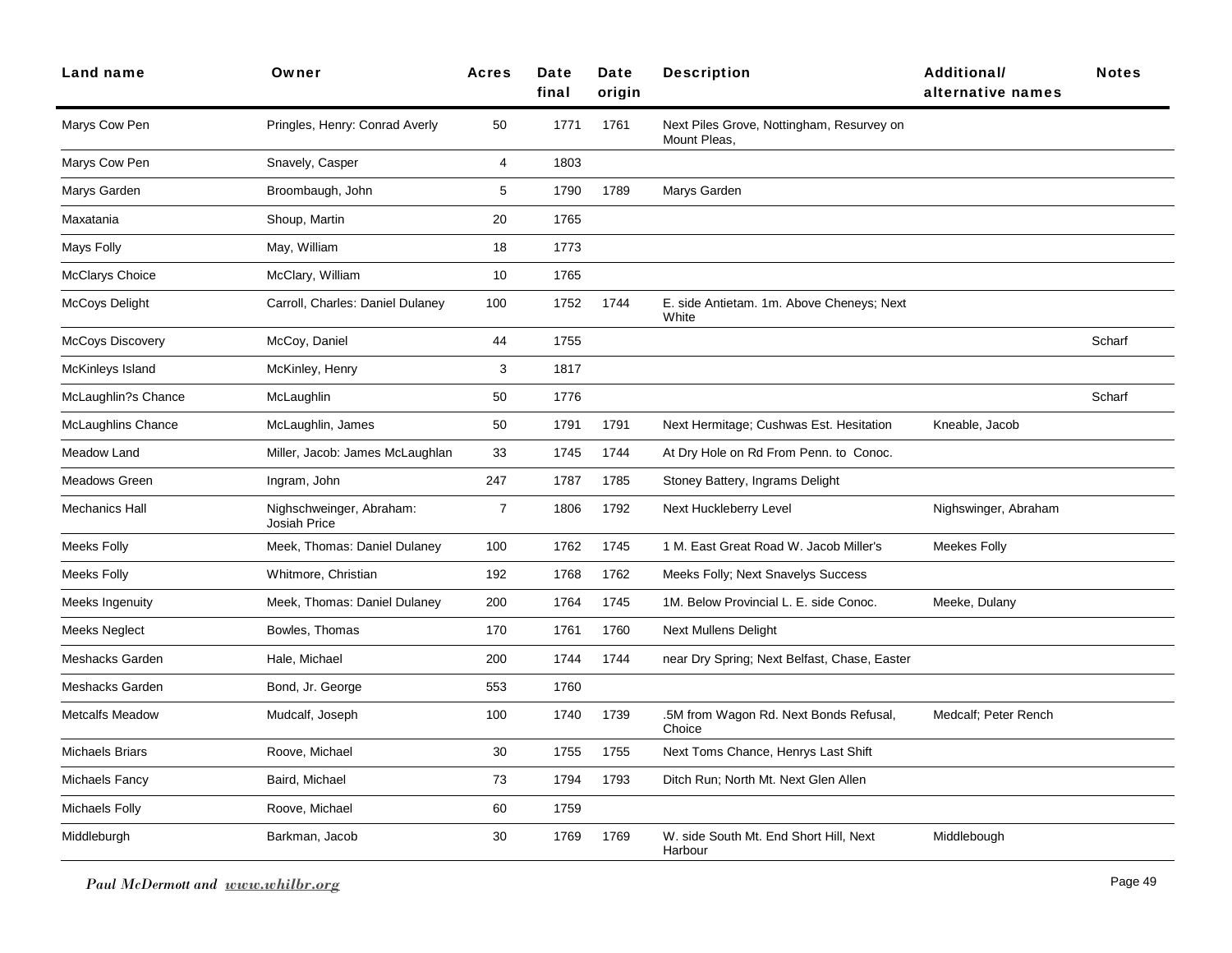| Land name                | Owner                                      | <b>Acres</b> | Date<br>final | Date<br>origin | <b>Description</b>                                      | <b>Additional/</b><br>alternative names                                                                                  | <b>Notes</b>            |
|--------------------------|--------------------------------------------|--------------|---------------|----------------|---------------------------------------------------------|--------------------------------------------------------------------------------------------------------------------------|-------------------------|
| Middlecalfs Lot          | Middlecalf, John                           | 6            | 1784          | 1783           | Next Long Sought                                        |                                                                                                                          |                         |
| <b>Miers Beauty</b>      | Miers, Jacob                               | 81           | 1783          |                |                                                         |                                                                                                                          |                         |
| Mill Place               | House, John                                | 25           | 1747          | 1747           | Antietam . 25M. Above Mouth                             |                                                                                                                          |                         |
| Mill Place               | Yates, William                             | 50           | 1764          | 1764           | E. side Tonoloway Cr. 1M From Mouth                     |                                                                                                                          |                         |
| Mill Seat                | Hogmire, Jonas                             | 241          | 1797          | 1793           | Lillys Industry, Garden Spot, Pierponts C.              |                                                                                                                          |                         |
| <b>Miller Hills</b>      | Miller, John                               | 180          | 1819          | 1813           | Volten Seal, Voltens Retreat, Pastures Gr.              |                                                                                                                          |                         |
| Millers Fancy            | Miller, Michael                            | 36           | 1754          |                |                                                         |                                                                                                                          |                         |
| <b>Millers Chance</b>    | Miller, Michael                            | 50           | 1760          | 1760           | <b>Next Piney Grove</b>                                 |                                                                                                                          |                         |
| Millers Delight          | Miller, John                               | 45           | 1761          |                |                                                         |                                                                                                                          |                         |
| <b>Millers Desire</b>    | Miller, Conrad                             | 100          | 1750          | 1752           | 25M from Millers House, Next Resurvey on<br>Plunks D.   |                                                                                                                          |                         |
| <b>Millers Discovery</b> | Miller, John                               | 68           | 1792          | 1783           | next Linton                                             |                                                                                                                          |                         |
| <b>Millers Lot</b>       | Miller, Jacob                              | 3            | 1800          |                |                                                         | Hughes, Robert                                                                                                           |                         |
| <b>Millers Luck</b>      | Miller, John                               | 19           | 1793          | 1792           | Next Philadelphia, Paradise Regained                    |                                                                                                                          |                         |
| <b>Millers Luck</b>      | Miller, Samuel et. al.                     | 19           | 1809          | 1808           | Millers Luck; Next Paradise Regained, Need<br>N         | Miller, Samuel, Maud<br>Miller, John Miller, Sarah<br>Snyder, Catharine<br>Ankney, Elizabeth Miller,<br>and Jacob Miller |                         |
| <b>Millers Pieces</b>    | Miller, John                               | 52           | 1793          | 1792           | 2Parcels, Next Pt. Loss & Gain                          |                                                                                                                          |                         |
| Millers Range            | Miller, Oliver                             | 50           | 1764          | 1764           | S. side Tlctons Branch, Next Resurvey on<br>Sweepstakes |                                                                                                                          |                         |
| Mills Folly              | Bladen, Thomas                             | 110          | 1761          | 1745           | Next Beaver Dam Bottom, Tippecanoe                      |                                                                                                                          |                         |
| Mills Heritage           | Mills, James H.                            | 71           | 1827          | 1826           | Mount Pisgah. Indian Springs District                   |                                                                                                                          |                         |
| Mine Bank                | Lucas, Richard                             | 50           | 1761          | 1761           | , 25M from Potomac. 1M Below Snowdens<br>Friend         |                                                                                                                          |                         |
| Miry Pit                 | Warfield, Dr. Charles A. : James<br>Howard | 80           | 1789          | 1775           | 1M. from Nathaniel Foster; Ne. S. Sideling<br>Creek     |                                                                                                                          |                         |
| Mistake                  | Dulany, Daniel                             | 100          | 1742          |                |                                                         | Dulaney                                                                                                                  | Scharf                  |
| Mistake                  | French, George                             | 10           | 1747          | 1747           | <b>Next Barrons</b>                                     |                                                                                                                          | $100$ acres -<br>Scharf |
| Mistake                  | Hager, Jonathan: Daniel Dulaney            | 100          | 1761          | 1742           | Forbushes Branch, Next Abode of Honesty                 |                                                                                                                          |                         |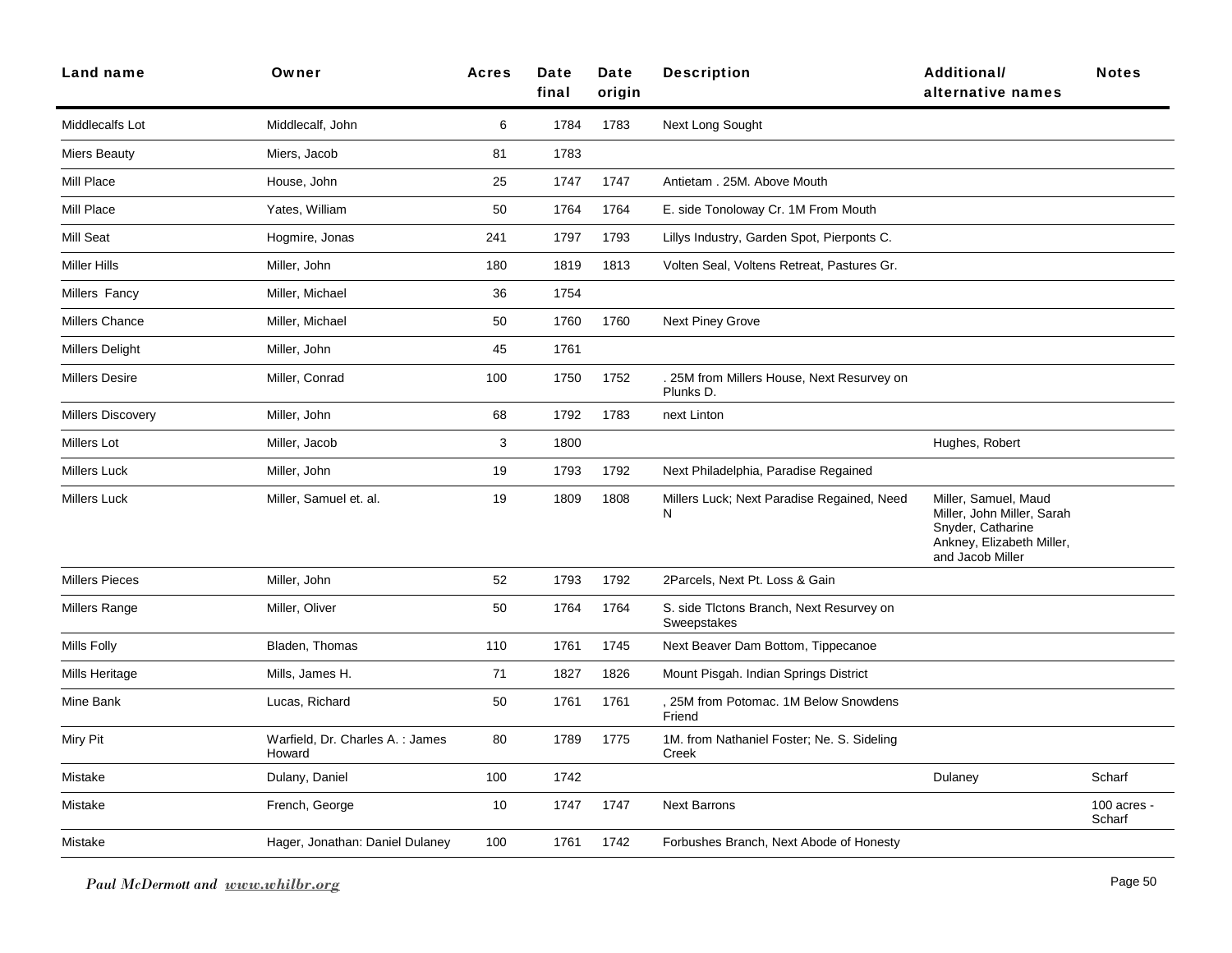| Land name              | Owner                                | <b>Acres</b> | Date<br>final | <b>Date</b><br>origin | <b>Description</b>                                              | Additional/<br>alternative names                 | <b>Notes</b>                                   |
|------------------------|--------------------------------------|--------------|---------------|-----------------------|-----------------------------------------------------------------|--------------------------------------------------|------------------------------------------------|
| Mistake                | Rhoads, Paul                         | 60           | 1768          |                       |                                                                 |                                                  |                                                |
| Mistake                | Boyd, Walter                         | 19           | 1789          | 1789                  | Hopewell, Next Walnut Bottom, Wolfs Lot                         |                                                  |                                                |
| Mistaken Friend        | Ricketts, Edward: Joseph<br>Chaplain | 116          | 1753          | 1752                  | Beaver Creek.                                                   |                                                  |                                                |
| Moldy Pone             | Shelby, Evan                         | 150          | 1741          | 1739                  | S. Little Conoc. near Small Meadow                              | Mouldy Poan                                      |                                                |
| Moldy Pone             | Shelby, Evan                         | 593          | 1741          |                       |                                                                 | Mouldepone                                       | Scharf                                         |
| <b>Mollies Fancy</b>   | Showman, John                        | 230          | 1786          | 1784                  | Marshall Plains, Hickory Lane, Next Fairly.                     | <b>Molleys Fancy</b>                             |                                                |
| <b>Mondy Corrected</b> | Mondy, Baltzer.                      | 39           | 1796          | 1794                  | Moudy; Next Walnut Bottom, Fountain Head                        | Moudy                                            |                                                |
| Mongs Choice           | Mong, Peter                          | 4            | 1816          | 1811                  | Dry Bottom, Next Delight                                        |                                                  |                                                |
| Monican                | O'Nell, Cornelius                    | 50           | 1740          | 1739                  | Woods, between W. Sherrill's And Plantation                     | O?Neal, Cornelius                                |                                                |
| Moody's Pleasure       | Miers, John                          | 50           | 1762          | 1745                  | Potomac R. Opposite Mouth Sleepy Cr.                            | Bladen, Thomas                                   |                                                |
| Moorefields            | Scott, George: Jacob Huffer          | 16           | 1794          | 1792                  | Next Lanafields, Ashbark, Friendship                            | Moonfields                                       |                                                |
| More Gleanings         | McPherson, John                      | 42           | 1811          | 1812                  | Next Gleanings, Little Worth, Ore Hill                          | Brien, John                                      |                                                |
| More Gleanings Still   | Ashbaugh, Martin                     | 27           | 1790          | 1780                  | Much Grumbling, Next Clydesdale, Swamp<br>of E                  | Ashbough, Martin: More<br><b>Grumbling Still</b> |                                                |
| More Land              | Blackford, John                      | 455          | 1830          | 1828                  | Ferryland, Pell Mell, Antietam Hills                            | Moreland                                         |                                                |
| More Loss Than Gain    | Dashiel, Joseph                      | 185          | 1763          |                       |                                                                 |                                                  |                                                |
| More Than Lovely       | Geoghegan, Ambrose                   | 105          | 1790          | 1789                  | Lovely, Next Jones Delight. Charltons Forest                    | Fisher, George                                   |                                                |
| More Trouble Yet       | Godman, Samuel                       | 31           | 1797          | 1795                  | <b>Next Maidens Choice</b>                                      | Godman, Capt. Samuel                             | <b>MSA Parent</b><br>Record IC L -<br>31 acres |
| Morgans Delight        | Morgan, William                      | 3            | 1811          | 1806                  | Next Strife, Mount Serado                                       |                                                  |                                                |
| Morgans Delight        | Morgan, William                      | 165          | 1818          | 1815                  | Resurvey on Resurvey on Pt. Seven Mts,<br>Mt. Serado, Burnes N. |                                                  |                                                |
| Morris's Defeat        | James, Joseph                        | 100          | 1797          |                       |                                                                 |                                                  |                                                |
| <b>Moudy Corrected</b> | Moudy, Paltzer: Emanuel Piper        | 39           | 1796          | 1794                  | Next Walnut Bottom, Hollow Spring, Pot. Riv                     | Mondy Corrected                                  |                                                |
| Mount Aetna            | Hughes, Samuel & Daniel              | 4883         | 1792          | 1787                  | Friendship Cave, Next Barren Hill                               |                                                  |                                                |
| Mount Airy             | Zeller, Jacob                        | 435          | 1811          | 1806                  | Castle Plains, Egypt, White Oak Plains                          |                                                  |                                                |
| <b>Mount Atlas</b>     | Hogmire, Jonas: John Booth           | 1073         | 1798          | 1797                  | Add. to Partnership; next Strife; Reeders D.                    |                                                  |                                                |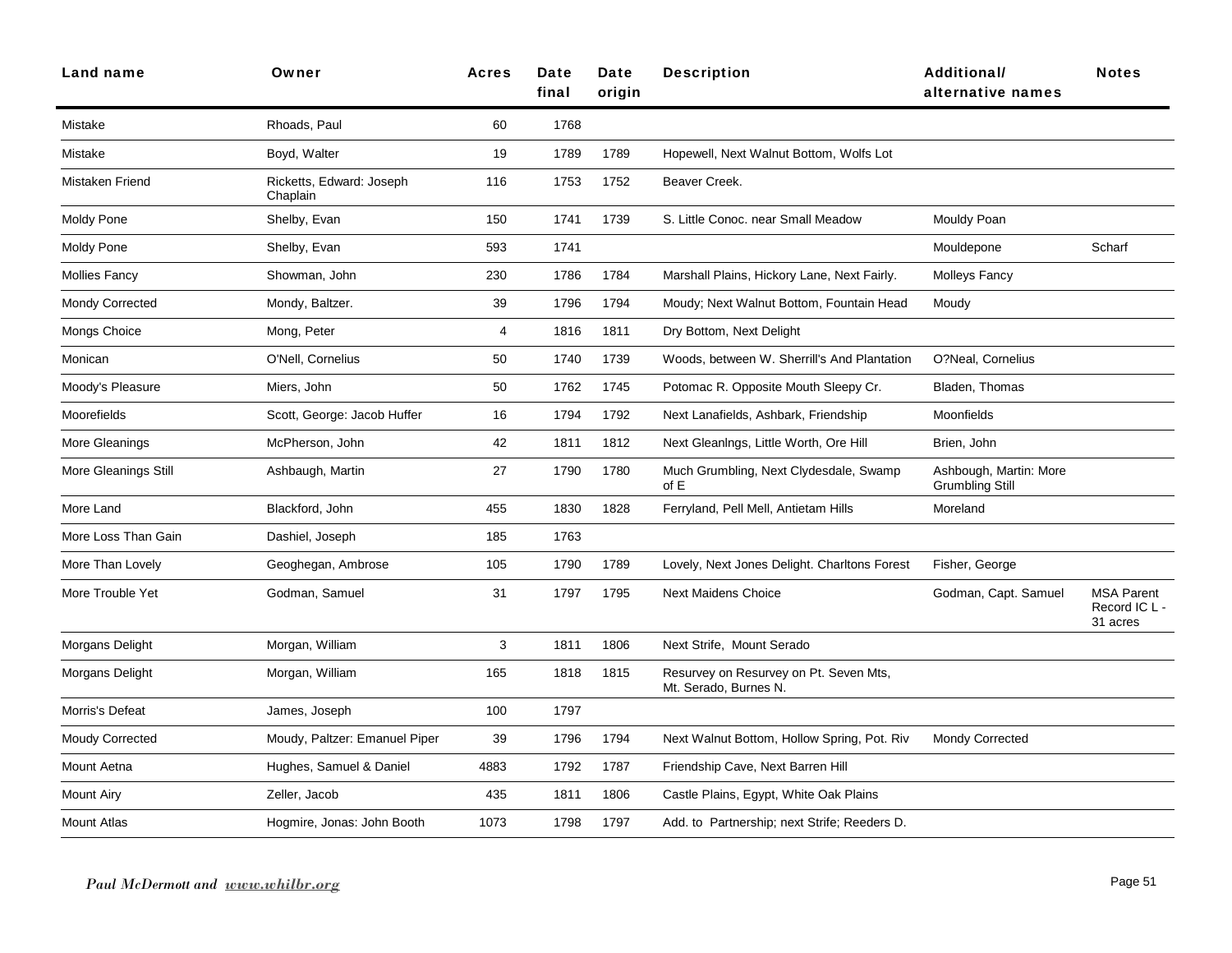| Land name             | Owner                                  | <b>Acres</b> | Date<br>final | Date<br>origin | <b>Description</b>                                           | <b>Additional/</b><br>alternative names | <b>Notes</b> |
|-----------------------|----------------------------------------|--------------|---------------|----------------|--------------------------------------------------------------|-----------------------------------------|--------------|
| Mount Eagle           | Davis, Henry                           | 41           | 1796          | 1792           | Next North Bend. 1M. South state line. 1M<br>Fr Green Sp.    |                                         |              |
| Mount Gilboa          | Houser, Abraham: Isaac Houser          | 8            | 1794          | 1791           | St. Patrick, Scotch Lot, Mount Misery                        |                                         |              |
| Mount Hope            | Kerchner, Martin                       | 411          | 1796          | 1795           | Resurvey on Resurvey on Batchelors<br>Delight, Pleasant Hill | Kershner, Martin                        |              |
| <b>Mount Misery</b>   | Carehart, John                         | 79           | 1772          | 1770           | Next Wine Hill, Next Resurvey on Jerrico,<br>St. Patrick     | Careheart, John;<br>Fasnacht            |              |
| Mount Nebo            | Price, Josiah: John Rowland            | 145          | 1794          | 1793           | Mount Nebo                                                   | Rowland, Henry                          |              |
| <b>Mount Neglect</b>  | Lynn, David                            | 95           | 1790          | 1790           | Next Sugar Bottom Incl. 2 Islands                            |                                         |              |
| <b>Mount Pelier</b>   | Barnes, Richard                        | 4694         | 1791          | 1788           | Maidens Choice, Hanover, Resurvey on Mt.<br>of Wales         |                                         |              |
| Mount Pisgah          | Mains, Philip & Thomas: Mary<br>Maines | 684          | 1806          | 1795           | Poor Robin, Next Mt. Side, Mouses Folly                      |                                         |              |
| Mount Pleasant        | Chaplain, Moses                        | 100          | 1745          | 1744           | Draft Little Antietam, Next Not Much                         | Chapline                                |              |
| Mount Pleasant        | Light, Mormy Duke                      | 50           | 1752          | 1754           | Potomac River N. side Myers Branch                           |                                         |              |
| Mount Pleasant        | Darby, Henry                           | 60           | 1762          |                |                                                              |                                         | Scharf       |
| Mount Pleasant        | Fetter, Ulrick                         | 50           | 1764          | 1753           | E. side Beaver Cr. 2M. Below Wagon Rd.                       | Dulany, Daniel                          |              |
| <b>Mount Pleasant</b> | Johnson, Baker                         | 1000         | 1787          |                |                                                              |                                         |              |
| <b>Mount Pleasant</b> | Darby, John                            | 226          | 1788          |                |                                                              |                                         |              |
| Mount Pleasant        | Chaplain, Joseph                       | 2575         | 1791          |                | Add. Piles Delight, Piles Hall, Andersons.                   |                                         |              |
| Mount Pleasant        | Darby, John                            | 736          | 1794          | 1793           | Mount Pleasant(1788); Next Whitemans<br>Prospect             |                                         |              |
| <b>Mount Pleasant</b> | Snyder, Jacob                          | 198          | 1815          |                |                                                              |                                         |              |
| Mount Serado          | Reeder, Jesse & William Morgan         | 75           | 1793          | 1790           | Servers Last Shift; Next Resurvey on 7 Mts.                  | Montserado                              |              |
| Mountain              | Baley, John                            | 50           | 1747          | 1745           | W. side Shenandoah Mt. on Rd. Teagues<br>Ferry               | Bailey, John                            |              |
| Mountain Foot         | Hogmire, Conrad                        | 31           | 1768          | 1767           | Next Chaneys Lot                                             | Hoyman, Conrad                          |              |
| <b>Mountain Glade</b> | Pridemore, Joseph                      | 66           | 1755          | 1755           | W. side Hill between M. Founks & South Mt.                   |                                         |              |
| Mountain Hall         | Ridenour, Martin                       | 423          | 1812          | 1812           | Pt. Locust Spring, Tressells Goodwill                        |                                         |              |
| Mountain Lot          | Prather, Richard                       | 10           | 1760          | 1760           | E. side E. Fork. Branch North Mt. Easter<br>Spring           | Mountain Lott                           |              |
| Mountain of Wales     | Shelby, Evan                           | 200          | 1740          | 1739           | Head Little Conoc. 1N Gap of Mt.                             |                                         |              |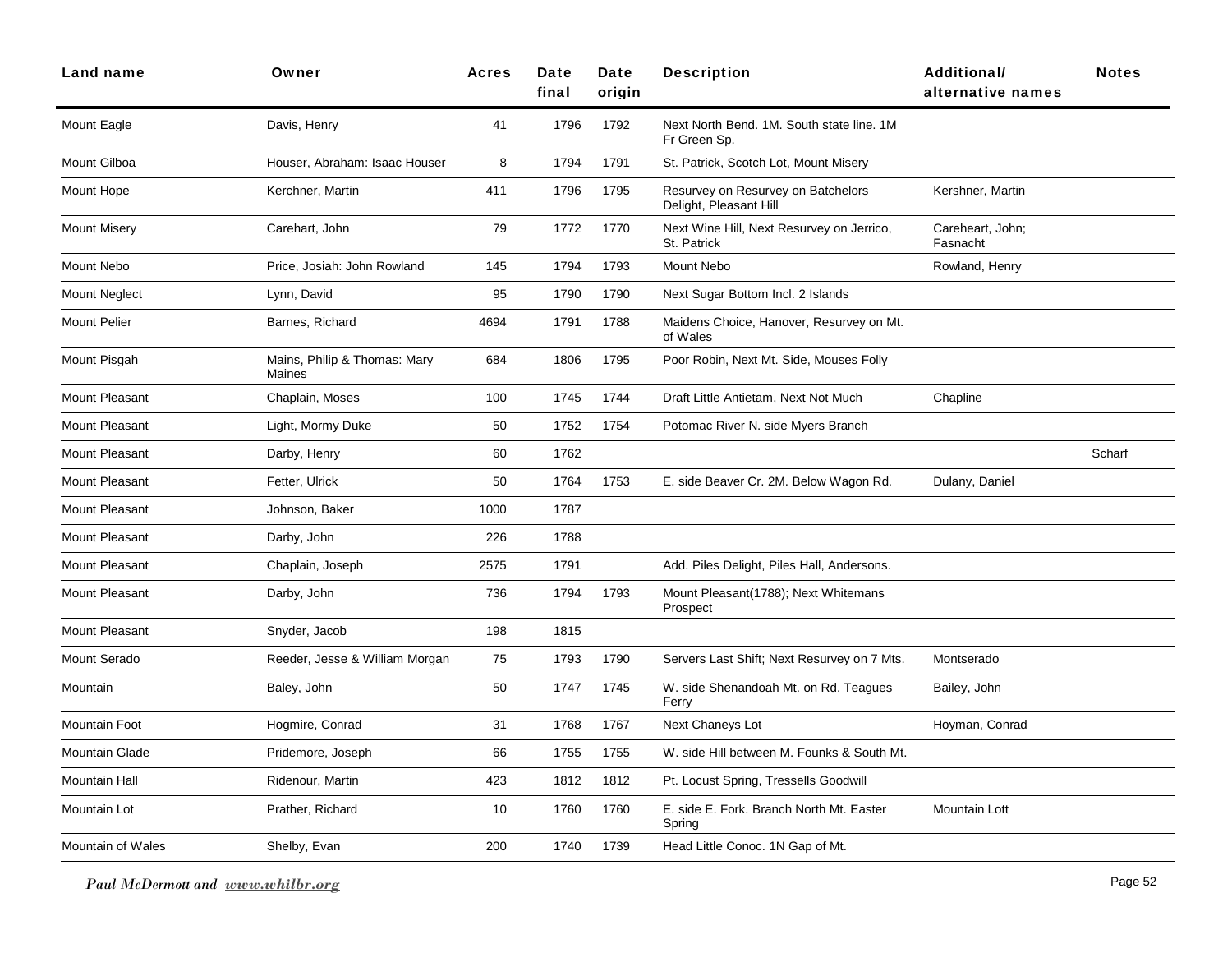| <b>Land name</b>          | Owner                      | <b>Acres</b>   | Date<br>final | Date<br>origin | <b>Description</b>                                        | Additional/<br>alternative names     | <b>Notes</b> |
|---------------------------|----------------------------|----------------|---------------|----------------|-----------------------------------------------------------|--------------------------------------|--------------|
| <b>Mountain Prospect</b>  | Hughes, Daniel             | 1618           | 1792          | 1791           | Pt. Resurvey on Three Springs, Next<br><b>Teagues Dis</b> |                                      |              |
| <b>Mountain Prospect</b>  | Scott, George              | 81             | 1792          | 1790           | Next Add. to Middleburgh; Add. to Mount<br>Prospect       |                                      |              |
| Mountain Side             | Fackler, Michael           | 32             | 1791          | 1788           | . 25M E. Rd. Green Spring Furnace                         | Eackler, Michael                     |              |
| Mountain Spring           | Davis, Henry               | 47             | 1794          | 1793           | W. side North Mt. Next Mountain Side,<br>Comprom          | Dorsey, Henry                        |              |
| Mountain Spring           | Beterbenner, Henry         | 110            | 1808          | 1807           | Next Add. to Mt. Prospect, Elizabeths Hills               |                                      |              |
| Mountza Neglect           | Lynn, David                | 95             | 1790          |                |                                                           |                                      |              |
| Much Grumbling            | Tasker, Peter              | 10             | 1772          | 1772           | <b>Next Wolfs Purchase</b>                                | Tysher, Peter                        |              |
| <b>Mullens Delight</b>    | Meeks, Thomas              | 60             | 1754          | 1754           | E. side Conoc. Next Meeks Neglect, Finis<br>Cor.          | Meek, Thomas                         |              |
| Mummas Fancy              | Mumma, Jacob               | 17             | 1823          | 1812           | Next Resurvey on Smiths Hills                             |                                      |              |
| Mummas Lott               | Mumma, Jacob               | 11             | 1812          |                |                                                           |                                      |              |
| <b>Murdocks Small Bit</b> | Murdock, William           | 17             | 1801          | 1794           | <b>Next Butlers Ramble</b>                                |                                      |              |
| My Chance is Lost         | Ansberger, Christopher     | 47             | 1795          | 1785           | Fair Chance                                               |                                      |              |
| My Home                   | Otto, John M.              | 50             | 1754          | 1754           | Next Salisbury, Resurvey on No Name, Let<br>Justice       | Martin, John (or Martin<br>John) Ott |              |
| Nagleys Habitation        | Binkley, Christian         | $\overline{2}$ | 1798          | 1788           | Next Resurvey on Kellys Delight, Cheneys<br>Lot           | <b>Magleys Habitation</b>            |              |
| Nancy's Contentment       | Rorer, John                | 817            | 1768          | 1768           | Add. to The Mill; Defiance, Jacobs Welfare                |                                      |              |
| Nancy's Fancy             | Pridmore, Joseph           | 341            | 1764          | 1764           | Resurvey on Mt. Glade; Next Barren Hill,<br>Long Looked   | Prigmore, Joseph                     |              |
| Nanney                    | Mong, George:              | 100            | 1764          | 1764           |                                                           | Nanny                                |              |
| Nanny                     | Mong, George: Henry Keedee | 290            | 1769          |                |                                                           |                                      |              |
| Narrow Bottom             | Bennett, Robert            | 25             | 1766          | 1765           | Potomac River 2M. Below Sideling Hill Cr                  |                                      |              |
| Narrow Meadow             | Snavely, Henry             | 19             | 1760          | 1760           | Next Weeks Ingenuity, Little Enlargement                  | Sneibly, Henry                       |              |
| Narrows                   | Price, Samuel              | 15             | 1793          | 1789           | <b>Three Friends</b>                                      | Price, Benjamin                      |              |
| Nathan's Lot              | O'Neal, Lawrence           | 28             | 1770          |                |                                                           |                                      |              |
| Nay Great Things          | Jones, David               | 10             | 1797          | 1771           | Next Linton; Gallipsies Bargain, Lick                     |                                      |              |
| Nazareth                  | Baumgardner, Peter         | 200            | 1745          | 1739           | Conno Branch of Conoc.                                    | Bumgardner, Peter                    |              |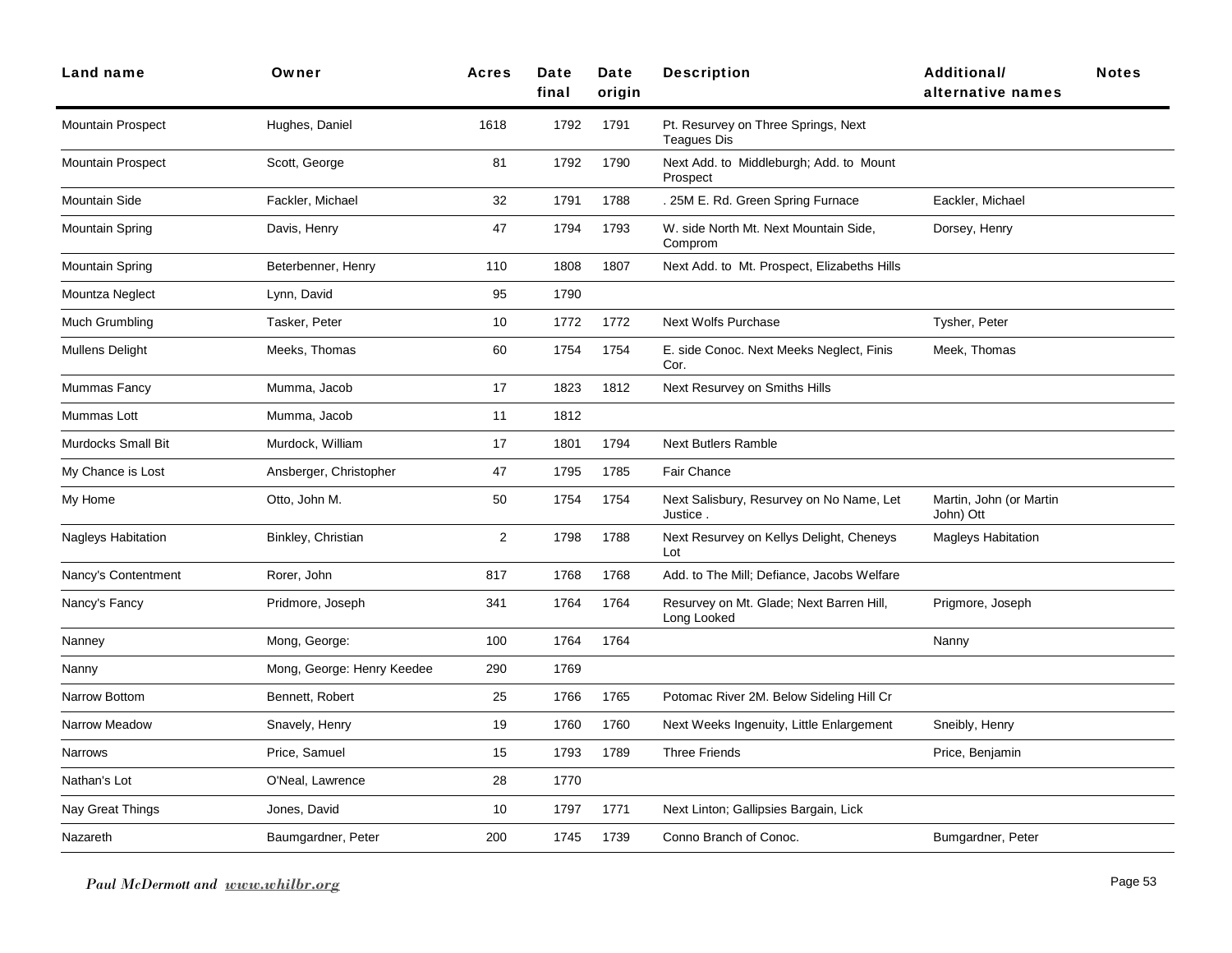| <b>Land name</b>          | Owner                                   | <b>Acres</b> | Date<br>final | Date<br>origin | <b>Description</b>                                                    | Additional/<br>alternative names                         | <b>Notes</b> |
|---------------------------|-----------------------------------------|--------------|---------------|----------------|-----------------------------------------------------------------------|----------------------------------------------------------|--------------|
| Nazareth                  | Kershner, Martin                        | 18           | 1796          | 1795           | Next Batchelors Delight, Egypt. Feltys Add                            | Kershener, Martin                                        |              |
| <b>Neals Bottom</b>       | Burgatt, Christopher: Daniel<br>Dulaney | 50           | 1759          | 1747           | W. side Antietam 2M. Above Sugar Bottom                               | Burkhead, Christopher                                    |              |
| Near the Navel            | Chapline, Joseph                        | 100          | 1761          |                |                                                                       |                                                          | Scharf       |
| Necessity                 | Hoover, Jacob                           | 767          | 1797          |                |                                                                       |                                                          |              |
| Need Not                  | Dulaney, Daniel                         | 200          | 1742          | 1742           | 1M. from Little Conoc. on Allegany Wagon<br>Rd.                       |                                                          |              |
| Needwood Forest           | Creasap, Thomas                         | 146          | 1748          | 1746           | Forest of Needwood; Next Red Oak Level                                | Cresap, Thomas                                           |              |
| Neglect                   | McCoy, John                             | 150          | 1742          |                |                                                                       | Neglect                                                  |              |
| Neglect                   | Mallott, Catherine                      | 50           | 1759          | 1753           |                                                                       |                                                          |              |
| Neglect                   | Armine, Henry                           | 75           | 1762          | 1761           | 5M from Jacks Bottom; . 25M. from<br>Potomac                          | Miller, George                                           |              |
| Neglect                   | Keedy, Henry                            | 10           | 1764          | 1764           | <b>Next Discontent</b>                                                | Keeding, Henry                                           |              |
| Neighbor Jonathan         | Hughes, Samuel                          | 16           | 1772          | 1771           | <b>Next New Work</b>                                                  |                                                          |              |
| Neighbors Neglect         | David, Owen                             | 52           | 1749          | 1749           | Next Land of Philip Baird                                             | Davis, Owen                                              |              |
| <b>Nelsons Folly</b>      | Nelson, Arthur: George Arthur           | 500          | 1738          | 1734           | S. side Draft of Antietam; Next Bealls<br>Choice                      | Neilson, George and<br>Arthur Neilson, Neilsons<br>Folly |              |
| Nesbits Inheritance       | Nesbit, Nathaniel                       | 708          | 1794          | 1791           | Resurvey on Resurvey on Hazzard, Locust<br><b>Thicket: Next Clark</b> |                                                          |              |
| New Design                | Know, John                              | 12           | 1791          |                |                                                                       | New Design                                               |              |
| New Design                | Hughes, Samuel                          | 5            | 1797          | 1795           | Next Sweepstakes Resurvey on Ox's<br>Venture                          |                                                          |              |
| New Stoar                 | Boyd, Andrew: John Boyd                 | 79           | 1739          | 1739           | Honey Hill near Wagon Rd.                                             | Boyd, Andrew; New Store,                                 |              |
| New Work                  | Hager, Jonathan                         | 714          | 1765          | 1765           | Stoney Batter; Dicksons Meadow                                        |                                                          |              |
| New York                  | Funk, Michael                           | 18           | 1755          | 1755           | On Rd. to James Wallings; N. side                                     |                                                          |              |
| <b>Newcomers Purchase</b> | Mansberger, John                        | 101          | 1794          | 1786           | Resurvey on Jonas Last Shift, Foxes Last<br>Shift                     |                                                          |              |
| Neweys Retreat            | Newey, John                             | 28           | 1826          | 1796           | <b>Next Great Rock Forest</b>                                         | Wright, Joshua                                           |              |
| Nicholas Contrivance      | Nicholas, Edward                        | 75           | 1740          | 1739           | near Rattlesnake Spring. Next. Smoke Pipe<br>Hat                      | Nichols, Edward                                          |              |
| Nicholas Contrivance      | Downey, James                           | 110          | 1753          | 1751           | Next Resurvey on Claylands Contrivance;<br><b>Broombacks</b>          |                                                          |              |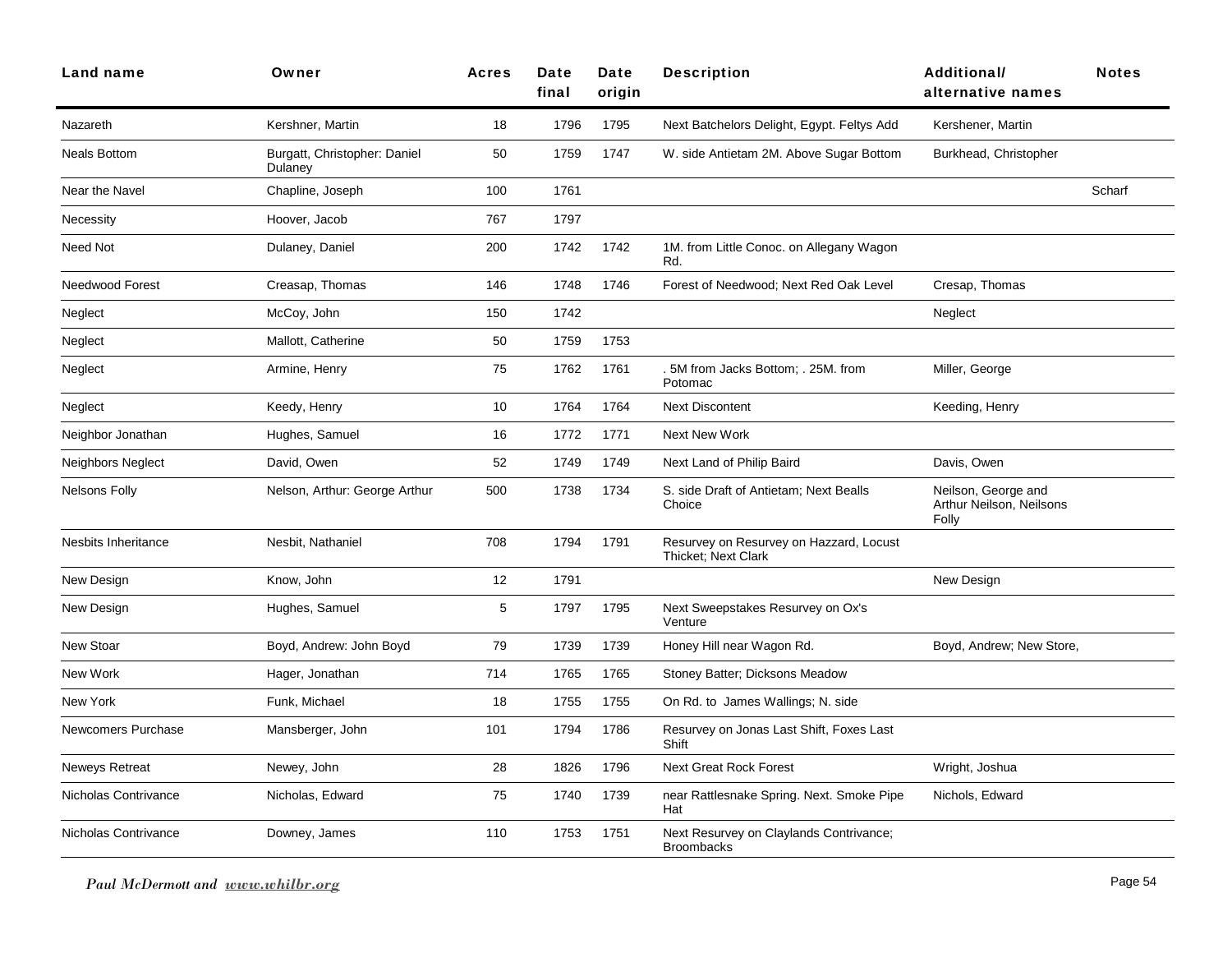| Land name                     | Owner                         | <b>Acres</b> | Date<br>final | Date<br>origin | <b>Description</b>                                       | <b>Additional/</b><br>alternative names   | <b>Notes</b> |
|-------------------------------|-------------------------------|--------------|---------------|----------------|----------------------------------------------------------|-------------------------------------------|--------------|
| Nicholas Mistake              | Watson, David                 | 10           | 1751          | 1750           | On Cattail Branch; Ringgold Dist.                        |                                           |              |
| Nickolas Rightnour's Pond     | Rightnours, Nicholas          | 100          | 1743          | 1742           | 5M. S of Cono on Small Rd.                               | Nicholas Rightnows<br>Pond: Nicholas Pond |              |
| No More Left                  | Baker, Isaac                  | 10           | 1765          | 1765           | Next Long Hill                                           |                                           |              |
| No Name                       | Tysher, Peter                 | 18           | 1773          | 1772           | Next Contentment, Add. to Bakers<br>Purchase             |                                           |              |
| None Left                     | Friend, Jacob                 | 3            | 1786          |                |                                                          |                                           |              |
| None Such                     | Davis, James                  | 100          | 1739          |                |                                                          |                                           |              |
| None Such                     | Dulany, Daniel                | 100          | 1750          |                |                                                          | Dulaney                                   |              |
| None Such                     | Davis, James                  | 300          | 1752          | 1751           | Next Mount Pelier; Fierys Inheritance; Luck<br>R.        |                                           |              |
| None Such                     | Beans, John                   | 150          | 1769          |                |                                                          |                                           |              |
| Normandy                      | Crow, Joshua                  | 119          | 1797          | 1795           | Resurvey on Normandy(1792); Next Birds<br>Bill           |                                           |              |
| Norrises Seat                 | Norris, William               | 65           | 1740          | 1740           | On Potomac R. near Big Spring                            |                                           |              |
| Norriton                      | Eastburn, Benjamin            | 115          | 1784          |                |                                                          |                                           |              |
| North Point                   | Toms, William                 | 9            | 1769          |                |                                                          |                                           | Scharf       |
| North Ridge                   | Price, Thomas                 | 78           | 1776          | 1774           | Next Ophelia At Nd. of Spring                            |                                           |              |
| Norway Forest                 | Scott, George                 | 118          | 1792          | 1791           | Resurvey on White Oak Land; 1M. W.<br>Jacob Adams        |                                           |              |
| Not At Home                   | Capeheart, Andrew             | 80           | 1755          | 1755           | N. side Tictums Run; Next Kysers<br>Inheritance          |                                           |              |
| Not Much                      | Good, William                 | 11           | 1784          | 1783           | Next Piles Grove; Mount Pleasant                         |                                           |              |
| Not Much                      | Powell, George                | 5            | 1803          | 1783           | Next Smiths Burgh; Kontz Chance                          |                                           |              |
| Notch                         | Carroll, Charles              | 18           | 1750          |                |                                                          |                                           | Scharf       |
| Notch                         | Carroll, Charles              | 78           | 1750          | 1750           | N64W80P 1. Maidens Choice                                |                                           |              |
| Nothing Ventured Nothing Have | Mantzer, Michael              | 5            | 1791          | 1787           | Next Small Timber, Lamberts Park                         | Mantz, Michael                            |              |
| Nottingham                    | Brooks, Isaac: Moses Chaplain | 550          | 1754          | 1753           | Little Antietam; Next Charlemont Pleasant                | Chapline, Moses                           |              |
| Nova Scotia                   | Smith, James                  | 10           | 1757          | 1757           | Next Marshalls Plains, Next Resurvey on<br>Hills & Dales |                                           |              |
| Nova Scotia                   | Smith, James                  | 60           | 1760          | 1757           | Next Marshalls Plains, Next Resurvey on<br>Hills & Dales |                                           |              |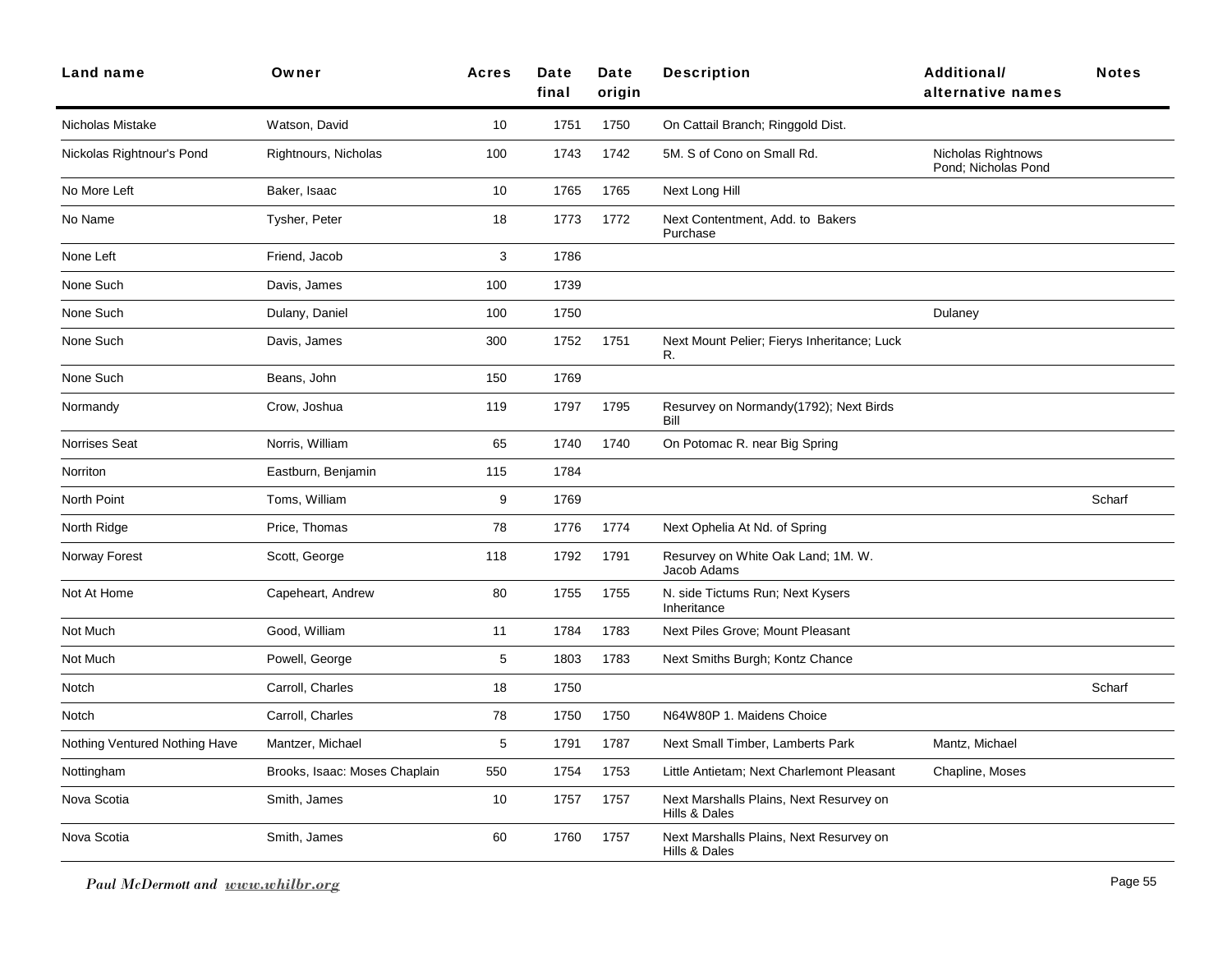| Land name               | Owner                               | <b>Acres</b> | Date<br>final | Date<br>origin | <b>Description</b>                                     | <b>Additional/</b><br>alternative names | <b>Notes</b> |
|-------------------------|-------------------------------------|--------------|---------------|----------------|--------------------------------------------------------|-----------------------------------------|--------------|
| Nova Zembla             | Chapline, Joseph                    | 13           | 1793          |                |                                                        |                                         |              |
| Number Eight            | Gordon, John M.                     | 346          | 1769          | 1768           | End. N10E L Conoc. Manor. 14-15 Lines                  |                                         |              |
| <b>Number Five</b>      | Gordon, John M.                     | 1735         | 1769          | 1768           | <b>Next Rogues Harbor</b>                              | Jordan, John Morton                     |              |
| Number Four             | Gordon, John M.                     | 481          | 1769          | 1768           | Next Perryns Adventure; Timber Wood                    |                                         |              |
| Number One              | Gordon, John M.                     | 458          | 1769          | 1768           | Next Hallmans Lookout. Resurvey on Water<br>Sink       | Jordan, John Morton                     |              |
| Number One              | Hebb, John: Robert Hughes           | $\mathbf{1}$ | 1822          | 1798           | Next Wallings Luck; Resurvey on Discontent             |                                         |              |
| Number One & Number Two | Price, George                       | 24           | 1800          | 1794           | Next Resurvey on Three Friends                         |                                         |              |
| Number Seven            | Gordon, John M.                     | 341          | 1769          | 1768           | Next Swedes Delight; Dear Bought                       | Jordan, John Morton                     |              |
| Number Six              | Gordon, John M.                     | 1727         | 1769          | 1768           | Next Swedes Delight; Resurvey on White<br>Oak Swamp    |                                         |              |
| Number Three            | Gordon, John M.                     | 995          | 1769          | 1768           | Next Resurvey on Good Luck; Hazel<br>Bottom, Dixons P  |                                         |              |
| Number Three            | Price, Josiah: Samuel Hughes        | 15           | 1801          | 1794           | Next Resurvey on Three Friends                         | Price, Samuel                           |              |
| Number Three            | Hughes, Robert                      | 17           | 1803          | 1798           | Next Rich Barrons, Gathers Luck; Resurvey<br>on Old F  |                                         |              |
| <b>Number Twelve</b>    | Nyman, Henry                        |              | 1819          |                |                                                        |                                         | 18 perches   |
| Number Twenty One       | Stonebraker, Gerard                 | 72           | 1818          |                |                                                        |                                         |              |
| Number Two              | Gordon, John M.                     | 1970         | 1769          | 1768           | Next Resurvey on Charlemont, Widows Mite               |                                         |              |
| Oak Grove               | Marmaduke, W. Boyd: John<br>Johnson | 207          | 1820          | 1818           | Pt. Resurvey on White Oak Grove; Next<br>Pennypack Pd. | Johnston, John                          |              |
| Oak Woods               | Gibson, John                        | 89           | 1814          | 1813           | Elbow Ridge; Next Rhodes Folly, Rural<br>Felicity      |                                         |              |
| Obed                    | Stull, John                         | 104          | 1770          | 1769           | Next Resurvey on Stulls Forest, End. 42 L.             | Obid                                    |              |
| Ogles Friendship        | Brooke, James                       | 50           | 1765          |                |                                                        |                                         |              |
| Old Fox Deceived        | Walling, Jr. James.                 | 100          | 1755          | 1755           | Nw. George Bonds; Next Easter Sunday                   |                                         |              |
| Old Fox Deceived        | Walling, Jr. James.                 | 1367         | 1757          |                |                                                        |                                         | Scharf       |
| Old Plott               | Jost, Christian                     | 36           | 1762          | 1762           | Next Brothers Request.                                 | Yost, Christian                         |              |
| Old Timers              | Deakins, Francis                    | 46           | 1775          | 1774           | near Penn. Line 100 P E. Great Tonoloway<br>Cr         | Leir Linn; Old Times                    |              |
| Olivet                  | Jacques, Denton                     | 1091         | 1814          | 1812           | Resurvey on Pt. Mt. of Wales; next Spring<br>Head      |                                         |              |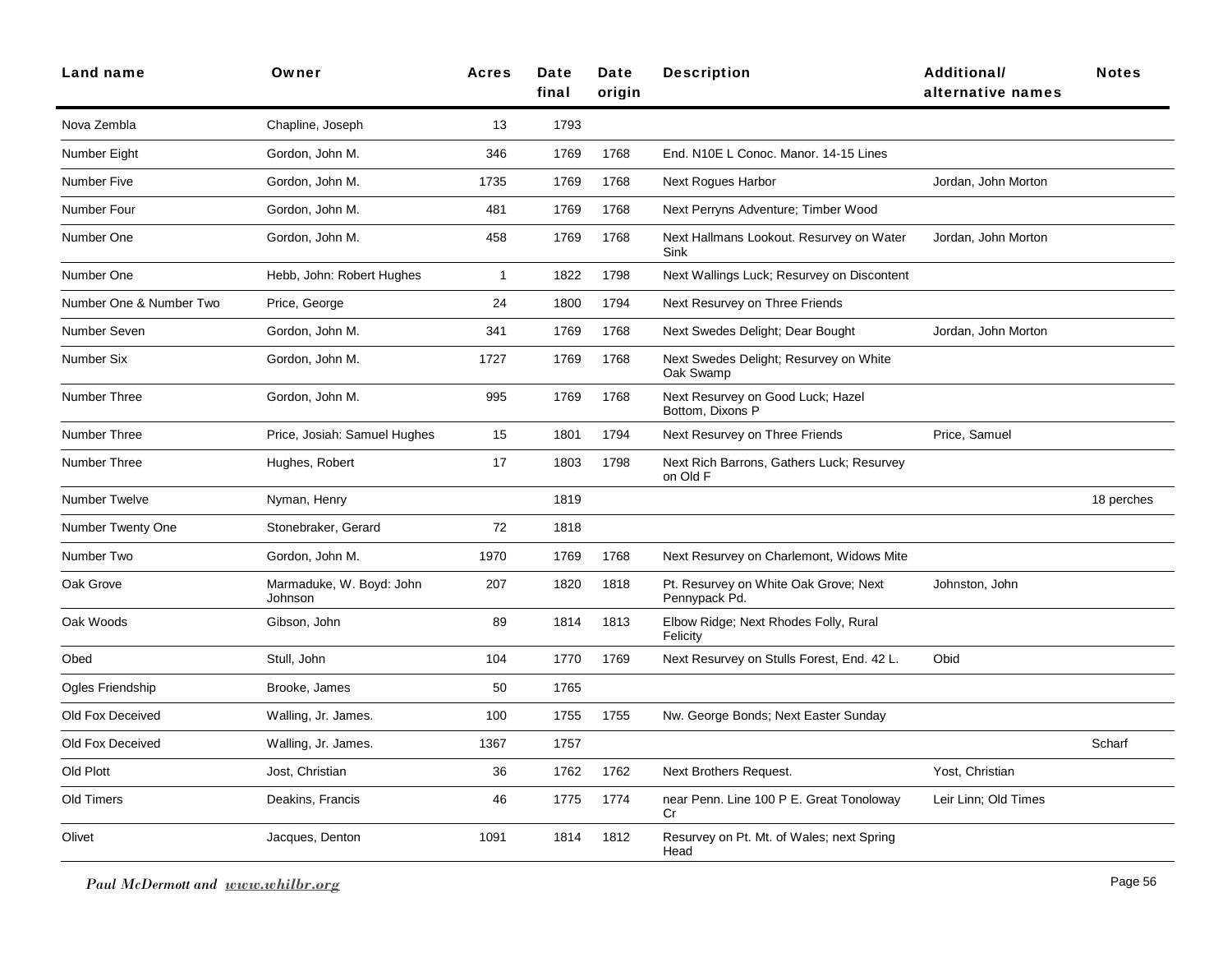| Land name                                                                                       | Owner                           | <b>Acres</b> | Date<br>final | Date<br>origin | <b>Description</b>                                      | Additional/<br>alternative names              | <b>Notes</b> |
|-------------------------------------------------------------------------------------------------|---------------------------------|--------------|---------------|----------------|---------------------------------------------------------|-----------------------------------------------|--------------|
| One Field More                                                                                  | Godman, Samuel                  | 16           | 1797          | 1795           | Resurvey on Mt. Serado; Next Lanafield,<br>Ashback      | Godman, Capt. Samuel                          |              |
| Ophelia                                                                                         | Hughes, Jr. Daniel              | 206          | 1817          | 1815           | Mount Aetna; Next Manheim; Pattison Res.                |                                               |              |
| Orchard                                                                                         | Troutman, Michael               | 25           | 1790          |                |                                                         |                                               |              |
| Ore Hill                                                                                        | Keys, George: Samuel Ogle       | 116          | 1757          | 1747           | Next Little I Thought It.; More Gleanings               | Keys, Greshen                                 |              |
| Ore Ridge                                                                                       | Robins, Daniel                  | 50           | 1764          |                |                                                         |                                               |              |
| <b>Orrs Knavery</b>                                                                             | Wiles, George                   | 10           | 1790          | 1783           | Next Bear Hole; Heirs Ground                            | <b>Orrs Navery</b>                            |              |
| Ortmans Valley                                                                                  | Boteller, Thomas: Daniel Ortman | 5            | 1825          | 1823           | Next Keep Triest; Botellers Discovery                   | Boteler, Thomas                               |              |
| <b>Other Shimer Hoff</b>                                                                        | Schoaff, John                   | 30           | 1769          | 1767           | W. side Shenandoah Mt.                                  | <b>Other Skinners Hoff</b>                    |              |
| Out Lot                                                                                         | French, George                  | 50           | 1761          | 1761           | 80P from Darlings Sale, Next Add. to Outlet             |                                               |              |
| Outlet and Lingoes Outlet                                                                       | Lingoe, Robertson               | 50           | 1763          |                |                                                         |                                               |              |
| Ox's Venture                                                                                    | Williams, Elie                  | 114          | 1821          | 1798           | Next New Design; Little Spring; Fed. Forest             | Ox, John                                      |              |
| Painters Range                                                                                  | Painter, Daniel                 | 30           | 1787          |                |                                                         |                                               |              |
| Paradise & Good Hope                                                                            | Scott, Dr. Upton: Phillip Key   | 335          | 1766          | 1764           | Paradise Regained. Next Dry Plains                      | Paradise                                      |              |
| Paradise Regained                                                                               | Key, Phillip                    | 530          | 1750          | 1750           | . 5M. from Wg. Rd. N. side Betw. W.<br>Evans&Little C.  | Paradice Regained                             |              |
| Paris                                                                                           | Smith, Robert                   | 312          | 1797          | 1796           | On Pt. Resurvey on Little Meadow; Add. to<br>Loss-Gain  |                                               |              |
| Park Head                                                                                       | Johnson, Thomas et. al.         | 1137         | 1769          | 1768           | Branch Licking Creek; N. side 8 P. from<br>Potomac      | Johnson, Thomas, Jr.<br>and Launcelot Jacques |              |
| Park Head Enlarged                                                                              | Johnson, Thomas et. al.         | 1844         | 1773          | 1772           | Resurvey on Park Head; Barrany Hill; Next<br>Chance     | Johnson, Thomas, Jr.<br>and Lancelot Jacques  |              |
| Parks Hall                                                                                      | Parks, William                  | 1550         | 1732          |                |                                                         |                                               |              |
| Part of Chestnut Hill Resurvey                                                                  | Stull, John                     | 393          | 1761          |                |                                                         |                                               | Scharf       |
| Part of Conclusion Enlarged,<br>Addition to Part of Conclusion,<br>Part of Conclusion Encreased | Deakins, William                | 1421         | 1783          |                |                                                         |                                               |              |
| Part of Dutch Folly Resurveyed                                                                  | Volgamor, James                 | 112          | 1746          | 1745           | Next Resurvey on Free Stone; Resurvey on<br>Let Justice | Vulgamore Joseph;<br>Wolgamott                |              |
| Part of Third Resurvey on Sarah's<br>Delight                                                    | Hughes, Daniel & Samuel         | 637          | 1787          |                |                                                         |                                               | Scharf       |
| Partnership                                                                                     | Beall, John & Geo. Gordon       | 150          |               | 1736           |                                                         |                                               |              |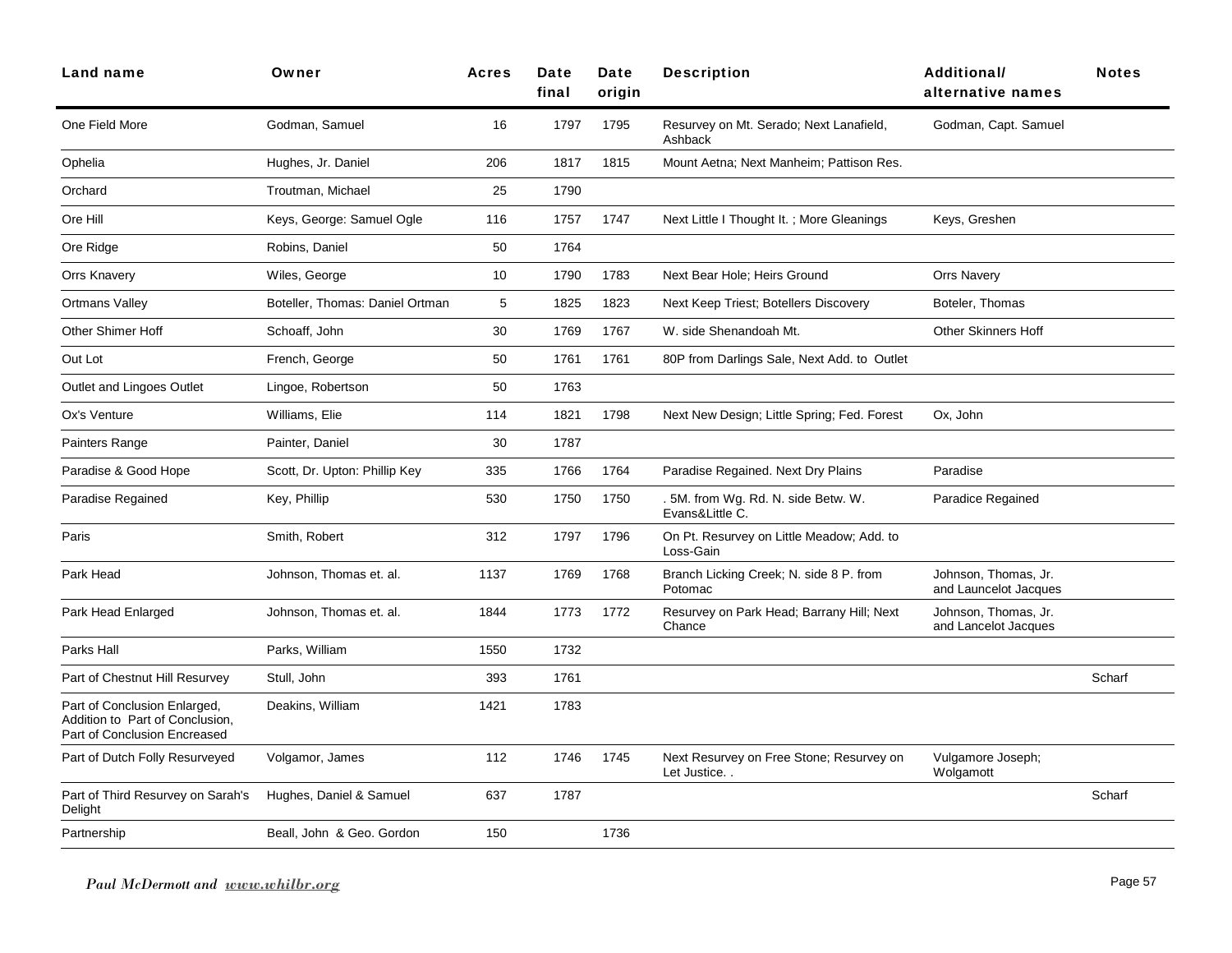| Land name                | Owner                                                                         | <b>Acres</b>   | Date<br>final | Date<br>origin | <b>Description</b>                                | Additional/<br>alternative names                                                              | <b>Notes</b> |
|--------------------------|-------------------------------------------------------------------------------|----------------|---------------|----------------|---------------------------------------------------|-----------------------------------------------------------------------------------------------|--------------|
| Partnership              | Hall, Elizabeth, Thomas Watkins,<br>John Hall, Thomas Wall, and<br>Henry Wall | 909            | 1770          |                |                                                   |                                                                                               |              |
| Partnership              | Holtzman, Frederick                                                           | $\overline{7}$ | 1773          |                |                                                   |                                                                                               |              |
| Partnership              | Macklefish, Thomas                                                            | 36             | 1785          | 1782           | Next Stulls Forest; Aveys Good Will               |                                                                                               |              |
| Partnership              | Mansberger, John                                                              | 685            | 1795          | 1794           | Necombers Purchase; Next Rackhon                  |                                                                                               |              |
| Partnership              | Voyant, Christian: Andrew<br><b>Bottman</b>                                   | 143            | 1796          | 1771           | Pt. Resurvey on Roots Hill; Next Voltons<br>Searl | Buttman, Andrew                                                                               |              |
| Partnership              | Ellicott, Elizabeth et. al.                                                   | 454            | 1797          | 1796           | Olges Friendship; N. side Tictum Run              | Ellicott, Elizabeth and<br>Mahlon Chandlee,<br>Hannah Chandlee, and<br><b>Brooke Chandlee</b> |              |
| Partnership              | Sharrar, John & Jack Petry                                                    | 3              | 1811          | 1802           | E. side Antietam Cr. Next Kellys Chance           | Sharer, John                                                                                  |              |
| Pasture Green            | Good, William                                                                 | 290            | 1786          | 1782           | Mountain; Come By Chance; Next Piles<br>Grove     |                                                                                               |              |
| Pastures Green           | Price, George: Richard Prather                                                | 12             | 1796          | 1792           | Next Marlboro Field                               |                                                                                               |              |
| <b>Pattison Resurvey</b> | Pattison, James                                                               | 411            | 1775          | 1772           | Manners; Kiddings Disappointment                  |                                                                                               |              |
| Pauls Delight            | Dickson, James                                                                | 200            | 1761          | 1761           | Next Secret Bottom; next #2                       |                                                                                               |              |
| Pauls Travels            | Rhorer, Paul                                                                  | 40             | 1770          | 1769           | Next Felfoot; Next Felfoot Enl.                   | Rhodes, Paul                                                                                  |              |
| Paynes Industry          | Paynes, Flayl                                                                 | 50             | 1742          | 1741           | Ns. Blue Ridge 1M. Potomac R.                     |                                                                                               |              |
| Peace                    | Rodrick, Ludowick                                                             | 310            | 1794          | 1794           | Next Grandfathers Gift Res. Maryland              | Rodrick, Lodwick                                                                              |              |
| Peace and Plenty         | Zuck, Michael                                                                 | 160            | 1802          | 1799           | Pt. of Dry Spring; Pt. Georges Mistake            |                                                                                               |              |
| Pearce Well              | Pearce, John                                                                  | 21             | 1769          | 1769           | 3 M. Above Conoc. on Potomac                      | Pearcewell                                                                                    |              |
| Pell Mell                | Vanmeter, John                                                                | 102            | 1743          | 1742           | N. Corner Antietam Bottom-Potomac R.              |                                                                                               |              |
| Penns Disappointment     | Beall, Capt. George                                                           | 80             | 1739          | 1738           | Draft Little Antietam-Dry Branch                  |                                                                                               |              |
| Penny Pack Pond          | Rench, Peter: Daniel Dulaney                                                  | 50             | 1753          | 1744           | Beaver Creek. Next Mount Aetna                    |                                                                                               |              |
| Penny Park               | Bravan, Peter: John Miller                                                    | 9              | 1793          | 1792           | Next Chance (I. Shelby), Charltons Forest         | Pinny Park                                                                                    |              |
| <b>Perrins Adventure</b> | Perrin, John                                                                  | 100            | 1740          | 1739           |                                                   |                                                                                               |              |
| Perryns Adventure        | Perrin, John                                                                  | 222            | 1747          | 1744           | Next #4. Beg. End. Cheneys Manor                  |                                                                                               |              |
| Perryns Fancy            | Perryn, John                                                                  | 95             | 1761          | 1761           | Little Tonoloway-3M. from Mouth                   |                                                                                               |              |
| Perrys Retirement        | Perry, James                                                                  | 100            | 1757          | 1743           | N. side Antietam Cr. Next Res. Well Taught        | Perry, Joseph                                                                                 |              |
|                          |                                                                               |                |               |                |                                                   |                                                                                               |              |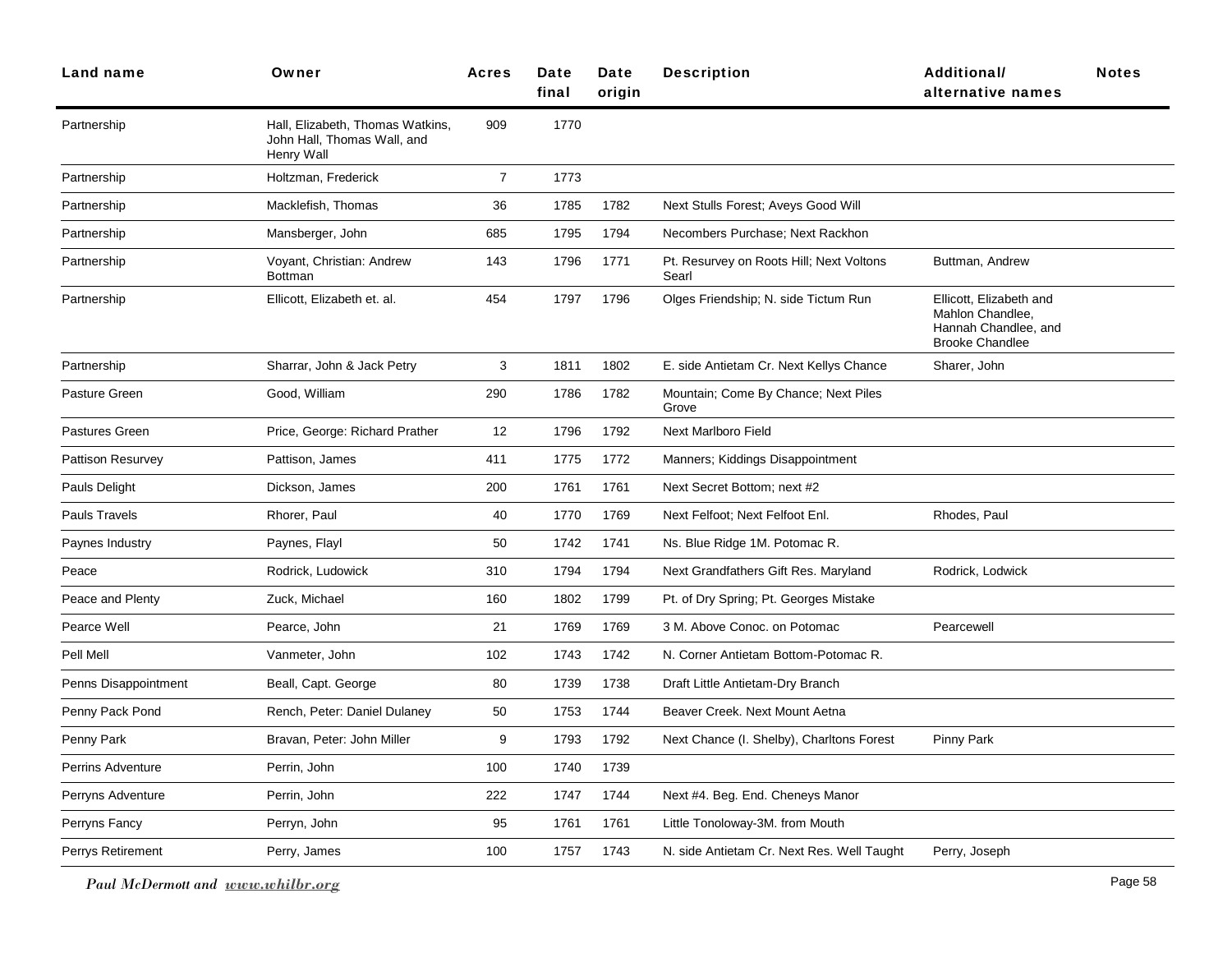| <b>Land name</b>        | Owner                           | <b>Acres</b> | Date<br>final | Date<br>origin | <b>Description</b>                                 | <b>Additional/</b><br>alternative names         | <b>Notes</b> |
|-------------------------|---------------------------------|--------------|---------------|----------------|----------------------------------------------------|-------------------------------------------------|--------------|
| Perseverance            | Barnes, Richard                 | 417          | 1791          | 1789           | Res. of Kindness. Next Maids Fancy,                |                                                 |              |
| Peters Choice           | Dulaney, Daniel & Walter        | 100          | 1765          | 1747           | S. Potomac R. 1M. from J. Jacks on Wagon<br>Rd.    | Dulany                                          |              |
| Peters Delight          | Mallott, Peter                  | 19           | 1759          | 1759           | W. side Dry Run                                    |                                                 |              |
| Peters Delight          | Milot, Peter                    | 233          | 1799          | 1785           | Res. of Res. Peters Delight.                       |                                                 |              |
| Peters Home             | Weaver, Peter                   | 51           | 1806          | 1793           | Res. My Home; Belmont is Resurvey                  |                                                 |              |
| Pheasant Hill           | Wardrope, James                 | 49           | 1744          |                |                                                    | Pheasant Hill                                   | Scharf       |
| Philadelphia            | Gallespie, George: Thomas Price | 284          | 1768          | 1766           | Pt. Mt. of Wales; next Need Not                    | Gillespie, George                               |              |
| Philadelphia            | Crawford, Nathaniel             | 482          | 1772          |                |                                                    |                                                 |              |
| Philips Range           | Morningstar, Philip             | 228          | 1773          |                |                                                    |                                                 |              |
| <b>Phillips Choice</b>  | Litsinger, Phillip              | 31           | 1765          | 1765           | Next Burns Neglect, Draft Little Antietam          | Litzsinger, Philip                              |              |
| <b>Pierpont Content</b> | Pierpont, Larkin                | 100          | 1760          | 1747           | Sd. Beaver Cr. Next Res. Jericho Hills             | Pierpoint, Larkin;<br><b>Pierpoints Content</b> |              |
| Piles Delight           | Sprigg, Richard                 | 724          | 1742          | 1734           | Potomac R. Nw from Sharpsburg                      | Spriggs, Richard                                |              |
| Piles Grove             | Sprigg, Richard                 | 560          | 1736          | 1734           | Antietam Creek; . 5 M. Above Wagon Rd.             | Pile Grove                                      |              |
| Pine Grove              | Otto, Adam & William Boyd       | 78           | 1790          | 1788           | Next Prospect Hill, Alloways, Res. Bac.<br>Delte   | <b>Piney Grove</b>                              |              |
| Pine Hills              | Roddey, Edward                  | 50           | 1753          |                |                                                    |                                                 |              |
| <b>Piney Forest</b>     | Mains, Philip                   | 160          | 1796          | 1795           | Next Mouses Folly, Res. Pipe Tomahawk              | Maines, Philip                                  |              |
| Piney Hill              | Wardrop, James                  | 86           | 1753          | 1752           | Surrounded By Kindness Enl. E. side Lick<br>Run    |                                                 |              |
| Piney Hill              | Simmonds, Samuel                | 30           | 1792          |                |                                                    |                                                 |              |
| Piney Hill Enlarged     | Swearingin, John                | 320          | 1752          | 1742           | Next Pleasant Valley (187A) Next Res. Park<br>Hall |                                                 |              |
| <b>Piney Swamp</b>      | Craft, George                   | 30           | 1755          | 1755           | Next Great Rock Forest: March Weather              |                                                 |              |
| Pipe Tomahawk           | Posthethwait, Samuel            | 25           | 1762          | 1762           | Hollow Into Sams Run; Draft Licking Creek          | Posthethwaite, Samuel                           |              |
| Place                   | Hook, Rudolph                   | 50           | 1755          | 1755           | 2nd. L. Second Tryall                              |                                                 |              |
| <b>Pleasant Bottom</b>  | Boyd, John                      | 164          | 1739          | 1739           | Potomac River; 3/4 M. Above Conoc.                 | Boyd, William                                   |              |
| <b>Pleasant Bottom</b>  | Postlewait, John                | 226          | 1739          | 1737           | W. side Conoc. Bel. Hill. 2 M. N. Us 40            | John Postlethwait;<br>Postalwait, John          |              |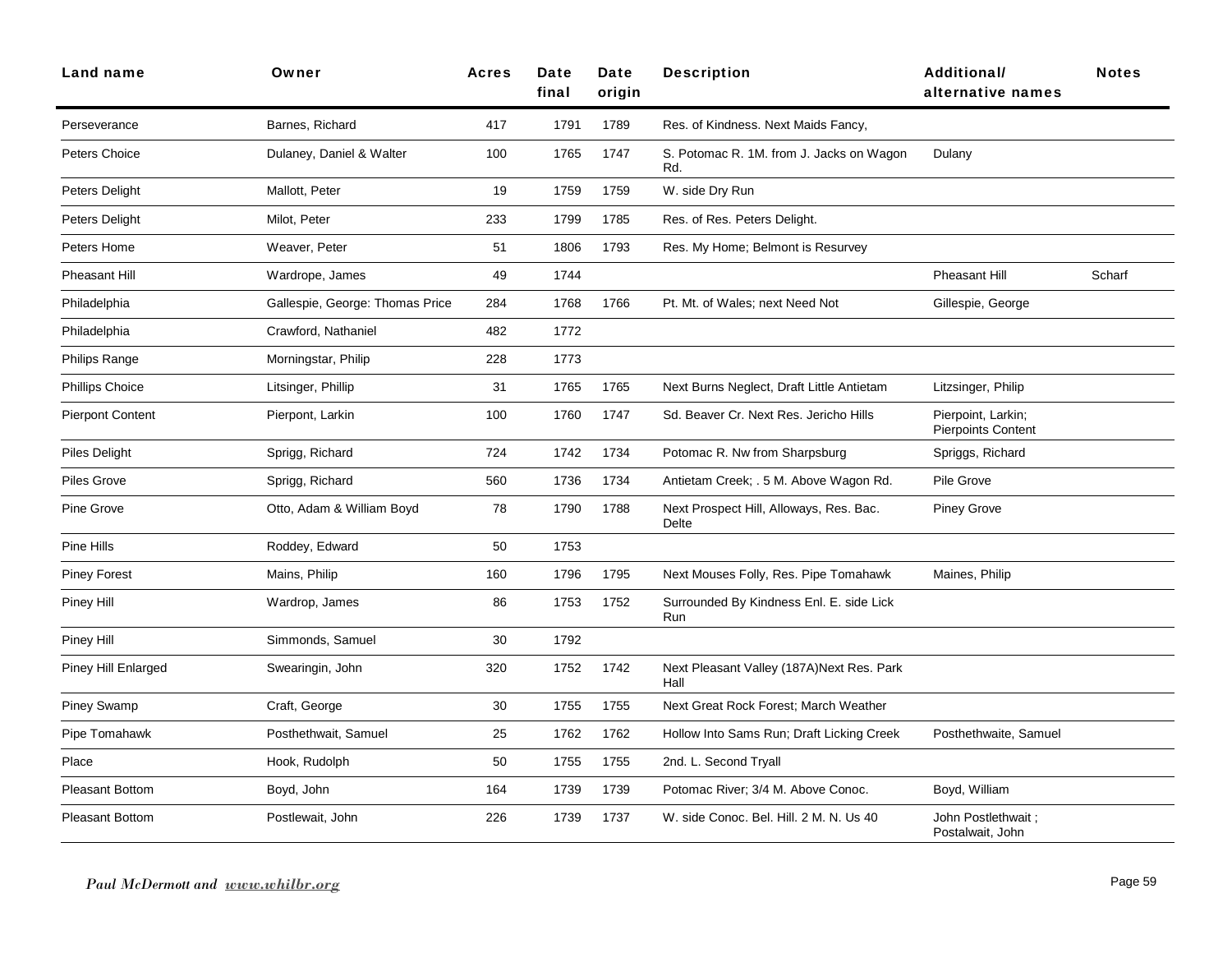| Land name                                           | Owner                         | <b>Acres</b> | Date<br>final | Date<br>origin | <b>Description</b>                                          | <b>Additional/</b><br>alternative names   | <b>Notes</b> |
|-----------------------------------------------------|-------------------------------|--------------|---------------|----------------|-------------------------------------------------------------|-------------------------------------------|--------------|
| Pleasant Bottom, Pt. of Resurvey<br>on Mt. of Wales | Baker, Isaac                  | 1130         | 1770          | 1768           | <b>Next Mount Pelier</b>                                    |                                           |              |
| Pleasant Garden                                     | Keysacker, Simon              | 383          | 1796          | 1795           | Next Settled in Time                                        | Keysacre, Simon                           |              |
| Pleasant Hill                                       | Spencer, Isia                 | 150          | 1745          | 1744           | W. side Beaver Creek, near Wagon Rd.<br>Ford                |                                           |              |
| Pleasant Hill                                       | Meek, Jane                    | 50           | 1754          | 1754           | E. side Conoc. on hill near George Waddles                  |                                           |              |
| Pleasant Level                                      | Armstrong, John               | 25           | 1755          | 1755           | S. side Wildcat Branch                                      |                                           |              |
| <b>Pleasant Meadow</b>                              | Carroll, Charles              | 128          | 1753          |                |                                                             |                                           |              |
| <b>Pleasant Meadow</b>                              | Witmer, Henry                 | 359          | 1816          | 1814           | E. side Conoc. near Us40. is Res. Green<br>Castle           | Witner, Henry                             |              |
| <b>Pleasant Mount</b>                               | Barr, John                    | 147          | 1819          | 1812           | Res. on Res. Poles Part Well Taught                         |                                           |              |
| <b>Pleasant Spring</b>                              | Rench, John                   | 100          | 1760          | 1760           | 351. Long Meadow Enl. Next Res. Clayland<br>Inh             |                                           |              |
| <b>Pleasant Spring</b>                              | Angle, Henry                  | 196          | 1764          | 1761           | Res. on Res. Three Friends                                  |                                           |              |
| <b>Pleasant Spring</b>                              | Boyd, Jr., William            | 5            | 1791          | 1790           | Nw side Ridge to Potomac R. near Ellas<br>Myer              |                                           |              |
| Pleasant Valley                                     | Martin, Benjamin              | 9            | 1758          |                |                                                             |                                           |              |
| Pleasant Valley                                     | Houser, Isaac: Daniel Dulaney | 50           | 1763          | 1740           | N. side Draft Beaver Creek. 25 M. Bel. Kelly<br>H           | Dulany                                    |              |
| Pleasant Valley                                     | Claggett, Posthomous          | 125          | 1788          | 1785           | Next King Cole; Res. of Park Hall                           | Clagett, Posthamous                       |              |
| Pleasant Valley                                     | Rohrer, Frederick             | 187          | 1811          | 1809           | Next Piney Hall Enl. Woodstock Forest                       |                                           |              |
| Pleasant Valley                                     | Snyder, Jacob                 | 120          | 1816          | 1814           | S. Side Rd. Fox's Gap; Next Blooming<br>Plains              |                                           |              |
| Pleased with all Men                                | Knave, Jacob                  | 131          | 1786          |                |                                                             |                                           |              |
| Plumb Run                                           | Smith, James                  | 50           | 1754          | 1754           | N side Plumb Run Draft Conoc.                               | Smith, William John                       |              |
| Plumb Yard                                          | Lucass, Charles               | 300          | 1740          | 1739           | Bet. Conoc. Manor Ft Potomac; Next #5,<br>Wd. Hill          | Lucas, Charles                            |              |
| <b>Plunks Doubt</b>                                 | Plunk, Christopher            | 100          | 1749          | 1749           | Conoc. Dist.                                                |                                           |              |
| Point Lookout                                       | Dawson, James                 | 85           | 1752          | 1749           | W. side Antietam; .25 M. Above Mouth<br><b>Beaver Creek</b> |                                           |              |
| Polks Meadow                                        | Polk, Charles                 | 100          | 1748          | 1748           | Next Abigales Delight; Little Cone. 1M. F. Pr               | Poalk, Charles; Poalkes<br><b>Meadows</b> |              |
| Polks Meadow Enlarged                               | Tong, William                 | 187          | 1804          | 1798           | Next Caledonia; Res. Tonoloway Lick                         | Poths Meadows Enlarged                    |              |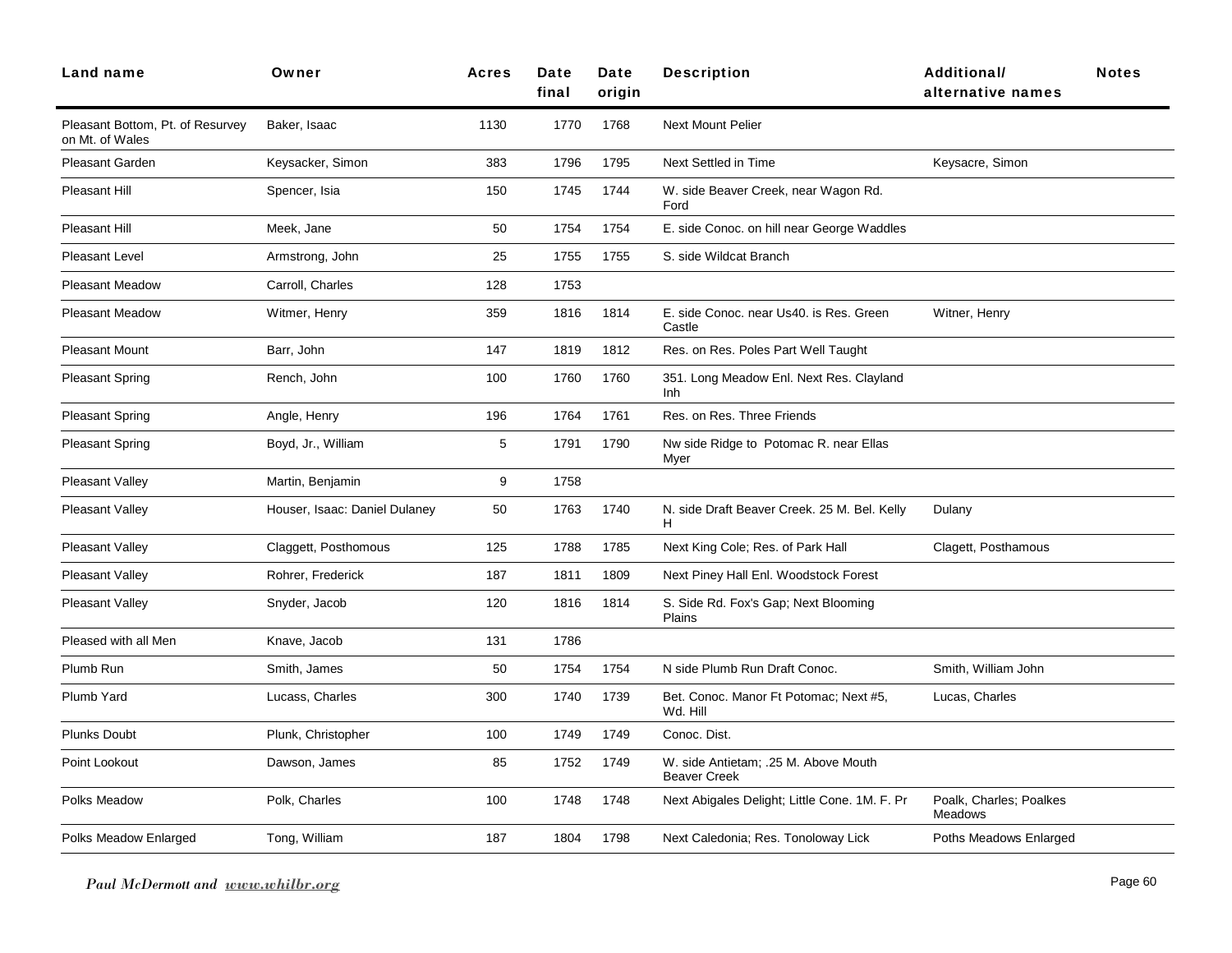| Land name              | Owner                                   | <b>Acres</b>   | Date<br>final | Date<br>origin | <b>Description</b>                               | <b>Additional/</b><br>alternative names | <b>Notes</b> |
|------------------------|-----------------------------------------|----------------|---------------|----------------|--------------------------------------------------|-----------------------------------------|--------------|
| Polks Venture          | Polke, John                             | 10             | 1754          | 1753           | Stillwood Branch. 25M Bel. Rogers Run            | Polk, John                              |              |
| Polmers Defeat         | Bragonier, George                       | 140            | 1793          | 1792           | Next What's Left Res. Pipe Tomahawk.             |                                         |              |
| Poor Chance            | Meeks, Thomas                           | 50             | 1762          | 1760           | Draft Conoc. Nr Temp. L                          | Meek, Thomas                            |              |
| Poor Chance            | Bachtel, Isaac                          | 64             | 1798          | 1794           | Next What You Will; Golden Fleece                | Bachtell, Isaac                         |              |
| Poor Chance            | Burget, Daniel: James Adams             | $\overline{1}$ | 1814          | 1808           | Next Keysers Inheritance; Whitemans Pros,        | Burgett, Daniel                         |              |
| Poor Land              | Bowman, John                            | 50             | 1755          | 1755           | E. side Conoc. Next to Let Justice Take<br>Place |                                         |              |
| Poor Mans Hall         | Trovinger, John                         | 25             | 1815          | 1813           | <b>Next Hagers Delight</b>                       |                                         |              |
| Poor Robin             | Mains, Phillip: Mary Mains              | 37             | 1806          | 1792           | Next Beals Delay. Mount Pisgah                   |                                         |              |
| Poor Robins Almanack   | Burkett, Christopher: Richard<br>Wooten | 187            | 1765          | 1765           | Next Res. Sarahs Delight                         |                                         |              |
| Poormans Chance        | Poorman, Henry                          | 219            | 1813          | 1808           | Next Partnership; Water Street; Gr. Rock F.      |                                         |              |
| Poormans Habitation    | Rose, Jonathan                          | 22             | 1772          | 1772           | Rural Felicity is Res.                           |                                         |              |
| Poplar Forest          | Loas, Jacob                             | 42             | 1829          |                |                                                  |                                         |              |
| Poplar Grove           | Kerchner, Martin                        | 290            | 1790          | 1788           | On Potomac R. Next Hazzard, Sugar Bottom         | Kershner, Martin                        |              |
| Poplar Hollow          | Houser, Christian                       | 44             | 1796          |                |                                                  |                                         |              |
| Poplar Spring          | Beall, James                            | 150            | 1743          | 1741           | 80 Yds. W. of Poplar Spring-Top of Mt.           |                                         |              |
| Poplar Springs         | Garlow, John                            | 150            | 1796          | 1793           | Gerlaughs Abode is Res.                          | Gale, John                              |              |
| Porto Santo            | Smith, James                            | 23             | 1756          | 1756           | Next Res. Add. to Piles Delight                  | Porto Sancto                            |              |
| Poverty                | Freeman, Stephen: Joseph Smith          | 56             | 1798          | 1793           | Next Windson Forest on Falling Run in Mt.        |                                         |              |
| Poverty Increased      | Freeman, Stephen                        | 384            | 1798          | 1796           | Next Cushwas Est. Feldts Dwelling                | Joseph Franceway                        |              |
| Powells Chance         | Powell, Andrew                          | 43             | 1829          | 1816           | Next to Kelmers Advantage. Penn. L               |                                         |              |
| Pretty Good            | Hays, Joseph                            | 20             | 1761          | 1761           | Ticton Branch. South Mt. Next Res.<br>Sweepstak  |                                         |              |
| Prevention             | Boyd, Thomas: John Boyd                 | 104            | 1763          | 1738           | Add. to Salisbury Plains-2nd Line                |                                         |              |
| Prevention             | Walling, Jr. James                      | 20             | 1770          |                |                                                  |                                         | Scharf       |
| <b>Prices Purchase</b> | Price, William                          | 100            | 1762          | 1762           | Next Green Bottom, Conveniency                   |                                         |              |
| Prickly Ash Bottom     | Keller, Thomas                          | 39             | 1773          | 1765           | Next Res. Ash Swamp; Pleasant Garden             |                                         |              |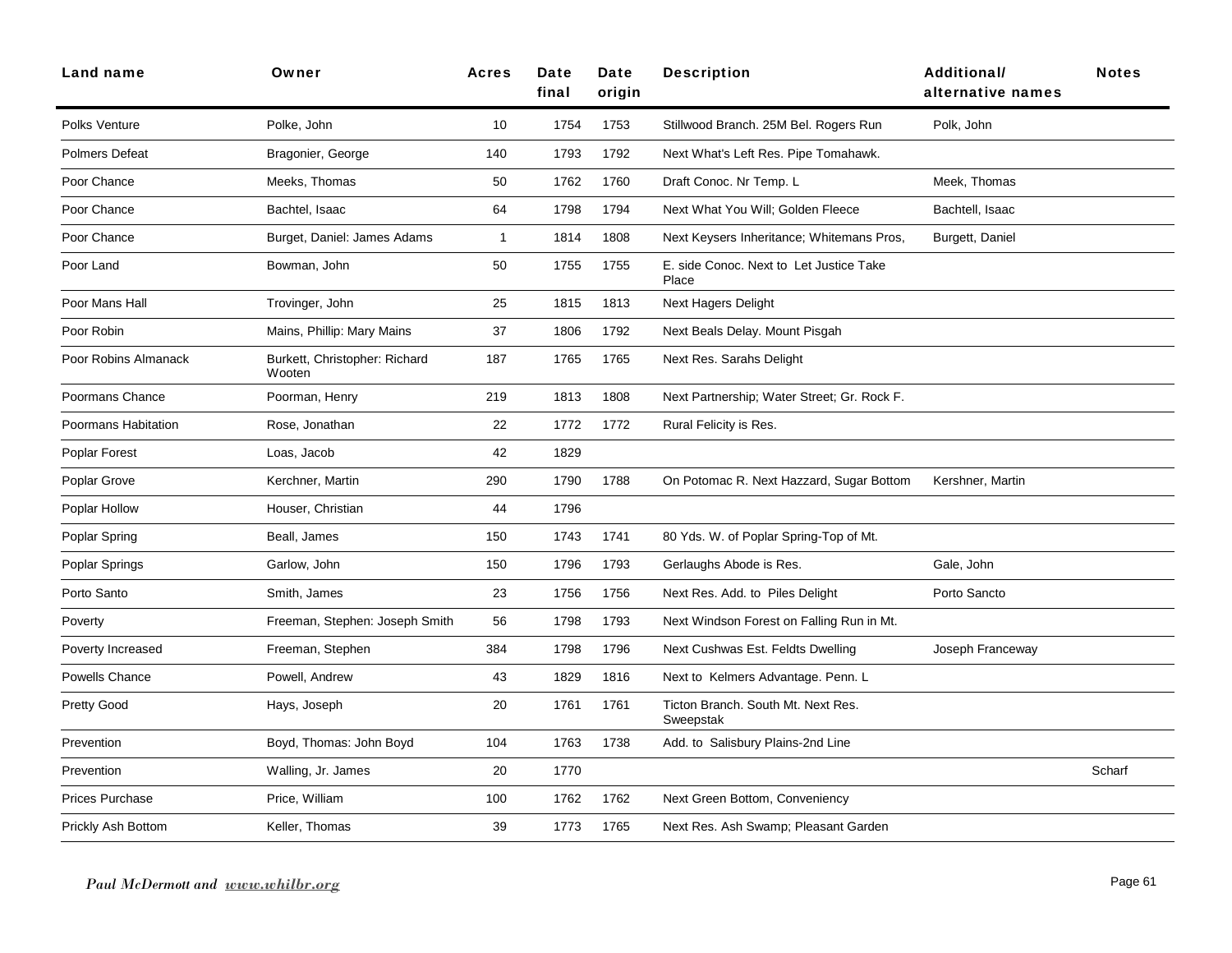| Land name         | Owner                                  | <b>Acres</b>   | Date<br>final | Date<br>origin | <b>Description</b>                                      | <b>Additional/</b><br>alternative names | <b>Notes</b> |
|-------------------|----------------------------------------|----------------|---------------|----------------|---------------------------------------------------------|-----------------------------------------|--------------|
| Prince of Germany | Fishhawk, Frederick                    | 229            | 1811          | 1808           | Next Hoovers Offence, Grave Stone, Cave<br>Ld           |                                         |              |
| Princes Wife      | Prince, Henry                          | 95             | 1786          | 1783           | Next Tresslers Good Will, Richard Lot.                  |                                         |              |
| Profit and Loss   | Booby, Michael                         | 152            | 1795          | 1784           | Next Lick, Boveys Chance                                |                                         |              |
| Profit and Loss   | Stultz, Henry                          | 25             | 1803          |                |                                                         |                                         |              |
| Property          | Houser, Isaac                          | 80             | 1791          | 1789           | Next Res. St. Patrick; Lana Field; Gd.<br>Friends       |                                         |              |
| Prospect          | Owings, Robert                         | 54             | 1762          | 1762           | E. side Run Little Antietam Below Rolls Old             | Owens. Robert                           |              |
| Prospect Hill     | Ackelberger, Conrad                    | 234            | 1791          | 1790           | <b>Next Pine Grove</b>                                  | Ackeberger, Conrod                      |              |
| Prospect Island   | Yates, William                         | 9              | 1803          |                |                                                         |                                         |              |
| Prosperity        | Rice, Jacob                            | 31             | 1795          | 1791           | South Mt. Next Mountain Spring                          |                                         |              |
| Prosperity        | Flennard, Rudolph                      | 189            | 1796          | 1787           | Next Res. Ash Swamp; Jones Lot, Calliconat              |                                         |              |
| Providence        | Fockler, Adam                          | $\overline{7}$ | 1787          |                |                                                         |                                         |              |
| Punch Bowl        | Springer, Christian                    | 120            | 1817          | 1815           | Licking Crk. State L. Next 1 M. West Bear<br>Pd         |                                         |              |
| Purchase          | Charlton, Arthur                       | 100            | 1742          | 1739           | 3Miles Ne. Hagerstown near Old Forge                    |                                         |              |
| Put to It         | Chaplain, Joseph                       | 50             | 1754          | 1754           | Next Antietam Works. RohrersvilleDist.                  | Chapline, Joseph                        |              |
| Quarry            | Johnson, Jr. Thomas                    | 30             | 1763          | 1763           | E. side Mt. West side Lanes Run. Draft<br>Licking       |                                         |              |
| Raccoon           | Summers, Thomas                        | 253            | 1771          | 1770           | S. side Road South Mt. Next Albaughs<br><b>Discover</b> |                                         |              |
| Raccoon Pasture   | Tiers, Robert: Joseph & Edward<br>Chew | 91             | 1799          | 1784           | Foot Sideling Hill-E. side Next Abrahams Pi             | Tevis, Robert                           |              |
| Race Ground       | Spriggs, Joseph                        | 12             | 1776          | 1775           | Next Long Meadow Enl., Johns Last Shift                 |                                         |              |
| Racon             | Hessing, Jacob                         | 50             | 1762          | 1762           | S. side Rd. South Mt.                                   | Raccoon?                                |              |
| Rainey Weather    | Chaney, Richard                        | 25             | 1785          | 1771           | Next Lexington; Res. on Cadez                           |                                         |              |
| Ralphs Field      | Hill, Joseph                           | 40             | 1770          | 1769           | Next Mt. Glade                                          |                                         |              |
| Rangers Venture   | Shelby, Evan                           | 1020           | 1761          | 1760           | Hill E. side Branch of (No Suggestions)                 |                                         |              |
| Raven Spring      | Boreland, William                      | 145            | 1760          | 1760           | W. side Conoc. next Green Castle; Add.<br>Raven Sp      | Borland, William; Ravine<br>Spring      |              |
| <b>Red Liquor</b> | Grims, Andrew                          | 50             | 1753          | 1752           | E. side Beaver Creek; Next Res. Frenchs<br>Vine.        | Grim, Andrew                            |              |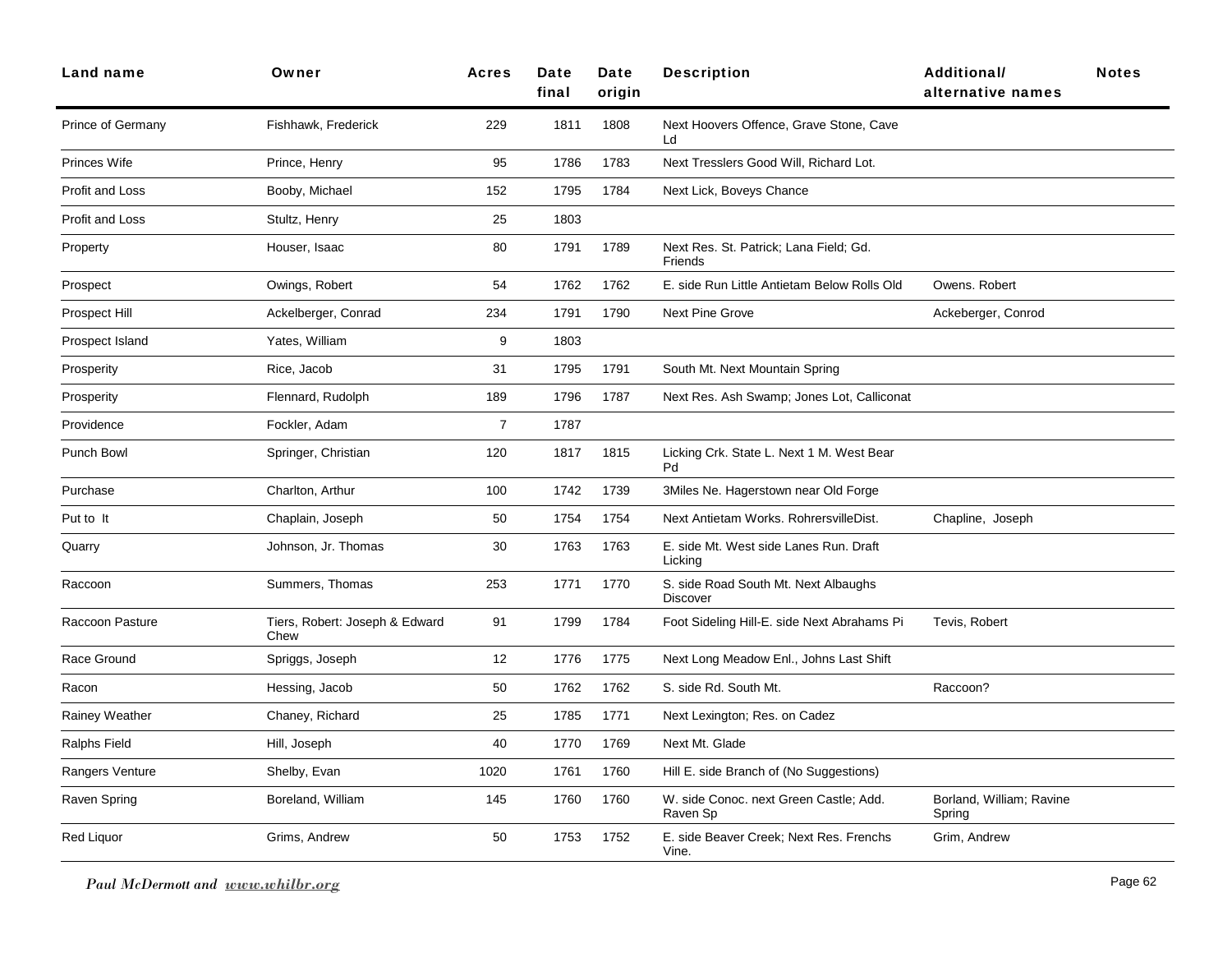| Land name                               | Owner                                  | <b>Acres</b> | Date<br>final | <b>Date</b><br>origin | <b>Description</b>                                 | Additional/<br>alternative names                        | <b>Notes</b> |
|-----------------------------------------|----------------------------------------|--------------|---------------|-----------------------|----------------------------------------------------|---------------------------------------------------------|--------------|
| <b>Red Liquor</b>                       | Reed, Mary: John Sybert                | 250          | 1808          | 1783                  | Next Carrs Query Four Springs; Fertile Val         | Sibert, John                                            |              |
| Red Oak Level                           | Wardrop, James: Daniel Dulaney         | 100          | 1750          | 1742                  | Next Rich Land, Needwood, Fims Coronet             |                                                         |              |
| Reeders Delight                         | Reeder, Jesse                          | 50           | 1795          | 1795                  | S. side Run; Next Fox's Den, Mt. Atlas             |                                                         |              |
| Remnant                                 | Fackler, Michael                       | 8            | 1791          |                       |                                                    |                                                         |              |
| Remnant                                 | Bowlus, David and Henry<br>Peterbennen | 5            | 1830          | 1821                  | next Flonham, Partnership                          |                                                         |              |
| <b>Renchs Discovery</b>                 | Rench, Andrew                          | 14           | 1788          | 1787                  | Next Tegarts Delight; Maidens Walk                 | <b>Renches Discovery</b>                                |              |
| Renchs Luck                             | Rench, Jacob                           | 840          | 1790          | 1790                  | On Lanes Run-Draft Licking Creek                   | Rench, John                                             |              |
| Resolution                              | McClary, William                       | 5            | 1765          | 1765                  | Top Ridge 40P. Great Tonoloway Bottom              |                                                         |              |
| Resurvey on Abstons Forest              | Chaplain, Joseph                       | 675          | 1758          | 1758                  | On Antietam Crk. Next Hunting The Hare             |                                                         |              |
| Resurvey on Add. to Cheneys<br>Neck     | Moore, Ezekial                         | 394          | 1765          | 1764                  | Next Woodburn; 2nd-3rd. Add. to Cheneys<br>Nk.     |                                                         |              |
| Resurvey on Add. to Marsh Head          | Funk, Jacob                            | 219          | 1762          | 1761                  | Next #7                                            |                                                         |              |
| Resurvey on Add. to Piles Delight       | Sprigg, Col. Edward                    | 2617         | 1750          |                       |                                                    |                                                         | Scharf       |
| Resurvey on Add. to Three<br>Springs    | Smith, John                            | 129          | 1761          | 1757                  | Next Little Meadow Res.                            |                                                         |              |
| Resurvey on Antietam Level              | Dolridge, Joseph                       | 109          | 1760          | 1753                  | Camp Ritchie                                       | Resurvey on Antietum<br>Level                           |              |
| Resurvey on Ash Swamp                   | Miller, Jacob                          | 290          | 1753          | 1752                  | Head Ashton Swamp. Draft Conoc.                    |                                                         |              |
| Resurvey on Aveys Delight               | Avey, John                             | 450          | 1751          |                       |                                                    |                                                         | Scharf       |
| Resurvey on Bakers Lookout              | Long, John                             | 117          | 1762          | 1760                  | <b>Next Nazaret</b>                                |                                                         |              |
| Resurvey on Balshers Misfortune         | Burkhead, Christopher                  | 115          | 1766          | 1765                  | Antietam Creek; Next Great Rock, Blairs<br>Forest  | French, George;<br>Resurvey on Balshears<br>Misforturne |              |
| Resurvey on Barneys Venture             | Swope, Barnabas                        | 5            | 1788          | 1785                  | Next Resurvey on Scared From Home.                 |                                                         |              |
| Resurvey on Batchelors Delight          | Chaplain, Joseph                       | 818          | 1752          | 1752                  | Conoc. Creek;                                      |                                                         |              |
| Resurvey on Big Bit: Add. to Big<br>Bit | Chaney, Jeremiah                       | 30           | 1790          | 1787                  | Next 2nd Resurvey on First Choice; Kouts<br>Chance |                                                         |              |
| Resurvey on Blantyre                    | Peter, Robert                          | 1350         | 1791          | 1785                  | Next Batchelors Purchase, Partnership              |                                                         |              |
| Resurvey on Boyles Fancy                | Myres, James                           | 242          | 1762          | 1761                  | On Potomac R.; Next Sarahs Fancy                   |                                                         |              |
| Resurvey on Buck Range                  | Sweeney, Edward                        | 340          | 1765          | 1765                  | Next March Weather                                 |                                                         |              |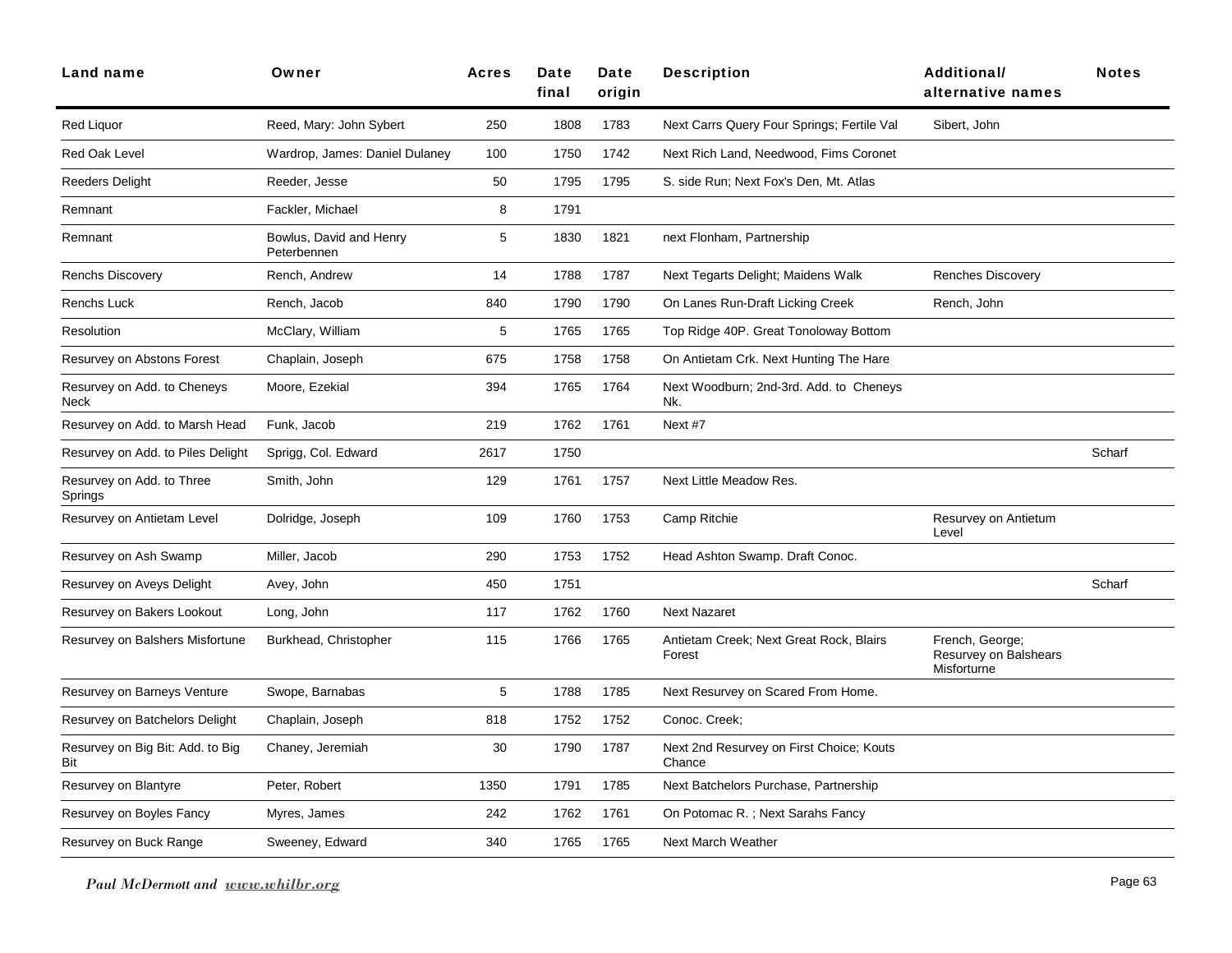| Land name                        | Owner                                   | <b>Acres</b> | Date<br>final | Date<br>origin | <b>Description</b>                                           | Additional/<br>alternative names                    | <b>Notes</b> |
|----------------------------------|-----------------------------------------|--------------|---------------|----------------|--------------------------------------------------------------|-----------------------------------------------------|--------------|
| Resurvey on Bucks Resort         | Johnson, John & Roger                   | 517          | 1774          | 1773           | Penn. state line; Next Rorers Hard Bargain                   |                                                     |              |
| Resurvey on Cadiz                | Chaney, Ezekial                         | 169          | 1766          | 1766           | Next 2nd Resurvey on First Choice;                           | Resurvey on Cadez                                   |              |
| Resurvey on Canoe Bottom         | Wells, Robert                           | 290          | 1754          | 1753           | Next Garden of Eden: Big Spring Garden                       |                                                     |              |
| Resurvey on Capt. Johns Bottom   | Dorsey, Leakin                          | 167          | 1787          |                | Next Widows Purchase; Number 5.                              |                                                     |              |
| Resurvey on Carrs Query          | Carr, John                              | 272          | 1761          | 1760           | Next Red Liquor near draft Antietam                          |                                                     |              |
| Resurvey on Chance               | Brooke, Mary                            | 200          | 1754          | 1754           | Next Bloomsbury near Wolf Spring.<br>Shenandoah . Mt         |                                                     |              |
| Resurvey on Chance               | John, Peter                             | 470          | 1762          | 1761           | near Wolf Spring                                             | Johns, Peter                                        |              |
| Resurvey on Chance               | Creasap, Thomas                         | 350          | 1769          | 1765           | Next Park Head Amended; Park Head Enl.                       | Cresap                                              |              |
| Resurvey on Charlton             | Scott, John                             | 187          | 1762          |                |                                                              |                                                     | Scharf       |
| Resurvey on Chester              | Downing, Robert                         | 388          | 1753          | 1752           | Next Resurvey on Well Taught; Well Meant;<br>Good Fri.       |                                                     |              |
| Resurvey on Choice               | Prather, Thomas                         | 223          | 1765          | 1763           | Upper End Walnut Bottom. 1M Sidling Hill                     |                                                     |              |
| Resurvey on Clalands Contrivance | Brumback, Jacob                         | 505          | 1763          | 1759           | Next Brumbacks Lot; Nicholas Contrivance                     |                                                     |              |
| Resurvey on Content              | Higginbottom, Ralph: Joseph<br>Chaplain | 444          | 1760          | 1754           | Sd. Antietam Ne. Corner of Marshall Plain                    |                                                     |              |
| Resurvey on Content              | Stoner, John                            | 230          | 1762          | 1760           | Next True Establishment; Resurvey on<br><b>Three Springs</b> |                                                     |              |
| Resurvey on Cool Spring          | Shoop, Samuel                           | 267          | 1802          | 1801           | Case is Altered, Next Mount Pelier,<br>Ebenezer              |                                                     |              |
| Resurvey on Cooley Springs       | Michael, Andrew                         | 340          | 1768          |                |                                                              | Barrance, James                                     |              |
| <b>Resurvey on Corrinerfrows</b> | Corrinfrow, George Adam                 | 258          | 1796          | 1775           | Stoney Run, Leesey, Friendship                               | Corranfrow, George<br>Adam; Corranfrows<br>Resurvey |              |
| Resurvey on Davids Choice        | Delantre, David                         | 174          | 1753          |                |                                                              |                                                     |              |
| Resurvey on Davis's Bargain      | Davis, Roger                            | 122          | 1753          | 1752           | Sd. Lick Run-Draft of Conoc.                                 |                                                     |              |
| Resurvey on Dawsons Strife       | Rench, Peter                            | 2345         | 1759          | 1754           | Next Add. Hagers Delight; Resurvey on<br>Hickman's Meadow.   |                                                     |              |
| Resurvey on Dear Bought          | Wage, John                              | 12           | 1806          | 1805           | On Potomac River.                                            | Wager, John                                         |              |
| Resurvey on Deceit               | Perry, Joseph                           | 658          | 1761          |                |                                                              |                                                     |              |
| Resurvey on Discontent           | Clark, Matthew                          | 1050         | 1754          | 1752           | Next Pattisons Resurvey on Meadow<br>Green; Retreat          |                                                     |              |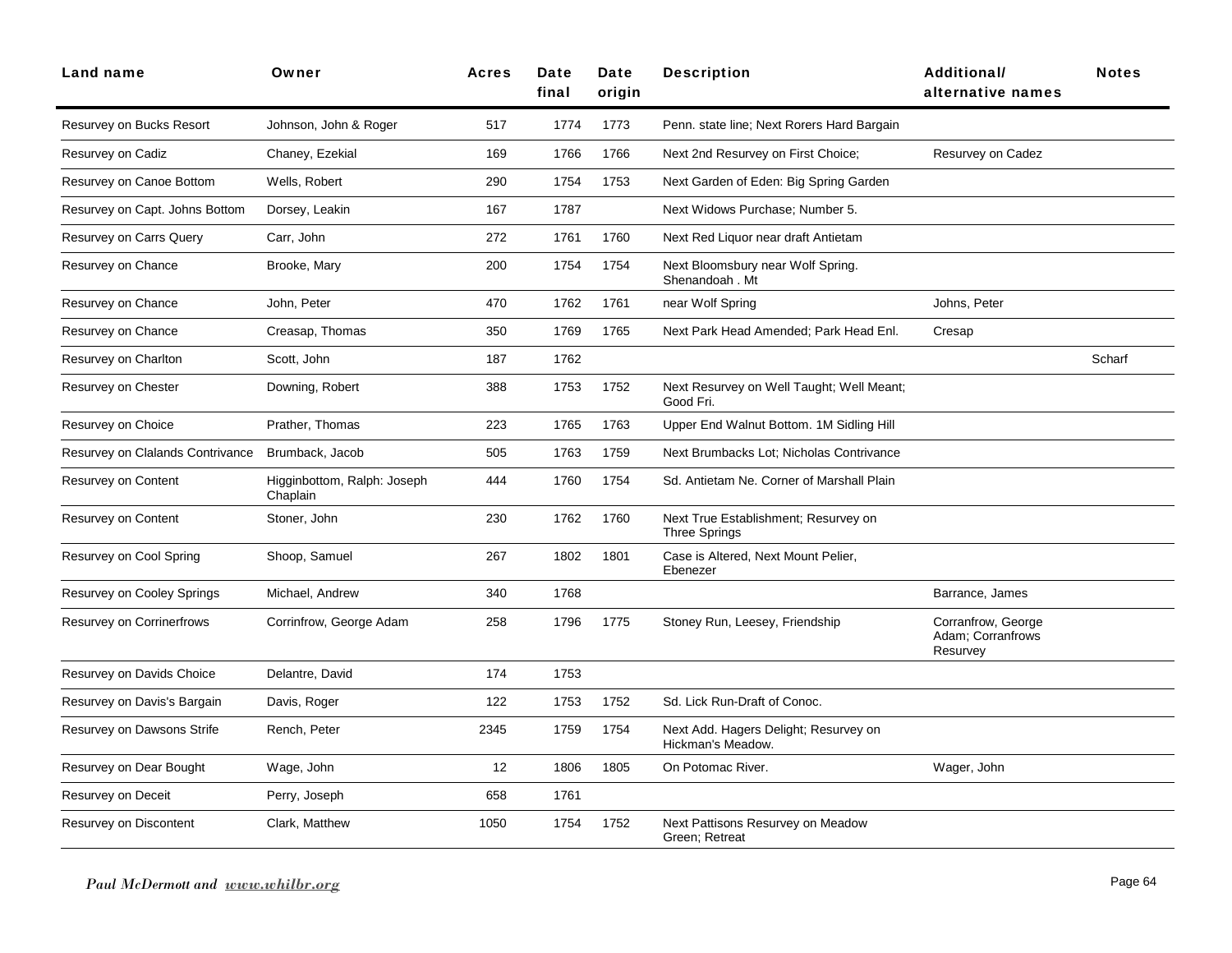| Land name                             | Owner                                     | <b>Acres</b> | Date<br>final | Date<br>origin | <b>Description</b>                                  | <b>Additional/</b><br>alternative names | <b>Notes</b>          |
|---------------------------------------|-------------------------------------------|--------------|---------------|----------------|-----------------------------------------------------|-----------------------------------------|-----------------------|
| Resurvey on Discovery                 | Beatty, Thomas                            | 275          | 1769          |                |                                                     |                                         | Scharf                |
| Resurvey on Discovery                 | Matthews, William                         | 95           | 1790          |                |                                                     |                                         |                       |
| Resurvey on Downeys Lot               | Downey, Robert                            | 754          | 1755          | 1754           | Next Nancy's Contentment; Resurvey on<br>Dawsons S. |                                         | 784 acres?            |
| Resurvey on Dry Land                  | Link, Andrew                              | 163          | 1768          | 1767           | <b>Next Hewetts Purchase</b>                        |                                         | 136 acres -<br>Scharf |
| Resurvey on Edenburgh                 | Valentine, Matter                         | 688          | 1767          |                |                                                     |                                         |                       |
| Resurvey on Egypt                     | Ganns, Jacob                              | 161          | 1753          | 1751           | Egypt 104A Leithersburg Dist. Next Cumberl          |                                         |                       |
| Resurvey on Egypt                     | Asbeshit, Rudolph                         | 577          | 1768          | 1767           | Next Marlboro Field; Meeks Folly; Plumb<br>Run      | Ashbeskit, Rudolph                      |                       |
| Resurvey on Elswicks Dwelling         | Smith, Joseph                             | 574          | 1761          | 1756           | Next Hills And Dales; Fairly Got; Boston            | Resurvey on Elzwicks<br><b>Dwelling</b> |                       |
| Resurvey on End of Strife             | White, Peter                              | 310          | 1760          | 1759           | <b>Next Sadlin Grove</b>                            |                                         |                       |
| Resurvey on Felfoot Enlarged.         | Snabley, Conrad                           | 355          | 1787          | 1785           | Next Resurvey on Hills And Dales; Add.<br>Felfoot   | Snably, Conrod                          |                       |
| Resurvey on First Choice              | Powell, Thomas                            | 212          | 1766          | 1766           | Next Add. to Big Bit; Scotch Lot; Last Bit          |                                         |                       |
| Resurvey on Flaggy Meadow             | Millhouse, Moritz                         | 305          | 1754          | 1753           | Next Level Forest; Resurvey on Pleasant<br>Springs  |                                         |                       |
| Resurvey on Flints Chance             | Flint, Joseph                             | 258          | 1763          | 1762           | Valley Head Large Run                               |                                         |                       |
| Resurvey on Free Stone                | Ringgold, Thomas: Joseph<br>Wolgomuth     | 520          | 1776          | 1763           | Next Dutch Folly; Let Justice Take Place            | Wolgamott, Joseph                       |                       |
| Resurvey on Frenchs Vineyard          | Grimm, Andrew                             | 940          | 1761          | 1759           | Next Penny Pack Pond; Resurvey White<br>Oak G       | Grim, Andrew                            |                       |
| Resurvey on Frolick                   | Flint, William et. al. : Thomas<br>Hyndes | 73           | 1813          | 1774           | Confined By Perryns Fancy; Snowball V.              |                                         |                       |
| Resurvey on Gaming Alley              | Rutter, John                              | 178          | 1758          | 1752           | <b>Gaming Alley</b>                                 |                                         |                       |
| Resurvey on Georges Mistake           | French, George                            | 1742         | 1755          | 1753           | Next Frenchs Contrivance; Scared From<br>Home       |                                         |                       |
| Resurvey on Good Fortune &<br>Neglect | Malott, Benjamin                          | 87           | 1797          | 1786           | <b>Next Shippays Neglect</b>                        |                                         |                       |
| Resurvey on Good Luck                 | Funk, Jacob                               | 310          | 1754          | 1754           | Next Number 2; Number 3; Sadlin Grove               |                                         |                       |
| Resurvey on Green Bottom              | Williams, Rev. William                    | 452          | 1755          | 1754           | Next Little More; Small Bit For William             |                                         |                       |
| Resurvey on Green Castle              | Rufe, Michael                             | 620          | 1766          |                |                                                     |                                         |                       |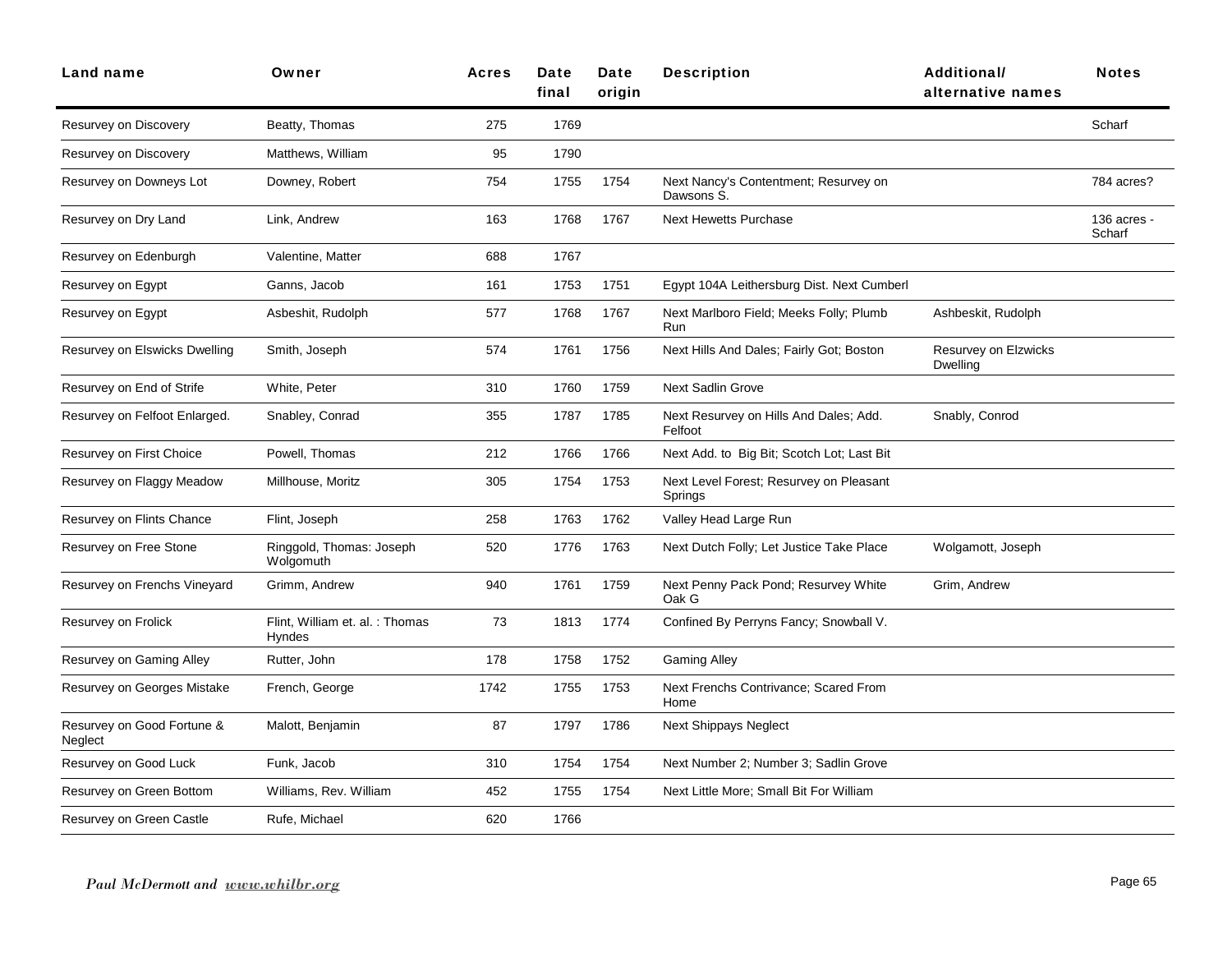| <b>Land name</b>                                | Owner                                | <b>Acres</b> | Date<br>final | Date<br>origin | <b>Description</b>                                     | Additional/<br>alternative names                   | <b>Notes</b> |
|-------------------------------------------------|--------------------------------------|--------------|---------------|----------------|--------------------------------------------------------|----------------------------------------------------|--------------|
| Resurvey on Green Spring                        | Johnson, Thomas: Lancelot<br>Jacques | 227          | 1763          | 1763           | next Fountain Head; Mt. Eagle                          |                                                    |              |
| Resurvey on Green Spring                        | Johnson, Thomas: Lancelot<br>Jacques | 575          | 1763          |                |                                                        |                                                    |              |
| Resurvey on Grim's Delight                      | Grim, Alexander                      | 587          | 1803          |                |                                                        |                                                    |              |
| Resurvey on Grove                               | Chaplain, Joseph                     | 520          | 1754          | 1752           | Next Nelsons Folly, Piles Delight; Res. Fel            | Chaplin, Joseph                                    |              |
| Resurvey on Harrods Profit                      | Funk, Michael                        | 311          | 1767          |                | Next Wallings Luck                                     |                                                    |              |
| Resurvey on Harrods Profit                      | Funk, Henry                          | 330          | 1790          | 1784           | Next Mccoys Discovery; Stulls Forest                   | Resurvey on Herwood<br>Profit                      |              |
| Resurvey on Hartmans Place                      | Whetstone, Peter                     | 69           | 1765          | 1765           | Hartmans Place                                         | Whitstone, Peter;<br>Resurvey on Hortmans<br>Place |              |
| Resurvey on Hazzard                             | Gilliland, Hugh                      | 790          | 1752          | 1749           | Next Nancy's Fancy; Farmers Delight; Revis.            |                                                    |              |
| Resurvey on Hazzard; Locust<br>Thicket          | Nisbett, Nathaniel                   | 1404         | 1774          | 1772           | Next Time Elapsed; Richards Choice;<br>Friends         |                                                    |              |
| Resurvey on Heisterboro                         | Heister, Daniel                      | 1430         | 1797          | 1796           | <b>Adjoins Dicksons Meadow</b>                         | Resurvey on Heisters<br>Borough                    |              |
| Resurvey on Hickman's Meadow                    | Rench, Peter                         | 780          | 1753          | 1751           | Next Blacks Garden, Resurvey on Dawsons<br>Strife      |                                                    |              |
| Resurvey on Hills and Dales and<br>the Vineyard | Chaplain, James and Joseph           | 2256         | 1771          | 1771           | Next Boston; Resurvey on Well Done;<br>Kellys Purchase |                                                    |              |
| Resurvey on Hopewell                            | Chaplain, Joseph                     | 717          | 1755          | 1753           | Loss And Gain is Resurvey on                           |                                                    |              |
| Resurvey on ill Will                            | Gallispie, George                    | 123          | 1769          | 1769           | Next Conquest; Resurvey on No Name;<br>White Oak Stump |                                                    |              |
| Resurvey on Indian Bottom                       | Gilliland, Thomas: John Boyd         | 100          | 1752          | 1745           | Above Jeremiah Jacks Place                             | Boyd, Abraham                                      |              |
| Resurvey on Indian Fields                       | Creasap, Thomas                      | 510          | 1762          |                |                                                        |                                                    |              |
| Resurvey on Indian Purchase                     | Creasap, Daniel                      | 638          | 1753          |                |                                                        |                                                    |              |
| Resurvey on Indian Purchase                     | Creasap, Daniel                      | 879          | 1774          |                |                                                        |                                                    |              |
| Resurvey on Ingrams Delight                     | Ingram, John                         | 98           | 1766          | 1765           | <b>Next Stoney Batter</b>                              |                                                    |              |
| Resurvey on Iron Mountain                       | Carroll, Charles                     | 1010         | 1759          | 1750           | Next Maidens Choice; Shelbys Misfortune                |                                                    |              |
| Resurvey on Israels Lot                         | Riley, Thomas                        | 438          | 1792          | 1791           | Next Resurvey on Sweepstakes; Good Will;<br>Stoney Ld. | Resurvey on Isreals Lot                            |              |
| Resurvey on Jericho Plains                      | Riley, Samuel                        | 189          | 1764          | 1760           | Next Contentment: Wine Hill                            |                                                    |              |
| Resurvey on Jerico Hills                        | Ridout, John                         | 829          | 1776          | 1775           | Next Spring Hill, Bear Range; Jerico                   |                                                    |              |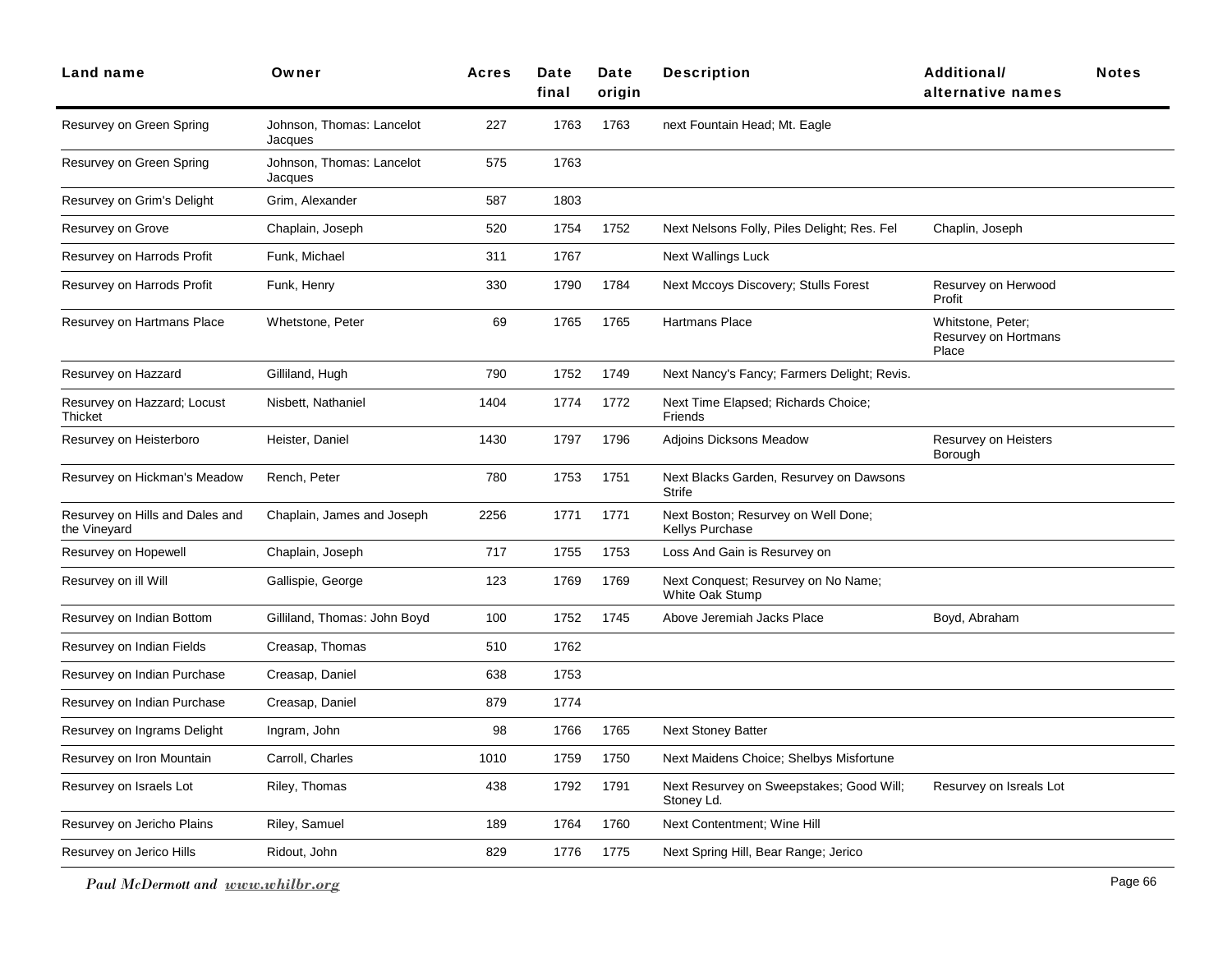| <b>Land name</b>                        | Owner                          | <b>Acres</b> | Date<br>final | Date<br>oriain | <b>Description</b>                                      | <b>Additional/</b><br>alternative names | <b>Notes</b>         |
|-----------------------------------------|--------------------------------|--------------|---------------|----------------|---------------------------------------------------------|-----------------------------------------|----------------------|
| Resurvey on Joes Lot                    | Chaplain, William              | 2203         | 1770          | 1770           | Next Resurvey on Smiths Hill, Andersons<br>Delight      |                                         |                      |
| Resurvey on Johns Lot                   | Wolgamot, John                 | 39           | 1805          | 1802           | Next Lookout; Johns Lot; Perrins Adventure              |                                         |                      |
| Resurvey on Jones Delight               | Shelby, Evan                   | 104          | 1773          | 1772           | Next Hazzard; Time Elapsed; Resurvey on<br>Mt. of Wales |                                         |                      |
| Resurvey on Josephs Heritage            | Stultz, Henry                  | 129          | 1786          |                |                                                         |                                         | Scharf               |
| Resurvey on Keiddleburgh &<br>Workerham | Houser, John                   | 177          | 1772          | 1766           | Next Manheim; Wackram, Hindlebarrack                    |                                         |                      |
| Resurvey on King Cole                   | Snowden, John                  | 593          | 1798          | 1798           | King Cole                                               |                                         |                      |
| Resurvey on Lean Fields                 | Mills, Thomas                  | 233          | 1765          | 1765           | Next Castle Home; Park Head Amend.<br>Pointers 0.       |                                         |                      |
| Resurvey on Least Bit                   | Chaney, Jeremiah               | 10           | 1790          | 1787           | Next Resurvey on First Choice; Scotts Lot               | Resurvey on Last Bit                    |                      |
| Resurvey on Lees Venture                | Lee, William                   | 228          | 1789          |                |                                                         |                                         |                      |
| Resurvey on Let Justice Take<br>Place   | Deakins, William               | 354          | 1784          | 1783           | Next Salisbury; Conoc. Runs Through Tract               |                                         |                      |
| Resurvey on Lilleys Discovery           | Lilley, Samuel                 | 37           | 1767          | 1764           | Next Garden Spot; Resurvey on Jerrico Hills             |                                         | 45 acres -<br>Scharf |
| Resurvey on Little Meadow               | Garrick, George                | 286          | 1783          | 1777           | Next Dorseys Resque, Water Sink                         |                                         |                      |
| Resurvey on Locust Bottom               | Harrison, Joslah               | 231          | 1763          | 1762           | Nw side Turkey Spring Branch. near<br>Whiskey           |                                         |                      |
| Resurvey on Locust Thicket              | Nisbett, Nathaniel             | 443          | 1763          | 1761           | N. side Toms Run; Resurvey on Hazzard                   |                                         |                      |
| Resurvey on Look About                  | Cline, Andrew                  | 172          | 1809          | 1808           | <b>Next Poverty Increased</b>                           |                                         |                      |
| Resurvey on Medcalfs Meadow             | Winder, James                  | 212          | 1782          | 1786           | Next Choice; Last Choice; No Choice.<br>Wagon R         |                                         |                      |
| Resurvey on Mills Folly                 | Pindle, Phillip: Thomas Bladen | 485          | 1772          | 1769           | Next Sawyers Lot; Tippecanoe                            |                                         |                      |
| Resurvey on Minkins                     | Bowman, Joseph                 | 184          | 1795          |                |                                                         |                                         |                      |
| Resurvey on Mount Pleasant              | Chaplain, Moses                | 471          | 1757          | 1754           | Next Resurvey on Well Taught; Pine Flat<br>Admend       |                                         |                      |
| Resurvey on Mount Pleasant              | Oden, Benjamin                 | 1624         | 1798          | 1797           | Next The Pasture; Poplar Springs                        |                                         |                      |
| Resurvey on Mountain of Wales           | Shelby, Evan                   | 9860         | 1764          | 1764           | Next Johns Forest Enl; Windsor Forest                   |                                         |                      |
| Resurvey on Nancys Contentment          | Rorer, John                    | 726          | 1770          | 1769           | Next John Rorers House; Defiance; J.<br>Welfare         |                                         |                      |
| Resurvey on Nanny                       | Mung, George                   | 290          | 1769          | 1769           | Next Res White Oak Grove; Piney Park                    |                                         |                      |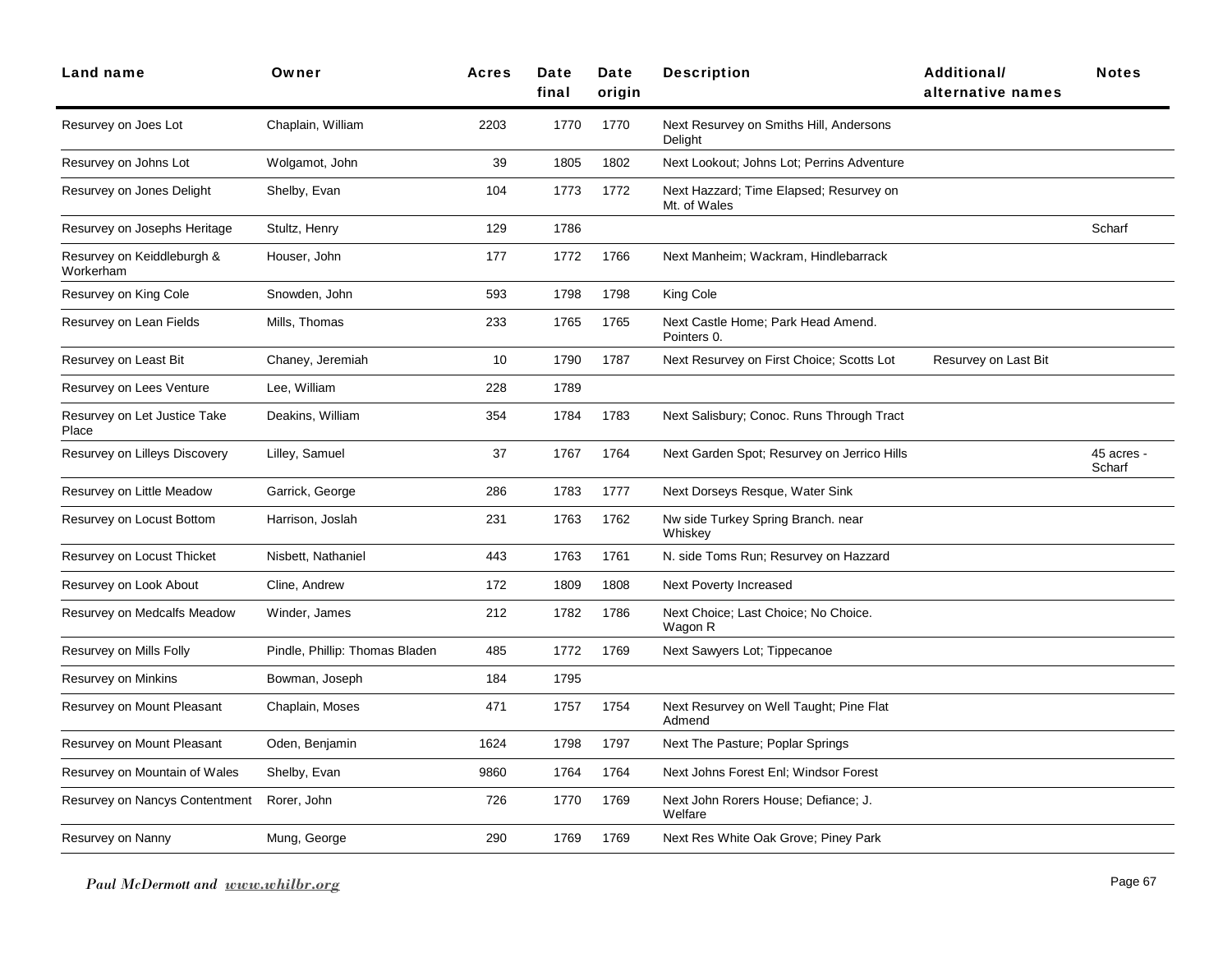| <b>Land name</b>                                  | Owner                                    | <b>Acres</b> | Date<br>final | Date<br>oriain | <b>Description</b>                                     | Additional/<br>alternative names      | <b>Notes</b> |
|---------------------------------------------------|------------------------------------------|--------------|---------------|----------------|--------------------------------------------------------|---------------------------------------|--------------|
| Resurvey on Nazareth                              | Leatherman, Daniel                       | 143          | 1788          |                |                                                        |                                       |              |
| Resurvey on Nelsons Folly                         | Turner, Robert                           | 575          | 1765          | 1765           | Next Fellowship; Happy Chance; Link<br>Together        |                                       |              |
| Resurvey on New Work                              | Lawrence, Elizabeth: Johnathan<br>Mager  | 1050         | 1804          | 1775           | Next Hickmans Meadow; Admendment<br>Dawsons S          |                                       |              |
| Resurvey on Nicholas Contrivance                  | Downing, James                           | 690          | 1764          | 1760           | Next Downeys Contrivance; Scotts Grief                 |                                       |              |
| Resurvey on Nicholas Mistake                      | Watson, David                            | 1025         | 1761          | 1762           | Next White Oak And Limestone                           |                                       |              |
| Resurvey on No Name                               | Bowles, Thomas                           | 144          | 1769          | 1768           | Next Brightwells Choice; Conquest;<br>Salisbury        |                                       |              |
| Resurvey on Norris Seat                           | Chaplain, Joseph                         | 64           | 1767          | 1767           | Next Piles Delight; Mount Pleasant                     | Chapline                              |              |
| Resurvey on Ogles Friendship                      | Brooke, Roger and Ralph:<br>James Brooke | 270          | 1770          | 1767           | Next Israels Lot; Turtons Branch-Antietam              |                                       |              |
| Resurvey on Old Fox Deceived                      | Walling, Jr. James                       | 1367         | 1761          | 1757           | Next Collier Hall; Brothers Request                    |                                       |              |
| Resurvey on Old Times                             | Lynn, Levi                               | 204          | 1793          | 1777           | Next Pt. Sarahs Fancy; John And Davy                   | Linn, Levi                            |              |
| Resurvey on Pipe Tomahawk                         | Peters,                                  | 720          | 1766          | 1775           | Sams Run Draft of Licking Creek                        |                                       |              |
| Resurvey on Pipe Tomahawk                         | Postlewait, Samuel                       | 720          | 1775          |                |                                                        |                                       |              |
| Resurvey on Pipe Tomahawk                         | Peters, Robert                           | 841          | 1798          | 1797           | Blantyre. Next Renchs Luck, Shedlers<br>Chance         | Peter, Robert                         |              |
| Resurvey on Pleasant Springs                      | Angle, Henry                             | 209          | 1802          | 1786           | Next 3 Cousins; Pt. Flaggy Meadow                      | Resurvey on Pleasant<br>Spring        |              |
| Resurvey on Pleasant Valley                       | Houser, Isaac                            | 241          | 1773          | 1769           | Next Virgin Fair, Resurvey on St. Patrick,<br>Blue Rk. |                                       |              |
| Resurvey on Plunks Doubt                          | Snively, Henry                           | 1550         | 1754          | 1752           | Next Callicohat; Swamp Thigh; Diamond Sq.              |                                       |              |
| Resurvey on Polk Meadow                           | Hines, William                           | 146          | 1759          | 1754           | Hancock Dist.; Little Tonoloway Lick                   | Resurvey on Polkes<br>Meadow          |              |
| Resurvey on Poor Mans<br>Habitation               | Rose, Jonathan                           | 244          | 1775          | 1773           | Potomac R. Opposite Sleepy Creek in Va.                |                                       |              |
| Resurvey on Pt. of Add. to Jacks<br><b>Bottom</b> | McClain, James                           | 195          | 1796          | 1784           | Next Linton, Resurvey on Mt. of Wales                  |                                       |              |
| Resurvey on Pt. of Antietam<br>Bottom             | Mills, Thomas                            | 299          | 1758          | 1758           | Next Add. to Husband; Fengs Landing                    | Resurvey on Pt. of<br>Anteatum Bottom |              |
| Resurvey on Pt. of Bakers<br>Lookout              | Long, John                               | 117          | 1762          | 1760           | Draft Conoc.                                           |                                       |              |
| Resurvey on Pt. of Batchelors<br>Delight          | Chaplain, Joseph                         | 443          | 1764          | 1763           | Next Allaway; Long Hill, Mark Pater                    | Chapline, Joseph                      |              |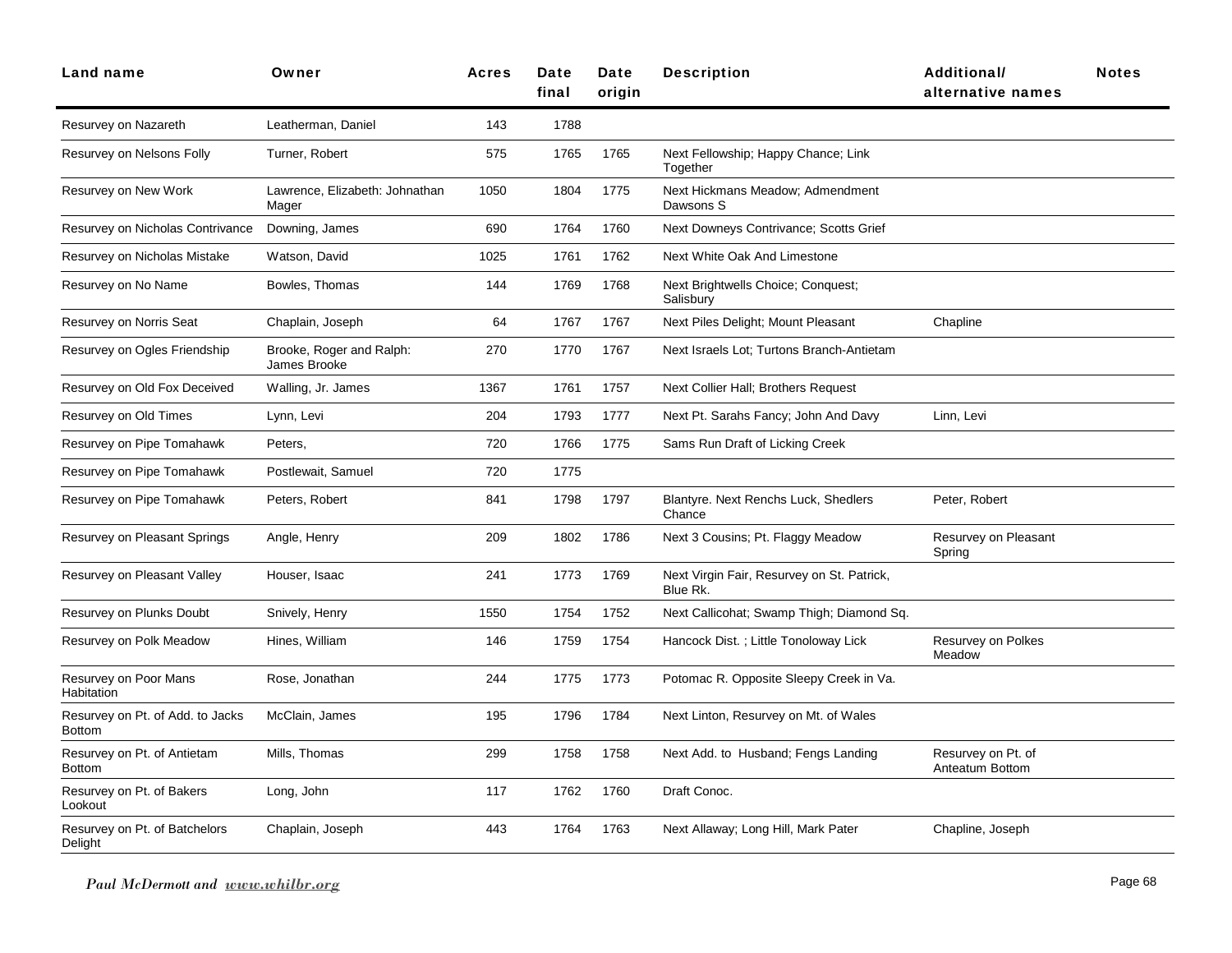| <b>Land name</b>                                            | Owner                                                   | <b>Acres</b> | Date<br>final | Date<br>origin | <b>Description</b>                                     | Additional/<br>alternative names                                 | <b>Notes</b> |
|-------------------------------------------------------------|---------------------------------------------------------|--------------|---------------|----------------|--------------------------------------------------------|------------------------------------------------------------------|--------------|
| Resurvey on Pt. of Burketts Lot                             | Hydel, Christian: Resurvey on<br>Part of Burkhearts Lot | 209          | 1790          | 1785           | Next Resurvey on Deceit; Darlings Sale;<br>Little Vail | Hyple, Christian;<br>Resurvey on Pt. of<br><b>Burkhearts Lot</b> |              |
| Resurvey on Pt. of Burketts Lott                            | Scott, John                                             | 298          | 1770          |                |                                                        |                                                                  | Scharf       |
| Resurvey on Pt. of Cadez                                    | Chaney, Ezekial                                         | 170          | 1766          | 1766           | Next Lexington                                         |                                                                  |              |
| Resurvey on Pt. of Castle Plains                            | Boyd, William                                           | 450          | 1755          | 1754           | Conoc. District                                        |                                                                  |              |
| Resurvey on Pt. of Contentment                              | Kershner, John                                          | 364          | 1800          | 1788           | Next Wolfs Purchase, Widows Last Shift                 |                                                                  |              |
| Resurvey on Pt. of Hagers Fancy                             | Rhorer, John                                            | 574          | 1769          | 1769           | Next Add. to Hagers Delight; Resurvey on<br>Dawsons F. |                                                                  |              |
| Resurvey on Pt. of Hazzard                                  | Smith, Joseph                                           | 354          | 1785          | 1784           | Next to Adventure; The Storms; Smiths Lot              |                                                                  |              |
| Resurvey on Pt. of Kindness                                 | Prather, James                                          | 162          | 1768          | 1768           | Next Kindness Enlarged                                 |                                                                  |              |
| Resurvey on Pt. of Kindness                                 | Shelby, Evan                                            | 425          | 1771          |                |                                                        |                                                                  |              |
| Resurvey on Pt. of Kindness                                 | Prather, Charles                                        | 137          | 1783          | 1768           | Kindness Originally Had 3716 Acres                     |                                                                  |              |
| Resurvey on Pt. of Maiden Head                              | Tysher, John                                            | 216          | 1797          | 1796           | <b>Next Castle Home</b>                                |                                                                  |              |
| Resurvey on Pt. of Moldy Pone                               | Van Nimmon, Nicholas                                    | 593          | 1762          | 1761           | <b>Next Mount Pelier</b>                               |                                                                  |              |
| Resurvey on Pt. of Mountain of<br>Wales                     | Shelby, Evan                                            | 9860         | 1763          |                |                                                        |                                                                  | Scharf       |
| Resurvey on Pt. of Mountain of<br>Wales                     | Jones, David                                            | 80           | 1768          | 1768           | . 5 Miles W. Conoc.; Next Gerlaughs<br>Dwelling        |                                                                  |              |
| Resurvey on Pt. of Mountain of<br>Wales                     | Shelby, Evan                                            | 3342         | 1768          | 1767           | Next Zellers Discovery; Se D. Ulrichs House            |                                                                  |              |
| Resurvey on Pt. of Parks Hall                               | Parks, William                                          | 510          | 1766          | 1766           | Next Piney Hill Enlarged; Strife, Woodstock            | Grim, Andrew                                                     |              |
| Resurvey on Pt. of Poes Well<br>Taught                      | Lightner, Jacob                                         | 1294         | 1763          | 1763           | Next Farmers Blessing; Well Meant                      | Leighter, Jacob, Lighter                                         |              |
| Resurvey on Pt. of Port Santo                               | Smith, James                                            | 91           | 1765          | 1764           | Next Add. to Loss And Gain; Piles Delight              | Resurvey on Pt. of Porto<br>Sancto                               |              |
| Resurvey on Pt. of Resurvey on<br>Adventure                 | Walling, James                                          | 451          | 1798          | 1770           | Next Add. to Jacobs Brune                              |                                                                  |              |
| Resurvey on Pt. of Resurvey on<br><b>Batchelors Delight</b> | Kershner, Martin                                        | 302          | 1783          | 1776           | Next Pine Grove; Res Bucks Horn,<br>Resurvey on Egypt  |                                                                  |              |
| Resurvey on Pt. of Resurvey on<br>Partnership               | Chiswell, Stephen Newton                                | 145          | 1773          |                |                                                        |                                                                  |              |
| Resurvey on Pt. of Sarahs Delight                           | Carroll, Charles: David Watson                          | 500          | 1753          | 1751           | In Pennsy.                                             |                                                                  |              |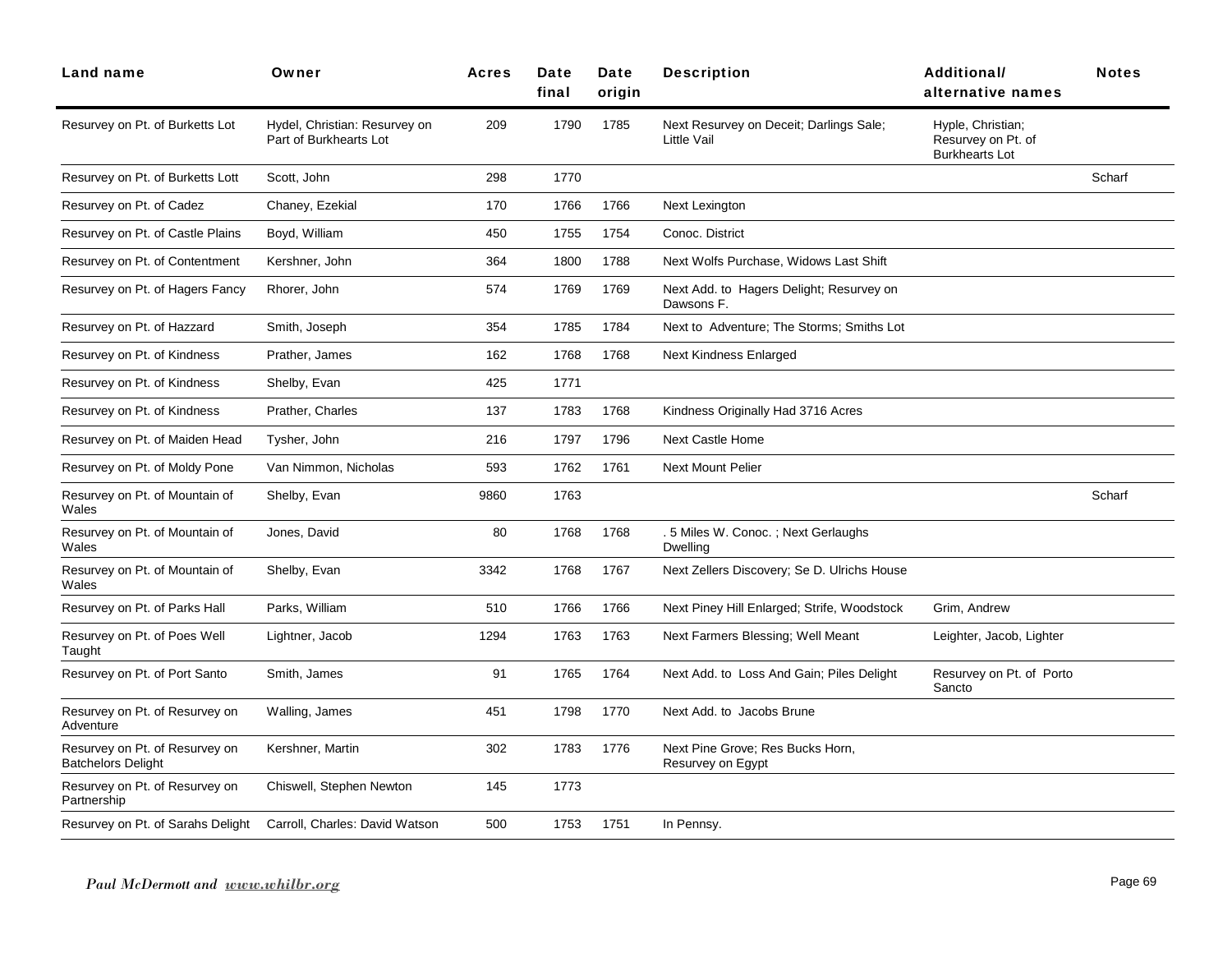| <b>Land name</b>                                 | Owner                                 | <b>Acres</b> | Date<br>final | Date<br>origin | <b>Description</b>                                          | Additional/<br>alternative names               | <b>Notes</b> |
|--------------------------------------------------|---------------------------------------|--------------|---------------|----------------|-------------------------------------------------------------|------------------------------------------------|--------------|
| Resurvey on Pt. of Sarahs Delight                | Hughes, Daniel                        | 638          | 1792          | 1787           | Next Watsons Folly. Nicholas Choice;<br><b>Mount Pelier</b> |                                                |              |
| Resurvey on Pt. of Save All                      | Hogmire, Jonas                        | 41           | 1797          | 1797           | Next Chews Farm, Johns Lot; Kindness                        |                                                |              |
| Resurvey on Pt. of Shippeys<br>Neglect           | Funk, Jacob                           | 445          | 1755          | 1743           | Next Resurvey on Good Fortune                               |                                                |              |
| Resurvey on Pt. of Sideling Hill                 | Henderson, Richard: Dr. David<br>Ross | 155          | 1787          | 1775           | Next Potomac River; Floras Chance                           |                                                |              |
| Resurvey on Pt. of Simmons<br>Racket             | Simmons, Isaac                        | 545          | 1748          |                |                                                             |                                                | Scharf       |
| Resurvey on Pt. of Simmons<br>Racket             | Funk, Henry                           | 489          | 1754          | 1755           | Resurvey on Simmons Racket(1748) Isaac<br>Simmons           |                                                |              |
| Resurvey on Pt. of Simmons<br>Racket             | Young, Lodowick                       | 472          | 1762          | 1760           | Next Resurvey on Hickman's Meadow                           |                                                |              |
| Resurvey on Pt. of Spriggs Delight               | Rench, Peter                          | 387          | 1752          | 1751           | Resurvey on Spriggs Delight(1751); Next<br>Add. to L/G      |                                                |              |
| Resurvey on Pt. of Strong Corner                 | Rohrer, Francis                       | 93           |               |                |                                                             |                                                | Scharf       |
| Resurvey on Pt. of Well Done                     | Chapline, Moses                       | 1822         | 1764          |                |                                                             |                                                | Scharf       |
| Resurvey on Pt. of Well Done                     | Etnire, Daniel & Henry                | 114          | 1813          |                |                                                             |                                                |              |
| Resurvey on Pt. of Well Taught                   | Hartley, George                       | 183          | 1773          | 1765           | Next Resurvey on Chester, Fanners<br>Blessing, Gd. Frlday   |                                                |              |
| Resurvey on Pt. of White Oak<br>Grove            | Hogmire, Conrad                       | 354          | 1755          |                |                                                             |                                                |              |
| Resurvey on Resurvey on St.<br>Patrick           | Houser, Isaac                         | 723          | 1763          | 1762           | <b>Next Pleasant Valley</b>                                 |                                                |              |
| Resurvey on Resurvey Sixth Add.<br>Pt. 3 Cousins | Kellogh, Allen                        | 1080         | 1763          | 1762           | Resurvey on 3 Cousins, Resurvey on 6th<br>Addition          |                                                |              |
| Resurvey on Rich Barrens                         | Sheese, Peter                         | 1154         | 1765          |                |                                                             |                                                | Scharf       |
| Resurvey on Ridgelys Delight                     | Ridgely, Isaac                        | 108          | 1792          |                |                                                             |                                                |              |
| Resurvey on Roots Hill                           | Chaplain, Moses                       | 300          | 1760          | 1759           | Next Felfoot Enl. Piles Grove                               |                                                |              |
| Resurvey on Rorars Addition                      | Rorar, Jacob                          | 153          | 1818          | 1812           | Part. Rorars Fancy                                          | Rohrer, Jacob: Resurvey<br>on Rohrers Addition |              |
| Resurvey on Round Meadow                         | Rhodes, Henry                         | 375          | 1763          |                |                                                             |                                                | Scharf       |
| Resurvey on Salisbury                            | Deakins, Francis                      | 4122         | 1797          | 1783           | Next Contentment; Resurvey on Dutch Folly                   |                                                |              |
| Resurvey on Seven Mountains                      | Fidler, George                        | 155          | 1787          | 1771           | <b>Next Mont Serado</b>                                     |                                                |              |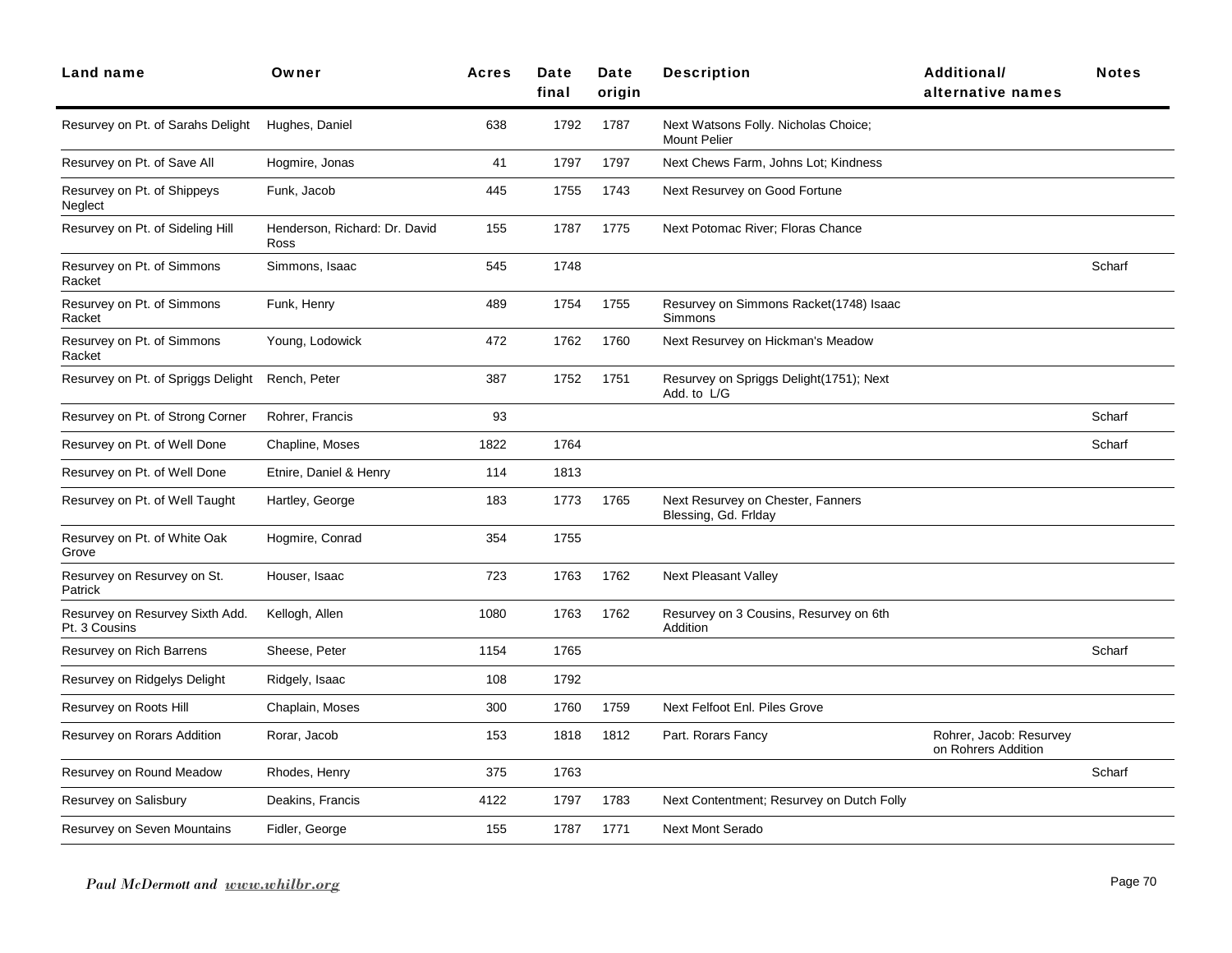| <b>Land name</b>                          | Owner                               | <b>Acres</b> | Date<br>final | Date<br>origin | <b>Description</b>                                        | <b>Additional/</b><br>alternative names | <b>Notes</b> |
|-------------------------------------------|-------------------------------------|--------------|---------------|----------------|-----------------------------------------------------------|-----------------------------------------|--------------|
| Resurvey on Shoestring &<br>Pleasant Hill | Stull, John                         | 510          | 1755          | 1754           | Wagon Rd. Ford Beaver Creek                               | Resurvey on Shoe Spring                 |              |
| Resurvey on Small Gain                    | Deakins, Francis                    | 70           | 1788          | 1783           | Next Back Meadow; Coalers Admendment                      | Deakins, Francis &<br>William           |              |
| Resurvey on Smiths Hill                   | Smith, James                        | 510          | 1756          | 1755           | Next Joes Lot; Mummas Fancy; Resurvey<br>on Abstons F.    | Smith Hills                             |              |
| Resurvey on Smiths Lot                    | Otto, Matthias                      | 350          | 1762          | 1760           | E. side Run Gillelows Mill; . 5 from Thomas<br>C.         |                                         |              |
| Resurvey on Snipes Head                   | Lowey, John: Moses Fragnnar         | 227          | 1810          | 1796           | Next Buck Range; Harbaughs Delight                        |                                         |              |
| Resurvey on Spriggs Delight               | Rench, Peter                        | 387          | 1752          |                |                                                           |                                         | Scharf       |
| Resurvey on Spriggs Delight               | Moore, John                         | 652          | 1766          | 1765           | Next Save All; Fishing Harbor Enlarged                    |                                         |              |
| Resurvey on St. Patrick Lot               | Houser, Isaac                       | 587          | 1754          | 1752           | Next Meadows Green; Good Friendship                       |                                         |              |
| Resurvey on Stockey                       | Thomas, Michael: Joseph<br>Chapline | 15           | 1791          | 1795           | Next Felfoot Enlarged                                     | Resurvey on Stookey                     |              |
| Resurvey on Stoney Corner                 | Rora, Fronica                       | 83           | 1763          | 1763           | Next Rorars Lot, Rorars Add. Georges Vent,                |                                         |              |
| Resurvey on Stoney Glade                  | Smith, James                        | 410          | 1761          | 1761           | W. side Short Hill; Next Voltons Grove                    |                                         |              |
| Resurvey on Stulls Forest                 | Stull, John                         | 1891         | 1764          |                |                                                           |                                         |              |
| Resurvey on Sturtzmans Resurvey           | Sturtzman, Henry                    | 358          | 1769          | 1795           | Next Hagers Delight; Resurvey on Dawson<br>Strife         | Startsman, Henry                        |              |
| Resurvey on Sugar Bottom                  | Darnall, John                       | 360          | 1772          |                |                                                           |                                         |              |
| Resurvey on Summit of Policy              | Hughes, Samuel                      | 852          | 1784          | 1775           | Next Manhime; Long Tract; Resurvey on<br><b>Well Done</b> |                                         |              |
| Resurvey on Swamp of<br>Experience        | Martin, Nicholas                    | 164          | 1754          | 1752           | Next Henrys Last Shift                                    |                                         |              |
| Resurvey on Sweepstakes                   | Hughes, Daniel                      | 4809         | 1811          |                | Snarkeys Gap: Carltons Gap, South Mt.                     |                                         |              |
| Resurvey on Taken in Time                 | Walling Sr., James                  | 97           | 1767          | 1763           | <b>Next Adventure</b>                                     |                                         |              |
| Resurvey on Tanyard Support               | Crampton, Thomas                    | 127          | 1810          |                |                                                           |                                         |              |
| Resurvey on the Adventure                 | Walling, James Jr.                  | 1165         | 1763          |                |                                                           |                                         |              |
| Resurvey on the Farm                      | Nixon, Jonathan                     | 273          | 1771          |                |                                                           |                                         |              |
| Resurvey on Three Friends                 | Jones, John                         | 951          | 1759          | 1751           | Next Struggle; Pleasant Springs # 1.                      |                                         |              |
| Resurvey on Three Springs                 | Smith, James                        | 1704         | 1765          | 1761           | Next Cumberland; Chaplains<br>Disappointment              |                                         |              |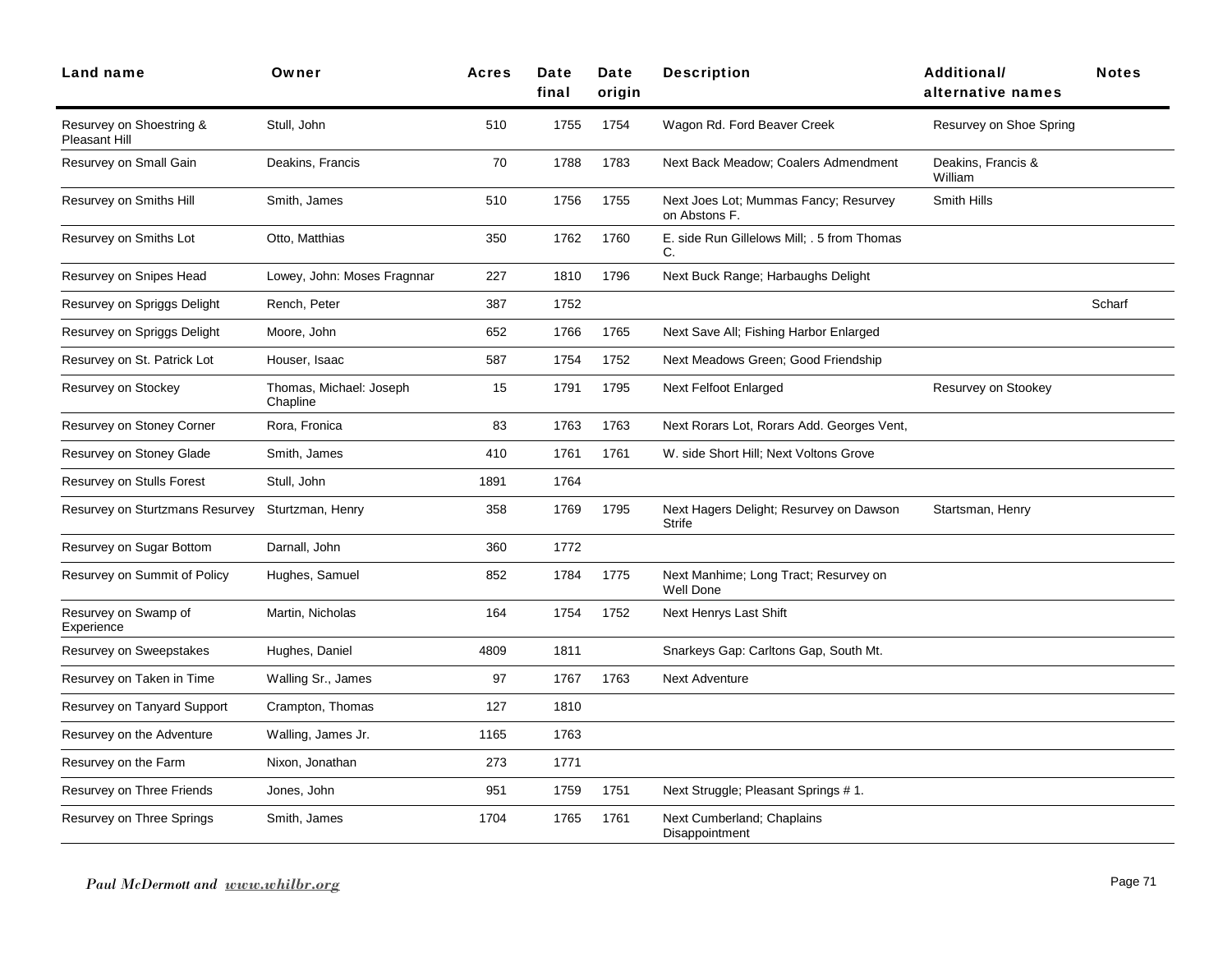| Land name                      | Owner                                          | <b>Acres</b> | Date<br>final | Date<br>origin | <b>Description</b>                               | Additional/<br>alternative names | <b>Notes</b> |
|--------------------------------|------------------------------------------------|--------------|---------------|----------------|--------------------------------------------------|----------------------------------|--------------|
| Resurvey on Three Springs      | Paca, William and Samuel<br>Chase: Geo. French | 1660         | 1767          | 1767           | Next Hickory Swamp. Teagues Disappoint.          |                                  |              |
| Resurvey on Timber Land        | Scott, Dr. Upton                               | 205          | 1795          | 205            |                                                  |                                  |              |
| Resurvey on Tonoloway Lick     | Snybley, John                                  | 271          | 1773          | 1768           | Tonoloways Lick: Next Res. Frolick: Polks        | Snybly, John                     |              |
| Resurvey on Vineyard           | Tasker Jr. sr. . Benjamin: William<br>Steuart  | 506          | 1754          | 1752           | Res. Hills And Dales, Vineyard is R. of This     |                                  |              |
| Resurvey on Vineyard           | Steuart, William                               | 506          | 1762          | 1752           | Res. Hills And Dales, Vineyard is R. of This     |                                  |              |
| Resurvey on Waggoners Fancy    | Chase, Samuel: George French                   | 397          | 1767          | 1767           | Next Good Friday: Surveyors Last Shift           |                                  |              |
| Resurvey on Walnut Point       | Downey, William                                | 30           | 1753          |                |                                                  |                                  | Scharf       |
| Resurvey on Walnut Point       | Downey, William                                | 507          | 1753          | 1751           | Head Antietam: Temp. Prov. Line                  |                                  |              |
| Resurvey on Warrenfelts        | Grout, Peter                                   | 205          | 1775          | 1775           | Wolfs Delight, Bakers Delight, Next Rich B.      | Warnfelts, Jacob;<br>Warnfelts   |              |
| Resurvey on Water Sink         | Tomlinson, Joseph                              | 522          | 1753          | 1751           | Middle of Marsh Run: Below Longs Mill            |                                  |              |
| Resurvey on Webbs Discovery    | Webb, Margaret                                 | 451          | 1788          | 1764           | Next Darlings Sale: Bells Security               |                                  |              |
| Resurvey on Welchs Lot         | Koontz, Jacob.                                 | 154          | 1788          | 1787           | Welchs Lot: Next Richards Lot: Princes Wife      |                                  |              |
| Resurvey on Well Done          | Booker, Philip                                 | 332          | 1772          | 1771           | Next Philips Choice: Gains Fancy: Mount<br>Atlas |                                  |              |
| Resurvey on Well Done          | Good, William: Moses Chaplain                  | 1822         | 1774          | 1764           | Next Hills And Dales: Pt. Vineyard: Ophelia      |                                  |              |
| Resurvey on Well Taught        | Pow, George                                    | 1300         | 1754          | 1753           | Next Good Friday                                 |                                  | 1360 acres?  |
| Resurvey on What Not           | Butler, Henry                                  | 79           | 1789          | 1786           | Originally A Daniel Dulaney Holding              |                                  |              |
| Resurvey on Whisky Alley       | Keywaughover, Philip                           | 567          | 1768          |                |                                                  |                                  |              |
| Resurvey on White Oak Grove    | Hogmire, Conrad                                | 354          | 1755          | 1755           | N. side Beaver Creek: Next Whiskey Alley         |                                  |              |
| Resurvey on White Oak Plain    | Shenerfleld, Frederick                         | 114          | 1773          | 1767           | Next Schneblys Improvement                       |                                  |              |
| Resurvey on White Oak Swamp    | Hogg, Thomas                                   | 116          | 1756          | 1755           | Next Number 6.                                   |                                  |              |
| Resurvey on Whites Lot         | Hogmire, Conrad                                | 104          | 1762          | 1762           | near Antietam. Next Mccoys Delight.              | White, James                     |              |
| Resurvey on Wilkes and Liberty | Hughes, Daniel                                 | 893          | 1803          | 1795           | Next Devottnougts Land. Res Dry Bottom           |                                  |              |
| Resurvey on Worleys Choice     | leler, Frederick                               | 92           | 1791          |                |                                                  | Jeler, Frederick                 |              |
| Resurvey on Worleys Delight    | Ogle, Benjamin                                 | 150          | 1766          | 1764           | <b>Next Partnership</b>                          |                                  |              |
| Resurvey on Youngs Folly       | Kershner, Martin: Daniel Dulaney               | 200          | 1759          | 1753           | Was Resurvey on Into Trouble With<br>Contentment | Kersner, Martin                  |              |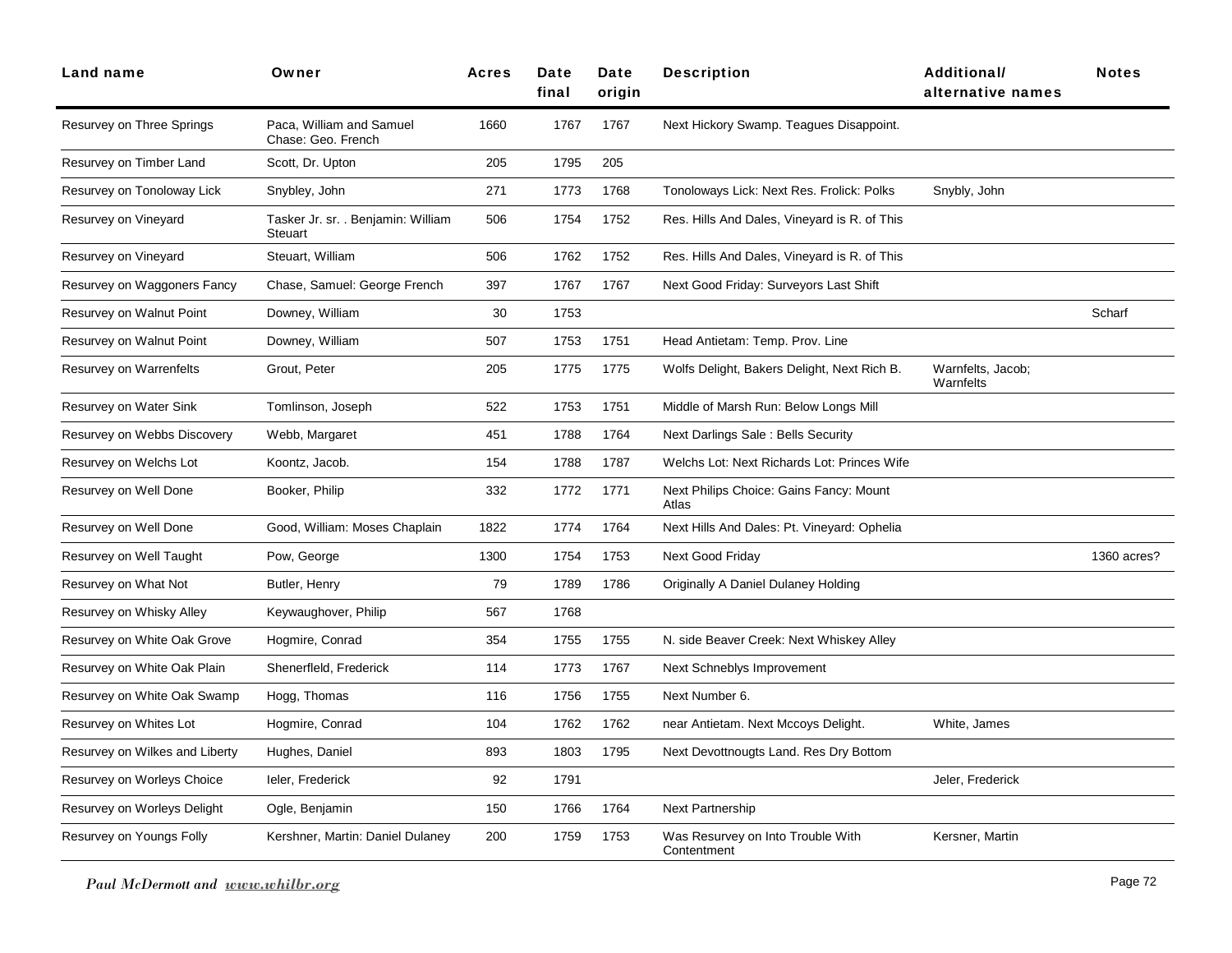| <b>Land name</b>         | Owner                               | <b>Acres</b> | Date<br>final | Date<br>origin | <b>Description</b>                                 | <b>Additional/</b><br>alternative names | <b>Notes</b>                                           |
|--------------------------|-------------------------------------|--------------|---------------|----------------|----------------------------------------------------|-----------------------------------------|--------------------------------------------------------|
| Retreat                  | Lee, William                        | 307          | 1802          | 1795           | St. Line: Elbow Ridge: Next Norway Forest          |                                         |                                                        |
| Retreat, The             | Hughes, Daniel & Samuel             | 312          | 1804          | 1802           | Discontent; Pt. Mount Aetna, Sam And Lilly         |                                         |                                                        |
| Revision                 | Johnson, Thomas                     | 597          | 1793          | 1792           | Pt. Time Elapsed; next Resurvey on Hazard;         |                                         |                                                        |
| Reynolds Chance          | Donovan, John                       | 93           | 1795          | 1792           | Next Add. to Buck Range; Golden Fleece             | Donevan, John                           |                                                        |
| Rhorers Hard Bargaln     | Hammett, David: Jacob Rhorer        | 97           | 1804          | 1803           | <b>Next Bucks Resort</b>                           |                                         |                                                        |
| <b>Rich Barrens</b>      | Road, Paul                          | 100          | 1759          | 1759           | 3 M. Sw Joseph Rorers; Next French Contr.          | Rhodes, Paul                            |                                                        |
| <b>Rich Barrens</b>      | Schnebly, Dr. Henry                 | 256          | 1792          | 1783           | Pt. of Forest; Next Browns Grief; Well<br>Taught   |                                         |                                                        |
| <b>Rich Barrons</b>      | Shoes, Peter                        | 1154         | 1767          | 1765           | Well Taught; Next Frenchs Contrivance              | Sheese, Peter                           |                                                        |
| <b>Rich Bottom</b>       | Cromwell, Richard                   | 101          | 1792          | 1790           | Next Resurvey on Pleasant Bottom; Mt. of<br>Wales  |                                         |                                                        |
| <b>Rich Hill</b>         | Chaney, Charles                     | 60           | 1753          | 1738           | W. side Antietam in Bend; Next #2; Strife          | Cheney, Charles                         |                                                        |
| Rich Hill                | Miller, George                      | 100          | 1761          | 1761           | hill South side Piney Run. next #2                 |                                         |                                                        |
| <b>Rich Land</b>         | Shelby, Evan                        | 200          | 1739          | 1739           | near Harris Wagon Rd. SE. side Conoc.<br>1.5Mi Awa |                                         |                                                        |
| <b>Rich Meadow</b>       | Deakins, William, Jr                | 14           | 1772          |                |                                                    |                                         |                                                        |
| <b>Richards Choice</b>   | Prather, Richard: Thomas Prather    | 100          | 1748          | 1748           | S. side Eastern Branch of Potomac                  |                                         |                                                        |
| <b>Richards Folly</b>    | Bruce, Norman: Edward Sweeney       | 354          | 1765          | 1763           | .5 M. S of Head Friends Cr. next Buck<br>Range     |                                         |                                                        |
| Richards Lot             | Wallingbaugh, Johan and<br>Rinehart | 30           | 1762          | 1761           | near Cave Branch And South Mt; Next<br>Welch Lot   | Wattenbough, John<br>Rineheart          |                                                        |
| <b>Ridengowers Place</b> | Rindengowers, George                | 50           | 1753          | 1753           | End. 20th P. 6th 1. Peter Whetstones Land          |                                         |                                                        |
| <b>Ritters Rest</b>      | Ritter, Jacob                       | 139          | 1796          | 1794           | Pt. Cousins Obligation; Pt. Well Taught            |                                         |                                                        |
| <b>River of Rocks</b>    | Bruce, Norman                       | 190          | 1764          | 1766           | Beg. Antietam Level; Next March Weather            | Bruce, Normand                          |                                                        |
| <b>Rizers Addition</b>   | Rizer, George                       | 9            | 1881          | 1813           | Next Hill. W. Bank Branch of Sideling Hill         |                                         |                                                        |
| Roachs Ship Yard         | Roach, Samuel                       | 5            | 1763          |                |                                                    |                                         | <b>MSA Patent</b><br>Record Bc<br>And Gs 25,<br>P. 212 |
| Robys Neglect            | Norris, John                        | 80           | 1794          | 1792           | <b>Next Grassy Cabin</b>                           |                                         |                                                        |
| Rock Hall                | Shanyfield, William                 | 303          | 1813          | 1807           | Sheepsland; Little Worth; Downeys Lot              |                                         |                                                        |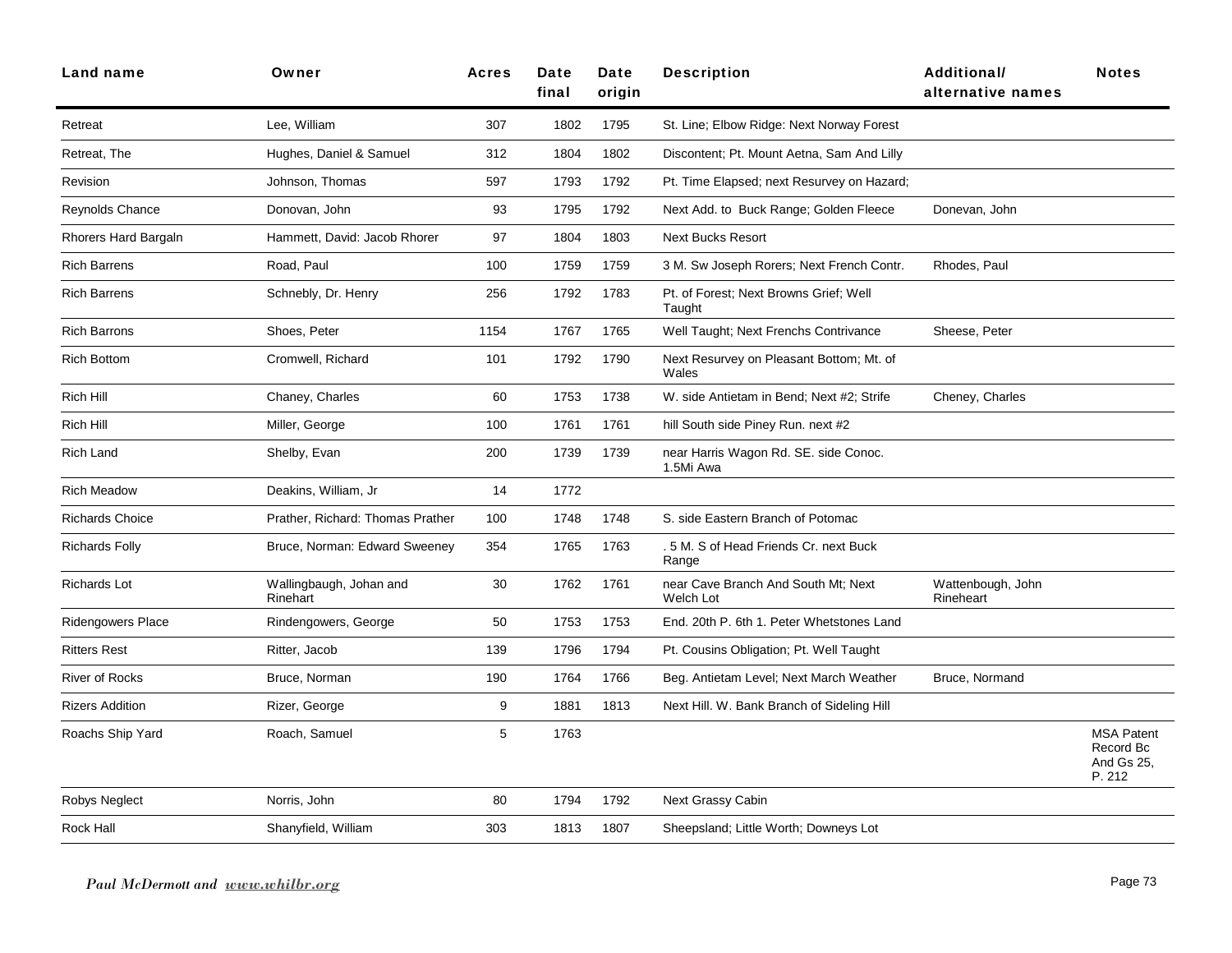| <b>Land name</b>     | Owner                                | <b>Acres</b> | Date<br>final | Date<br>origin | <b>Description</b>                                   | <b>Additional/</b><br>alternative names                            | <b>Notes</b> |
|----------------------|--------------------------------------|--------------|---------------|----------------|------------------------------------------------------|--------------------------------------------------------------------|--------------|
| Rockey Corner        | Hughes, Jr. Daniel                   | 5            | 1815          | 1814           | Next Resurvey on On Adventure; Scared<br>From Home   |                                                                    |              |
| Rockey Land          | Ridenour, John                       | 40           | 1792          | 1776           | South Mt. Tictoms Run; Next Tanners Forest           | Reitenomon, John; May,<br>George; Rocky Land                       |              |
| Rockey Neck          | Jacques, Denton                      | 548          | 1764          | 1763           | Bealls Fort(Bealers); Indian Bottom                  | Jacques, Lancelot and<br>Thomas Johnson, Jr.;<br><b>Rocky Neck</b> |              |
| Rockey Neck Amended  | Jacques, Denton                      | 457          | 1811          | 1791           | Next Kilmore, Indian Bottom; on Potomac              | Jacques, Lancelot                                                  |              |
| Rockey Ridge         | Miller, John                         | 50           | 1749          | 1749           | Next Plunks Doubt; Sneaveleys Sucess                 |                                                                    |              |
| <b>Rockey Stripe</b> | French, David                        | 6            | 1789          |                |                                                      |                                                                    |              |
| Rocky Fountain       | Miller, Samuel                       | 454          | 1818          | 1817           | Resurvey on Pt. of Res Mt. of Wales; Clift<br>Spring | Rockey Fountain                                                    |              |
| Rocky Hill           | Welty, John                          | 17           | 1790          | 1783           | Next Resurvey on Charlemont; St. John                | Rockey Hill                                                        |              |
| Rocky Hill           | Hoover, John: Joseph Miller          | 6            | 1799          | 1793           | N. side South Mt. Next Bald Hill; Great Rk.<br>Fore  |                                                                    |              |
| Rocky Spring         | Kershner, Martin                     | 1125         | 1801          | 1800           | Amendment on Trouble; next Youngs Folly              | Kirshner, Martin                                                   |              |
| Rodes Folly          | Crow, Bazil: Jas. and Edward<br>Crow | 50           | 1795          | 1794           | Contentment: Provincial Line                         |                                                                    |              |
| Rogues Harbor        | Stroope, William                     | 110          | 1753          | 1751           | Next Woodland Hills; Potomac; #5                     |                                                                    |              |
| Rogues Harbor        | Wilson, Robert: Daniel Dulaney       | 50           | 1762          | 1741           | Next Capt. Johns Bottom                              |                                                                    |              |
| Root Hills           | Chaplain, Moses: Daniel Dulaney      | 100          | 1755          | 1742           | Roots Hills. South side Little Antietam              | Rootshill                                                          |              |
| Roots Lot            | Root, Jacob                          | 38           | 1791          | 1786           | near George Scotts Land; Next Turkey Neck            |                                                                    |              |
| Rorers Addition      | Rorer, Jacob                         | 100          | 1742          | 1740           | Beg. Rorers Lot. Chewsville. Manor of C.             |                                                                    |              |
| Rorers Fancy         | Rorer, Jacob                         | 100          | 1753          | 1752           | Nwside Hagers Delight; Ne Sturtzmans Res             | Rohare, Jacob; Rohares<br>Fancy                                    |              |
| Rorers Fancy         | Rorer, Jacob                         | 60           | 1755          | 1755           | Next Rorars Lot                                      | Rorar, Jacob                                                       |              |
| Rorers Lot           | Rorer, Jacob                         | 50           | 1739          | 1739           | Draft Antietam; 1. 5M. from Shenandoah Mt.           |                                                                    |              |
| Rosburghs Delight    | Perryn, John                         | 73           | 1761          | 1761           | End. 1st. 1. Tonoloway Lick; Next Delecarlia         |                                                                    |              |
| Rose Valley          | Rizer, George: James Rose            | 294          | 1816          | 1788           | Bear Camp; Bear Garden                               |                                                                    |              |
| Roses Neglect        | Harrison, Robert                     | 39           | 1765          |                |                                                      |                                                                    |              |
| Ross Chance          | Ross, Dr. David                      | 78           | 1761          | 1760           | Next Park Head Enlarged                              |                                                                    |              |
| Ross Good Luck       | Mellen, Ross                         | 10           | 1760          | 1760           | N. side Antietam; Next Wmtemans Prospect             |                                                                    |              |

*Paul McDermott and www.whilbr.org* Page 74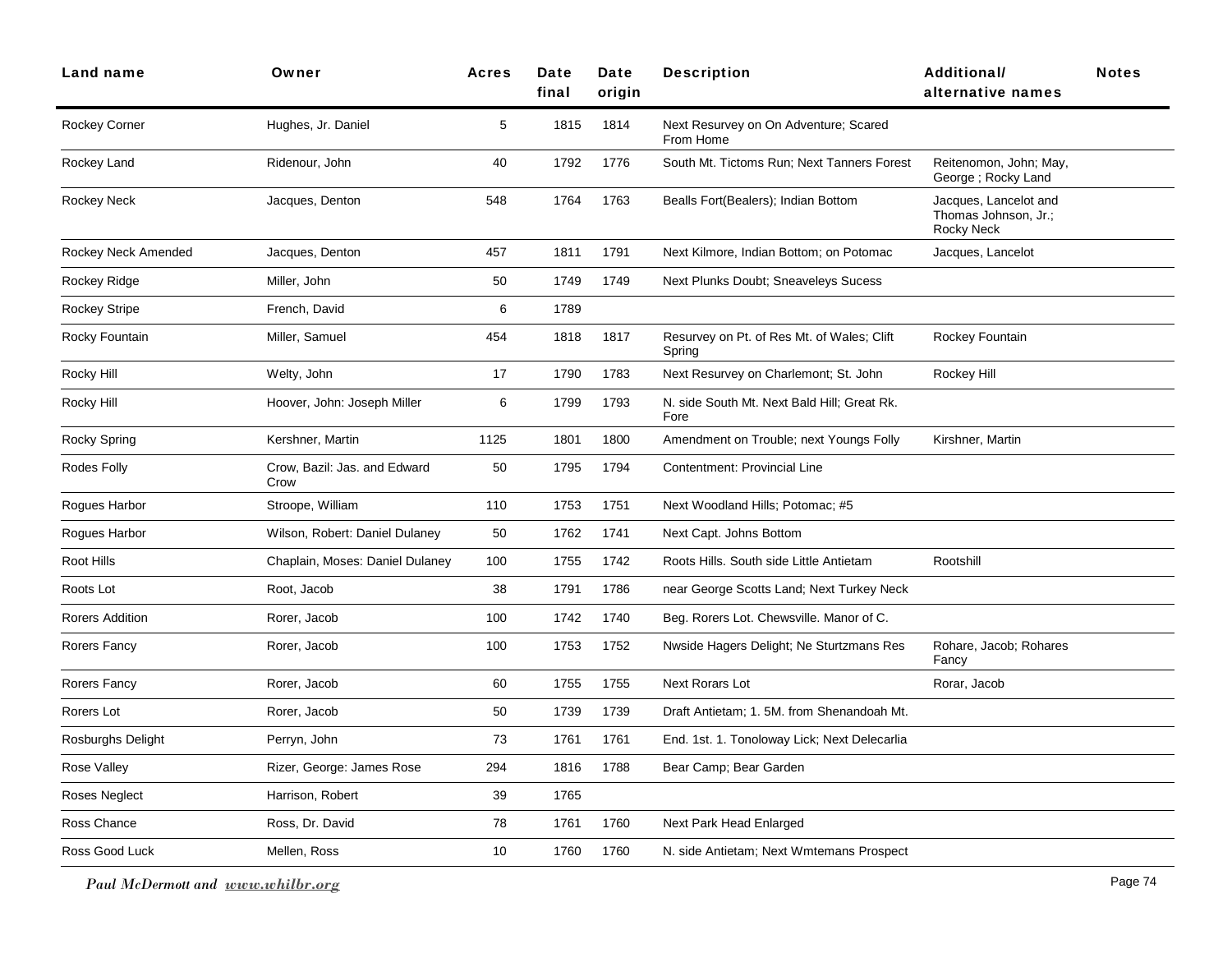| Land name               | Owner                          | <b>Acres</b> | Date<br>final | Date<br>origin | <b>Description</b>                                 | Additional/<br>alternative names | <b>Notes</b> |
|-------------------------|--------------------------------|--------------|---------------|----------------|----------------------------------------------------|----------------------------------|--------------|
| Ross Purchase           | Ross, Dr. David                | 529          | 1775          | 1767           | Limestone Hill; Ezekials Inheritance               |                                  |              |
| Rotterdam               | Goodman, Samuel                | 16           | 1797          | 1795           | Next Crows Thicket; Sheperds Abode                 | Godman, Samuel                   |              |
| Rubbish                 | Beal, Alexander                | 84           | 1752          | 1750           | Next Discovery; Gittings Lookout                   |                                  |              |
| Rubicon                 | Hughes, Jr. Daniel             | 64           | 1813          | 1812           | Next Resurvey on Mount Pleasant; Cold<br>Weather   |                                  |              |
| <b>Rural Felicity</b>   | Jacques, Lancelot              | 725          | 1803          | 1792           | Poor Mans Habitation; Boyles Fancy                 |                                  |              |
| <b>Rural Hall</b>       | Fuller, Thomas                 | 50           | 1789          | 1787           | On Long Ridge                                      |                                  |              |
| <b>Rural Hall</b>       | Crampton, Thomas               | 269          | 1796          | 1792           | Pt. of Park Hall                                   |                                  |              |
| <b>Rusha Corner</b>     | Rorer, Jacob                   | 50           | 1753          | 1752           | N. side Marsh Hagers Town; Next Sq.<br>Hagers Fane | Rushia Corner                    |              |
| <b>Rutters Delight</b>  | Rutter, John                   | 100          | 1738          | 1739           |                                                    |                                  |              |
| <b>Rutters Delight</b>  | Rutter, John                   | 100          | 1740          | 1739           | Dark Spring, Draft Antietam. Funkstown             |                                  |              |
| Rutting Springs         | Rutter, John                   | 50           | 1752          |                |                                                    |                                  |              |
| Saint John              | Hawthorn, John                 | 150          | 1740          | 1739           | Sd. Wagon Rd. Potomac to Stulls Mill               |                                  |              |
| <b>Saint Patrick</b>    | Kelly, William: Daniel Dulaney | 50           | 1747          | 1743           | Beaver Creek: Boonsboro Dist.                      | Houser, Isaac                    |              |
| Saint Patricks Lot      | Kelly, William                 | 127          | 1751          | 1749           | Spring side Marsh Branch; Saint Patrick            |                                  |              |
| <b>Saint Thomas</b>     | Thomas, Owen                   | 50           | 1797          | 1796           | Next Bachelors Delight; Beg. 3 Line                |                                  |              |
| Salem                   | Zeller, Jacob                  | 677          | 1811          |                |                                                    |                                  |              |
| Salisbury               | Parker, Hugh                   | 4119         | 1750          | 1750           | Beg. E. side John Encchsons-Parcel of Rks          |                                  |              |
| Salisbury Plains        | Parker, George                 | 170          | 1738          | 1737           | Manor of Calverton (Conococheague)                 |                                  |              |
| <b>Salisbury Plains</b> | Spriggs, Col Ed.               | 200          | 1743          | 1743           | Williamsport Dist.                                 | Sprigg, Edward                   |              |
| Sam and Harry           | Prather, Samuel and Henry      | 261          | 1809          | 1792           | Kindness; Next Mt. of Wales                        |                                  |              |
| Sand Bank               | Rodes, Ezekial                 | 5            | 1798          | 1797           | <b>Next Chaneys Neck</b>                           | Rhodes, Ezekiel                  |              |
| Sapling Grove           | Lee, William: Robert Hughes    | $\,$ 5 $\,$  | 1800          | 1799           | Next Good Luck; Establishment;                     |                                  |              |
| Sarahs Delight          | Watson, David                  | 90           | 1750          | 1750           | Cow Run Draft Antietam                             |                                  |              |
| Sarahs Fancy            | Yates, William                 | 685          | 1775          | 1775           | Dutch Folly; Next Bayles Fancy: Potomac R.         |                                  |              |
| Saturn                  | Scott, Andrew                  | 200          | 1748          | 1748           | Next Antietam Works; Nr Richard Deans              |                                  |              |
| Saturn                  | Zeller, Jacob                  | 668          | 1811          | 1808           | Walnut Bottom; Clydesdale: Prosperity              |                                  |              |

*Paul McDermott and www.whilbr.org* Page 75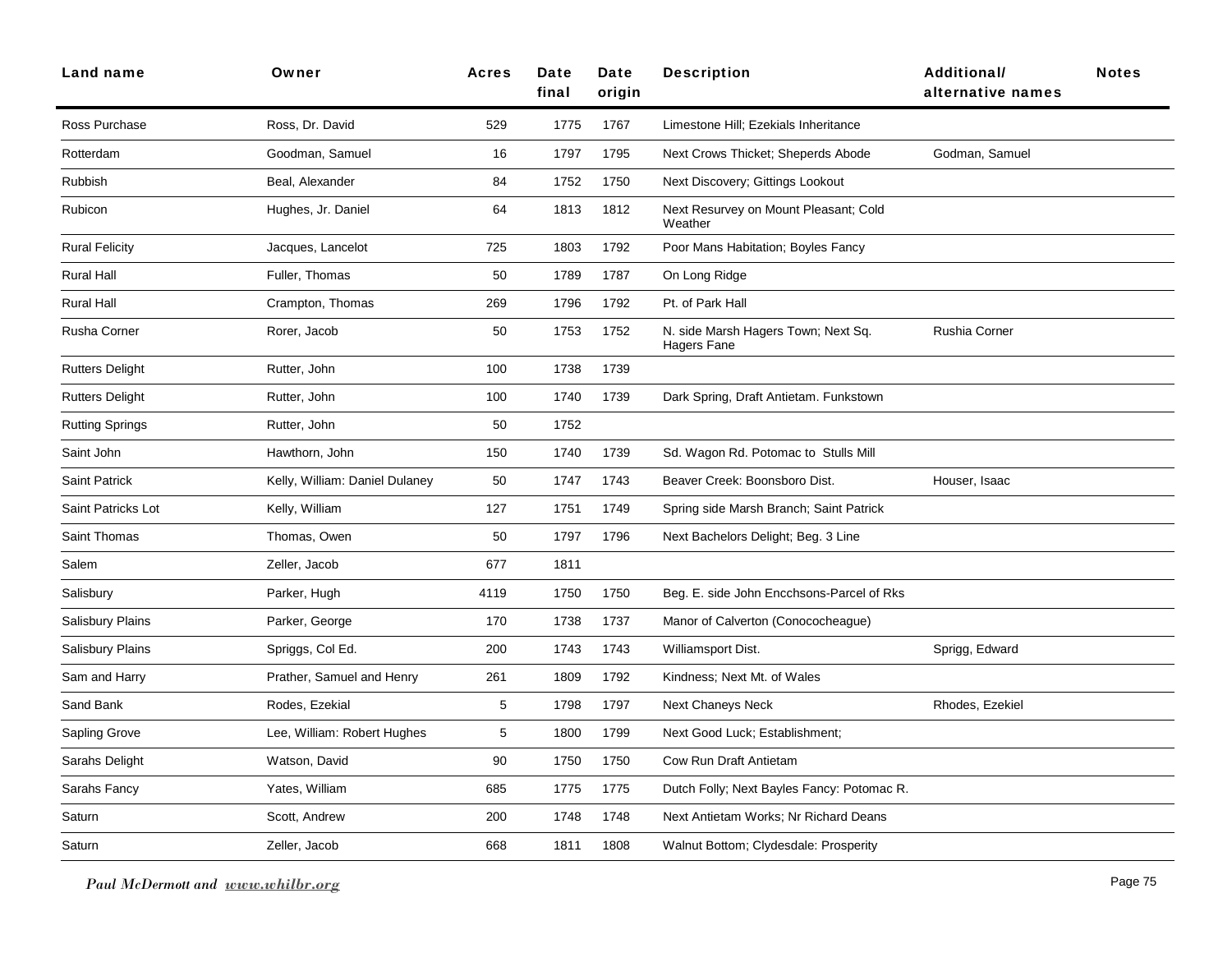| Land name                 | Owner                                                 | <b>Acres</b>   | Date<br>final | Date<br>origin | <b>Description</b>                                | Additional/<br>alternative names | <b>Notes</b> |
|---------------------------|-------------------------------------------------------|----------------|---------------|----------------|---------------------------------------------------|----------------------------------|--------------|
| Save All                  | Davis, Philip                                         | 50             | 1743          | 1741           | Beg. End 13Th Line Land to T. Davis               |                                  |              |
| Save All                  | Eversole, Christopher                                 | 50             | 1759          | 1759           | End 25th 1. Resurvey on Spriggs Delight           | Rench, Andrew                    |              |
| Saw Mill Place            | Matthias, Jacob                                       | 20             | 1765          | 1764           | foot South Mt. N. side Beaver Dam Run             |                                  |              |
| Saw Mill Seat             | Brown, Rachel: George Barnhardt                       | $\overline{7}$ | 1793          | 1835           | Barnhardt Run Above Fording Place                 |                                  |              |
| Saw Mill Seat             | Tiers, Robert: Crow, Joshua and<br><b>Edward Crow</b> | 54             | 1799          | 1794           | Saw Mill Seat; Ridge between. Barnharts R.<br>Sld | Tevis, Robert                    |              |
| Saw Mill Support          | Bachtel, Isaac                                        | 30             | 1798          | 1797           | Mill Seat; next Hunting The Hare;                 | Bachtell, Isaac                  |              |
| <b>Saw Pitt</b>           | Bond, George                                          | 150            | 1744          | 1739           |                                                   | Bounds, George                   | Scharf       |
| Sawyers Lodge             | Mills, Jacob                                          | 50             | 1754          | 1754           | 7th 1. Beaver Dam Bottom                          |                                  |              |
| Sawyers Palace            | Shepler, George                                       | 314            | 1796          | 1795           | Sawyers Palace on Lances Run                      | Lawyers Palace                   |              |
| Sawyers Purchase          | Dulaney, Daniel                                       | 50             | 1752          | 1746           | N. side Dam Three Springs to Antietam             |                                  |              |
| <b>Scant Timber</b>       | Sight, Vindal                                         | 5210           | 1766          |                |                                                   |                                  | Scharf       |
| <b>Scant Timber</b>       | Sights, Vindall                                       | 540            | 1766          | 1766           | Pelican; Next Resurvey on Well Taught             |                                  |              |
| <b>Scared From Home</b>   | Bard, Nicholas                                        | 1373           | 1761          | 1760           | Georges Mistake; Venture; The Barrens             | Baird, Nicholas                  |              |
| <b>Schnableys Neglect</b> | Schnebley, Dr. Henry                                  | 15             | 1789          | 1788           | <b>Next Sink Hole</b>                             | <b>Schnabelys Neglect</b>        |              |
| Schnebleys Improvement    | Felker, John                                          | 126            | 1818          | 1803           | Castle Plains; Taken in Time                      | Schneblys Improvement            |              |
| Scotch Lot                | McDonald, Evan                                        | 150            | 1741          | 1741           | <b>Below Mugdonalds Plantation</b>                | Mugdonald, Evan                  |              |
| Scotch Lot                | Avery, Henry                                          | 202            | 1746          | 1745           | Sd. Beaver Branch. Next Mount Misery              | Davis, John                      |              |
| Scotch Prize              | Godman, Samuel                                        | 180            | 1799          |                |                                                   |                                  |              |
| <b>Scotts Adventure</b>   | Scott, George                                         | 67             | 1776          |                |                                                   |                                  | Scharf       |
| <b>Scotts Comfort</b>     | Sympson, Andrew                                       | 143            | 1765          | 1765           | <b>Next Charltons Victory</b>                     | Simson, Andrew                   |              |
| <b>Scotts Fancy</b>       | Dulaney, Daniel & Walter                              | 100            | 1765          | 1742           | Meadow Branch, Draft Antietam                     | Dulany                           |              |
| <b>Scotts Grief</b>       | Douglas, William                                      | 100            | 1752          | 1752           | W. side Long Meadow; End 1st. 1.<br>Charltons V   |                                  |              |
| Scrubby Ridge             | Stem, Jacob                                           | 48             | 1795          | 1792           | Travellers Resort is Res.                         |                                  |              |
| Scruple                   | Friend, Jacob                                         | 41             | 1764          |                |                                                   |                                  | Scharf       |
| Sea Pack                  | Forebush, George                                      | 50             | 1740          |                | Branch Antietam, Next Darlings Neglect            |                                  |              |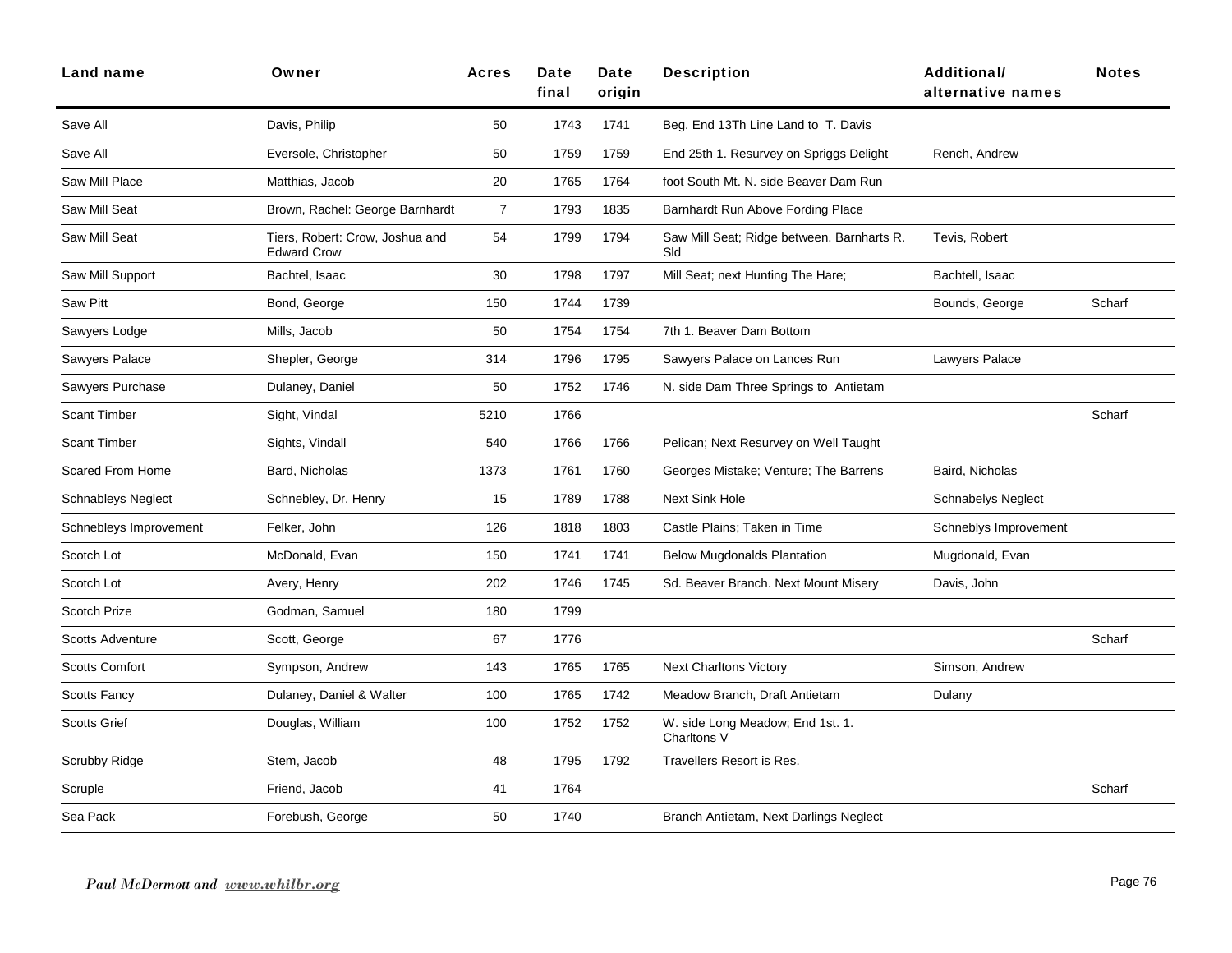| Land name                                      | Owner                    | <b>Acres</b>   | Date<br>final | Date<br>origin | <b>Description</b>                                     | <b>Additional/</b><br>alternative names | <b>Notes</b> |
|------------------------------------------------|--------------------------|----------------|---------------|----------------|--------------------------------------------------------|-----------------------------------------|--------------|
| Search Well                                    | Smith, John              | 584            | 1763          |                | Hard Weather; W. side Antietam; Next<br>Delamere       | Smith, James                            |              |
| Search Well and You Will Find                  | Bell, Anthony            | 21             | 1792          | 1788           | <b>Next Great Rock</b>                                 |                                         |              |
| Seavell                                        | Brumbaugh, Jacob         | 4              | 1802          | 1792           | Next Resurvey on Claylands Contrivance                 |                                         |              |
| Second Add. to Chaneys Neck                    | Lynch, Samuel            | 3              | 1802          | 1801           | Next Resurvey on Add. to Chaneys Neck,<br>Lynches Is R | <b>Cheneys Neck</b>                     |              |
| Second Add. to Whiskey                         | Stull, John              | 40             | 1744          | 1741           | Next Whiskey. Whiskey With 1&2 Add. is<br>Res.         |                                         |              |
| Second Addition                                | Toms, Henry              | 50             | 1765          | 1765           | Beg. Addition                                          |                                         |              |
| Second Addition                                | Baker, Morris            | 5              | 1795          | 1792           | Second Addition; Next Forest; Lamberts Pk.             |                                         |              |
| Second Addition                                | McCoy, John              | 3              | 1810          | 1808           | Next Lanes Fancy; Sly Fox                              |                                         |              |
| Second Addition                                | Hughes, Daniel           | 50             | 1814          | 1797           | <b>Next Bucks Range</b>                                | Beard, John                             |              |
| <b>Second Discovery</b>                        | O'Neal, Lawrence         | 17             | 1772          | 1770           | Next Elk Hall; Park Hall                               |                                         |              |
| Second Resurvey on First Choice                | Powell, Thomas           | 282            | 1770          | 1768           | First Choice; Next White Oak Bottom                    |                                         |              |
| Second Resurvey on Lilleys<br><b>Discovery</b> | Lilley, Samuel           | 45             | 1776          |                |                                                        |                                         | Scharf       |
| Second Resurvey on Sarahs<br>Delight           | Carroll, Charles         | 660            | 1766          | 1766           | In Pennsy; Perhaps Wash. Co.                           |                                         |              |
| Second Tryall                                  | Deearte, Margaret        | 50             | 1753          | 1752           | S. side Wagon Rd. Hooks Neglect.<br>Feltygroves        | <b>Second Trial</b>                     |              |
| Secret Bottom                                  | Dickson, James           | 104            | 1752          | 1750           | Next Rd. Stulls Mill I. 5 Miles from Higgin.           |                                         |              |
| Secrets Worth Knowing                          | McCoy, John              | 10             | 1816          | 1815           | Next Scared From Home                                  | Daniel Marker                           |              |
| Security                                       | Dulaney, Daniel & Walter | 50             | 1765          | 1745           | 2 Mi. Above Hugh Gillilans (10 Miles?)                 | Dulany                                  |              |
| Security                                       | Hobling, Nicholas        | 5              | 1794          | 1793           | Next Hooks Neglect, Black Oak Level                    |                                         |              |
| Security                                       | Sheckin, Vandet          | 150            | 1794          | 1791           | Lana Field                                             | Sheckter, Vandel                        |              |
| Security                                       | Stover, John             | $\overline{4}$ | 1794          |                |                                                        |                                         |              |
| Security                                       | Hess, Jacob              | 85             | 1796          | 1791           | N. side South Mt. 200 Yds South Side Rd.<br>Fred-Sharp |                                         |              |
| Security                                       | Hess, Jocob              | 175            | 1796          | 1792           | Next Add. to Friendship, Resurvey on Well<br>Done      |                                         |              |
| Selbys Addition                                | Selby, Evan              | 50             | 1741          | 1741           | Next Forest of Needwood                                |                                         |              |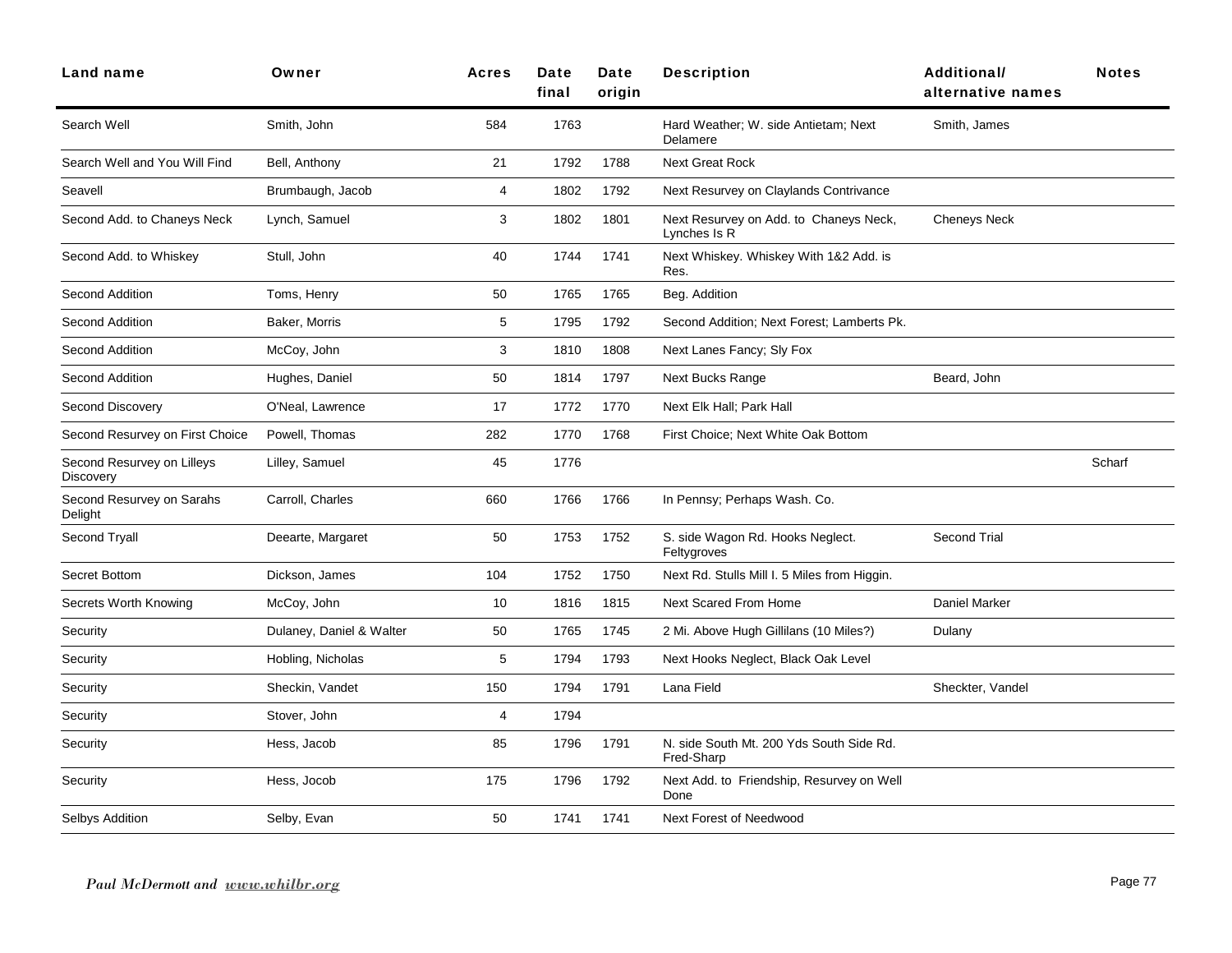| Land name                                              | Owner                                 | <b>Acres</b> | Date<br>final | Date<br>origin | <b>Description</b>                              | <b>Additional/</b><br>alternative names                     | <b>Notes</b>                      |
|--------------------------------------------------------|---------------------------------------|--------------|---------------|----------------|-------------------------------------------------|-------------------------------------------------------------|-----------------------------------|
| Settled in Time                                        | Rench, Joseph, John & Andrew          | 2228         | 1788          |                |                                                 | Setted in Time                                              | Scharf Has<br>Resurvey in<br>1785 |
| Seven Mountains                                        | Harman, Michael                       | 36           | 1765          | 1765           | 5th Line Philips Choice End                     |                                                             |                                   |
| Shadracks Lot                                          | Atkinson, George                      | 262          | 1754          | 1744           | 1 M. E. of The Great Cave to Antietam           |                                                             | 202 acres?                        |
| <b>Shafers Establishment</b>                           | Shafer, John                          | 373          | 1822          | 1820           | White Oak Bottom; Very Cold; 1st Choice         |                                                             |                                   |
| Sheeps Land                                            | Shaver, Duvall                        | 100          | 1755          | 1752           | E. side Antietam, 5M. Below Rorers Saw Mill     | Shaver, Devall                                              |                                   |
| <b>Shelbys Misfortune</b>                              | Carroll, Charles                      | 250          | 1750          |                |                                                 |                                                             |                                   |
| Sheperds Delight                                       | Shepherd, John and Christian          | 20           | 1833          | 1790           | Draft Long Hollow, Hancock Dist.                |                                                             |                                   |
| <b>Sheperds Delight</b>                                | Shepherd, John and Christian          | 139          | 1833          | 1795           | <b>Shepherds Delight</b>                        |                                                             |                                   |
| <b>Sheplers Chance</b>                                 | Hass, Elizabeth and George<br>Shedler | 83           | 1839          | 1795           | Next Renches Luck, Resurvey on Pipe<br>Tomahawk |                                                             |                                   |
| Shipleys Mistake                                       | Ash, Henry                            | 11           | 1788          | 1784           | Next Conquest. on Conoc.                        |                                                             |                                   |
| Shippays Mistake                                       | Founk, Henry                          | 54           | 1749          | 1749           | Next Marsh Head.                                |                                                             |                                   |
| <b>Shippens Neglect</b>                                | Grabille, Joseph                      | 74           | 1749          | 1749           | 6. Acres Cult. Land. Next Marsh Head            | Graybell, Joseph;<br>Shippeys Neglect;<br>Shipday's Neglect |                                   |
| <b>Shoafs Adventure</b>                                | McClary, William                      | 10           | 1765          |                |                                                 |                                                             |                                   |
| Shoaps Choice                                          | Shoap, Martin                         | 50           | 1762          |                |                                                 |                                                             |                                   |
| <b>Shockeys Mistake</b>                                | Hoover, Jacob                         | 50           | 1787          | 1770           | Provincial Line; Next Burns Justice             |                                                             |                                   |
| Shockey's Part of Third Resurvey<br>of Sarah's Delight | Shockey, Jacob                        | 112          | 1769          |                |                                                 |                                                             | Scharf                            |
| Shoe String                                            | Spencer, James                        | 150          | 1740          | 1739           | W. side Beaver Creek                            | Shoe Spring                                                 |                                   |
| Shoemakers Purchase                                    | Studebaker, Peter                     | 63           | 1751          | 1750           | Next Clydesdale, Walnut Bottom, Albrights F     |                                                             |                                   |
| <b>Showmans Forest</b>                                 | Showman, John                         | 331          | 1793          | 1793           | Wagon Rd. to Harpers Ferry from Hess Mill       |                                                             |                                   |
| <b>Showmans Purchase</b>                               | Showman, George                       | 67           | 1807          | 1805           | Dear Bought                                     | Beatty, Charles                                             |                                   |
| <b>Siberts Establishment</b>                           | Sibert, Jacob                         | 182          | 1806          | 1799           | Germany; Stoney Hill, Dutchmans Request         |                                                             |                                   |
| Sideling Hill                                          | Sweet, Benjamin                       | 73           | 1766          | 1765           | Br. Potomac River Next Hibernia, Floras         | Cresap, Michael                                             |                                   |
| Simmons Delight                                        | Simmons, Isaac                        | 200          | 1739          | 1739           | Sd. Hickman's Meadow, Draft Antietam            |                                                             |                                   |
| <b>Simmons Racket</b>                                  | Simmons, Isaac                        | 300          | 1740          | 1740           | Sd. Moals Meadow; Charltons Fancy               |                                                             | 360 acres                         |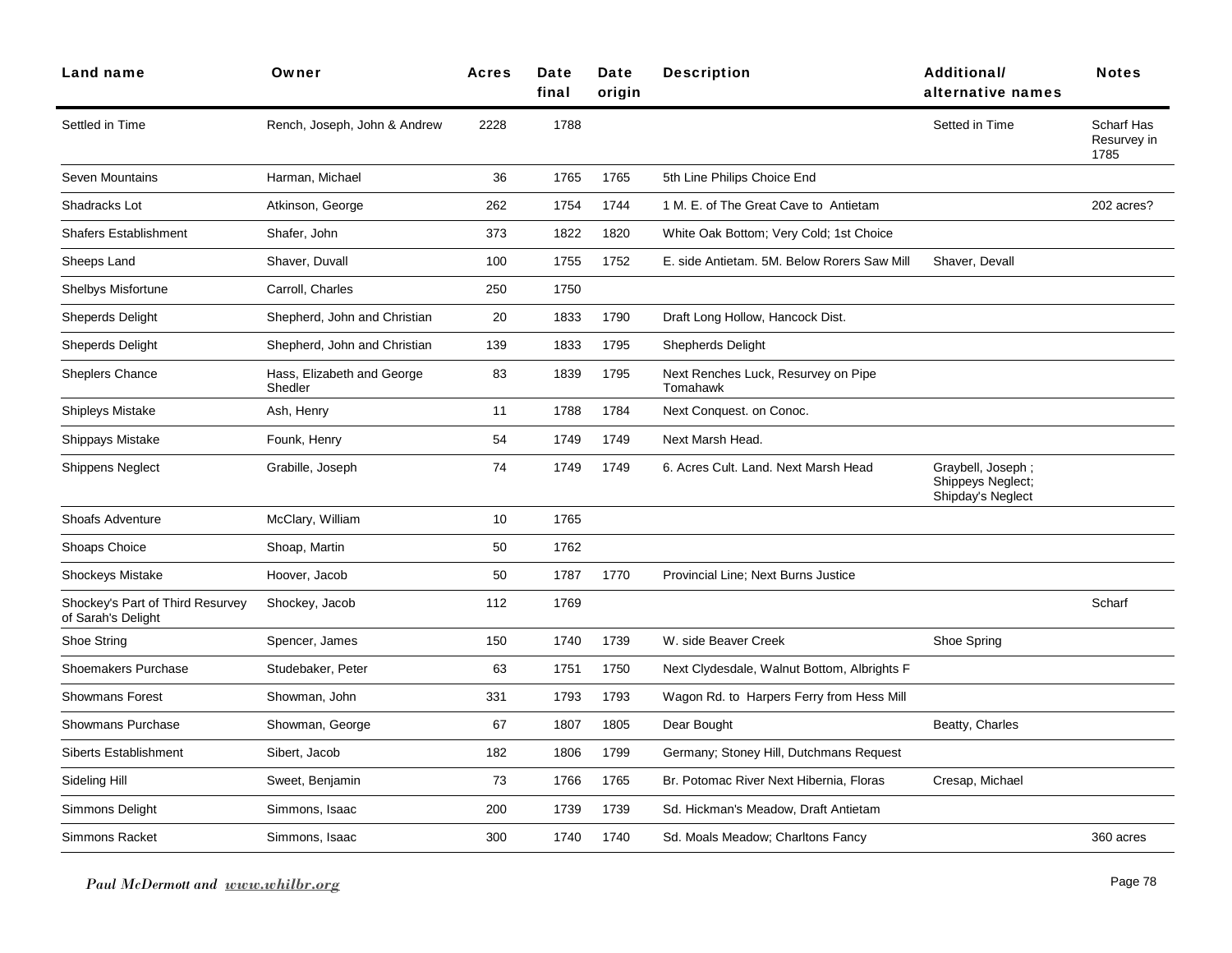| Land name              | Owner                                 | <b>Acres</b>   | Date<br>final | Date<br>origin | <b>Description</b>                                            | <b>Additional/</b><br>alternative names         | <b>Notes</b> |
|------------------------|---------------------------------------|----------------|---------------|----------------|---------------------------------------------------------------|-------------------------------------------------|--------------|
| Simmons Rock           | Simmons, Isaac                        | 545            | 1748          | 1748           | Pt. Simmons R. Next Black's Garden,<br>Found S.               | Simmons Rackt                                   |              |
| Simms Addition         | Simms, Thomas                         | 58             | 1775          |                |                                                               |                                                 |              |
| Sink Hole              | Liger, Mathias                        | 50             | 1764          | 1764           | W. side Antietam bet. Verdal Sight. Robrt.<br>Dan             | Lesor, Matthias; Matthias<br>Lizer              |              |
| <b>Sixth Addition</b>  | Kellaough, Allan                      | 52             | 1753          | 1752           | Next 3 Cousins, Draft of Conoc. Come By<br>Chance             | Killogh, Allen                                  |              |
| <b>Skie Thorn</b>      | Creasap, Thomas                       | 370            | 1739          | 1739           | 2 Miles Below Licking Creek Hill                              | Skiethorn                                       |              |
| <b>Skin Flint</b>      | Flint, William and John               | 23             | 1813          | 1795           | Next Perryns Fancy                                            |                                                 |              |
| Skipton on Craven      | Creasap, Thomas                       | 100            | 1744          | 1740           | Mouth Little Antietam (Forboshs Br.) S. Sd                    | Skipton in Crafen                               |              |
| Skipton on Craven      | Creasap, Thomas                       | 280            | 1746          | 1746           | S. Side Branch Antietam                                       | Skipton in Crafen                               |              |
| Slay                   | Beatty, Thomas                        | 92             | 1769          |                |                                                               |                                                 | Scharf       |
| Sleue Gallon           | Carrol, Charles                       | 50             | 1749          | 1749           | Head Lick Run; Draft Potomac, End Coles<br><b>Bott</b>        | Sluef Gullnon                                   |              |
| <b>Slussers Chance</b> | Slusser, Peter                        | 250            | 1792          | 1791           | Smiths Choice, Stoney Ridge, on Antietam                      | Sluscher, Peter;<br><b>Sluschers Chance</b>     |              |
| Sly Fox                | French, George                        | 100            | 1752          | 1752           |                                                               |                                                 |              |
| Sly Fox                | French, George                        | 42             | 1759          | 1759           | . 5 M. W. Antietam; Next Add. to Barrens                      |                                                 |              |
| <b>Small Addition</b>  | Baker, Abraham                        | 15             | 1793          | 1792           | <b>Next Felfoot Enlarged</b>                                  | Chapline, Joseph                                |              |
| <b>Small Addition</b>  | Nighswenger, Abraham. Josiah<br>Price | 3              | 1816          | 1794           | <b>Pleasant Hills</b>                                         | Nighswinger, Abraham                            |              |
| Small Bit              | Snively, John                         | 10             | 1761          | 1761           | 5th Line Huckleberry Hill                                     | Sneavely, John, Snevely                         |              |
| Small Bit              | Chaplain, Joseph                      | 4              | 1795          | 1792           | Next Dear Bought, What You Please                             | Chapline, Joseph                                |              |
| Small Bit              | Walling, Delashmuth                   | 23             | 1796          | 1794           | Next Resurvey on Pt. Adventure, Stulls<br>Forest              | Walling, Delashmut                              |              |
| Small Bit For George   | Ancony, George                        | $\overline{1}$ | 1821          | 1792           | Next Resurvey on Mt. of Wales, Well<br>Pleased, None Such     | Aucony, Ankeny                                  |              |
| Small Bit For William  | Price, Col. Josiah: William Boyd      | 11             | 1811          | 1789           | Next Resurvey on Green Bottom,<br>Conveniency                 |                                                 |              |
| Small Game             | Hughes, Samuel & Francis<br>Deakins   | 38             | 1772          |                |                                                               |                                                 |              |
| Small Hope             | Rorer, Martin                         | $\overline{4}$ | 1770          | 1769           | Next Resurvey on Old Fox Deceived,<br><b>Brothers Request</b> | Small Hopes, Roareri,<br>Martin, Rohrer, Martin |              |
| Small Spring           | Rench, Andrew                         | 50             | 1760          |                |                                                               |                                                 | Scharf       |
|                        |                                       |                |               |                |                                                               |                                                 |              |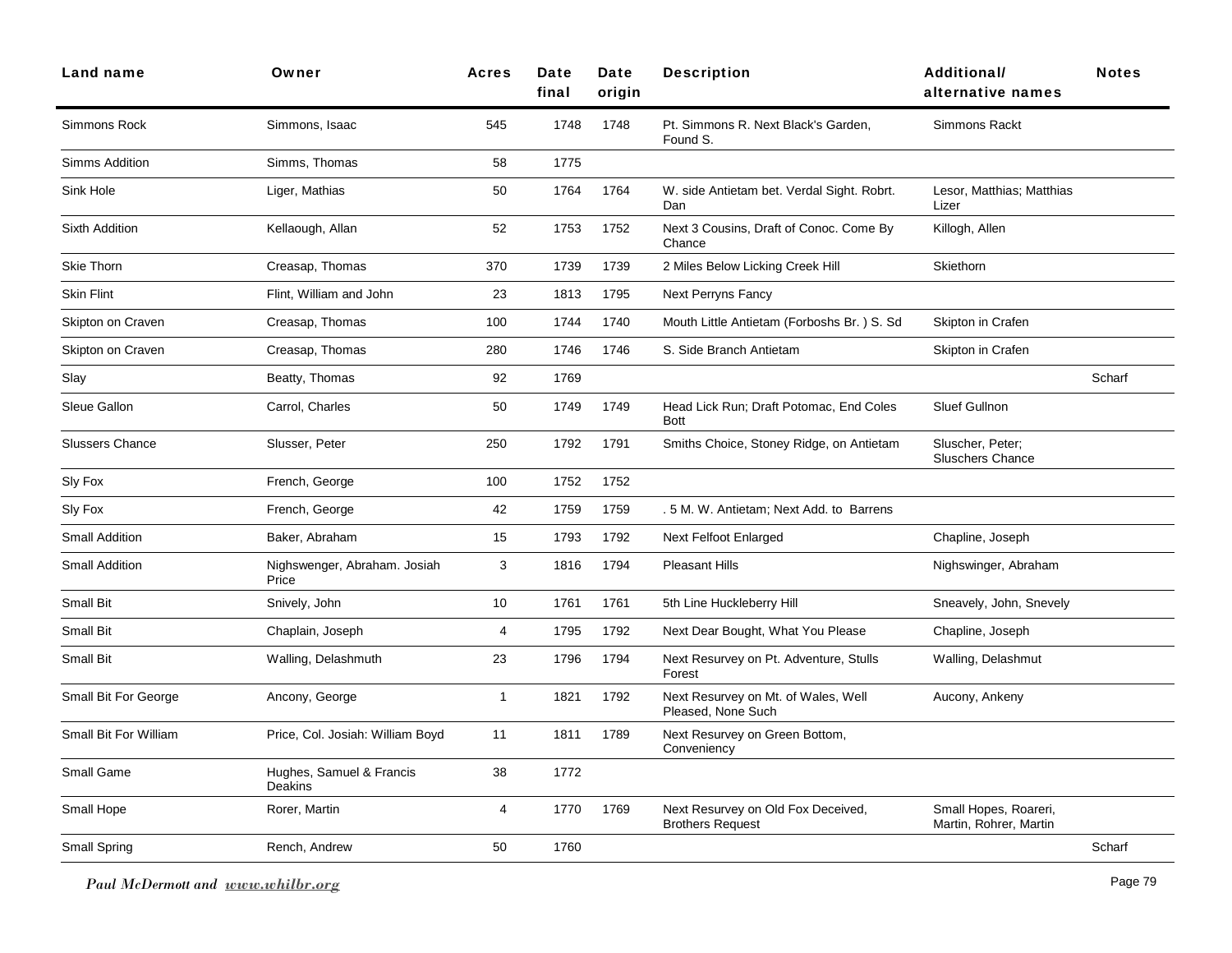| Land name                 | Owner                                | <b>Acres</b>   | Date<br>final | Date<br>origin | <b>Description</b>                                              | Additional/<br>alternative names | <b>Notes</b> |
|---------------------------|--------------------------------------|----------------|---------------|----------------|-----------------------------------------------------------------|----------------------------------|--------------|
| <b>Small Stripe</b>       | Price, George                        | 6              | 1801          | 1797           | Next Marlboro Field, Resurvey on Egypt                          | <b>Small Strife</b>              |              |
| <b>Small Timber</b>       | Rench, John                          | 294            | 1765          | 1765           | Next Lamberts Stripe, Frys Lot is Res                           |                                  |              |
| <b>Smears Neglect</b>     | Smears, Frederick, Norman<br>Bruce   | $\overline{7}$ | 1792          | 1782           | Next Richards Choice, Resurvey on Smiths<br>Lot                 | Haynes, Jacob; Bruce,<br>Normand |              |
| Smithfield                | Murphy, Patrick                      | 155            | 1757          |                |                                                                 |                                  | Scharf       |
| <b>Smiths Addition</b>    | Smith, Nicholas                      | 5              | 1785          | 1774           | Next Add. Tegardens Delight, Smiths C. is R.                    |                                  |              |
| Smiths Burgh              | Smith, James                         | 50             | 1760          | 1760           | E. Side Antietam; on Wagon Rd. foot Fred                        | Smith Burght                     |              |
| <b>Smiths Choice</b>      | Macantire, John. Daniel Dulaney      | 50             | 1753          | 1745           | W. Side Antietam 3M. Above Fork                                 |                                  |              |
| Smiths Choice             | Slusser, Peter                       | 50             | 1764          |                |                                                                 |                                  | Scharf       |
| <b>Smiths Contract</b>    | Hogmire, Andrew                      | 230            | 1830          |                |                                                                 |                                  |              |
| <b>Smiths Discovery</b>   | Smith, John                          | 55             | 1764          |                | W. Side Shenandoah Mt. 5th L. Thomas<br>Forest                  |                                  |              |
| <b>Smiths Dwelling</b>    | Smith, Nicholas                      | 188            | 1796          | 1794           | Next Resurvey on Plunks Delight, Prickly<br>Ash Bot.            |                                  |              |
| <b>Smiths Field</b>       | Smith, John W.                       | 150            | 1740          | 1739           | Sd. Honey Hill, Next Wagon Rd. Conoc.<br>Dist.                  | Smithfield                       |              |
| <b>Smiths Hills</b>       | Smith, James                         | 208            | 1745          |                |                                                                 |                                  | Scharf       |
| Smiths Lot                | Waggoner, Hans                       | 50             | 1752          | 1752           | Hollow E. side Run. Gilliland's Mill                            |                                  |              |
| <b>Smiths Purchase</b>    | Smith, Joshua                        | 63             | 1747          | 1747           | Next Hills-Dales, Ellswick D. W. side<br>Antietam               | Smith, Joseph                    |              |
| <b>Smiths Risque</b>      | Smith, Robert                        | 24             | 1798          | 1797           | Next Felfoot Enlarged, Hills-Dales                              |                                  |              |
| Smoke Pipe                | Brumbaugh, Jacob                     | 4              | 1791          | 1788           | <b>Next Nicholas Contrivance</b>                                | Smoak Pipe                       |              |
| <b>Snableys Neglect</b>   | Schnebley, Dr. Henry                 | 15             | 1789          | 1788           | Next Sinkhole, Scant Timber. Pt. Pelican                        |                                  |              |
| Snavelys Hard Bargain     | Snavely, John                        | 6              | 1804          | 1800           | Resurvey on Pt. 3 Friends                                       |                                  |              |
| Sneaveleys Choice         | Miller, Conrad and Jacob<br>Sneavley | 150            | 1769          | 1739           | Sd. Swamp, Resurvey on Plunks Doubt,<br><b>Snavelys Success</b> | Sneavely, Jacob                  |              |
| <b>Sneaveleys Success</b> | Sneavely, Dr. Henry                  | 653            | 1763          | 1759           | Resurvey on Pt. Plunks Doubt, Next Rocky<br>Ridge               |                                  |              |
| Sniders Lot               | Snider, Caspar                       | 41             | 1796          | 1770           | <b>Next Walnut Bottom</b>                                       |                                  |              |
| Snowball Valley           | Kratzer, Simon                       | 100            | 1771          | 1769           | Next Wood&Water Enl. Resurvey on<br>Frolick, Robeys R.          | Snow Balls Valley                |              |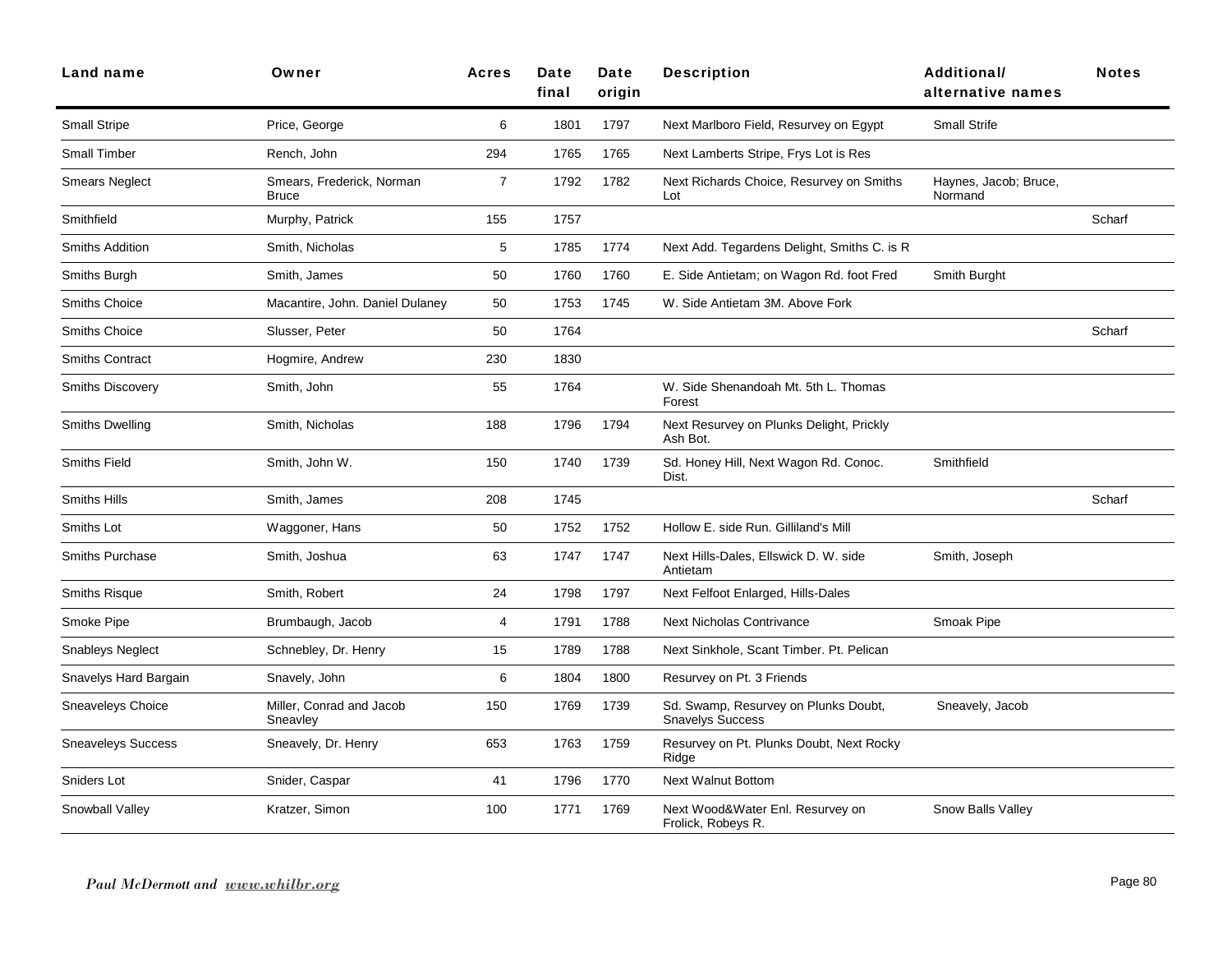| Land name               | Owner                    | <b>Acres</b>   | Date<br>final | Date<br>origin | <b>Description</b>                                  | Additional/<br>alternative names                                                                 | <b>Notes</b> |
|-------------------------|--------------------------|----------------|---------------|----------------|-----------------------------------------------------|--------------------------------------------------------------------------------------------------|--------------|
| Snowdens Friendship     | Moore, George            | 84             | 1739          | 1734           | Next Mine Bank, Add. to Chews Farm.<br>Woodburn     |                                                                                                  |              |
| Snowdens Friendship     | Snowden, Richard P.      | 402            | 1809          | 1803           | King Cole, Next Keep Triest, 1Mi from Mine<br>В.    | <b>Snowdens Friend</b>                                                                           |              |
| Sopers Purchase         | Soper, Nathan            | 455            | 1821          |                |                                                     |                                                                                                  |              |
| Spear                   | Wald, Joseph Green       | 30             | 1761          | 1761           | 1Mile South Mt.                                     |                                                                                                  |              |
| Spriggs Delight         | Spriggs, Major Edward    | 136            | 1738          | 1734           | Potomac R. Upper End Sinah Isl. near Ford           |                                                                                                  |              |
| Spriggs Mistake         | Bachtel, Isaac           | 336            | 1795          | 1792           | Of Resurvey on Batchelors Neglect                   | Bachtell, Isaac                                                                                  |              |
| Spriggs Paradise        | Spriggs, Thomas          | 1754           | 1804          | 1792           | Long Meadow, Pleasant Spring                        |                                                                                                  |              |
| Spring Garden           | Stoner, Jacob            | 313            | 1767          |                |                                                     |                                                                                                  | Scharf       |
| Spring Garden           | Schnebley, Dr. Henry     | 357            | 1793          |                |                                                     |                                                                                                  |              |
| Spring Garden           | Mannar, John             | 16             | 1795          | 1789           | near Penn Line, Poverty Increased                   | Mannan, John, Cus, Mary<br>Esable                                                                |              |
| Spring Head             | Carroll, Charles         | 96             | 1750          | 1750           | S. End. Blairs Valley                               |                                                                                                  |              |
| Spring Hill             | Havener, George          | 70             | 1762          | 1758           | Next Resurvey on Jericho Hills, Next Castle<br>Finn |                                                                                                  |              |
| Spring Hill             | Smith, James             | 811            | 1770          | 1769           | Search Well, Mistaken Friend, Ws. Antietam          |                                                                                                  |              |
| Spring Valley           | Garlow, John             | 54             | 1796          | 1793           | Ridge Bottom of Sideling Hill. Next Mount<br>Pelier |                                                                                                  |              |
| Spring Valley           | William, Thomas O.       | 343            | 1812          | 1811           | Pt. Conoc. Manor, Next Canoe Bottom                 |                                                                                                  |              |
| Spurgeons Choice        | Spurgeon, James          | 300            | 1764          |                |                                                     |                                                                                                  |              |
| Square                  | Rhorer, Jacob            | $\overline{7}$ | 1799          | 1775           | Next Exchange, Hagers Fancy                         |                                                                                                  |              |
| Stainbaugh              | Knief, Michael           | 30             | 1766          |                |                                                     |                                                                                                  |              |
| <b>Startsmans Share</b> | Startsman, Henry         | 100            | 1752          | 1751           | Res Into Startzmans Resurvey on                     | <b>Startmans Shares</b>                                                                          |              |
| Steefeys Home           | Steefey, Andrew          | 362            | 1801          | 1800           | Pt. Wolf Spring, Farlers Chance, Scared             | Andrew, Nicholas,<br>George, Michael, Peter,<br>Catharine, Aug., and<br><b>Elizabeth Stiffee</b> |              |
| Steeple                 | Dulaney, Daniel & Walter | 100            | 1763          | 1743           | Next Clift Springs, Paradise                        | Dulany                                                                                           |              |
| Steuart I Defy You      | O'Neal, Lawrence         | 72             | 1771          |                |                                                     |                                                                                                  |              |
| <b>Stewarts Luck</b>    | Stewart, William         | 45             | 1768          |                |                                                     |                                                                                                  |              |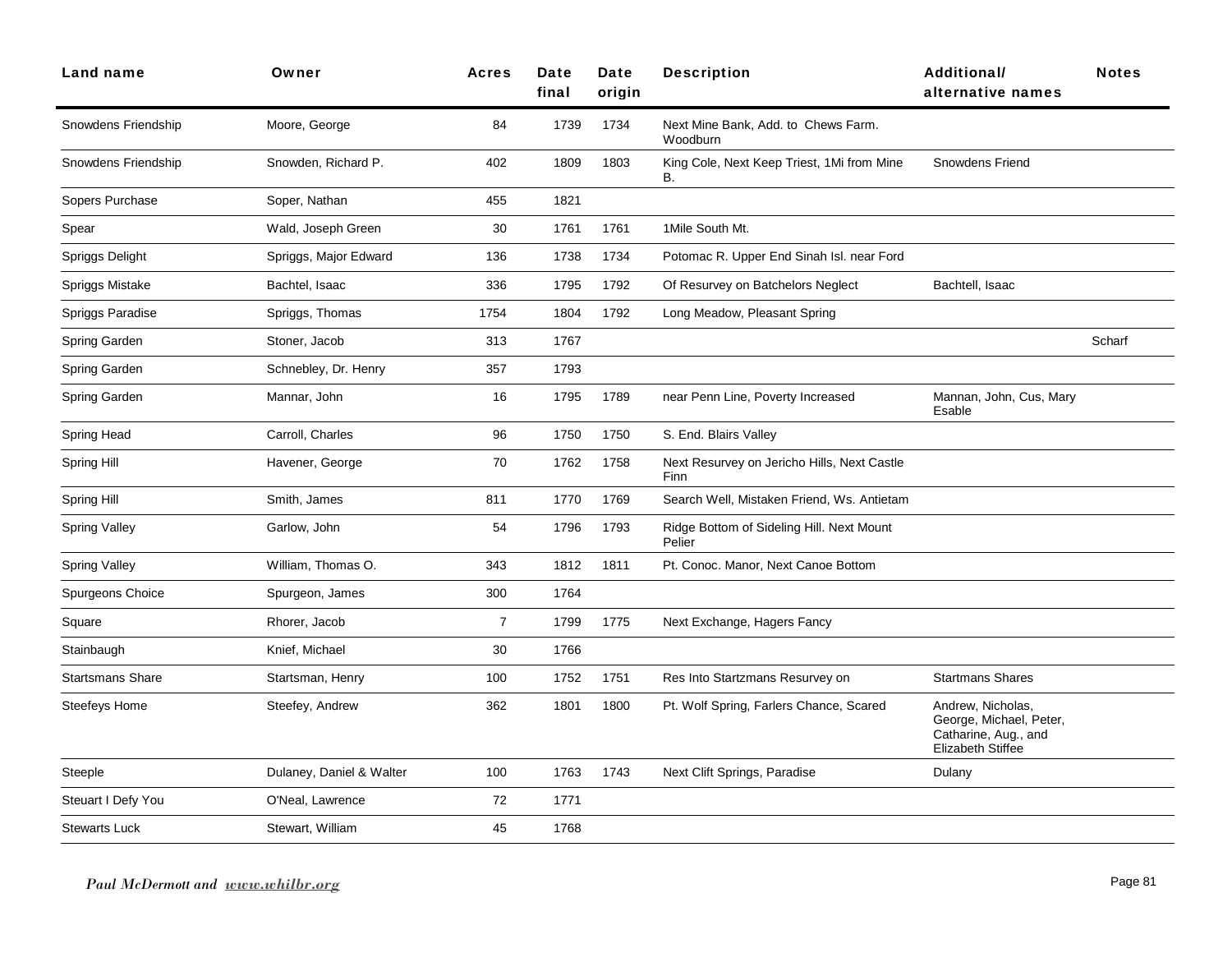| Land name               | Owner                                   | <b>Acres</b> | Date<br>final | <b>Date</b><br>origin | <b>Description</b>                                             | <b>Additional/</b><br>alternative names       | <b>Notes</b> |
|-------------------------|-----------------------------------------|--------------|---------------|-----------------------|----------------------------------------------------------------|-----------------------------------------------|--------------|
| Stockade                | Johnson, John                           | 210          | 1812          | 1809                  | Deer Park, State Line, 2M. W of Sideling H.                    |                                               |              |
| Stockey                 | Chaplain, Joseph                        | 47           | 1787          | 1785                  | Next Feltfoot Enl. Resurvey on On Stockey<br>is Res            | Chapline, Joseph                              |              |
| Stone and Timber        | Miller, Jacob                           | 36           | 1774          | 1771                  | 6th Line Stoney Run. Next White Oak Grove                      |                                               |              |
| <b>Stone and Timber</b> | Brice, Edmond                           | 53           | 1784          |                       |                                                                |                                               |              |
| Stone Walls             | Jacques, Lancelot and Thomas<br>Johnson | 434          | 1763          | 1763                  | Bealls Fort, Next Friendship, Maids Fancy                      |                                               |              |
| <b>Stoners Luck</b>     | Stoner, John                            | 55           | 1764          |                       |                                                                |                                               | Scharf       |
| <b>Stoney Battery</b>   | Hager, Jonathan                         | 118          | 1762          | 1762                  | S. side Rd. Stulls Mill to Conoc. near Di<br>Cksons            | <b>Stoney Bather</b>                          |              |
| <b>Stoney Battery</b>   | Ingram, John: Daniel Dulaney            | 100          | 1762          | 1747                  | E. side Beaver Cr. . 5M. Bel. Mill, Next<br>Harods P           | <b>Stoney Batter</b>                          |              |
| <b>Stoney Battery</b>   | Gray, Abraham and Samuel                | 14           | 1806          | 1783                  | Next Discontent, Harods Profit                                 |                                               |              |
| <b>Stoney Corner</b>    | Rohare, Jacob                           | 40           | 1755          | 1755                  | Next Rohrers Lot                                               |                                               |              |
| <b>Stoney Flat</b>      | Hughes, Jr. Daniel                      | 3            | 1815          | 1814                  | Next Corrinflows Resurvey on                                   |                                               |              |
| <b>Stoney Glade</b>     | Smith, James                            | 10           | 1757          | 1757                  | W. side Mt called Short Hill, E. side<br>Antietam              |                                               |              |
| <b>Stoney Glade</b>     | Smith, James                            | 450          | 1761          |                       |                                                                |                                               | Scharf       |
| Stoney Hill             | Ulrich, Daniel                          | 16           | 1754          | 1754                  | Next Germania, Sieberts Est. Clears Springs                    |                                               |              |
| Stoney Hill             | Rot, Godlie                             | 50           | 1764          | 1764                  | E. side Antietam, near John Kysingers, Mill<br>Run             | Rott, Godlip                                  |              |
| Stoney Hill             | Brundshuter, Magdalene                  | 100          | 1770          | 1752                  | Draft Little Antietam. Next Marlboro Field                     | Brundstator, Andrew                           |              |
| <b>Stoney Quarry</b>    | Moran, Edmund and William<br>Mardanan   | 25           | 1761          | 1761                  | 1M. E. Fort Fred.                                              | Marclanan, William and<br><b>Edmund Moran</b> |              |
| <b>Stoney Ridge</b>     | Measter, John                           | 100          | 1761          |                       |                                                                | <b>Stoney Ridge</b>                           | Scharf       |
| <b>Stoney Ridge</b>     | Davis, Ephram                           | 74           | 1765          | 1764                  | Tompkins Green, Slusser Chance is Res                          | Peter Slusser                                 |              |
| Stoney Ridge            | Keepheart, Jacob                        | 5            | 1768          |                       |                                                                |                                               |              |
| Stoney Run              | Quoranflue, George                      | 80           | 1760          | 1754                  | Sd. Hill foot Mt. Corrinflows is Resurvey on<br><b>Hewitts</b> | Quaranfleck, George A.                        |              |
| <b>Stoney Valley</b>    | Mung, Dewalt                            | 45           | 1796          | 1787                  | W. side Head Branch Tictums Run, Next<br>Coal Yard             | Mong, Devalt                                  |              |
| Stop Gap                | Shank, John                             | 1            | 1811          | 1806                  | Next Darling Sale. Wilkes Liberty, Webbs D                     | White, Isaac                                  |              |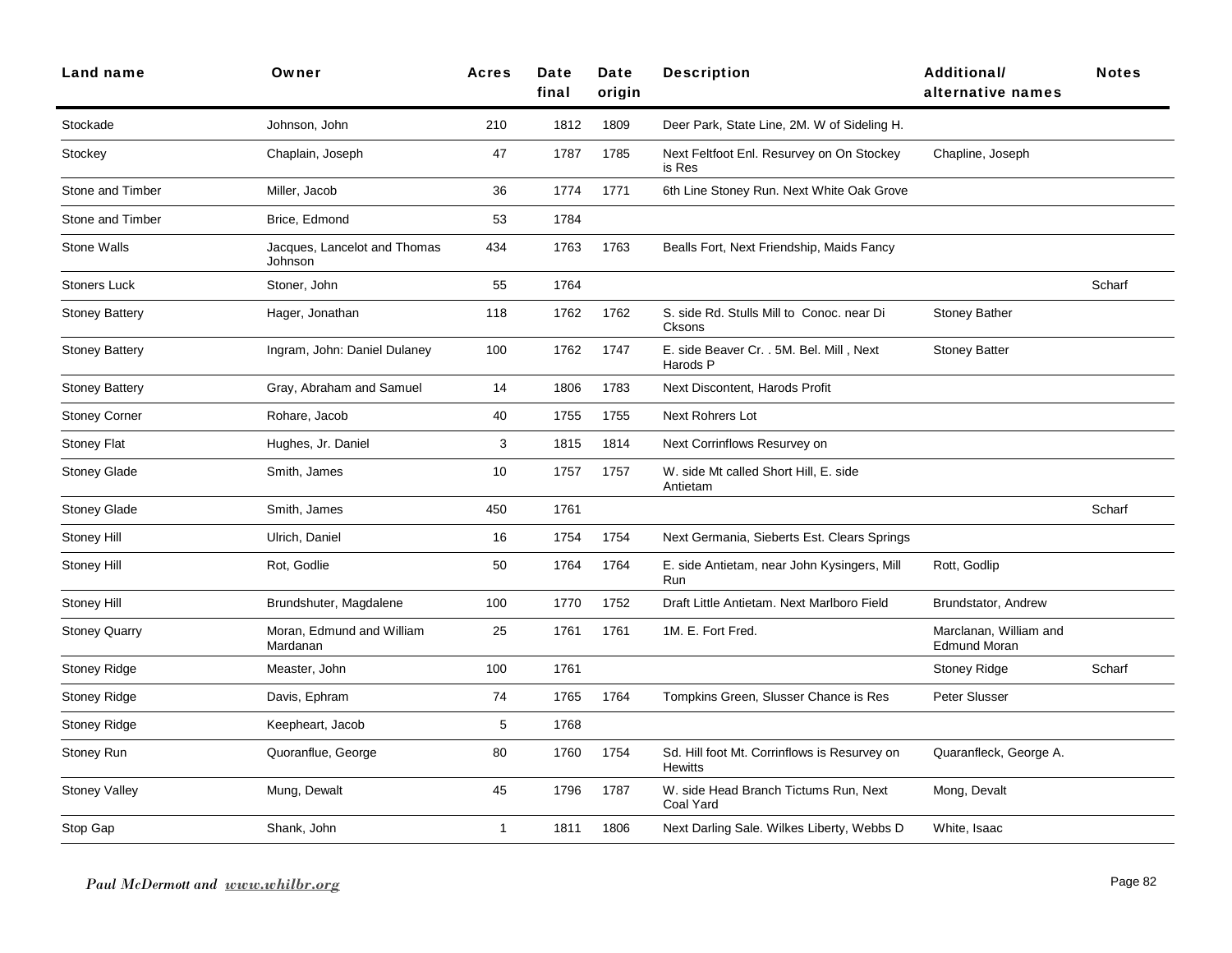| Land name                         | Owner                                      | <b>Acres</b>   | <b>Date</b><br>final | Date<br>origin | <b>Description</b>                                                    | <b>Additional/</b><br>alternative names | <b>Notes</b> |
|-----------------------------------|--------------------------------------------|----------------|----------------------|----------------|-----------------------------------------------------------------------|-----------------------------------------|--------------|
| Storm                             | Prather, Henry and Thomas                  | 104            | 1755                 | 1754           | Sd. Potomac R. 1/2 M. Bel. Gillilands Mill                            |                                         |              |
| <b>Stovers Good Luck</b>          | Stover, Christian                          | $\overline{1}$ | 1806                 | 1804           | Next 3rd Resurvey on Deceit, Huckleberry<br>Hall                      |                                         |              |
| <b>Strawberry Bottom</b>          | Macklefish, Richard                        | 51             | 1760                 |                |                                                                       |                                         | Scharf       |
| Strife                            | Dawson, Edward                             | 150            | 1739                 | 1739           | near Head Hickmans Meadow                                             |                                         |              |
| <b>Strife</b>                     | Cheney, Charles                            | 100            | 1740                 |                |                                                                       |                                         |              |
| Strife                            | Chaplain, William                          | 100            | 1741                 | 1740           | Above Mouth Antietam, Next Chaney's D                                 | Chaplin                                 |              |
| Strife                            | Tetur, John                                | 10             | 1761                 | 1761           | S. side Br. Isaac Bakers Mill Rockdale Run                            |                                         |              |
| <b>Strife</b>                     | Volgamuth, Joseph and Daniel<br>Dulaney    | 50             | 1763                 | 1745           | 17th I. Skythron. Kindness Enl is R.                                  | Volgamute, Joseph                       |              |
| <b>Strife</b>                     | Grimm, Andrew                              | 982            | 1770                 | 1770           | Resurvey on Resurvey on Pt. Park Hall,<br><b>Next Woodstock Fores</b> |                                         |              |
| Strife                            | Shedler, George and John Stover            | 8              | 1794                 | 1793           | Next Resurvey on Mt. of Wales, Hopewell<br>Enlarged                   | Stripe                                  |              |
| <b>Strong Spring</b>              | Klitz, Jacob                               | 15             | 1795                 |                |                                                                       |                                         |              |
| Struggle                          | Ulrich, John                               | 176            | 1767                 | 1766           | Pt. 3Friends, Next Mount Pelier                                       |                                         |              |
| Struggle                          | Price, George                              | 13             | 1806                 |                |                                                                       |                                         |              |
| <b>Stubblefields Security</b>     | Weaver, Casper and James<br>Stubblefield   | 21             | 1841                 | 1824           | Pt. of Potomac R. Next Add. to Weavers<br>Ton Am                      |                                         |              |
| <b>Studmans Luck</b>              | Jones, David                               | 100            | 1760                 | 1754           | W. side Conoc. in Bottom, near Potomac R.<br>Next #6                  |                                         |              |
| <b>Stulls Addition to Whiskey</b> | Stull, John                                | 160            | 1744                 | 1741           | Next Whiskey, Whiskey With Add. is R.                                 |                                         |              |
| <b>Stulls Forest</b>              | Stull, John                                | 756            | 1761                 |                | Resurvey on Shoestring, Pleasant Hill,<br>Aveys is R.                 |                                         |              |
| <b>Stulls Forest</b>              | Stull, John                                | 1819           | 1764                 | 1764           | Resurvey on Stulls Forest, Next Obed                                  |                                         |              |
| <b>Sturtzmans Resurvey</b>        | Sturtzman, Henry                           | 358            | 1773                 | 1771           | Pt. Dawsons Strife, Next Hagers Long<br>Hickory                       |                                         |              |
| <b>Sugar Bottom</b>               | Wyvll, John and John Boyd                  | 37             | 1739                 | 1739           | Next Antrum, side Potomac R. 1M. from<br>Little Con                   |                                         |              |
| Sugar Island                      | Newkirk, George                            | 6              | 1814                 |                |                                                                       |                                         |              |
| Sugar Tree Bottom                 | Bevin, Leonard                             | 14             | 1791                 | 1772           | E. side Licking Creek                                                 |                                         |              |
| Sugar Tree Camp                   | Jones, John Court and Philemon<br>Griffith | 310            | 1782                 |                |                                                                       |                                         |              |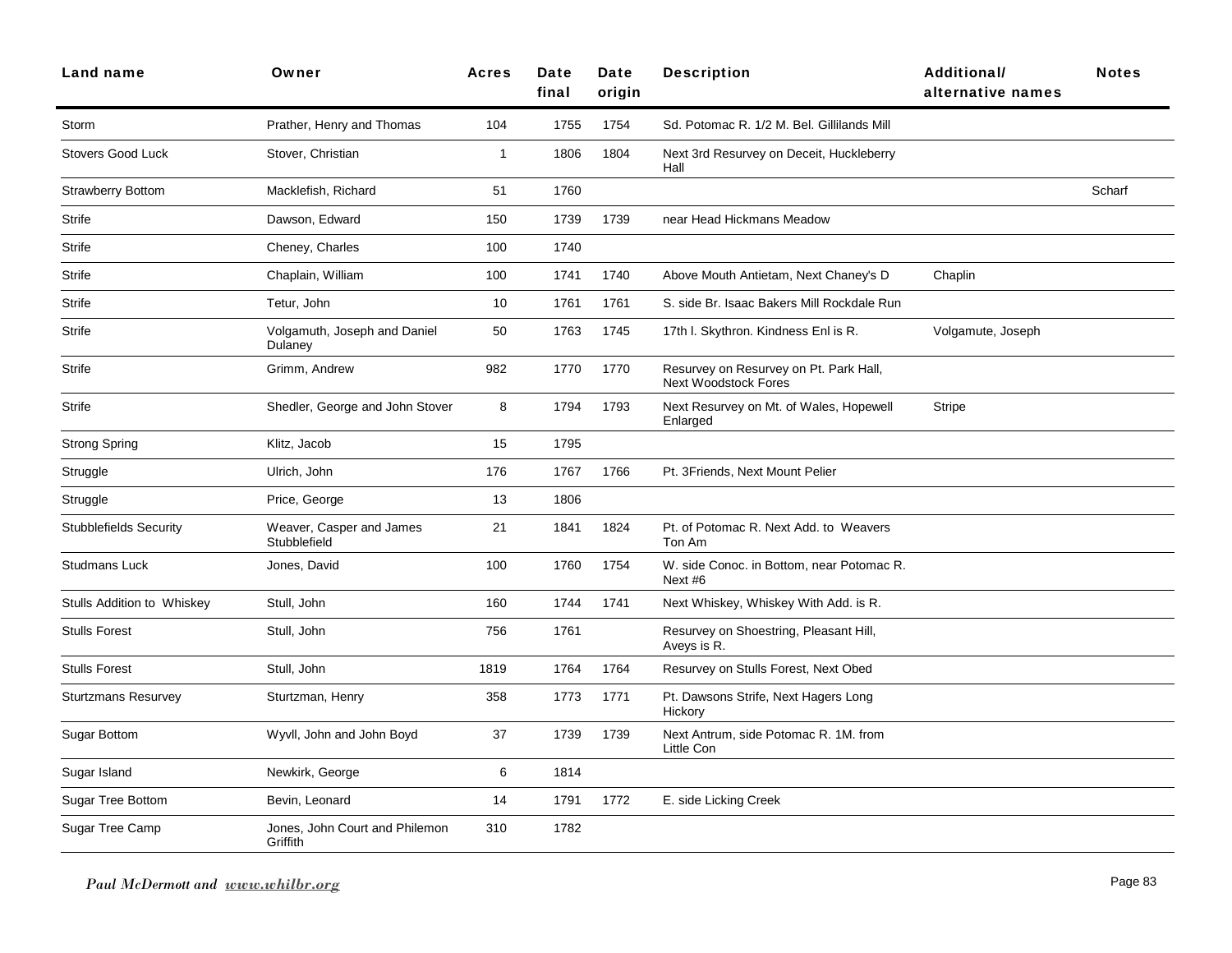| Land name                  | Owner                                  | <b>Acres</b> | Date<br>final | Date<br>origin | <b>Description</b>                                     | <b>Additional/</b><br>alternative names | <b>Notes</b> |
|----------------------------|----------------------------------------|--------------|---------------|----------------|--------------------------------------------------------|-----------------------------------------|--------------|
| Summit of Policy           | Hughes, Samuel                         |              | 1771          |                | Next Ophelia, Mount Aetna is Resurvey on               |                                         |              |
| Support of Jerusalem       | Funk, Jacob                            | 20           | 1770          | 1770           | N. side Rd. Next Washingtons Forest 9 Mile<br>Tree     |                                         |              |
| <b>Surely Got</b>          | Reynolds, William                      | 29           | 1764          | 1764           | Next Wards Spring, Hoffmans C. I Have Got<br>It It     |                                         |              |
| Surprise                   | Dellinger, Frederick                   | 23           | 1829          | 1826           | Next Clift Spring, Walnut Bottom on<br>Potomac.        |                                         |              |
| Surveyors Last Shift       | Hughes, Daniel                         | 1581         | 1787          | 1785           | Georges Mistake, The Barrens, Wagoners<br>F.           | Survey on Last Shift                    |              |
| Suspence                   | Deakins, William Jr. & James<br>Miller | 156          | 1768          |                |                                                        |                                         |              |
| Swamp                      | Miller, Jacob                          | 50           | 1752          | 1751           | N. of Swamp-Millers Land, Next Plunks<br>Doubt         |                                         |              |
| Swamp of Experience        | Martin, Nicholas                       | 100          | 1751          | 1744           | In Swamp to Conoc. Next Thomas F. More<br>Glean        | Dulaney, Daniel                         |              |
| Swearingers Disappointment | Shaver, John                           | 100          | 1788          | 1782           | <b>Next Foxes Last Shift</b>                           |                                         |              |
| Sweedland                  | Friend, John                           | 50           | 1741          | 1739           | E. side Br. Toms Creek, near L. Conoc. Next            |                                         |              |
| <b>Sweeds Delight</b>      | Friend, Charles                        | 260          | 1739          | 1738           | Mouth of Conoc.                                        |                                         |              |
| Sweep Clean                | Hughes, Samuel                         | 21           | 1770          | 1770           | Next Meshacks Garden, Resurvey on Old<br>Fox. Coblers  | Sweep Clear                             |              |
| Sweepstakes                | Murdock, William and Samuel<br>Hughes  | 114          | 1793          | 1792           | Next Stand By, Wood Hall, Father's Good W              | <b>Sweep Stakes</b>                     |              |
| Sweepstakes                | Hughes, Daniel                         | 4312         | 1798          |                | Next Tanners Purchase, Great Rock Forest,<br>St. In    | Sweep Stakes; Fitzhugh,<br>William      |              |
| Swingles Abode             | Swingle, Nicholas                      | 363          | 1802          | 1802           | Resurvey on Marsh Head, Walnut Grove,<br>Next Agreed N |                                         |              |
| Switzerland                | Owings, Samuel                         | 44           | 1795          | 1793           | Next Maple Level Res                                   | Stem, Jacob                             |              |
| Table of Stone             | Williams Sr., John                     | 50           | 1752          |                | Next Old Fox Deceived, Whiskey                         |                                         |              |
| Take Only This             | Deakins, Francis                       | 55           | 1771          | 1770           | Next Castle Plains, Rich Land                          |                                         |              |
| Taken in Time              | Walling, James                         | 100          | 1753          | 1753           | Next Sweepstakes, Mount Darby                          |                                         |              |
| Taken in Time              | Dulaney, Daniel & Walter               | 50           | 1765          | 1745           | Beaver Cr. Next Dumb Hall                              | Dulany                                  |              |
| Taken in Time              | Walling Sr., James                     | 97           | 1767          | 1763           | Next Dumb Hall, Adventure, A Resurvey on<br>Taken.     |                                         |              |
| Taken in Time              | Boyd, William                          | 12           | 1790          | 1789           | <b>Beaver Creek</b>                                    |                                         |              |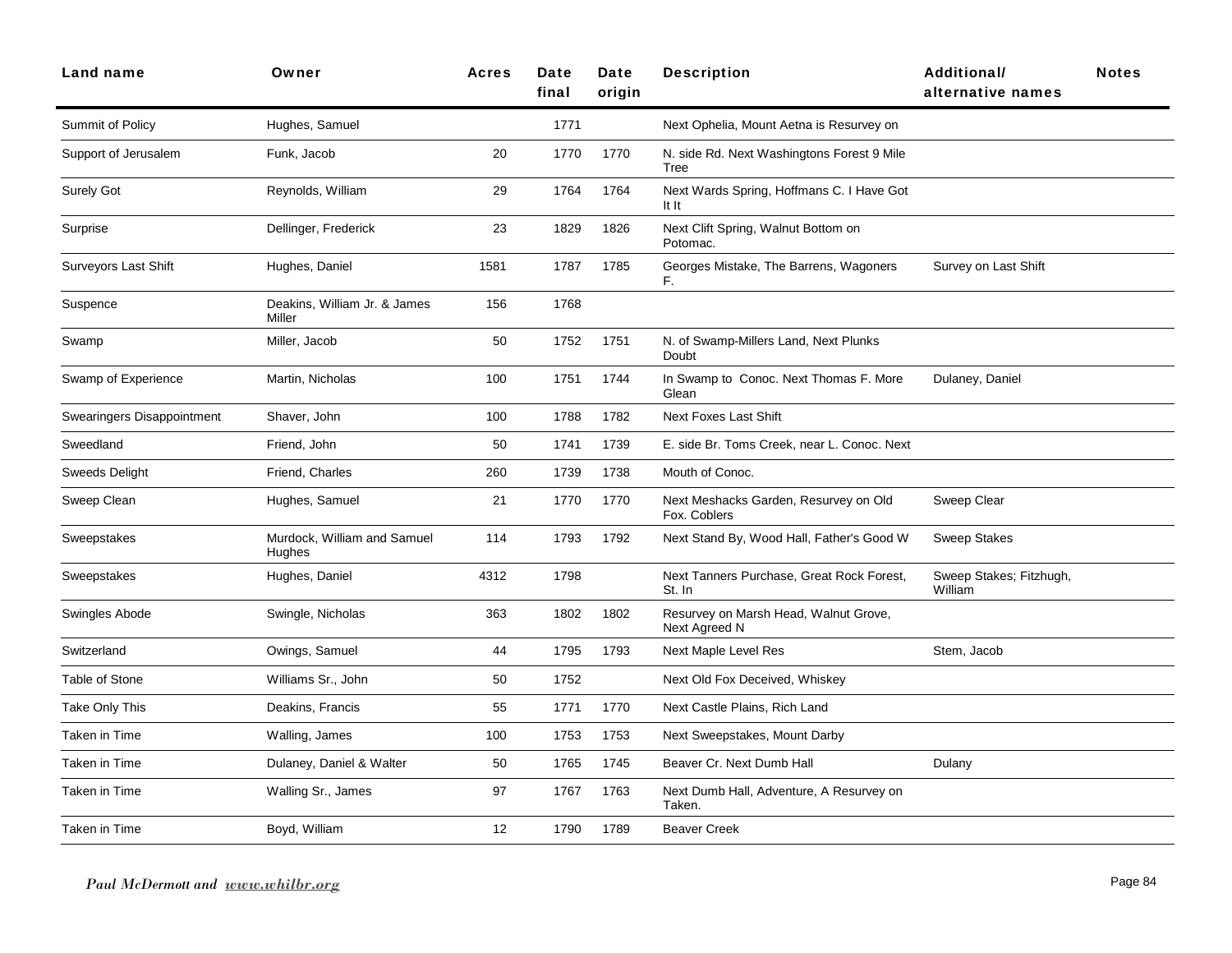| <b>Land name</b>                 | Owner                          | <b>Acres</b> | <b>Date</b><br>final | Date<br>origin | <b>Description</b>                                               | <b>Additional/</b><br>alternative names | <b>Notes</b> |
|----------------------------------|--------------------------------|--------------|----------------------|----------------|------------------------------------------------------------------|-----------------------------------------|--------------|
| <b>Tanners Discovery</b>         | Lantz, Christian               | 44           | 1803                 | 1799           | Next Mount Pleasant, Resurvey on 3<br>Springs, Rocky Land        |                                         |              |
| <b>Tanners Forest</b>            | Hughes, Daniel                 | 130          | 1814                 | 1812           | W. side South Mt. Surrounded By<br>Sweepstakes                   |                                         |              |
| <b>Tanners Reserve</b>           | Royer, Daniel and John Stevens | 51           | 1796                 | 1783           | Next Strife. Boetlers Ramble                                     | Stover, John                            |              |
| <b>Tanyard Support</b>           | Crampton, Thomas               | 51           | 1798                 | 1793           | E. side Conoc. 50P, Next Resurvey on Lees<br>Overture            |                                         |              |
| Tar Hill                         | Peck, George                   | 50           | 1761                 | 1761           | near Head Tictum Run, Next Mount<br>Prospect                     |                                         |              |
| Teagues Disappointment           | Walling Jr., James             | 30           | 1755                 | 1755           | Next Prickley Ash Bottom, Ashtons Hall                           |                                         |              |
| Tegarts Delight                  | Teegart, William and Abraham   | 150          | 1753                 | 1739           | Sd. Conoc.                                                       | Tegart, Abraham                         |              |
| <b>Tent Bottom</b>               | Lewis, Evan and Daniel Dulaney | 100          | 1767                 | 1742           | Resurvey on Antrum, Walls Neglect, Sugar<br><b>Bottom</b>        | Dulany                                  |              |
| <b>Terra Firma</b>               | Deakins, William               | 631          | 1795                 | 1793           | Next Resurvey on Mount Pleasant,<br>Abrahams Plains, Pln.        | <b>Terra Ferms</b>                      |              |
| Terrapin Springs Enlarged        | Bork, James and William Martin | 32           | 1797                 | 1792           | Resurvey on Terrapin Springs, Next<br>Resurvey on Mount Pleasant | <b>Tarrypin Spring Enlarged</b>         |              |
| <b>Tetors Neglect</b>            | Ross, Dr. David and John Brice | 68           | 1766                 | 1763           | Resurvey on Flag Meadow, Next Resurvey<br>on Pleasant Springs    |                                         |              |
| <b>Tetricks Folly</b>            | Ross, Dr. David and John Brice | 212          | 1766                 | 1763           | Resurvey on Flaggy Meadow, Bowles Est.<br>ls. R                  |                                         |              |
| That or None                     | Payne, Thomas                  | 52           | 1753                 | 1753           | Next Paynes Industry, 1MI. from Potomac.<br><b>Blue R</b>        |                                         |              |
| The Vineyard                     | Stuart, William and Dr. George | 154          | 1750                 | 1739           | <b>Next Lamberts Park</b>                                        |                                         |              |
| Third Add. to Chaneys Neck       | Lynch, William                 | 15           | 1802                 | 1801           | E. Ringold, Next Burns Justice, Hempfield                        | Lynch, Samuel                           |              |
| <b>Third Addition</b>            | Toms, Henry                    | 19           | 1768                 | 1766           | Next Cheneys Neck, Add. to Chew Farm,<br>on Pot                  |                                         |              |
| Third Resurvey on Sarahs Delight | Carroll, Charles               | 1820         | 1768                 | 1768           | Next This Or None                                                | Shockley, Christopher                   |              |
| Third time of asking             | Cline, Charles                 | 640          | 1797                 |                |                                                                  |                                         | Scharf       |
| This or None                     | White, Zachariah               | 9            | 1762                 |                |                                                                  |                                         |              |
| This or Nothing                  | Murray, Joseph                 | 85           | 1786                 | 1765           | N. side Blue Ridge, Next King Cole, Butlers<br>R.                |                                         |              |
| Thomas and Nancy                 | Lucas Jr., Thomas              | 50           | 1752                 | 175Cf          | Draft Conoc, Next Convenlency, Resurvey<br>on Pleas. Sp          |                                         |              |
| <b>Thomass Forest</b>            | Thomas, William                | 100          | 1743                 | 1743           | Br. of Muddy Br. of Potomac, Pt. Plumb<br>Yard                   |                                         |              |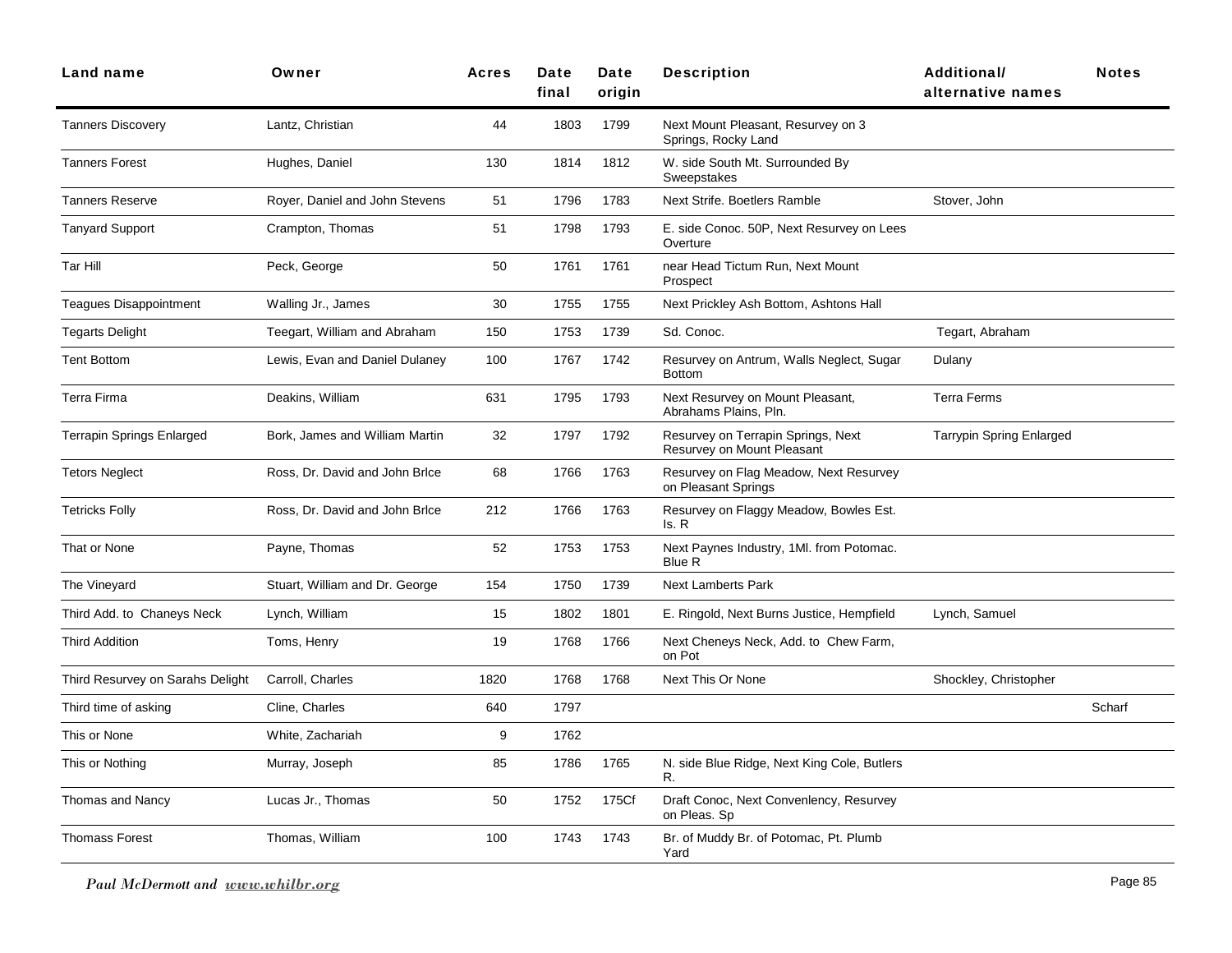| Land name               | Owner                                    | Acres | <b>Date</b><br>final | Date<br>oriain | <b>Description</b>                                  | Additional/<br>alternative names    | <b>Notes</b> |
|-------------------------|------------------------------------------|-------|----------------------|----------------|-----------------------------------------------------|-------------------------------------|--------------|
| <b>Three Cousins</b>    | Alexander, Nicholas                      | 350   | 1742                 | 1742           | Princes Wife is Res.                                |                                     |              |
| <b>Three Springs</b>    | Hickman, William                         | 100   | 1744                 | 1744           | <b>Head Branch Broad Run</b>                        |                                     |              |
| <b>Three Springs</b>    | Chaplain, Moses and Dr. George<br>Stuart | 225   | 1749                 | 1739           | Broombacks Lot, III Will, on Temp. Line             | Stewart, Charles; Stewart<br>George |              |
| <b>Three Springs</b>    | Snyder, Frederick and Martin             | 70    | 1761                 | 1761           | Br. Antietam, Next Mount Pleasant                   |                                     |              |
| <b>Timber and Stone</b> | Melechoir, Nicholas                      | 20    | 1771                 | 1762           | Next King Cole. Park Hall                           |                                     |              |
| <b>Timber and Stone</b> | Ross, Abraham et al.                     | 53    | 1784                 | 1783           | Next #4. Agreed in Peace                            | Brice, Edmond                       |              |
| <b>Timber Bottom</b>    | Broomback, Jacob                         | 260   | 1763                 | 1763           | Fair And Easy, Next Pipe Tomahawk,<br>Enterprise    | Bromback, J.                        |              |
| <b>Timber Hills</b>     | Norris, William                          | 205   | 1764                 |                |                                                     |                                     | Scharf       |
| <b>Timber Ridge</b>     | Snope, Peter                             | 25    | 1805                 | 1795           | Next Chance, Dalecarla, Boyds Cabin-<br>Hancock     |                                     |              |
| <b>Timber Ridge</b>     | Swoap, Peter                             | 176   | 1805                 |                |                                                     |                                     |              |
| <b>Timber Valley</b>    | Boyd, Cynthia                            | 471   | 1815                 | 1813           | Next Butlers Ramble, Antietam Works is<br>Res       |                                     |              |
| Timberland              | Mumma, Jacob                             | 20    | 1828                 | 1811           | Next Porto Santo, Piles Delight                     | <b>Timber Land</b>                  |              |
| Timberwood              | Grambille, Joseph                        | 50    | 1752                 | 1752           | Next Clift Spring, Walls Neglect,                   | Graybell, Joseph                    |              |
| <b>Time Elapsed</b>     | Johnson, Thomas and Samuel<br>Chase      | 1417  | 1764                 | 1764           | Next Whisky                                         |                                     |              |
| <b>Toddys Laying</b>    | Stull, John                              | 41    | 1767                 | 1767           | Next Ashton Hall, The Swamp-Ash Swamp               | <b>Toddy Lane</b>                   |              |
| <b>Toms Chance</b>      | Toms, John                               | 150   | 1748                 | 1739           | Next Millers Purchase, Resurvey on Grims<br>Delight |                                     |              |
| Top of Blue Ridge       | Myers, Joseph                            | 45    | 1795                 | 1791           | near Flat Stoney Lick, Next Levi's Portion          |                                     |              |
| Touch Me Not            | Donovan, John                            | 60    | 1792                 | 1790           | E. side Antietam, near Chaneys Delight, #3          |                                     |              |
| <b>Tower Hill</b>       | Kelly, William and Joseph<br>Chaplain    | 50    | 1751                 | 1745           | Next Resurvey on Discontent                         |                                     |              |
| <b>Tower Hill</b>       | Sharpe, George                           | 160   | 1769                 |                |                                                     |                                     |              |
| Township                | Houser Jr., Isaac                        | 9     | 1790                 | 1784           | Sd. Rd. to Oldtown, Next Bottle Ridge               |                                     |              |
| Trap                    | Jacob, John Jeremiah                     | 3     | 1783                 |                |                                                     |                                     |              |
| Trap                    | Prather, James                           | 5     | 1787                 |                |                                                     |                                     |              |
| Trap                    | Godman, Samuel                           | 188   | 1799                 | 1788           | Next Williams Neglect, Chance                       |                                     |              |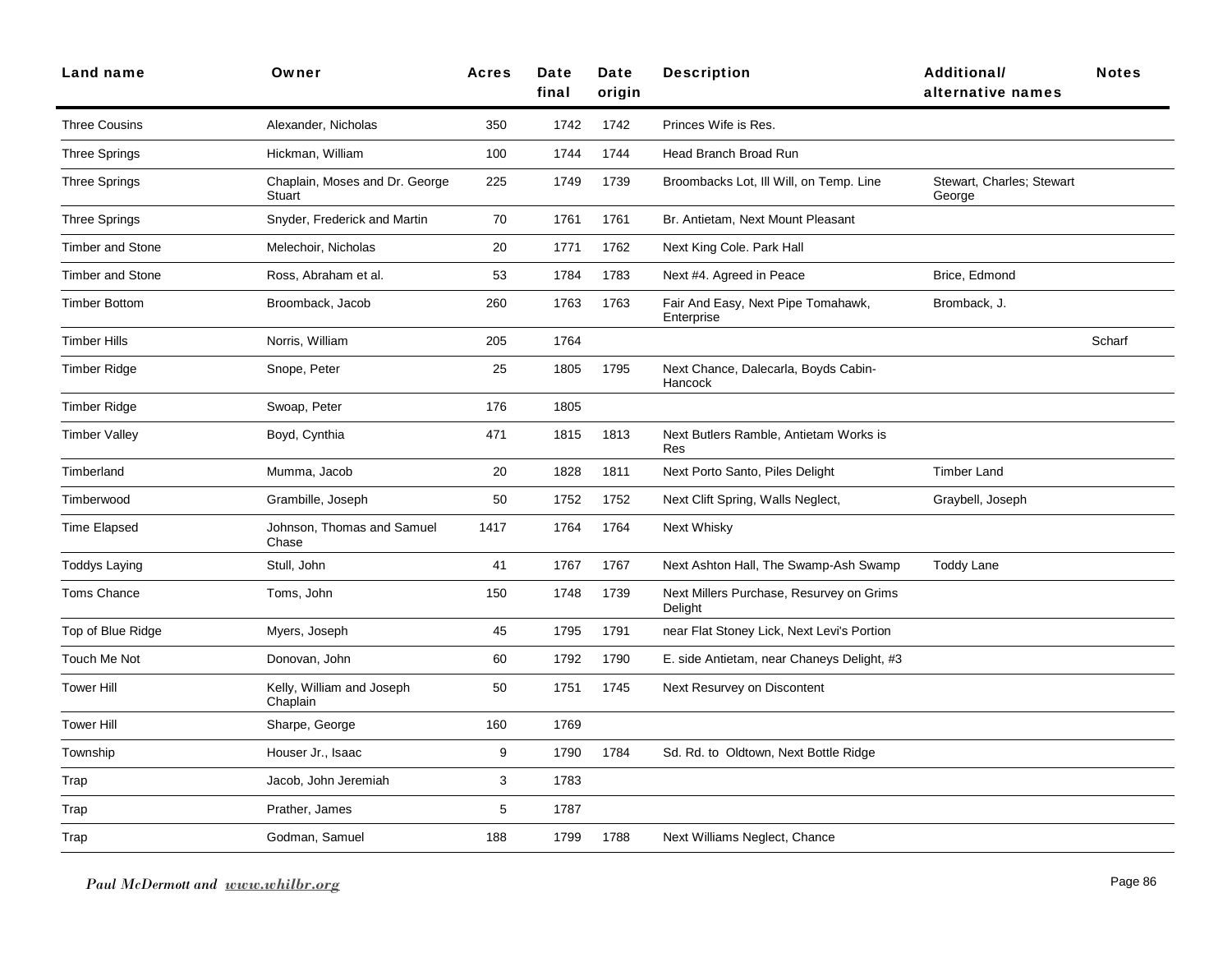| Land name                       | Owner                                    | <b>Acres</b> | Date<br>final | Date<br>origin | <b>Description</b>                                        | <b>Additional/</b><br>alternative names       | <b>Notes</b> |
|---------------------------------|------------------------------------------|--------------|---------------|----------------|-----------------------------------------------------------|-----------------------------------------------|--------------|
| <b>Travellors Resort</b>        | Haines, Jacob                            | 57           | 1797          |                |                                                           |                                               |              |
| <b>Travelors Resort</b>         | Portmas, Philip                          | 280          | 1797          |                | Pt. Whitemans Prospect, Next Cave,<br>Princes W.          | Portness, Philip;<br><b>Travellors Resort</b> |              |
| <b>Tressells Good Will</b>      | Ridenour, Martin                         | 248          | 1785          | 1783           | S. side Ridge. 5 Mile N. side Little<br>Tonoloway         | Ridenour, Martini                             |              |
| Trial                           | McClary, William                         | 5            | 1765          | 1765           | E. side Sideling Hill, 2 Miles from Barhardts             |                                               |              |
| Trial                           | Gouger, Henry                            | 31           | 1797          | 1790           | On Potomac R., Next Sweeds Delight,<br><b>Nonelft</b>     | Gauge, Henry: Tryall                          |              |
| Trifle                          | Friend, Jacob                            | 23           | 1771          | 1770           | Michaels Briars&Folly. Hagers Delight                     | Triffle                                       | 1781- Scharf |
| <b>Trocksels Res</b>            | Trocksal, Abraham                        | 223          | 1773          | 1771           | Add. to Good Luck, Next Pauls Delight<br>Secret B         |                                               |              |
| Trouble                         | O'Neal, Lawrence                         | 95           | 1788          |                |                                                           |                                               |              |
| Trouble Enough                  | Funk, Jacob                              | 445          | 1786          | 1785           | foot Ridge. A Resurvey on of Youngs Folly,                |                                               |              |
| Trouble Enough                  | Funk, Jacob                              | 2053         | 1786          |                |                                                           |                                               | Scharf       |
| <b>Trouble with Contentment</b> | Kerchner, Martin                         | 1007         | 1763          | 1762           | Potomac R. Wood Burn is Resurvey on<br>Add. to Chews F    | Kersner, Martin                               |              |
| Troublesome                     | Robins, John                             | 50           | 1770          | 1769           | Next Marshalls Plains, Resurvey on<br>Content, Pt Lookout |                                               |              |
| True Establishment              | Smith, Thomas                            | 471          | 1786          | 1784           | Pt. Res 3 Springs, Spring Hill, Next Marshall             |                                               |              |
| Try It Again                    | Trail, Nathan and William Roby<br>(1812) | 111          | 1849          | 1812           | Flat W. side Sideling Hill 10P Ne Gr. Rd                  |                                               |              |
| Tryall                          | Hughes, Daniel                           | 25           | 1778          | 1778           | Next Resurvey on Scant Timber, Well<br>Taught             |                                               |              |
| <b>Tuckers Valley</b>           | Hinckle, John and John Beard             | 39           | 1811          | 1810           | near Leans Run, 1M. South Stone Cabbin<br>Gap             |                                               |              |
| <b>Tuckett</b>                  | Chapline, Joseph                         | 75           | 1759          |                |                                                           |                                               | Scharf       |
| <b>Turkey Buzzard</b>           | Belt, Thomas                             | 507          | 1797          | 1791           | Pt. Long Meadow Enl. Collers Amend. Well                  |                                               |              |
| <b>Turkey Foot</b>              | Beterbenner, Henry                       | 23           | 1829          | 1809           | Next Land Stool, Resurvey on Well Done,<br>Harbour        | <b>Bitterbenner</b>                           |              |
| <b>Turkey Hill</b>              | Mills, Michael                           | 87           | 1754          | 1754           | Next Batchelors Hall. Renchs Luck. Indian<br>Sp           |                                               |              |
| <b>Turkey Hill</b>              | Kysinger, John                           | 100          | 1763          | 1763           | Next Saturn, Add. Toturkey Hill, Antietam<br>Wk           |                                               |              |
| Turkey Neck                     | Nighman, Henry                           | 21           | 1819          | 1814           | Next Roots Lot, Fausnaughs Mistake                        |                                               |              |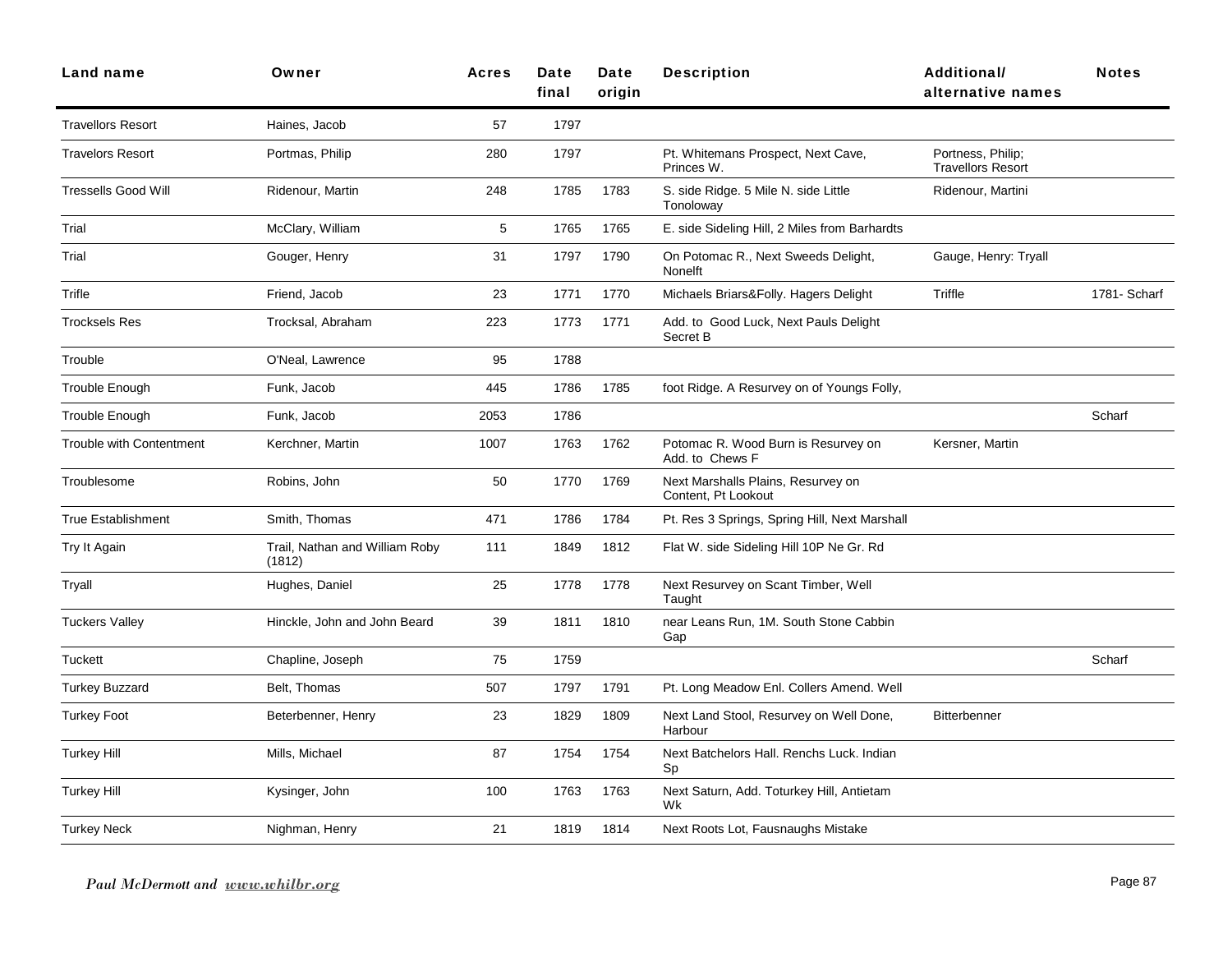| Owner                                | <b>Acres</b> | Date<br>final | Date<br>origin | <b>Description</b>                                         | <b>Additional/</b><br>alternative names                         | <b>Notes</b> |
|--------------------------------------|--------------|---------------|----------------|------------------------------------------------------------|-----------------------------------------------------------------|--------------|
| Chapline, Joseph                     | 42           | 1764          |                |                                                            |                                                                 | Scharf       |
| Twigg, John                          | 126          | 1791          |                |                                                            |                                                                 |              |
| Lantz, Christian and Jacob Huffer    | 15           | 1795          | 1792           | Next Resurvey on Well Taught. Pt. Well<br>Taught           |                                                                 |              |
| House, John                          | 33           | 1744          | 1744           | Head Island near Mouth of Antietam                         |                                                                 |              |
| Tysher, John                         | 156          | 1800          | 1799           | Toms Chance, Pt. Trocksm Resurvey on<br><b>Cellers Est</b> |                                                                 |              |
| Ulrich, John                         | 95           | 1755          |                | near None Such. Well Pleased                               |                                                                 |              |
| Ulrich, John                         | 50           | 1755          | 1755           | Next Mount Pelier, near None Such. Well<br>Pleased is R    | Ulrick, John                                                    |              |
| Parson, George Jr                    | 51           | 1774          |                |                                                            |                                                                 |              |
| Chaplain, Joseph                     | 40           | 1795          | 1792           | Next Hills And Dales, Vinyard, Resurvey on<br>Roothill     |                                                                 |              |
| Brenke, Thomas and Charles<br>Norris | 96           | 1814          | 1802           | Bet. Bear Br. And State L. Next Stockdale                  |                                                                 |              |
| Snyder, John                         | 36           | 1812          | 1810           | near Potomac 1 Ml. Park Head Forge, Next<br>Golden         |                                                                 |              |
| Hamilton, John                       | 100          | 1741          |                |                                                            |                                                                 | Scharf       |
| Bowles, Thomas                       | 826          | 1767          | 1766           | Blue Hanch. Pt. Mt. of Wales. Bowles Est.<br>is R          |                                                                 |              |
| Hambleton, John and Evan<br>Shelby   | 200          | 1742          | 1741           | near Potomac R. Under Cliff. Rockeyneck is<br>R.           |                                                                 |              |
| Claget, Samuel                       | 733          | 1819          | 1817           | Johns Lot, Claggetts Luck, Antietam Cr.                    | Hezekiah Claggett, David<br>Claggett, and Samuel B.<br>Claggett |              |
| Kline, Andrew                        | 57           | 1823          | 1822           | St. line. foot Mt. W. side Blairs Valley, Next<br>Johns F  |                                                                 |              |
| Snavely, Jacob and Casper            | 89           | 1829          | 1828           | Pt. Snowmans Forest, Piney Hills Enl.                      |                                                                 |              |
| Brooks, Lucy                         | 32           | 1752          | 1752           | near Draft Licking Creek, W. side North Mt.                | Lucy Brooke                                                     |              |
| Ghiseline, George                    | 25           | 1761          | 1761           | Next North Bend, Rich Barrens 5Mi. from<br>Stoke           | Ghesline, Reverdy                                               |              |
| Helser, George                       | 110          | 1823          | 1813           | Next Hunting The Hare, Cove Springs, N.<br>Bend            |                                                                 |              |
| Shank, Jacob                         | 88           | 1793          | 1791           | Pt. Magdalenes Fancy, Simmons Racket                       |                                                                 |              |
| Young, Lodowick                      | 306          | 1808          | 1800           | Pt. Warm Weather, What You Please, Next<br>Huck            | Young, Lodwick                                                  |              |
|                                      |              |               |                |                                                            |                                                                 |              |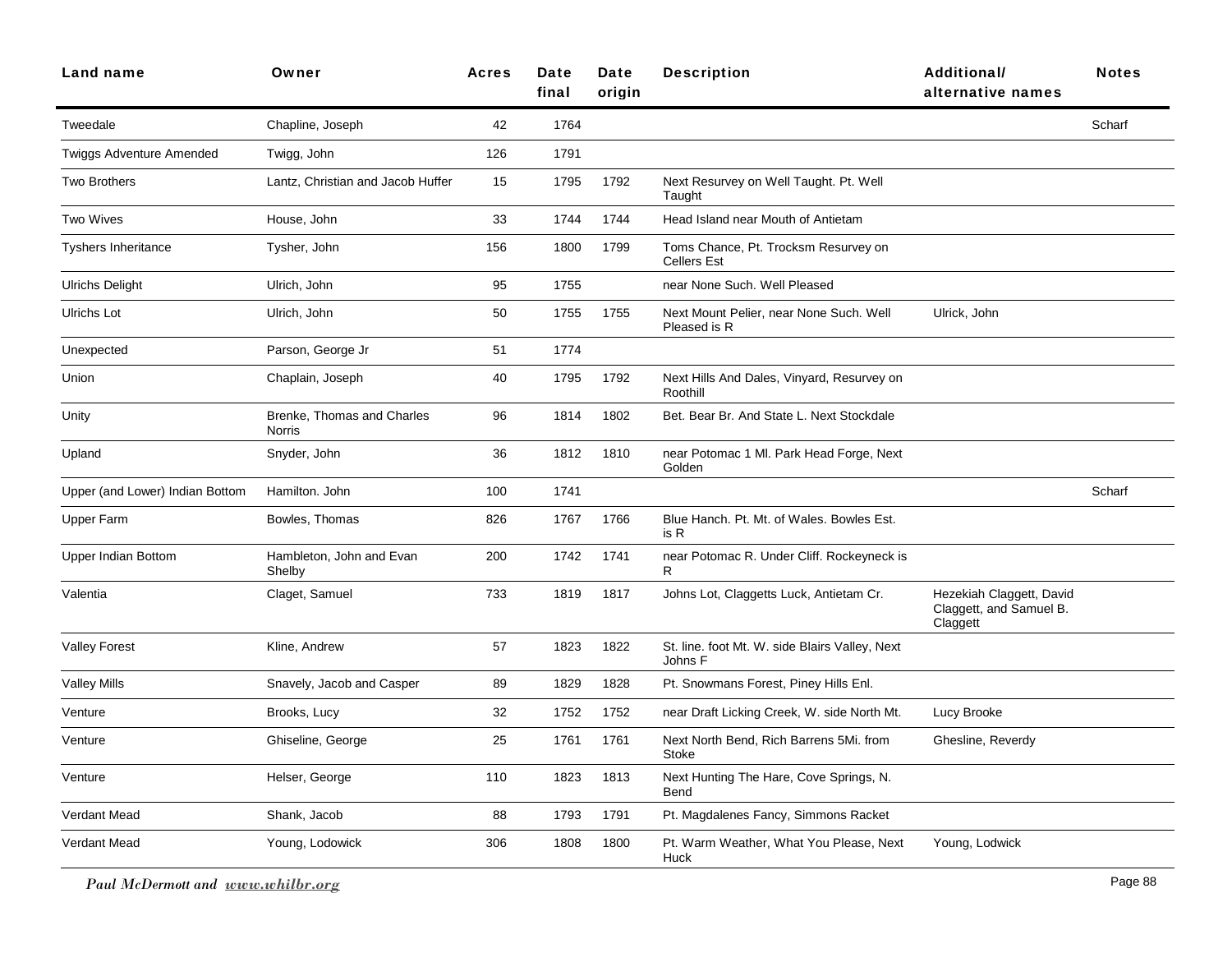| Land name                          | Owner                                 | <b>Acres</b>   | Date<br>final | Date<br>origin | <b>Description</b>                                              | <b>Additional/</b><br>alternative names | <b>Notes</b>          |
|------------------------------------|---------------------------------------|----------------|---------------|----------------|-----------------------------------------------------------------|-----------------------------------------|-----------------------|
| Very Cold                          | Jasper, John                          | 50             | 1770          | 1763           | Next Green Bottom, Shafers Est.<br><b>Macklefishs</b>           |                                         |                       |
| Vinemans Struggle                  | Vineman, Nicholas                     | 100            | 1739          | 1739           | 4th Add. to Salisbury Plains, Salisbury                         |                                         |                       |
| Vineyard                           | Steuart, William and Dr. George       | 154            | 1750          | 1739           | W. side Antietam At. Conoc. Rd Crossing<br>10P                  | Steuart, George                         |                       |
| Vineyard                           | Cass, John                            | $\overline{7}$ | 1801          | 1738           | Next Add. Jacks Bottom, Stromans Luck                           | Cross, John                             |                       |
| Vineyard                           | Betterbenner, Henry                   | 67             | 1809          | 1806           | Next Eliz. Hills, Partnership, Bear Swamp<br>Forest             |                                         |                       |
| Vineyard                           | Boyd, Cynthia                         | 134            | 1814          | 1813           | Nst. Garloughs Abode. state line, Boyds<br>Add.                 |                                         |                       |
| Virgin Fair                        | Ingram, John                          | 58             | 1755          | 1755           | E. side Antietam, Next Voltons Resurvey on<br>Resurvey on Hills |                                         |                       |
| <b>Voltons Grove</b>               | Chaplain, Joseph and Andrew<br>Cromme | 100            | 1754          | 1754           | E. side Antietam, Next Voltons Resurvey on<br>R. Hilis-D        | <b>Voltins Grove</b>                    |                       |
| <b>Voltons Retreat</b>             | Good, William                         | 6              | 1790          | 1785           | Next Voltons Seal, Piles Grove. Millers H R                     | <b>Vultons Retreat</b>                  |                       |
| <b>Voltons Seale</b>               | Chaplain, Moses                       | 97             | 1761          | 1761           | 34P31 Piles Grove, Next Killerankee, Pastg                      |                                         |                       |
| <b>Vultons Rest</b>                | Orendorff, Christopher                | 173            | 1793          |                |                                                                 |                                         |                       |
| Wackram                            | Houser, John                          | 28             | 1760          | 1760           | Kelddleburgh&Workerham is R.                                    |                                         |                       |
| Waggoners Fancy                    | French, George                        | 50             | 1760          |                |                                                                 |                                         |                       |
| Wagon Ford                         | Baker, Isaac                          | 25             | 1762          | 1762           | W. side Conoc. at Broadfording, Next<br>Hopewell                |                                         |                       |
| <b>Walkers Welcome to Antietam</b> | Hughes, Samuel                        | 48             | 1770          |                |                                                                 |                                         | Scharf                |
| <b>Wallings Luck</b>               | Walling, Delashmuth                   | 228            | 1796          |                |                                                                 | Walling, Delashmut                      |                       |
| Wallings Mistake                   | McCullum, Alex.                       | 26             | 1770          |                |                                                                 |                                         | Scharf                |
| <b>Walls Neglect</b>               | Deakins, William                      | 179            | 1768          | 1768           | Next Antrum, Time Elapsed on Potomac                            |                                         | 197 acres -<br>Scharf |
| <b>Walnut Bottom</b>               | Funk, Henry                           | 54             | 1753          | 1751           | near Rd. to Wmsport, Next Moudy C.<br>Countersign               |                                         |                       |
| <b>Walnut Bottom</b>               | Bowman, Jacob                         | 587            | 1764          |                |                                                                 |                                         | Scharf                |
| <b>Walnut Bottom</b>               | Bowman, Jacob                         | 291            | 1766          | 1765           | Hogmires Madeover, Next Clydesdale,<br>Saturn                   |                                         |                       |
| <b>Walnut Bottom</b>               | Kershner, Martin                      | 100            | 1769          | 1744           | Sd. Hill E. side Conoc. Next Countersign                        | Kersner, Martin                         |                       |
| <b>Walnut Grove</b>                | Follens, Redmund                      | 175            | 1741          | 1740           | Next Marsh Head, Swingley Above is R.                           | Follar, Redmond                         |                       |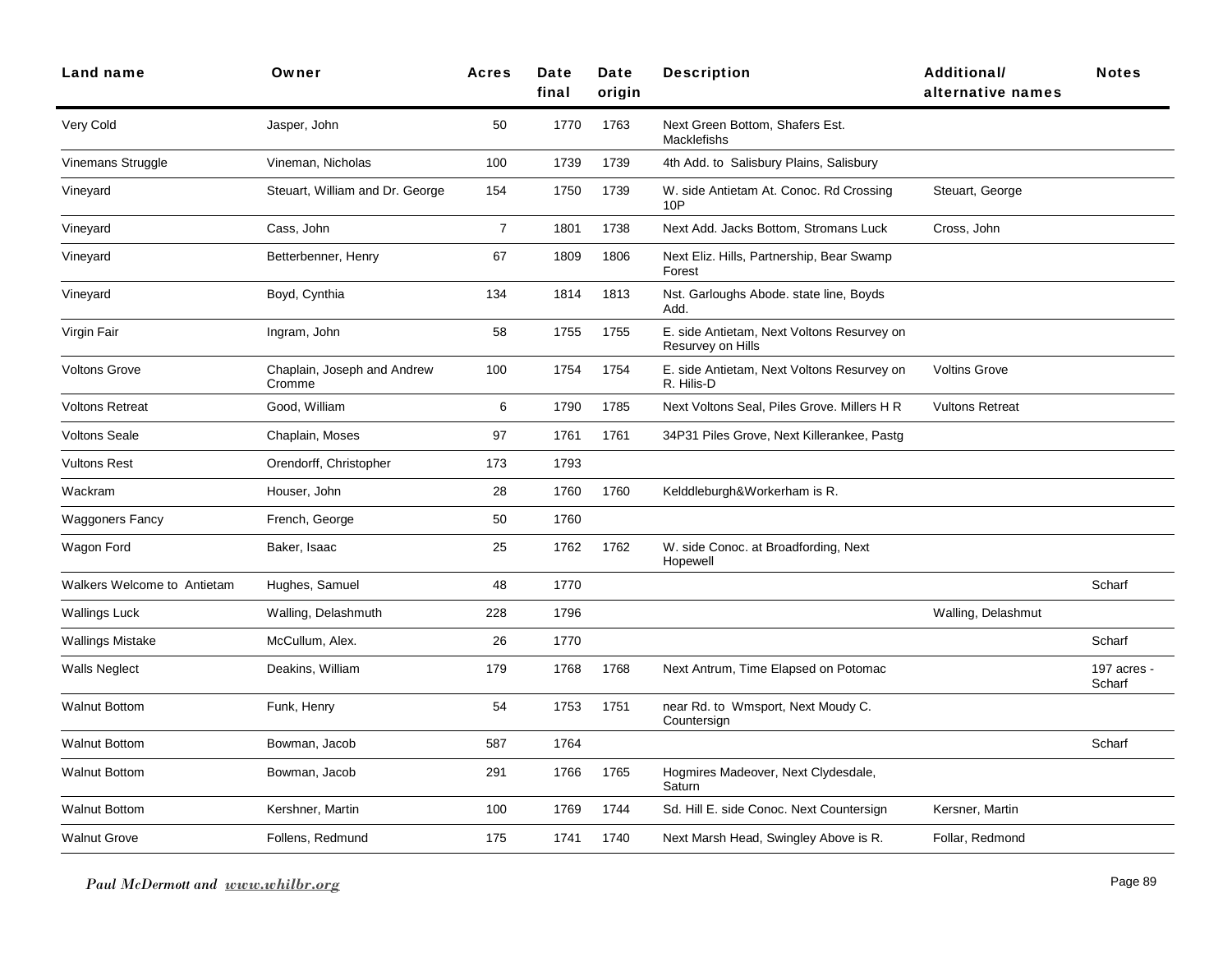| <b>Land name</b>         | Owner                                 | <b>Acres</b> | Date<br>final | Date<br>origin | <b>Description</b>                                           | Additional/<br>alternative names | <b>Notes</b> |
|--------------------------|---------------------------------------|--------------|---------------|----------------|--------------------------------------------------------------|----------------------------------|--------------|
| <b>Walnut Hills</b>      | Hughes, Daniel & Samuel               | 36           | 1792          | 1776           | Next 4 Springs, Mount Aetna is R.                            | <b>Francis Deakins</b>           |              |
| <b>Walnut Level</b>      | Snowden, Richard                      | 50           | 1739          | 1739           | Hill between Antietam & Mt. Next Dickson's<br>P              |                                  |              |
| <b>Walnut Point</b>      | Hillory, John                         | 100          | 1741          | 1740           | Banks Potomac 2Mi. Bel. Antietam                             | Hillary, John                    |              |
| <b>Walnut Point</b>      | Downey, William                       | 164          | 1742          | 1742           | St. Line, Draft Antietam, Resurvey on<br><b>Walnut Point</b> |                                  |              |
| <b>Wards Springs</b>     | Rayman, William                       | 200          | 1747          | 1739           | Next Hills And Dales, Hoffmans Contention                    | Steuart, George; Ward<br>Spring  |              |
| Warm Weather             | Snevely, John (Snavely)               | 313          | 1772          | 1769           | Cold Weather, Huckleberry Hall. next Whats<br>Up             |                                  |              |
| Warnald Fell             | Jacques, Lancelot                     | 189          | 1800          | 1797           | Next Pleasant Spring, Rural Felicity                         | <b>Warnald Fill</b>              |              |
| <b>Washington Forest</b> | Heister, Daniel                       | 333          | 1795          | 1794           | Next Support of Jerusalem, Resurvey on<br>Summit of P        |                                  |              |
| <b>Water Sink</b>        | Tomlinson, Joseph                     | 200          | 1739          | 1739           | Eversoles Est. is R. Resurvey on Water<br>Sink. Tilgh        |                                  |              |
| <b>Water Sink</b>        | Tomlinson, Joseph                     | 522          | 1750          |                |                                                              |                                  | Scharf       |
| <b>Waters of Strife</b>  | Heagarty, Jonathan; Hughes,<br>Daniel | 4            | 1797          | 1796           | Next Resurvey on White Oak Grove,<br>Resurvey on Nanny       | Hagerty, Jonathan                |              |
| <b>Watsons Folly</b>     | Dulaney, Daniel & Walter              | 100          | 1765          | 1744           | 1Mi. from Mt. Head Cattail Meadow, Next<br>Sarahs D          | Dulany                           |              |
| <b>Webbs Discovery</b>   | Webb, Margaret                        | 50           | 1759          | 1759           | Little Antietam, Next Bakers Rest, Wilkes                    |                                  |              |
| Welches Lot              | Welch, William                        | 26           | 1760          | 1752           | 2P. Cave Run, Next Coons Lot. Opp. Cave                      |                                  |              |
| Welcome Here Again       | Warfield, Dr. Charles A.              | 88           | 1789          | 1775           | N. side Sideling Hill, near Deep Ford. next<br>B. H.         |                                  |              |
| Welcome Home             | Shelby, Evan                          | 12           | 1766          | 1766           | Next Germania, Mount Pelier is R.                            |                                  |              |
| <b>Well Done</b>         | Chaplain, Moses                       | 100          | 1761          | 1761           | near Little Antietam. Well Done is R.                        |                                  |              |
| Well Meant               | Jones, Thomas                         | 305          | 1770          | 1770           | Farmers Blessing is R. Next Long Meadow<br>enlarged          |                                  |              |
| Well Meant               | Deakins Jr., William                  | 253          | 1788          | 1783           | Next Collers Amend. Well Taught, Long<br>Meadw               |                                  |              |
| <b>Well Meant</b>        | Root, Jacob                           | 266          | 1791          | 1784           | Pt. Resurvey on 1st. Choice, Scotch Lot,<br>Mistake          |                                  |              |
| Well Pleased             | Ancony, Duval                         | 500          | 1773          | 1767           | None Such. Ulricks Lot. Pt. Mt. of Wales                     | Ankeny, Duval; Well<br>Phased    |              |
| Well Taught              | Pow, Jacob                            | 100          | 1749          | 1749           | E. side Antietam, Next Poes Part.<br>Leitersburg             | Pow, George Jacob                |              |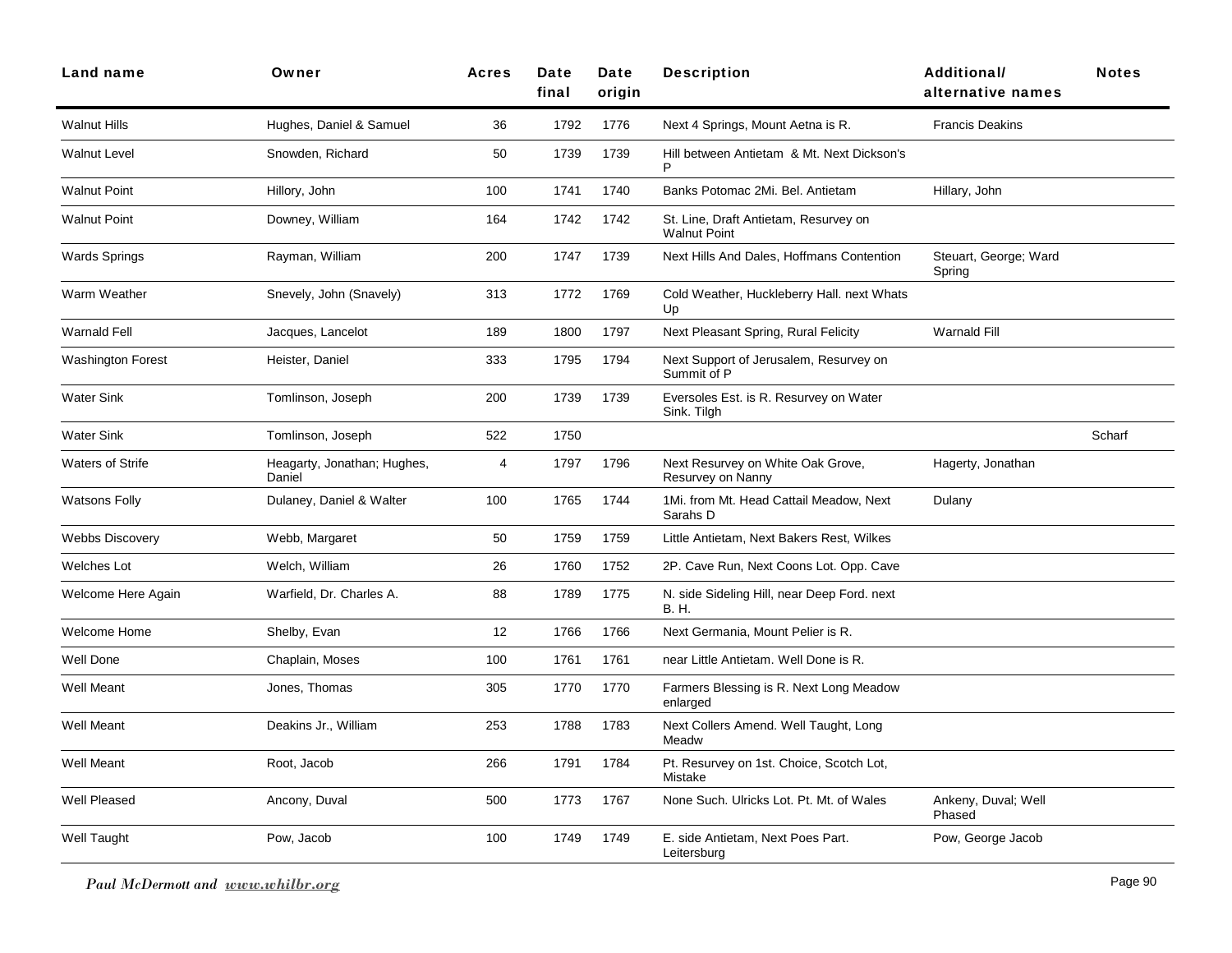| Land name                    | Owner                         | <b>Acres</b>   | Date<br>final | Date<br>origin | <b>Description</b>                                          | Additional/<br>alternative names | <b>Notes</b>          |
|------------------------------|-------------------------------|----------------|---------------|----------------|-------------------------------------------------------------|----------------------------------|-----------------------|
| Well Wisher                  | Dawson, William               | 50             | 1760          | 1760           | Next Tonolway Lick                                          |                                  |                       |
| West Addition to Long Meadow | Creasap, Thomas               | 100            | 1743          | 1742           | Next Spriggs Paradise, Next Long Meadow                     |                                  |                       |
| Westphalia                   | Heister, Daniel               | 647            | 1808          |                |                                                             |                                  |                       |
| <b>What Not</b>              | Dulaney, Daniel & Walter      | 50             | 1765          | 1745           | W. Side Shanandoah Mt. (South Mountain)                     | Dulany                           |                       |
| What Not                     | Butler, Henry                 | 79             | 1786          | 1786           | Next King Cole                                              |                                  |                       |
| What Was Left                | Chaplain, Joseph              | 90             | 1766          | 1765           | Next Penns. Disappointment, Confusion is<br>R.              |                                  |                       |
| <b>What You Please</b>       | Burrell, Richard              | 25             | 1753          | 1752           | E. side Antietam Cr. Next Resurvey on<br>Hills&Dales        |                                  |                       |
| <b>What You Please</b>       | Franoway, Joseph              | 80             | 1769          | 1769           |                                                             | Franceway, Joseph                |                       |
| <b>What You Please</b>       | Hughes, Daniel & Samuel       | 34             | 1769          | 1769           |                                                             |                                  |                       |
| <b>What You Please</b>       | Beall, Thomas                 | 315            | 1770          | 1770           | Joes Lot is R. Next Warm Weather, Delight                   |                                  |                       |
| <b>What You Please</b>       | Hughes, Samuel                | 51             | 1792          | 1775           | Next Huckleberry Hill. Mount Aetna is R.                    |                                  |                       |
| <b>What You Please</b>       | Kale, Christian               | 9              | 1794          | 1792           | Potomac R. Next Rogues Harbor                               |                                  |                       |
| <b>What You Please</b>       | Bachtel, Samuel               | 379            | 1795          | 1791           | Mills Folly, Long Bottom, Next Baron<br><b>Devilbiss</b>    | Bachtell, Samuel                 |                       |
| What You Will                | Mitchell, John: Hugh Mitchell | 940            | 1766          | 1760           | Next Poor Chance, Spriggs Mistake,<br>Goldenf.              |                                  |                       |
| <b>Whats Left</b>            | Shelby, Isaac                 | 80             | 1772          | 1771           | near Licking Cr., Next Mount Pisgah,<br><b>Palmers Def</b>  |                                  |                       |
| Whiskey                      | Stull, John                   | 50             | 1739          | 1739           | Rd. from J. E. Rowlands Mill to Beaver Cr.                  |                                  |                       |
| <b>Whiskey Alley</b>         | Dickson, James                | 115            | 1752          | 1748           | Draft Beaver Creek, Next White Oak Grove                    | Dickinson, James                 |                       |
| <b>Whiskey Hall</b>          | Springer, Henry               | 10             | 1817          |                |                                                             |                                  |                       |
| Whiskey w/1st and 2nd Add.   | Stull, John                   | 530            | 1747          | 1744           | W. side Antietam. 25M bel. mill, Next<br>Resurvey on New W  |                                  | 580 acres -<br>Scharf |
| <b>Whisky Alley</b>          | Touchstone, Caleb             | 67             | 1746          |                |                                                             |                                  | Scharf                |
| <b>White Hall</b>            | Cushwa, John                  | 197            | 1806          | 1805           | Mt. of Wales; Upper Farm, Jacobs Add.                       |                                  |                       |
| White Oak and Limestone      | Shokey, Jacob                 | 8              | 1794          | 1798           | Next 3rd. Resurvey on Sarahs Delight, Belt<br><b>Buckle</b> | Shockley, Jacob                  |                       |
| White Oak and Limestone      | Bovey, Michael                | $\overline{7}$ | 1817          | 1816           | Next Resurvey on Greencastle. Res Mt. of<br>Wales           |                                  |                       |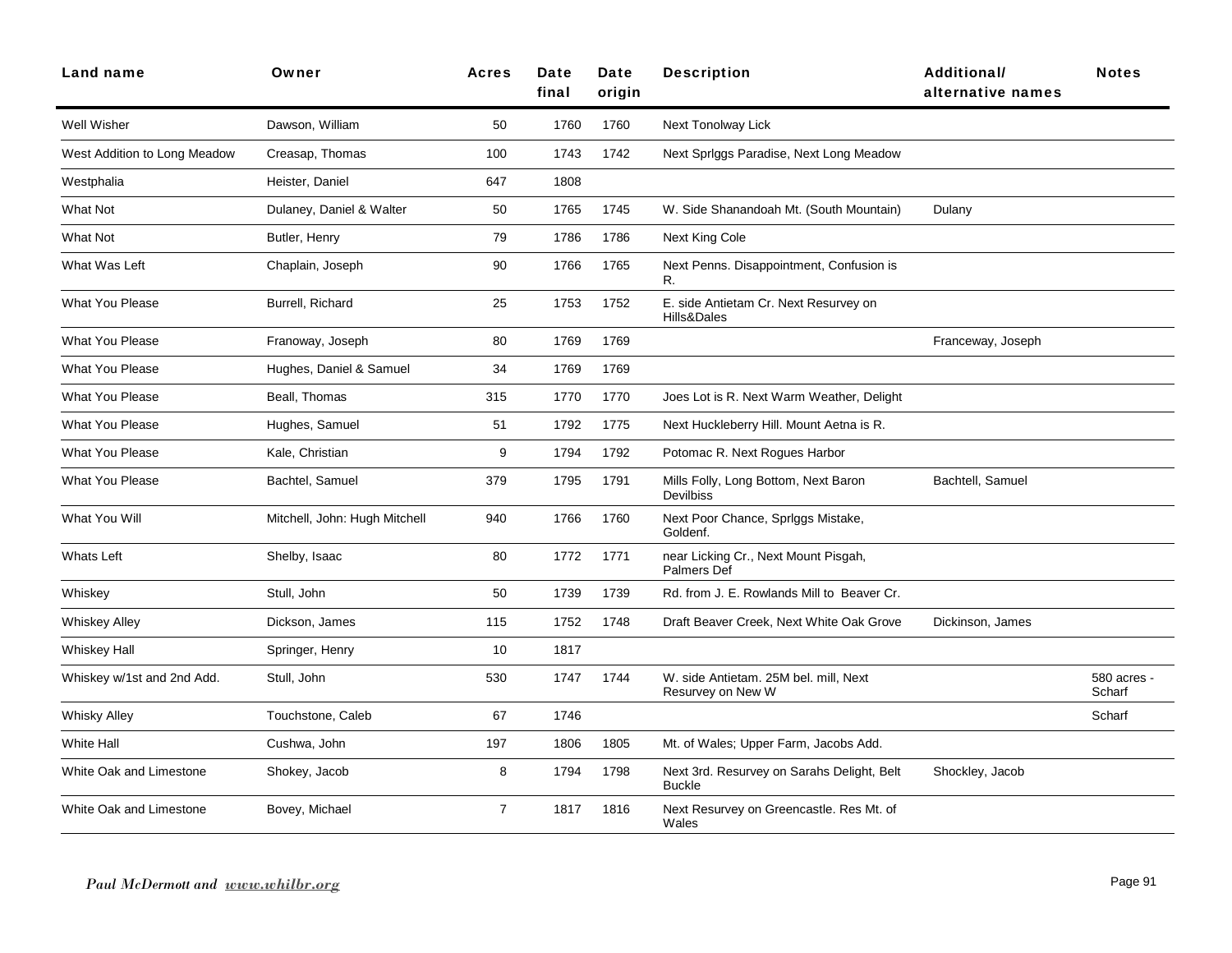| Land name                 | Owner                          | <b>Acres</b>   | Date<br>final | Date<br>origin | <b>Description</b>                                  | <b>Additional/</b><br>alternative names         | <b>Notes</b>          |
|---------------------------|--------------------------------|----------------|---------------|----------------|-----------------------------------------------------|-------------------------------------------------|-----------------------|
| <b>White Oak Bottom</b>   | Jasper, John: Daniel Dulaney   | 100            | 1763          | 1744           | E. side Antietam, Next #2. Lower End.<br>Longbottom | Dulany                                          |                       |
| <b>White Oak Bottom</b>   | Warnfelt, Jacob                | 25             | 1775          | 1775           | Next Doe Little, Add. to White Oak Bottom           |                                                 |                       |
| <b>White Oak Bottom</b>   | Funk, David: Henry Funk        | 31             | 1790          | 1767           | Next Walnut Bottom, Next Cont. to Roots<br>Hall     |                                                 |                       |
| <b>White Oak Forest</b>   | Bachtel, Martin                | 375            | 1818          | 1816           | Bitely's Delight. Downey's Lott, Little W.          |                                                 |                       |
| <b>White Oak Forest</b>   | Price, William and Josiah      | 87             | 1853          | 1813           | St. Line, Next Pt. 3Cousins, Conveniency            |                                                 |                       |
| <b>White Oak Grove</b>    | Hogmire, Conrad                | 50             | 1753          | 1753           | N. Side Beaver Cr. Next Stone&Timber,<br>Fertilev   |                                                 |                       |
| <b>White Oak Land</b>     | Clark, Robert                  | 48             | 1777          | 1776           | Next 2nd Tryal, White Oak Land. Norway<br>Forest    |                                                 |                       |
| <b>White Oak Land</b>     | Scott, George                  | $\overline{7}$ | 1792          |                |                                                     |                                                 |                       |
| <b>White Oak Level</b>    | Dulany, Daniel & Walter        | 238            | 1765          |                |                                                     | Dulaney                                         |                       |
| White Oak Level           | Scott, George                  | 190            | 1776          |                |                                                     |                                                 |                       |
| White Oak Levels          | Beale Jr., Samuel              | 278            | 1753          | 1752           | S. Side Conoc. Next Pleasant Bottom,<br>Galispys    | Samuel Beall, Jr.                               |                       |
| <b>White Oak Lick</b>     | Dulaney, Daniel & Walter       | 238            | 1765          | 1744           | Rd. Conoc; 2Miles from Volgamotts Mill              | Dulany                                          |                       |
| <b>White Oak Plains</b>   | Davis, Thomas and George Peter | 654            | 1812          | 1811           | Pipe Tomahawk, Blantyre; Rd. from J.<br>Masons Sa   | Peter, Thomas, David<br>Peter, and George Peter |                       |
| White Oak Ridge           | Campbell, Daniel               | 50             | 1761          | 1761           | W. Side Conoc. near Green Bottom 60<br>Perches      |                                                 |                       |
| White Oak Spring          | Ford, Henry                    | 50             | 1750          | 1750           | 25M from Conoc. Next Montereg, Ill Will             |                                                 |                       |
| White Oak Stump           | Leamon, John                   | 50             | 1753          | 1753           | W. side Conoc. next Resurvey on III Will            | Leaman, John; Leman                             |                       |
| White Oak Swamp           | Hogg, Thomas                   | 93             | 1753          | 1753           | Potomac R. . 5M From Mouth Conoc                    |                                                 | 95 acres?             |
| White Oak Swamp           | Sapp, Jacob                    | 20             | 1791          | 1788           | Next Potomac River. Next Resurvey on III<br>Will    |                                                 |                       |
| <b>White Oak Valley</b>   | Fackler, Michael               | 125            | 1791          | 1788           | Sd. Hill; . 25M. E. Rd. . 25 From John Fry          |                                                 |                       |
| <b>Whitemans Prospect</b> | Ridenour, Henry                | 1076           | 1766          | 1766           | Huckleberry Land; Next Not At Home;<br>Hoovers      | Ridenover, Henry                                |                       |
| <b>Whites Lot</b>         | White, James                   | 30             | 1759          | 1759           | near Antietam Creek; Next Mccoy's Delight,<br>#3    |                                                 |                       |
| <b>Widows Last Shift</b>  | Kersner, Ann                   | 93             | 1749          | 1739           | Head Spring Contentment is Res of This              | Kershner, Ann                                   | 100 acres -<br>Scharf |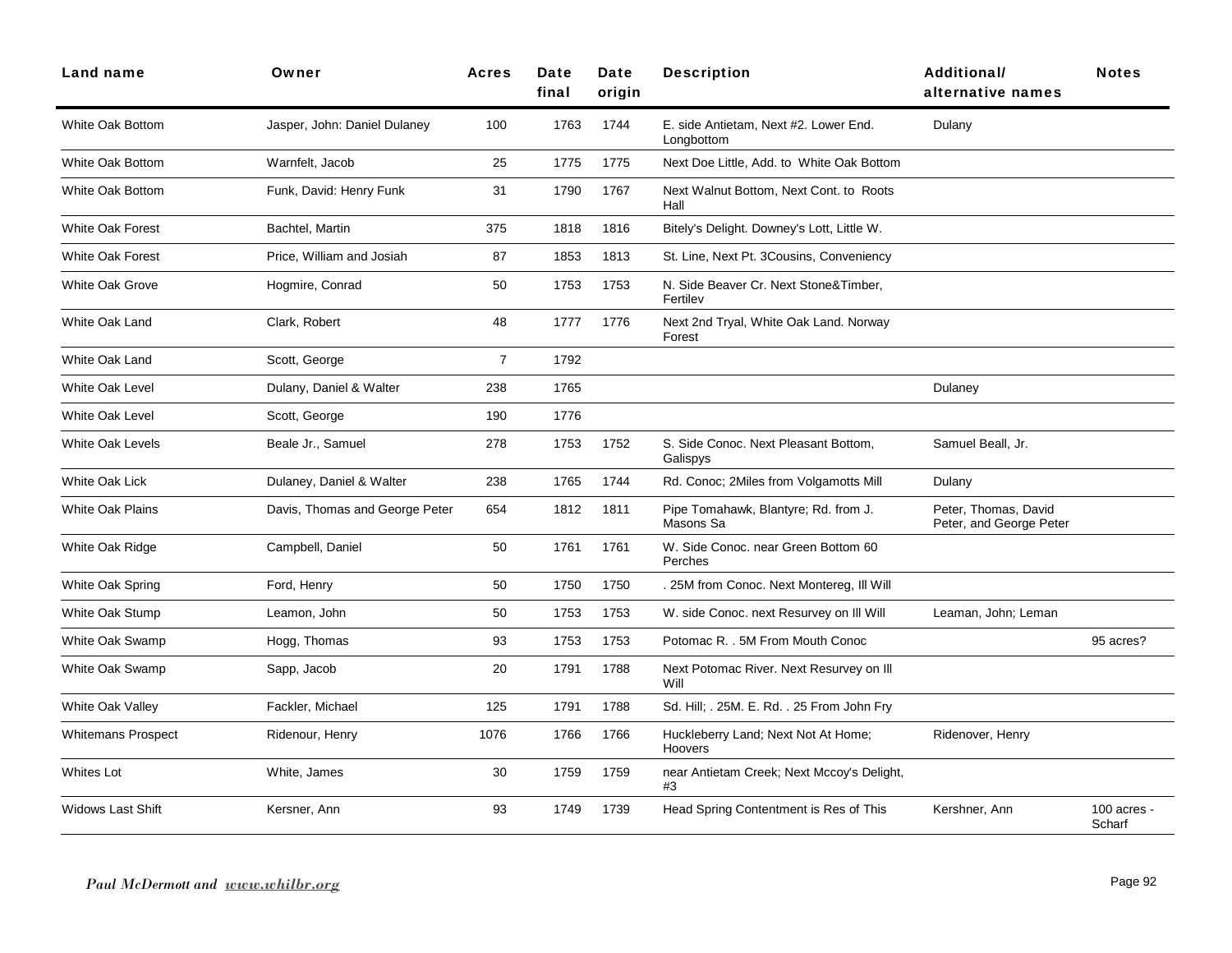| <b>Land name</b>       | Owner                                | <b>Acres</b>   | Date<br>final | Date<br>origin | <b>Description</b>                                     | Additional/<br>alternative names | <b>Notes</b> |
|------------------------|--------------------------------------|----------------|---------------|----------------|--------------------------------------------------------|----------------------------------|--------------|
| Widows Lot             | Boreham, Elizabeth                   | 25             | 1763          | 1762           | foot Elk Ridge Mt. W. Side; Middle Swamp<br>is R       | Burchum, Elizabeth               |              |
| <b>Widows Mite</b>     | Helms, Joseph and Joseph<br>Chaplain | 200            | 1760          | 1760           | next Peters Delight, Tippacanoe,<br>Charlemont         |                                  |              |
| <b>Widows Mite</b>     | Main, Mary                           | 22             | 1793          | 1792           | Draft Sideling Creek next Tippancanoe                  |                                  |              |
| <b>Widows Neglect</b>  | Rench, Peter                         | 30             | 1754          | 1754           | Prosperity is Res. Saturn is Res.                      |                                  |              |
| <b>Widows Purchase</b> | Thatcher, Amy                        | 50             | 1759          | 1759           | Next Captain Johns Bottom                              |                                  |              |
| <b>Widows Purchase</b> | Layton, Deborah                      | 74             | 1767          | 1766           | Pleasant Level                                         |                                  |              |
| <b>Wifes Choice</b>    | Hallam, Michael                      | 20             | 1767          |                |                                                        |                                  | Scharf       |
| Wild Cat Hill          | Humpart, Jacob                       | 120            | 1777          |                |                                                        |                                  |              |
| Wilks and Liberty      | Hughes, Daniel & Samuel              | 819            | 1773          | 1769           | Resurvey on III Nature, Adventure, Next<br>Huckleberry |                                  |              |
| <b>Will Restored</b>   | Powell, William                      | 50             | 1760          |                |                                                        |                                  |              |
| William Defeat         | Jacques, Denton                      | $\overline{7}$ | 1793          | 1792           | Next Resurvey on Mt of Wales 340th 1, Res<br>Hazard    |                                  |              |
| <b>Williams Chance</b> | Williams, George                     | 150            | 1752          | 1752           | Head Spring; . 5 Mile Fr Pot. Nr Adam<br><b>Sheets</b> |                                  | 100 acres?   |
| <b>Williams Lot</b>    | Benson, William Thomas               | 4              | 1764          |                |                                                        |                                  |              |
| Williams Luck          | Stevens, William Davis               | 70             | 1766          |                |                                                        |                                  |              |
| Wilyards Lot           | Wilyard, Duvalt                      | 100            | 1773          |                |                                                        |                                  |              |
| <b>Windsor Forest</b>  | Cushwa, John                         | 759            | 1812          |                |                                                        |                                  |              |
| Wine Hill              | Evey, Jacob and Michael Phillips     | 50             | 1761          | 1759           | Draft Beaver Ck. next Mount Misery, Low<br>German      | Nicholas Philip,<br>Bamberger    |              |
| Wisdom                 | Hoffman, Michael                     | 6              | 1823          |                |                                                        |                                  |              |
| <b>Wives Choice</b>    | Walling, John and Daniel Dulaney     | 50             | 1752          | 1752           | Head Spring, West Side Mt Into Beaver Ck               |                                  |              |
| Wolf                   | Graves, John and William Tong        | 45             | 1823          | 1823           | Next Bulwark to Hilly Ground                           | Tongue, William                  |              |
| Wolf Pit Ridge         | Dashiel, Mitchell                    | 50             | 1768          |                |                                                        | Benjamin Dashiel                 |              |
| <b>Wolfs Delight</b>   | Wolf, Nicholas                       | 50             | 1759          |                |                                                        |                                  |              |
| Wolfs Hollow           | McGaugny, William                    | 50             | 1765          | 1765           | Tonoloway Creek, 1. 5M Joseph Flint, Next<br>Del       | McGaughy, William                |              |
| Wolfs Lodge            | Mills, Thomas                        | 50             | 1765          | 1765           | N. Lanes Field; Next Gleckners Friendship              |                                  |              |